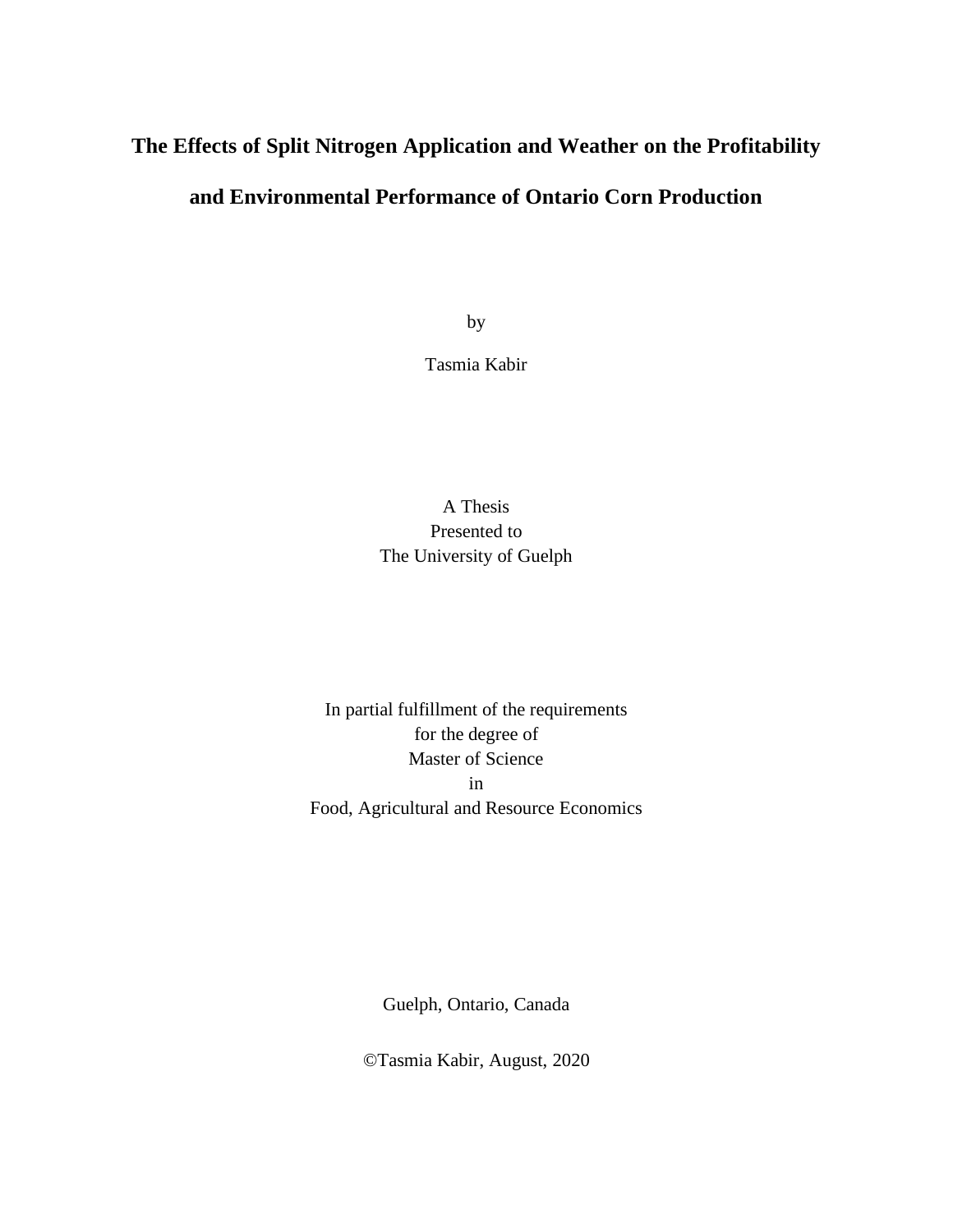#### **ABSTRACT**

#### <span id="page-1-0"></span>**THE EFFECTS OF SPLIT NITROGEN APPLICATION AND WEATHER ON THE PROFITABILITY AND ENVIRONMENTAL PERFORMANCE OF ONTARIO CORN PRODUCTION**

Tasmia Kabir Advisor(s):

University of Guelph, 2020 Dr. Alfons Weersink

The use of nitrogen (N) fertilizer is a ubiquitous management practice in conventional corn production in developed countries. Splitting N application timing strongly influences N losses and yield response. While the environmental and yield performance of split N application has been studied, the profitability is unknown. This thesis investigated the agronomic, environmental, and economic performance of such practice compared with traditional methods under alternative weather scenarios in Elora, Ontario. The DeNritrification and DeComposition (DNDC) was used to predict yield and N losses, and the profitability was determined through an enterprise budget. The results show that split application is environmentally viable under all weather scenarios, agronomically and economically viable under alternative weather scenarios. Adjusting the N rate generates higher benefits than adopting a single rate split or pre-plant application. This thesis implies that management practice has significant impacts on corn production's agronomic, economic, and environmental performance under alternative weather conditions.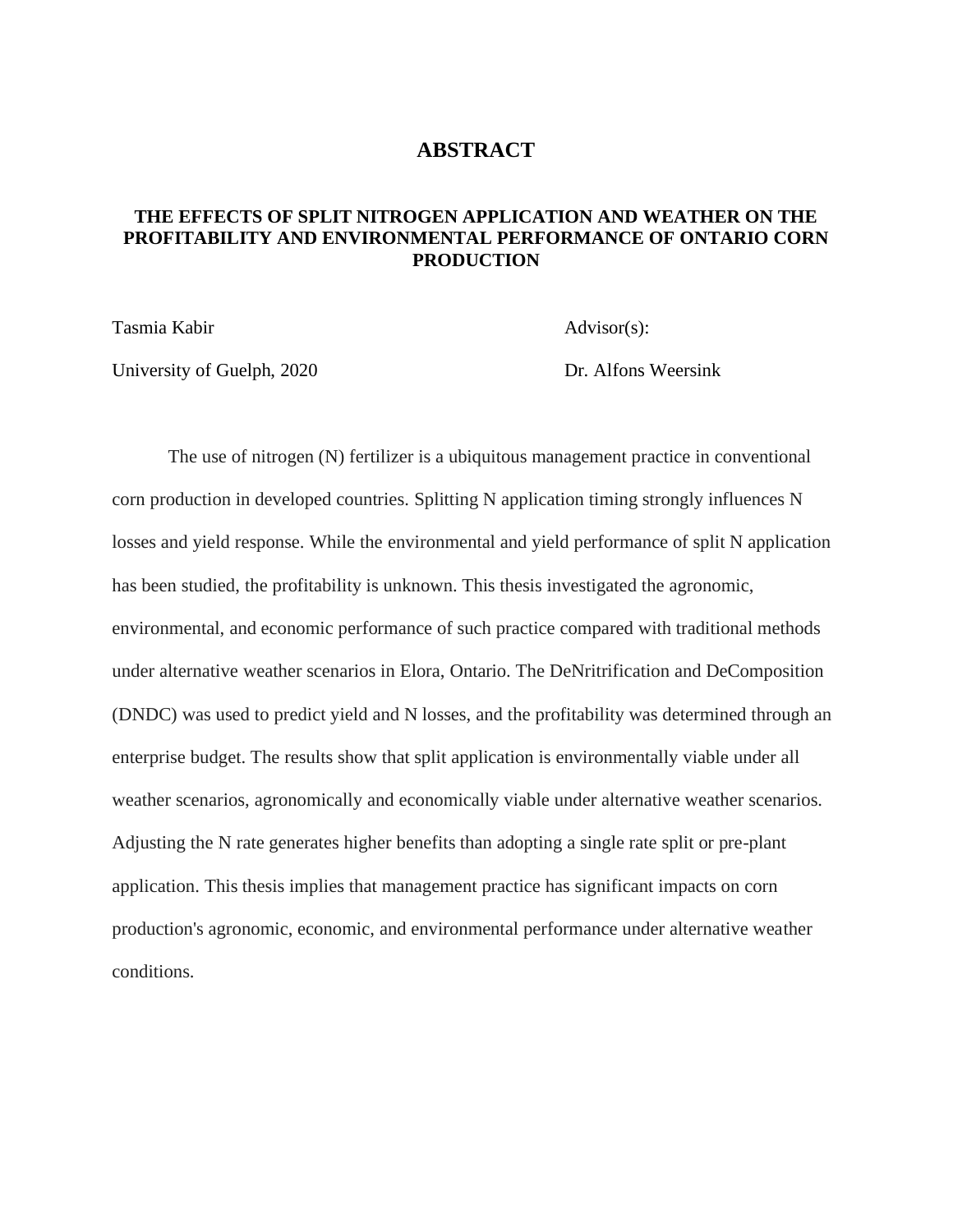#### **ACKNOWLEDGEMENT**

<span id="page-2-0"></span>I would like to express my gratitude to my supervisor, Dr. Alfons Weersink, for his immense support with this project. His guidance and patience allowed me to explore my research in an interdisciplinary area, which has also developed my professional capacities. I am beyond thankful to him for allowing me to work on a burning environmental issue, which was always a desirable area for me. I would also like to show my gratitude to the research associate, Dr. Aaron Delaporte, who helped throughout the project with his ideas and insights.

I would like to thank my advisory committee, Dr. Joshua Nasielski for helping me to develop an empirical model for this project and improve the research with his insights; and Dr. Getu Hailu for his valuable comments and encouragement pursuing this degree. I would also like to thank all faculty members, staff and friends of the Department of Food, Agriculture and Resource Economics (FARE) for their academic and mental supports during my journey. Without their inspiration, it would be difficult for me to survive as an international student.

Last but not the least, I would like to thank my parents and brothers for their support, encouragement and patience during this challenging journey. Although it was hard to survive without family in a foreign country, the positive energy from my family members helped me to take the challenge. Finally, I am excited to endeavour new challenges in my professional life.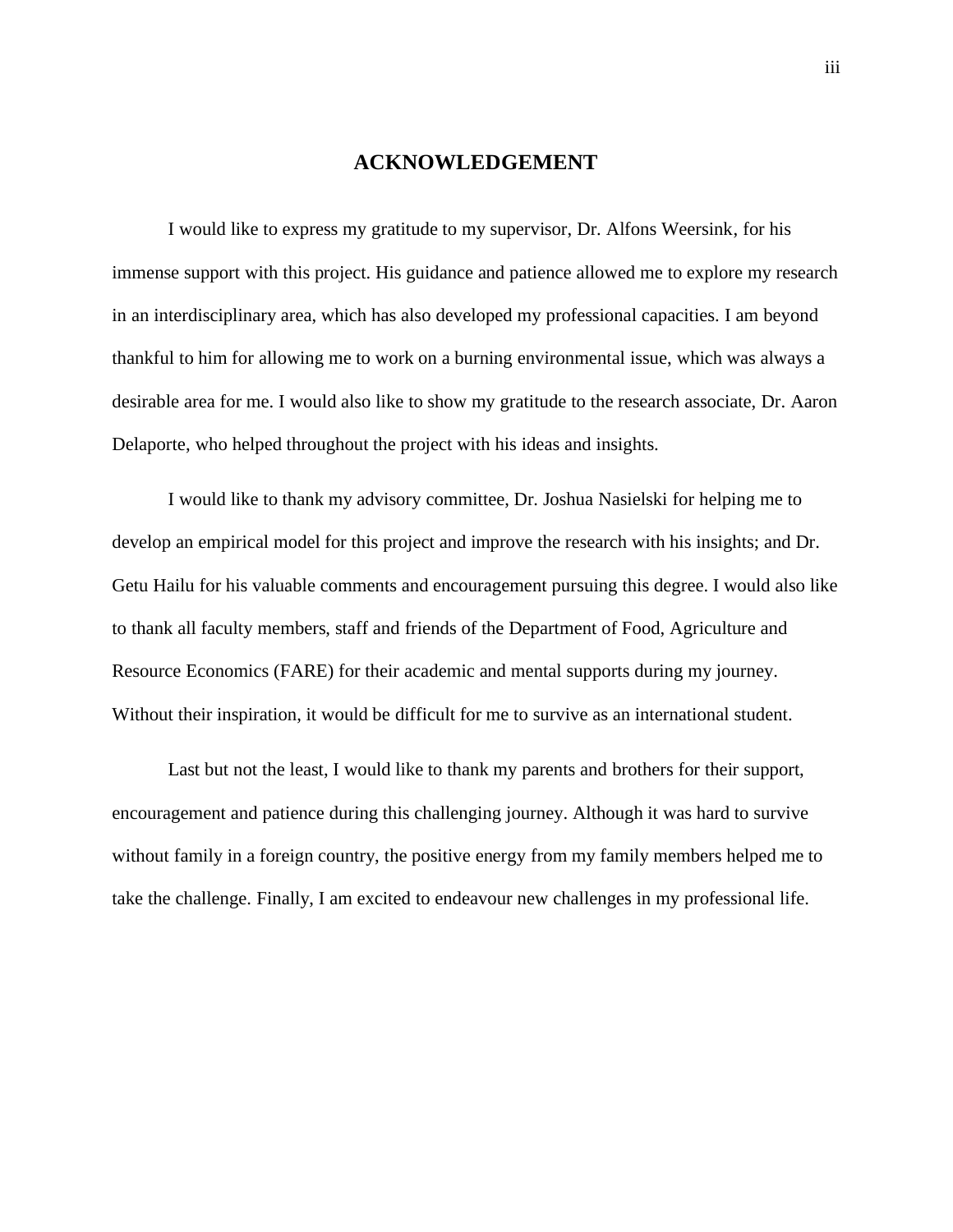# **TABLE OF CONTENTS**

<span id="page-3-0"></span>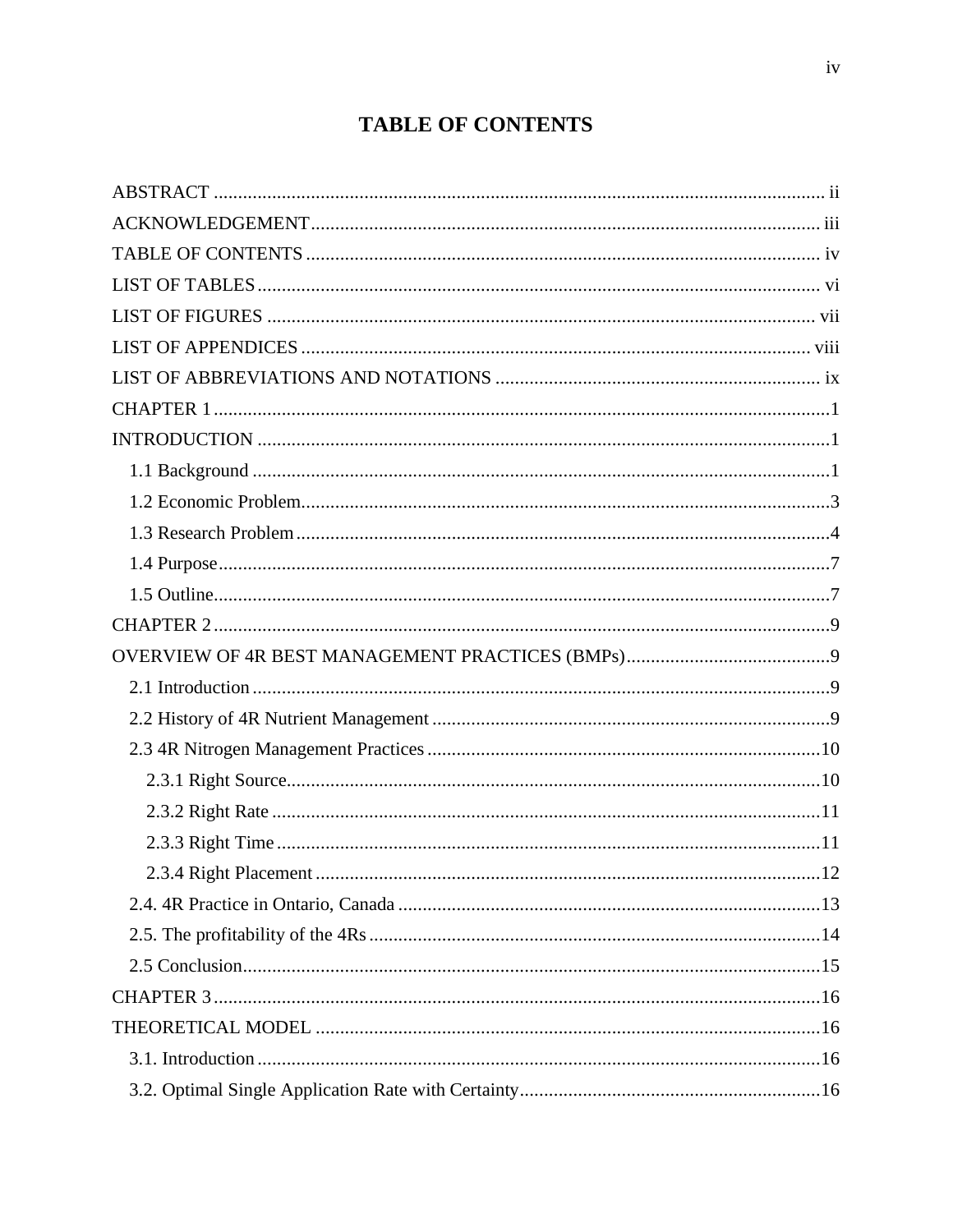| THE EFFECTS OF SPLIT NITROGEN APPLICATION AND WEATHER ON THE<br>PROFITABILITY AND ENVIRONMENTAL PERFORMANCE OF ONTARIO CORN |  |
|-----------------------------------------------------------------------------------------------------------------------------|--|
|                                                                                                                             |  |
|                                                                                                                             |  |
|                                                                                                                             |  |
|                                                                                                                             |  |
|                                                                                                                             |  |
|                                                                                                                             |  |
|                                                                                                                             |  |
|                                                                                                                             |  |
|                                                                                                                             |  |
|                                                                                                                             |  |
|                                                                                                                             |  |
|                                                                                                                             |  |
|                                                                                                                             |  |
|                                                                                                                             |  |
|                                                                                                                             |  |
|                                                                                                                             |  |
|                                                                                                                             |  |
|                                                                                                                             |  |
|                                                                                                                             |  |
|                                                                                                                             |  |
|                                                                                                                             |  |
|                                                                                                                             |  |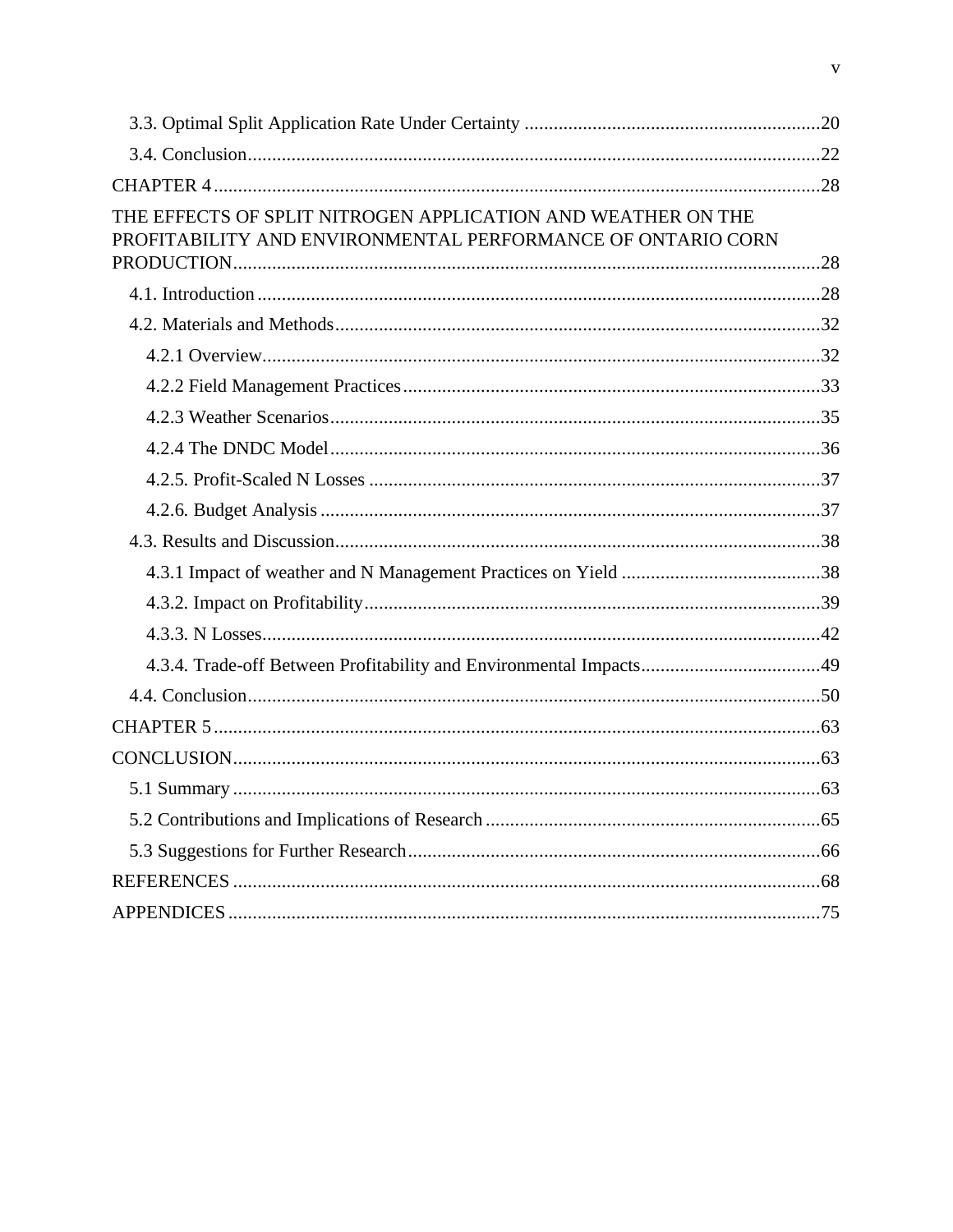# **LIST OF TABLES**

<span id="page-5-0"></span>

| Table 4. 1 Different Weather Scenarios under Precipitation and Temperature53                              |  |
|-----------------------------------------------------------------------------------------------------------|--|
|                                                                                                           |  |
| Table 4. 3 Comparison of Yield Response Associated with Different Practices under Different               |  |
|                                                                                                           |  |
| Table 4.4 Comparison of Profits in Different Management Practices under Different Weather                 |  |
|                                                                                                           |  |
| Table 4.5 Comparison of NO <sub>3</sub> Leaching Associated with Different Practices under Different      |  |
|                                                                                                           |  |
| Table 4. 6 Comparison of N <sub>2</sub> O Emission Associated with Different Practices under Different    |  |
|                                                                                                           |  |
| Table 4. 7 Comparison of NH <sub>3</sub> Volatilization in Different Management Practices under Different |  |
|                                                                                                           |  |
| Table 4. 8 Profit-Scaled N Loss Associated with Different Management Practices under                      |  |
|                                                                                                           |  |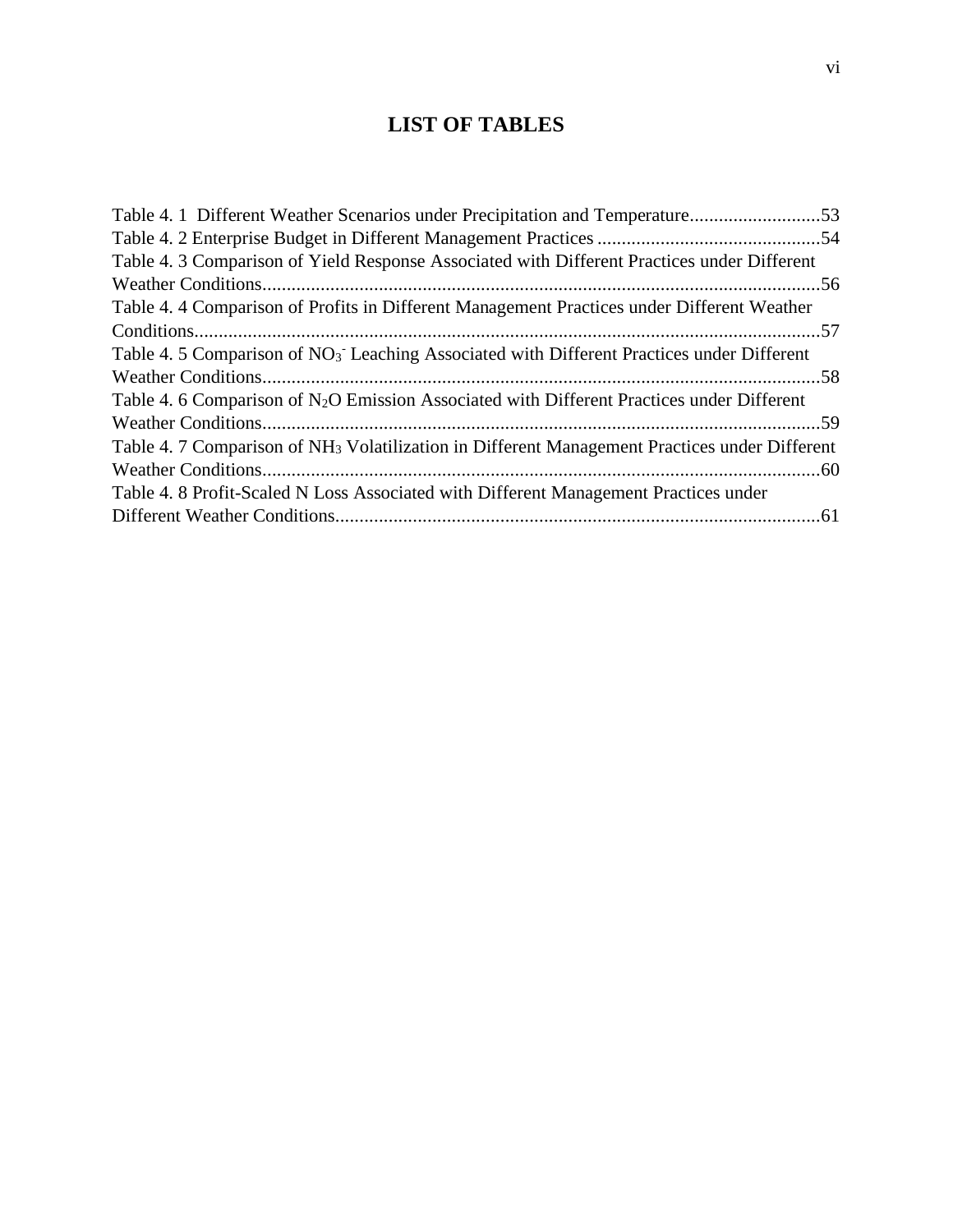# **LIST OF FIGURES**

<span id="page-6-1"></span><span id="page-6-0"></span>

| Figure 3. 1 Simulated Quadratic Yield Response Function Associated with Optimal N Rate 24 |  |
|-------------------------------------------------------------------------------------------|--|
| Figure 3. 2 Simulated Total Revenue (TR) and Total Cost (TC) Associated with N Rates 25   |  |
|                                                                                           |  |
|                                                                                           |  |
|                                                                                           |  |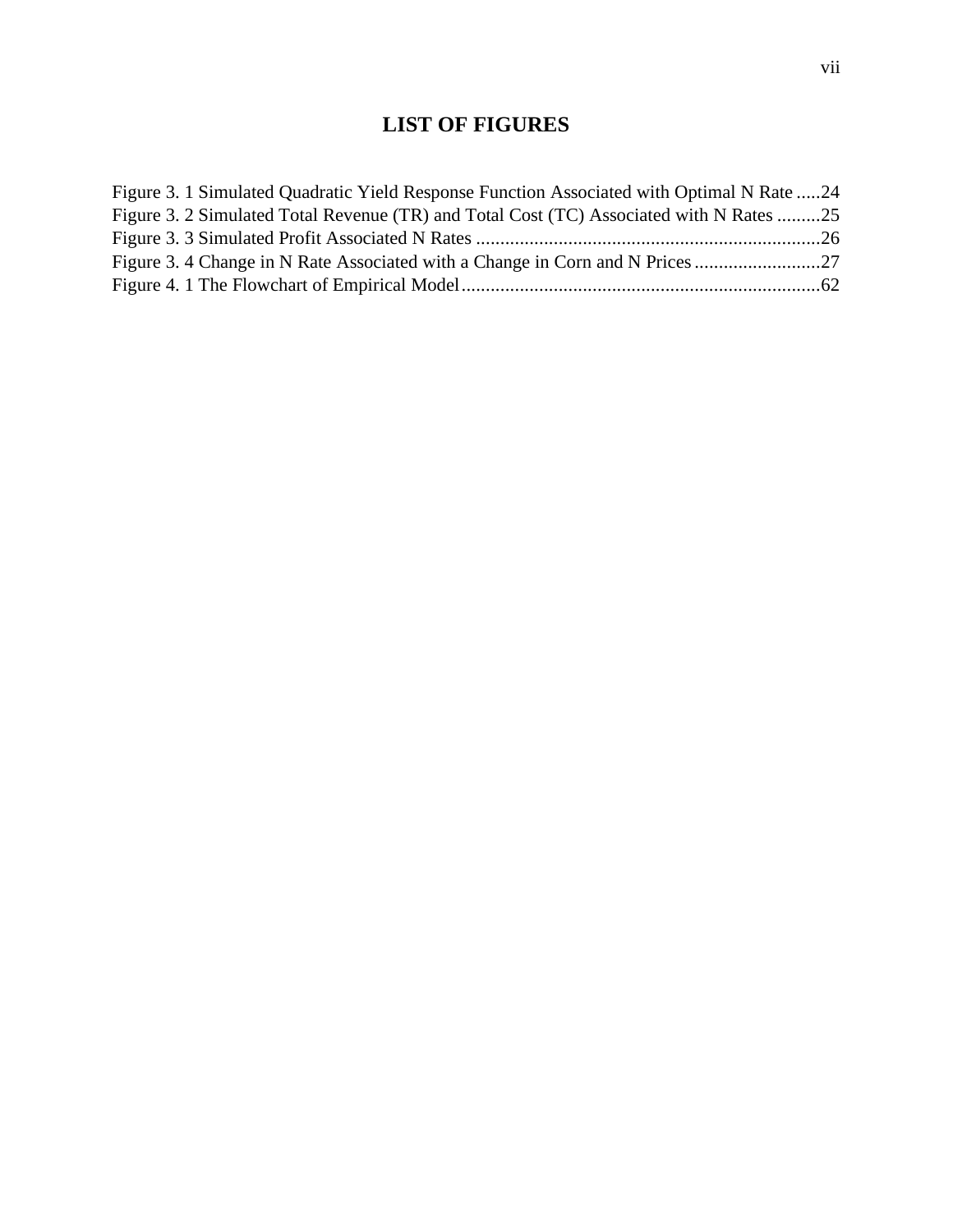# **LIST OF APPENDICES**

| Table A. 2 Simulated Profits in Different Management Practices under Different Weather<br>Table A. 3 Simulated NO <sub>3</sub> Leaching Associated with Different Practices under Different<br>Table A. 4 Simulated $N_2O$ Emissions Associated with Different Practices under Different<br>Table A. 5 NH <sub>3</sub> Volatilization in Different Management Practices under Different Weather | Table A. 1 Simulated Yield Response Associated with Different Practices under Different |  |
|-------------------------------------------------------------------------------------------------------------------------------------------------------------------------------------------------------------------------------------------------------------------------------------------------------------------------------------------------------------------------------------------------|-----------------------------------------------------------------------------------------|--|
|                                                                                                                                                                                                                                                                                                                                                                                                 |                                                                                         |  |
|                                                                                                                                                                                                                                                                                                                                                                                                 |                                                                                         |  |
|                                                                                                                                                                                                                                                                                                                                                                                                 |                                                                                         |  |
|                                                                                                                                                                                                                                                                                                                                                                                                 |                                                                                         |  |
|                                                                                                                                                                                                                                                                                                                                                                                                 |                                                                                         |  |
|                                                                                                                                                                                                                                                                                                                                                                                                 |                                                                                         |  |
|                                                                                                                                                                                                                                                                                                                                                                                                 |                                                                                         |  |
|                                                                                                                                                                                                                                                                                                                                                                                                 |                                                                                         |  |
|                                                                                                                                                                                                                                                                                                                                                                                                 |                                                                                         |  |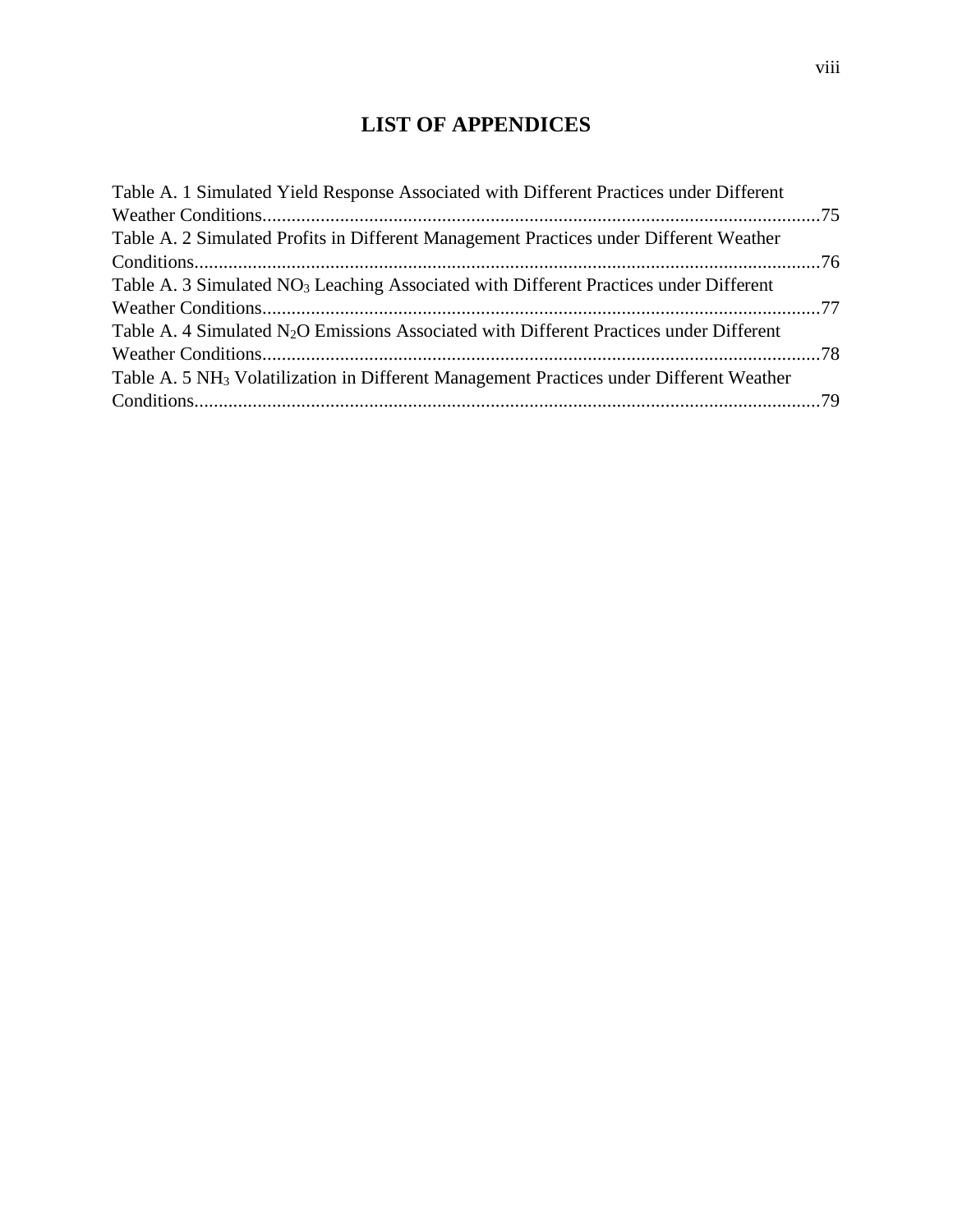## **LIST OF ABBREVIATIONS AND NOTATIONS**

<span id="page-8-0"></span>BMP- Best Management Practices

C- Carbon

DNDC- DeNitrification and DeComposition

EORN- Economically Optimum Nitrogen Rates

GHG- Green House Gas

K- Potassium

MAP- Monoammonium Phosphate

mm- Millimetre

N- Nitrogen

NH3- Ammonia

 $NO<sub>3</sub>$  - Nitrate

N2O- Nitrous Oxide

NRE- Nitrogen Recovery Efficiency

NUE- Nitrogen Use Efficiency

### OMAFRA- Ontario Ministry of Agriculture, Food and Rural Affairs

P- Phosphorus

R(N)- Silking Stage of N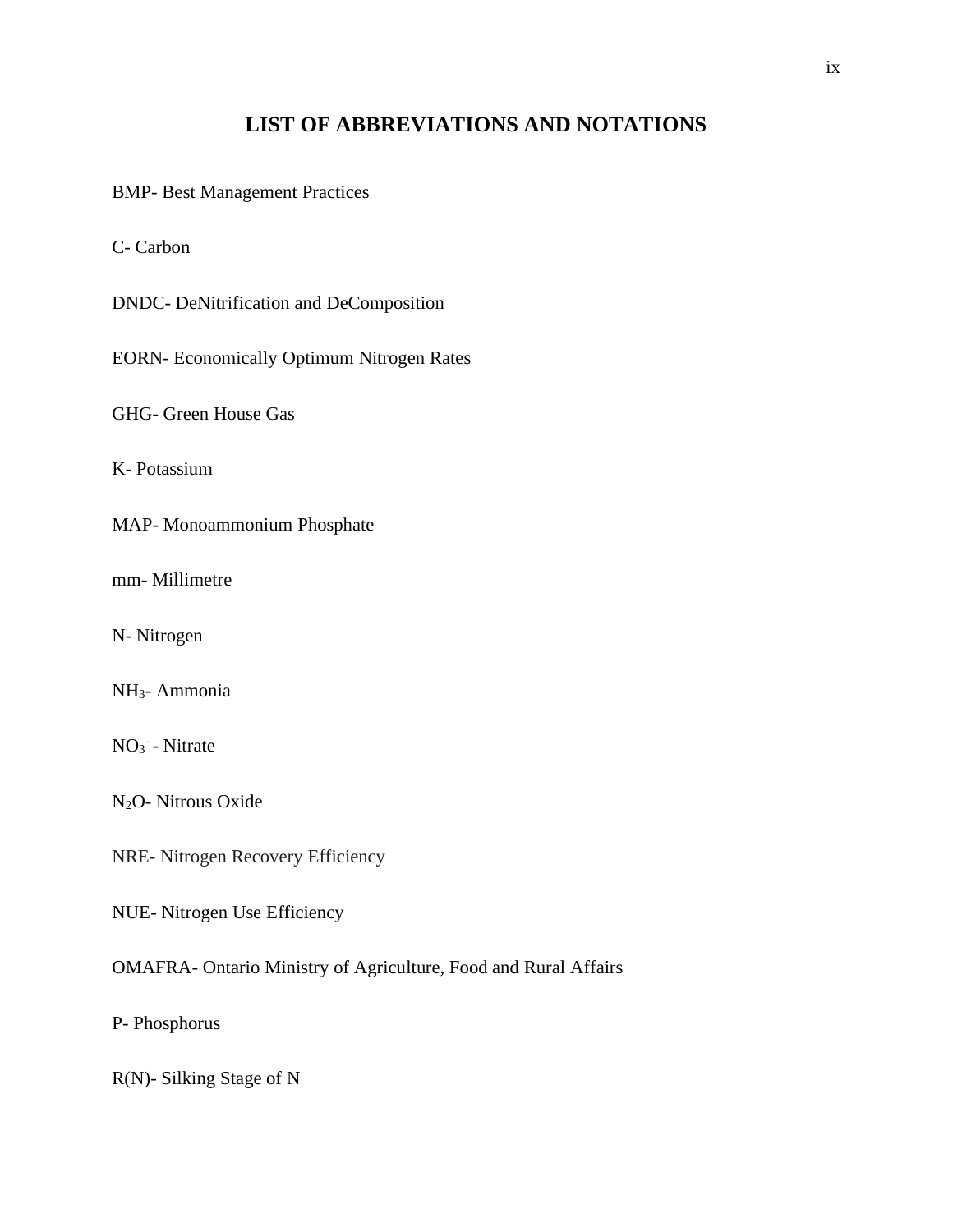# S- Sulphur

### UAN- Urea-Ammonia-Nitrate

## U.S.- United States

V(N)- Vegetation Stage of N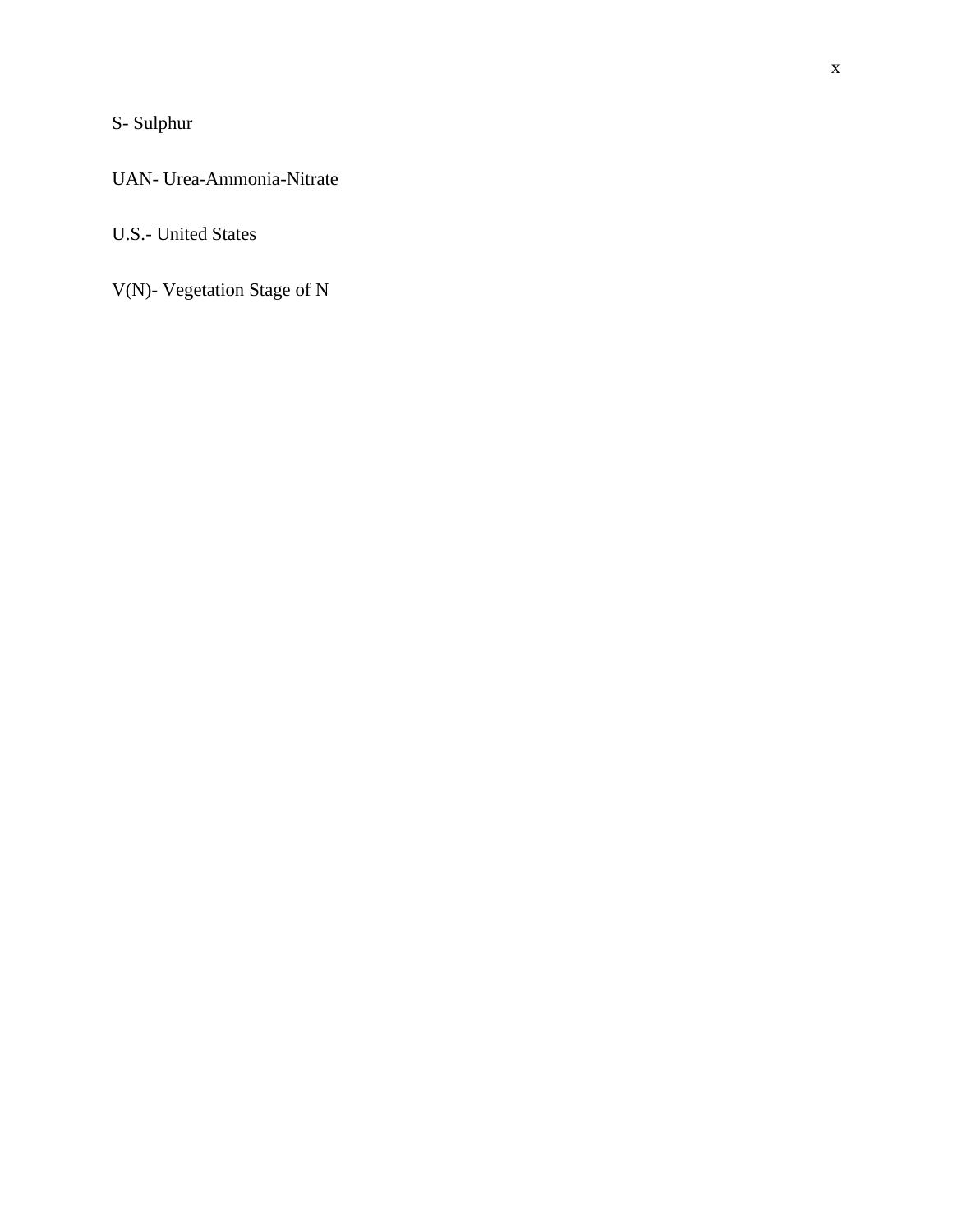#### **CHAPTER 1**

### **INTRODUCTION**

#### <span id="page-10-2"></span><span id="page-10-1"></span><span id="page-10-0"></span>**1.1 Background**

World food production will need to be increased by 70% by 2050 to meet the expansion of the world's population (FAO, 2009). The required increase in crop production will be associated with an increase in fertilizer use and, with it, the environmental concerns about climate change, air quality, water quality and soil health (FAO, 2002). Overall, greenhouse gas (GHG) emissions in Canada rose by 20.9% between 1990 and 2018, with the increases particularly evident for nitrous oxide  $(N_2O)$ , which is primarily associated with fertilizer management choices on croplands (Environment and Climate Change Canada, 2020). Similarly, water quality has deteriorated in the Great Lakes region due largely to flooding, soil erosion, and excess nutrient loading from agricultural practices (Carpenter et al., 2017; Kelly et al., 2017).

Efforts to reduce the environmental impact of fertilizer use in crop production include promoting 4R nutrient stewardship. The 4Rs refer to (1) right source, (2) right rate, (3) right time, and (4) right placement of fertilizer application (Bruulsema, 2018). In addition to reducing total nutrient losses, 4R fertilizer management has the potential to increase agricultural yields and profitability and ensure a sustainable production system.

The use of nitrogen (N) fertilizer is a universal management practice in corn production in developed countries. The efficiency of N use varies from farm-to-farm, and region-to-region due to the 4R management practices farmers choose to implement. Splitting the application time, farmers apply fertilizer twice or more during the growing season rather than applying before or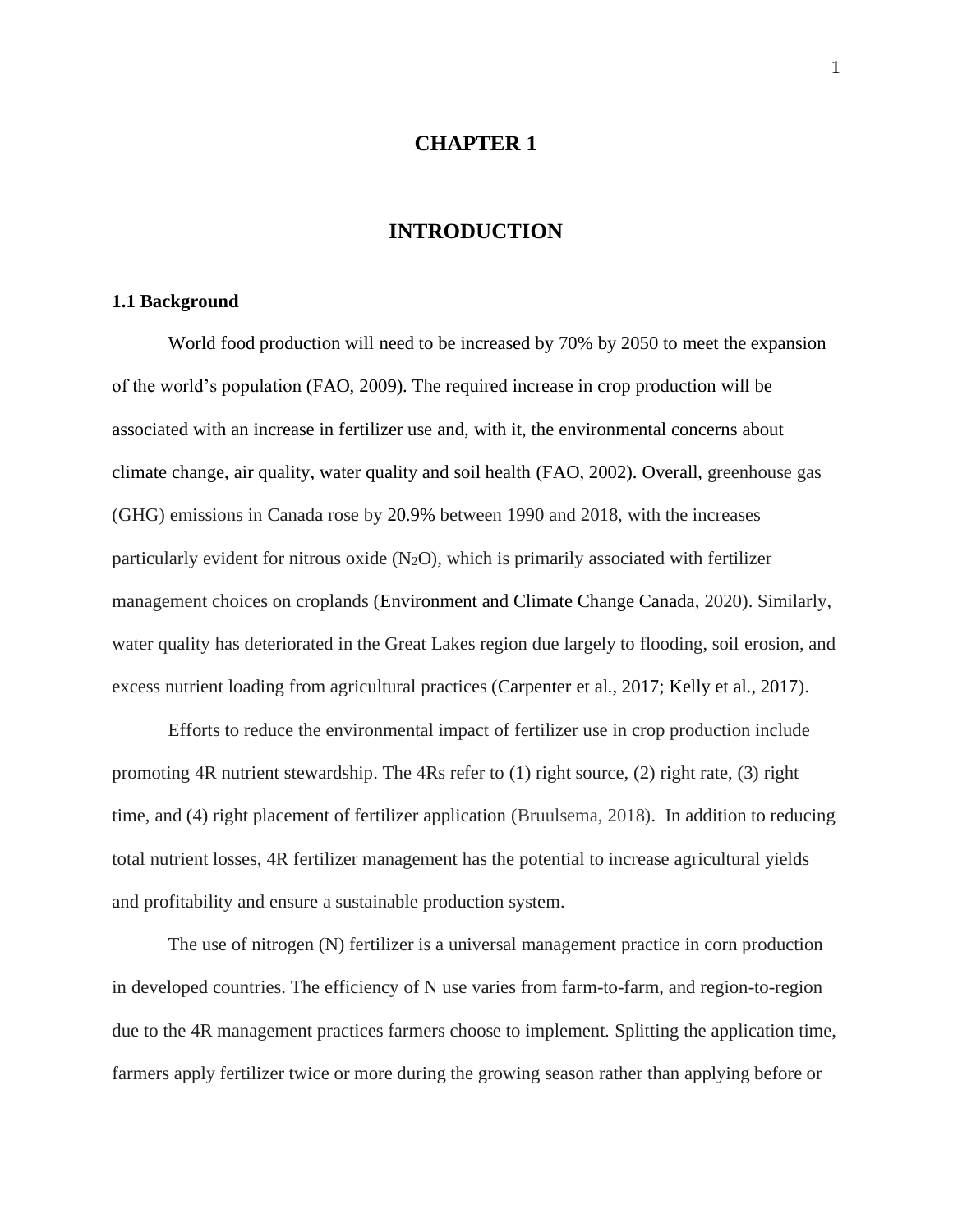at planting with a single application. The frequency and timing of N application(s) is one management factor that strongly influences environmental N losses and yield responses to fertilizer N. When fertilizer N resides in the soil profile, particularly without inhibitor products, it remains vulnerable to weather and edaphic factors, which can result in rapid and substantial losses via leaching, denitrification or volatilization (Burzoca et. Al., 2013; Nasielski et al., 2020; Thapa et al., 2016). Based on 4R principles (Reetz et al., 2015), an ideal N application time synchronizes the application of N with the uptake needs of the crop, minimizing residence time in the soil. For example, applying the majority of fertilizer N split, during periods of rapid crop growth, would reduce N residence time (Sebilo et al., 2013).

Corn uptakes the maximum amount of N during the silking stage (Ciampitti et al., 2011) and while delaying N application to the critical period is uncommon, split applications earlier in crop development (V3-V6) (Abendroth et al., 2011), but after planting, are common in eastern Canada (GFO 2020). In corn, several studies have found that the risk of weather-induced N losses decreases the closer N is applied to periods of rapid crop N uptake, as opposed to in the fall or early spring prior to planting. However, some studies found no significant impacts of N application timing on environmental or agronomic parameters in corn, a result of fewer N losses due to soil type, weather or other factors for a given site-year (Fernandez et al., 2020; Nasielski et al., 2020; Vyn et al., 2017; Blandino et al., 2015; Jaynes, 2013; An et al., 2020).

The benefit of split N application is that the N rate can be adjusted according to weather scenarios, which affect crop N uptake and soil N supply. The adjustment of N rate in split application allows farmers to tailor the N rate based on soil, crop, and weather variables in a given site-year. N rate adjustments, facilitated by N application timings that occur split, can reduce deleterious overapplications of N, which reduce the profitability and increase the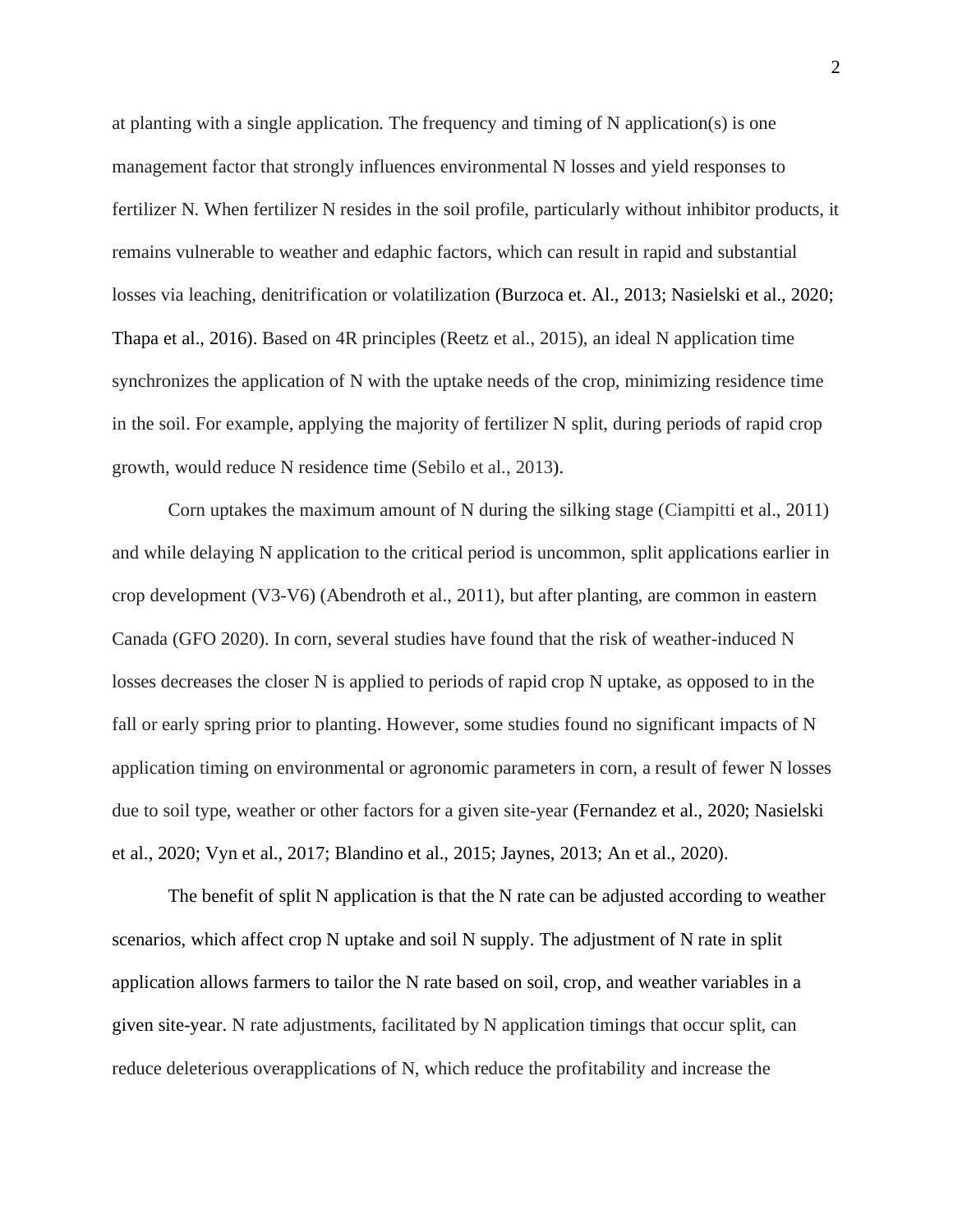environmental impact of N fertilizer use. Split N rates can be increased if N mineralization rates are low, if earlier N losses were high, or if yield potential of a crop is larger than expected.

Due to the availability of high-clearance equipment, farmers and researchers are interested in split applications. While there are several motivating factors, such as reduced labour requirements during the busy planting season, a major attraction of late N applications is the potential to increase net returns to fertilizer use by enhancing N-use efficiency, primarily via improvements in N recovery efficiency (e.g. reduced N losses, enhanced N uptake) and possibly by increasing N internal efficiency (e.g. by improving the harvest index).

#### <span id="page-12-0"></span>**1.2 Economic Problem**

4R fertilizer BMPs have the potential to enhance environmental sustainability and economic feasibility. Therefore, farmers are interested in quantifying their agronomic, economic, and environmental benefits. Several studies investigated the effects of 4R practices, in combination or individually, on agronomic and environmental parameters; however, the research on the economic feasibility of adopting of 4Rs is limited (Successful Farming, 2020; Lesoing, 2014).

Although there are various ways to implement split N application, it can represent an interesting economic feasibility study as it potentially integrates one of the components of 4R management practices. It considers the N application's time, the rate of application can be changed, the type of N used and the N placement method in the application can be different with split application. The benefit of adopting split application of N fertilizer is that rates can be adjusted to suit the demands of the crop instead of the traditional method of a single application at pre-planting. The improved matching of fertilizer supply to the crop demands should improve yields and/or reduce fertilizer use. However, the cost of fertilizer is a major variable cost for corn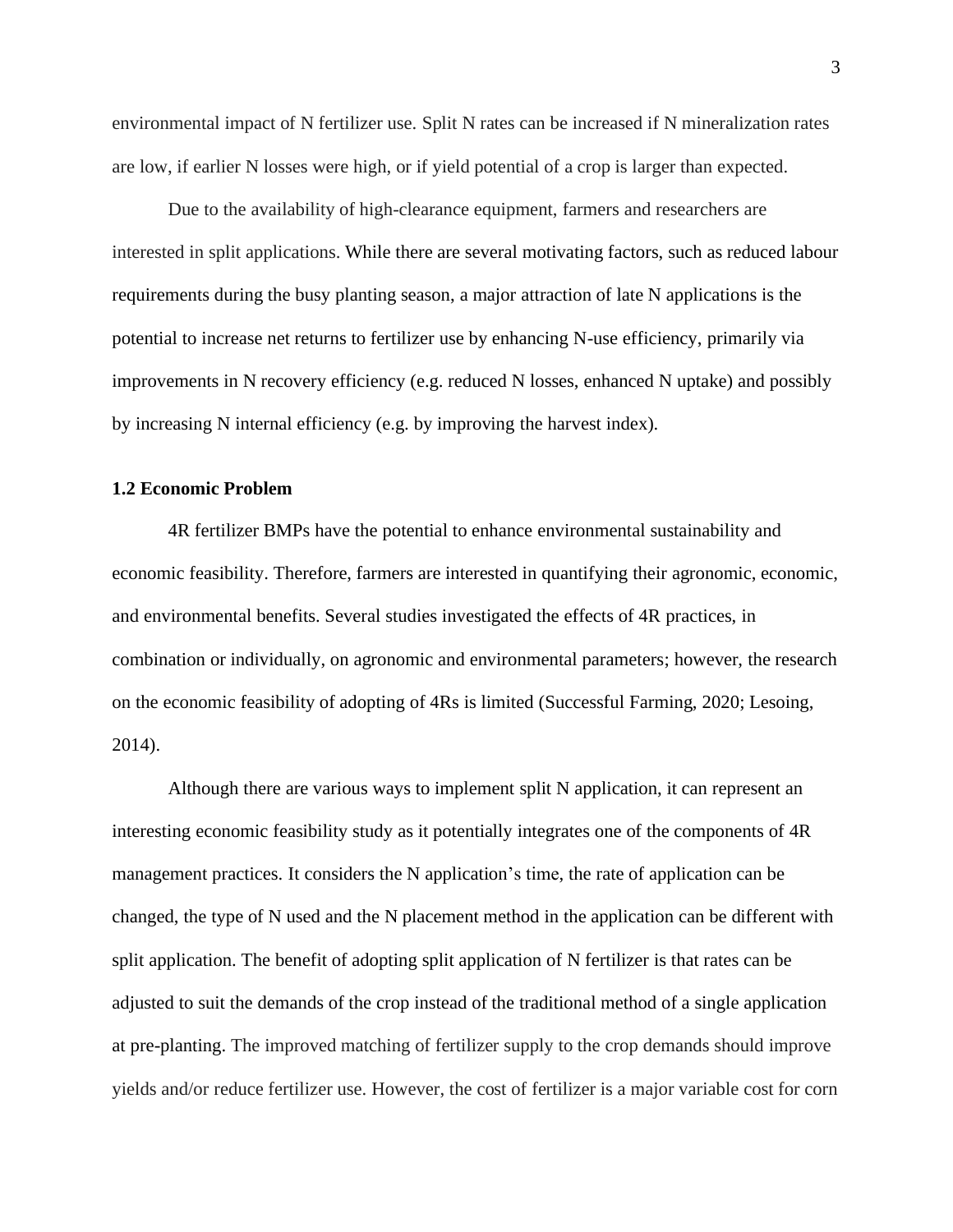farmers, which encourages farmers to choose between management practices. Although farmers can adjust fertilizer cost by adjusting N rates in second application in response to weather, the cost of an application can be twice or more than pre-plant, depending on the time of the second application. The profitability of any management practice is a strong determinant of adoption, particularly for an innovation that can be easily tested (Weersink  $&$  Fulton, 2020). Thus, a profit evaluation of split N applications can potentially enhance farmers' decisions and potential initiatives taken by the government to induce adoption if there are environmental benefits compared to current practices. While a considerable amount of research has investigated the agronomic and environmental consequences of split N applications (Nasielski et al., 2020; Vyn et al., 2017; Blandino et al., 2015; Roy et al., 2014; Burzaco et al., 2013; Walsh et al., 2012), few studies have assessed the impact of N application timing on economic parameters (Successful Farming, 2020; Lesoing, 2014). However, the previous studies considered short-term field trials and weather data to evaluate the agronomic, economic and environmental impacts, which may inaccurately represent the underlying benefits of split N application. This thesis evaluates the profitability, along with yield and N losses in corn using long-term field trial and weather data at Elora, Ontario.

#### <span id="page-13-0"></span>**1.3 Research Problem**

The research on the agronomic, environmental, and economic feasibility of split application of N in corn tends to be focused on one of the three aspects and typically for a single year at a single site. For example, in Indiana, Mueller et al. (2017) found that applying the last 45 kg N ha<sup>-1</sup> at V12 increased nitrogen recovery efficiency (NRE) over the same N rate applied preplant, while, in Oklahoma, Walsh et al. (2012) found that NUE increased when N was split with 50% applied pre-plant and 50% applied at V10. Importantly, split-N applications never reduced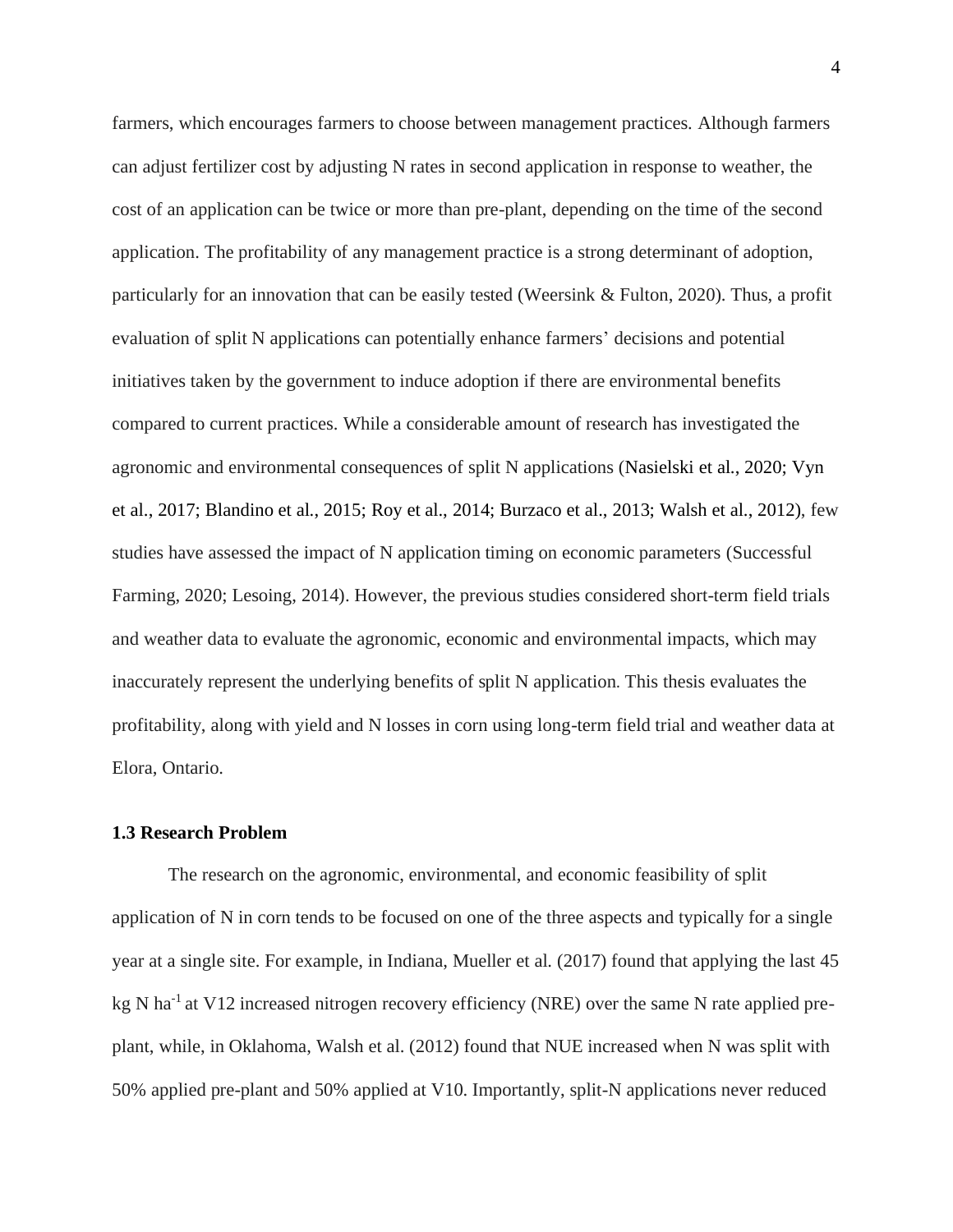yield relative to pre-plant applications in these studies. In Ontario, Nasielski and Deen (2019) found that delaying N applications to V13 could result in yield reductions due to reduced pollinated kernel numbers at R1 and reduced potential kernel weight at R2-R3. However, these N-stress related yield reductions could be avoided by providing a relatively small amount of N fertilizer around planting, although in one year, the entire N application could have been delayed to V13 without any reduction in yield (Nasielski & Deen 2019).

Similarly, DeBruin et al. (2018) in Illinois found that very severe N stress was required to irrevocably reduce kernel number prior to R1, suggesting that the majority of N fertilizer could be applied later than traditional timings, but prior to R1 with little risk of yield penalty. When N was delayed until R1, Mueller and Vyn (2018) in Indiana found that a V4 application of 55 kg N ha−1 prevented any yield reduction from the delayed application. Fernandez et al. (2020) conducted a meta-analysis of fourteen studies on late N applications, defined as when 50% or more of the N fertilizer was applied after V10. Overall, NRE increased by an average of 4% when N was applied at late N timings, a small but consistent increase over earlier N timings (Fernandez et al., 2020). Late N applications did not affect yield relative to the same N rate applied at an earlier time, although the impact of late N applications on yield depended on the environment. In environments where post-R1 N uptake was high, late N applications tended to increase yield, and in environments where post-silking N uptake was low, late N applications reduced yield (Fernandez et al., 2020). The authors suggest that because post-silking N uptake is related to soil water availability, corn response to late N applications will be poorer in drier environments, and better in wetter environments.

The University of Missouri Extension research team found that adopting split N application (delayed until V12-V16) in specific weather, e.g., wet spring, is profitable without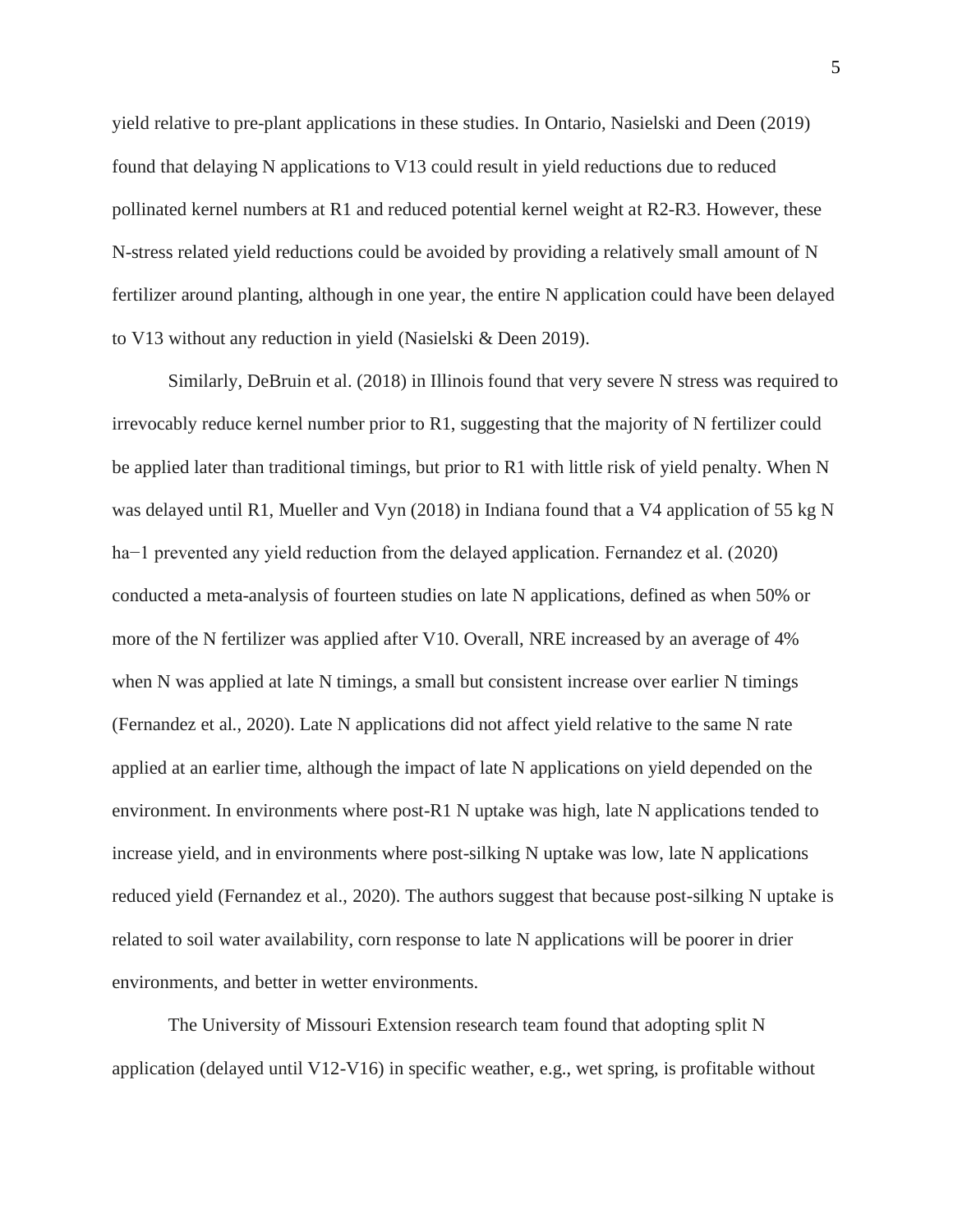yield penalty, based on the nitrogen deficiency level (Successful Farming, 2020). The team addresses the availability of machinery impedes split N application rather than biology of the crop (Successful Farming, 2020). Similarly, the University of Nebraska-Lincoln Extension also investigated the economic feasibility of split N application in a single year on-farm experiment (Lesoing, 2014). The study concluded that split N application might be profitable when the field has a high risk of N losses due to leaching and denitrification in the early season (Lesoing, 2014).

The mixed results on the impacts of split N application may be due to the limited number of weather conditions under which the studies were conducted. There may be economic and environmental benefits under specific weather scenarios from split N applications that were not experienced during the years of the short-term field trials in the previous studies. Using data from actual field trials limits the weather conditions that can be assessed. However, using a simulation model for a site allows for the evaluation of split N application to be conducted under multiple weather conditions. DNDC is a biogeochemical model that simulates crop growth, soil carbon, and nitrogen dynamics based on soil properties, climate, and farming practices (Li et al., 1992, 1994). This rain event-driven and process-orientated simulation model has already been calibrated and validated in corn production using field data from an 8-year N rate trial and actual weather data at the Elora Research Station in Elora, Ontario, Canada (Nasielski et al., 2020).

This thesis will investigate the yield, profitability, and environmental performance, e.g., nitrate (NO<sub>3</sub><sup>-</sup>) leaching, nitrous oxide (N<sub>2</sub>O) emissions and ammonia (NH<sub>3</sub>) volatilization, of split N application by adjusting the N rate compared to traditional practice. The use of DNDC will permit the evaluation of the effect of adjusting N rates in corn production under alternative weather conditions.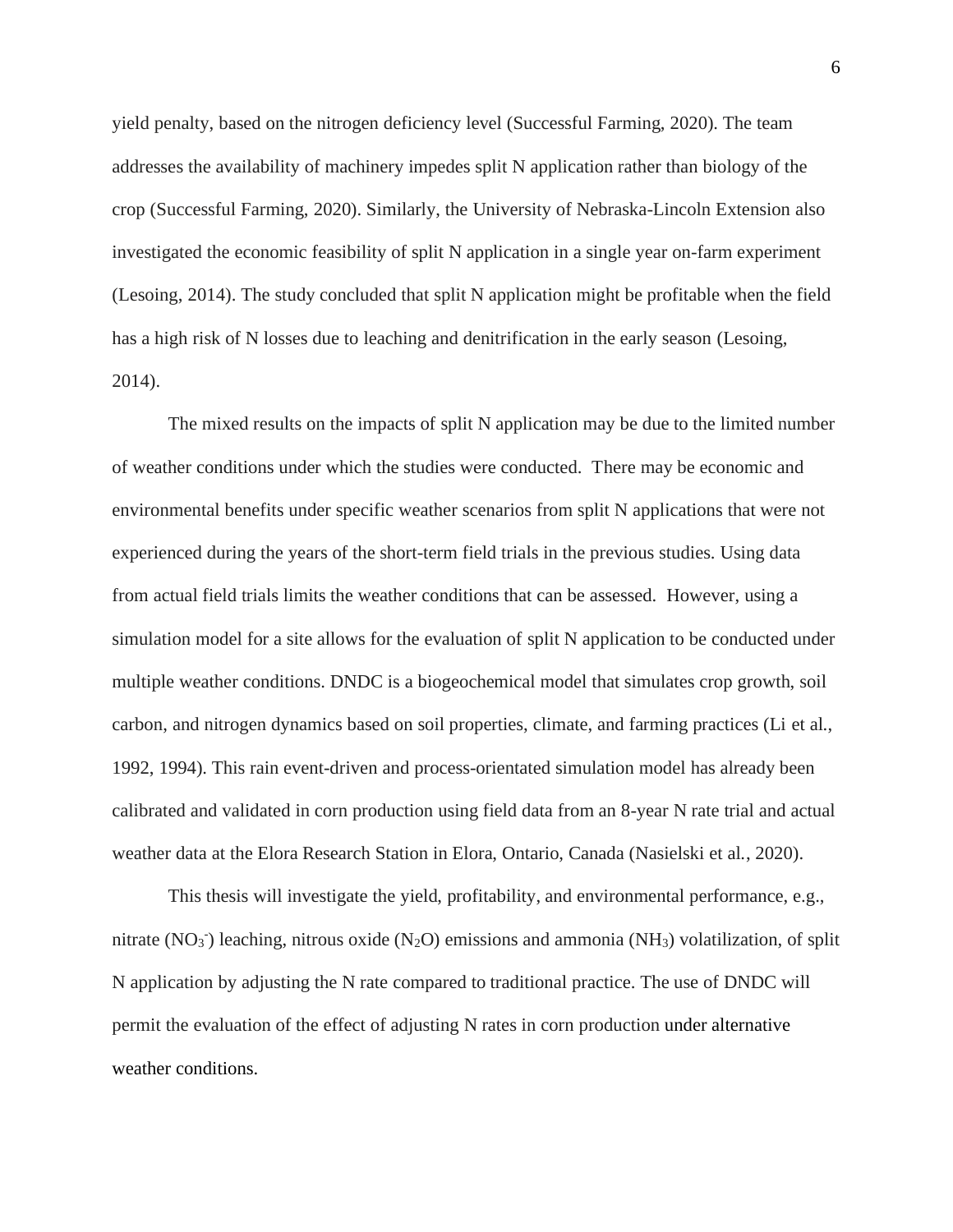#### <span id="page-16-0"></span>**1.4 Purpose**

The purpose of this study is to jointly evaluate the agronomic, environmental, and economic performance of split N applications in corn relative to a traditional spring pre-plant N application timing under alternative weather scenarios. The specific objectives are:

- 1. To predict yield and N loss effects of different N management strategies across these weather scenarios using the DNDC model;
- 2. To evaluate the net returns using publicly available price data, including the additional costs associated with split N applications;
- 3. To evaluate the effect of adjusting N rates modestly in corn production under alternative weather conditions; and
- 4. To illustrate the trade-offs between profitability and environmental impacts of split application compared to the traditional approach of the pre-plant broadcast.

#### <span id="page-16-1"></span>**1.5 Outline**

The thesis is organized into five chapters. Chapter 1 presents the background of split N application, the economic problem in adopting split N application, research gaps identified in previous studies, purpose, and an outline of the thesis. Chapter 2 provides an overview of 4R best management practices. This chapter briefly discusses the history of 4R, 4R N management practices (including each R), and the present scenario of 4R practices in Ontario, Canada. Chapter 3 determines the optimal N application rate associated with alternative scenarios in single and split N applications. Chapter 4 includes a paper on the evaluation of economic and environmental impacts from split N application and weather in Ontario corn production. This chapter introduces the materials and methods used in the thesis and presents the main results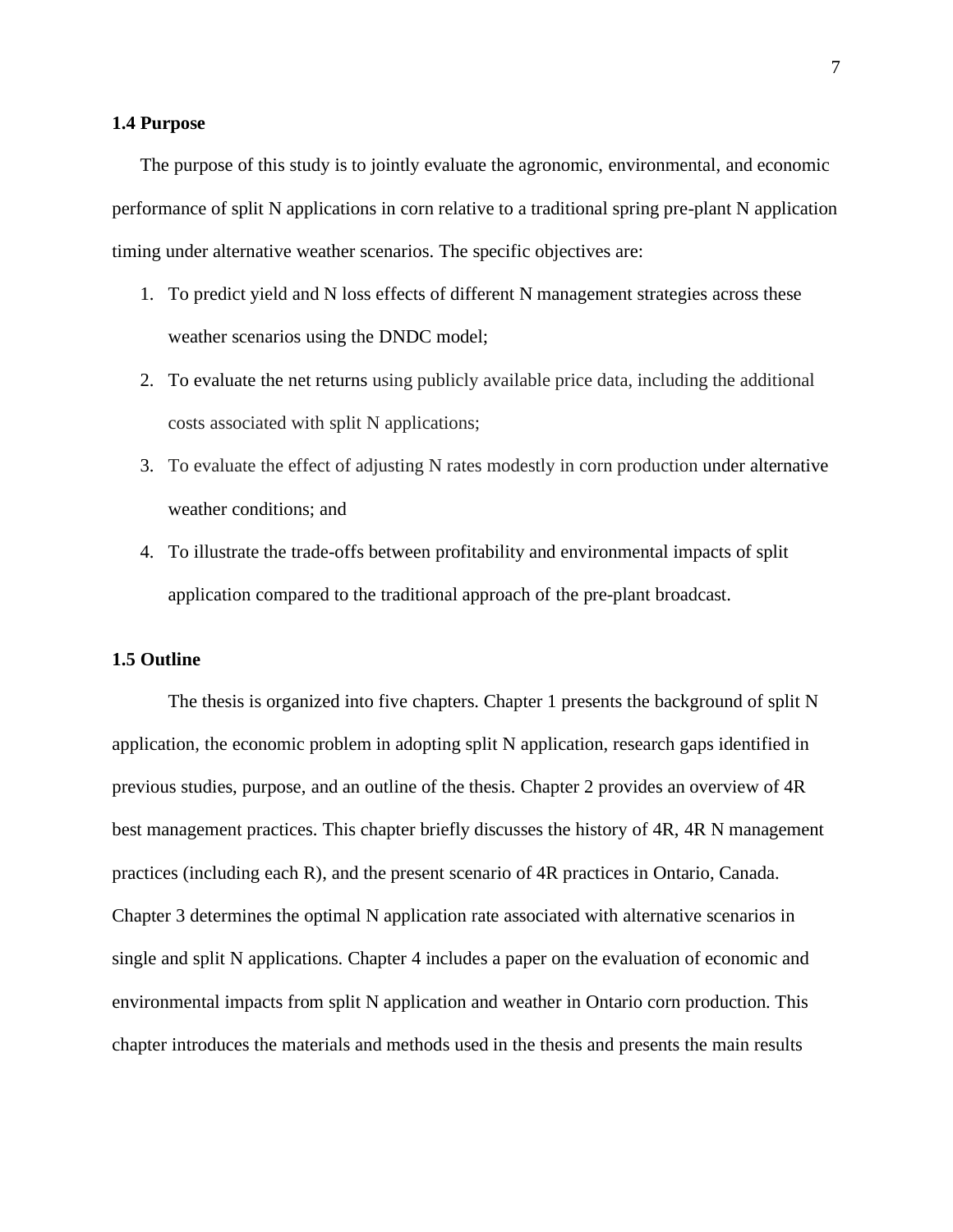from the simulations. Chapter 5 concludes the thesis, including a summary, implications, and suggestions for further research.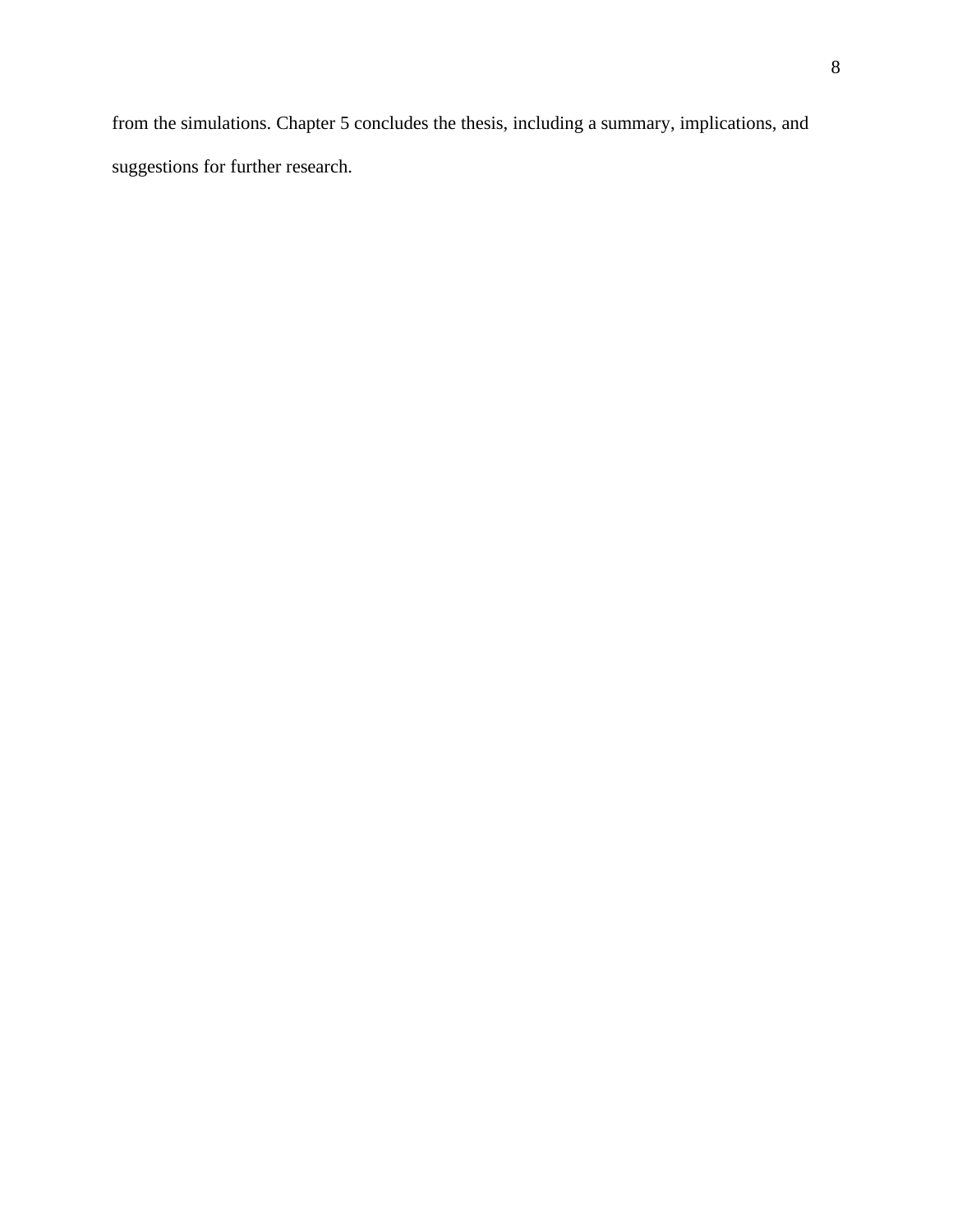#### **CHAPTER 2**

#### <span id="page-18-1"></span><span id="page-18-0"></span>**OVERVIEW OF 4R BEST MANAGEMENT PRACTICES (BMPs)**

#### <span id="page-18-2"></span>**2.1 Introduction**

The 4R nutrient stewardship framework was developed to sustainably maximize the economic, social, and environmental performance of fertilizer. The framework provides a system to achieve four goals: a) increased production, b) increased farmer profitability, c) enhanced environmental protection, and d) improved sustainability. To achieve these goals, farmers need the right fertilizer source at the right rate at the right time in the right place, which are the principles of 4R.

In this chapter, an overview of 4R best management practices for N fertilizer application on corn will be described. The chapter begins with a brief history of the development of 4R management. The next section describes each of the 4Rs (2.3.1 right source, 2.3.2 right rate, 2.3.3 right time, and 2.3.4 right placement) for the application of nitrogen to corn, including defining the management practices to be calculated in the subsequent chapters. Later, the chapter focuses on the 4Rs in a Canadian context and the profitability of adopting the 4Rs.

#### <span id="page-18-3"></span>**2.2 History of 4R Nutrient Management**

Fertilizer Best Management Practices (BMPs) were first introduced by the Potash & Phosphate Institute (PPI) in 1988 (Roberts, 2007) to address the environmental impacts of agriculture, with nutrient efficiency as its core (Krauss et al., 2007; Chien et al., 2009). The nutrient management practices, including fertilizer BMPs, have proven effective and give 'optimum production potential, input efficiency, and environmental protection' (Roberts, 2007).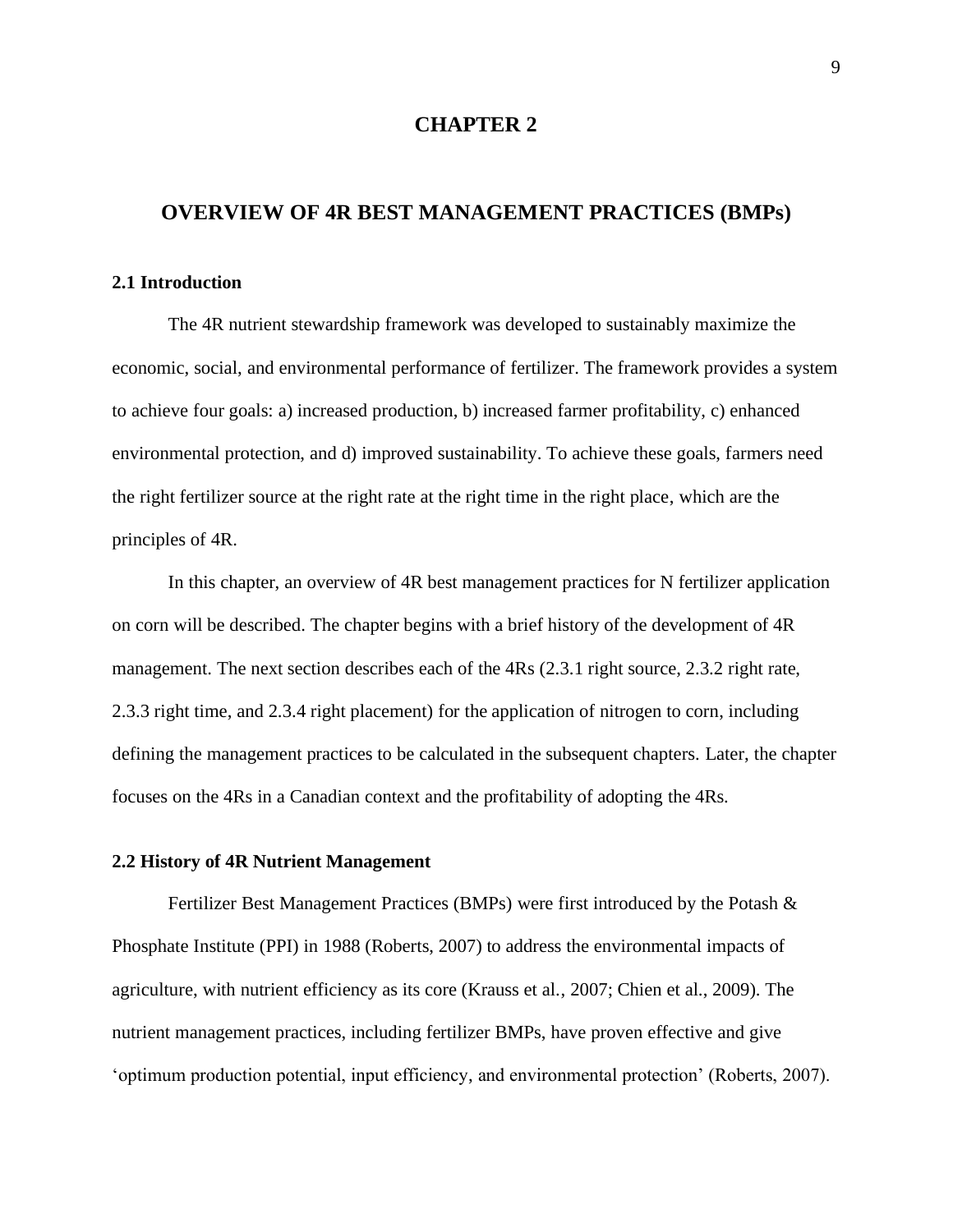The principles of 4R, referred to as a fertilizer BMPs, are the Right source of fertilizer at the Right rate, at the Right time and the Right place (Roberts, 2007). The global '4R' nutrient stewardship framework was developed by the International Fertilizer Industry Association (IFA), aiming to develop fertilizer BMPs for economic, social, and environmental benefits (Roberts, 2007). The 4Rs integrate nutrient use BMPs with agronomic BMPs, thus increasing nutrient efficiency at the farm level, allowing the achievement of economic, social, and environmental goals for sustainable development (Roberts, 2007).

Fertilizer BMPs are site-specific and crop-specific, depend on soils, climatic conditions, crop and cropping history, and management expertise. Though fertilizer BMPs increase nutrient use efficiency, the primary goal is to use fertilizers efficiently and effectively in providing adequate nutrition for crops for achieving a sustainable and profitable yield.

#### <span id="page-19-0"></span>**2.3 4R Nitrogen Management Practices**

#### <span id="page-19-1"></span>*2.3.1 Right Source*

The 'Right source' of fertilizer means ensuring a balanced supply of essential nutrients according to crop needs. The key nutrients included in all the fertilizers are a) potassium (K), b) nitrogen  $(N)$ , c) phosphorus  $(P)$ , and d) sulphur  $(S)$ . A balance between nutrients using the right types of fertilizer increases nutrient use efficiency. In corn production, N plays a significant role in plant growth and yield, depending on soil, crop, and climate conditions. The widely used N fertilizers in corn are anhydrous ammonia, urea, and urea ammonia nitrate (UAN), due to their lower prices, relative to other N sources like ammonium nitrate (Heffer and Prud'homme, 2016).

Urea contained fertilizers increases N losses due to volatilization (Jessica et al., 2016; Liu et al., 2019) if it is not injected (Beegle et al., 2003). Comparing urea and UAN in the pre-plant and split application, Abalos et al. (2016) found no significant impacts in reducing  $N_2O$  and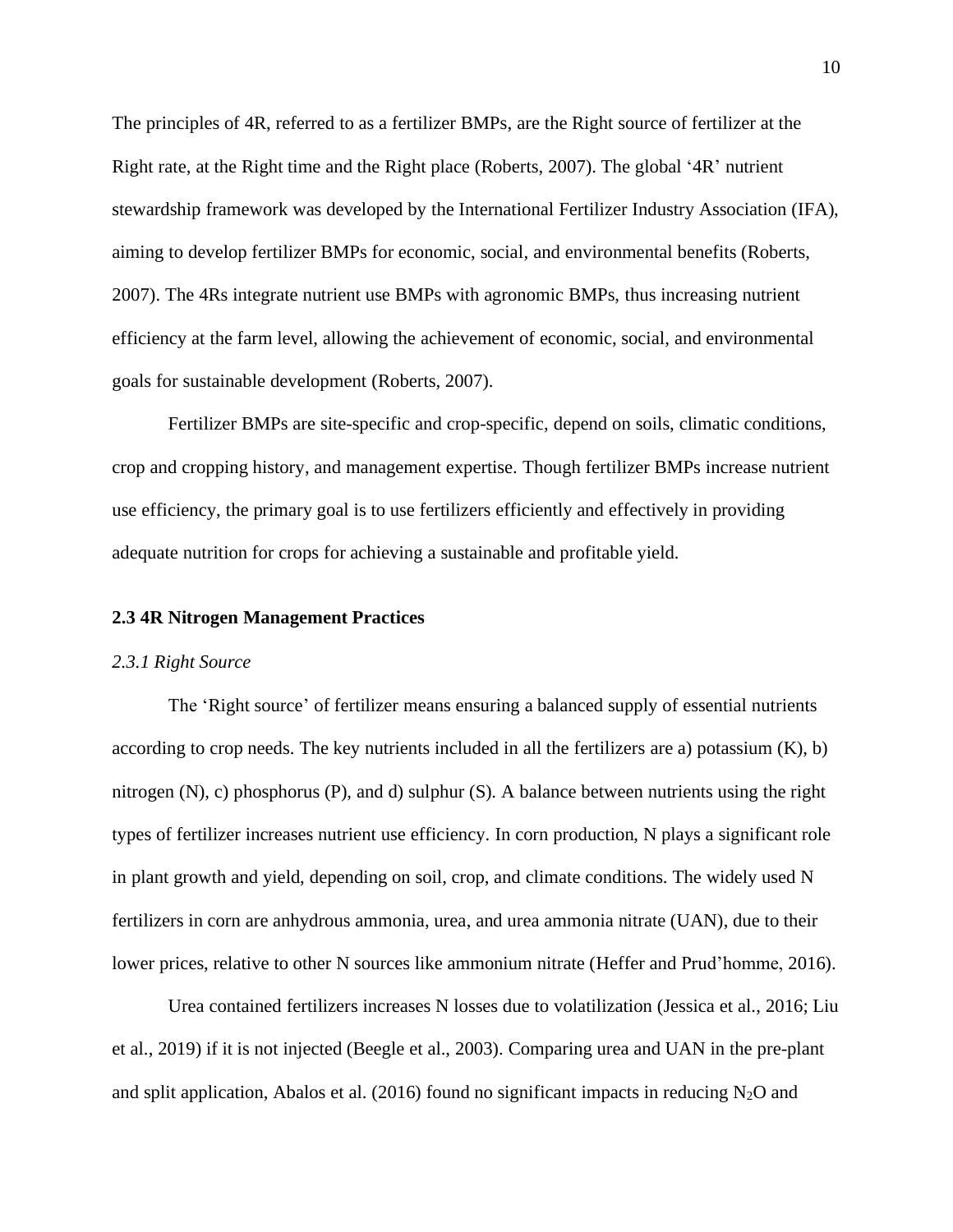increasing corn yield in the US and Canada. Applying UAN in split N application maximizes corn yield (Burzaco et al., 2013). On the contrary, applying ammonium nitrate in the late N application penalized 12% of corn yield (Binder et al., 2000).

#### <span id="page-20-0"></span>*2.3.2 Right Rate*

The 'Right rate' of fertilizer is the threshold requirement of nutrients in the crop. Farmers decide the N rate depending on soil nutrient supply, plant demand, and environmental parameters. An excessive amount of fertilizer causes higher leaching and N losses to the environment, and an insufficient amount of fertilizer results in lower yield (Robert, 2007). The right rate depends on the soil, crop, and environmental parameters, specifically precipitation and temperature. A soil test is the means of assessing soil fertilizer availability to inform application rates.

Applying N fertilizer below the crop N demand results in a yield penalty, whereas applying excess N fertilizer increases the intensity of N losses (Zebarth & Rosen, 2007). An increase in N rate from the optimum level rapidly increases water and air pollution through  $NO_3$ leaching and N2O emissions (Van Es et al., 2002; Houles et al., 2004; Chantigny et al., 1998; Zebarth et al., 2008). Applying the economically optimum N rate (EORN), farmers can achieve both economic and environmental goals (Houles et al., 2004), but the rate is site-year specific, for example, in corn production (Scharf et al., 2005; Tremblay et al., 2007).

#### <span id="page-20-1"></span>*2.3.3 Right Time*

The fertilizer application timing is significant for yields, reduction of nutrient losses and environmental damage, and increasing the efficient use of nutrients. The right timing is sitespecific, based on the dynamics of crop uptake, local environmental conditions, and farm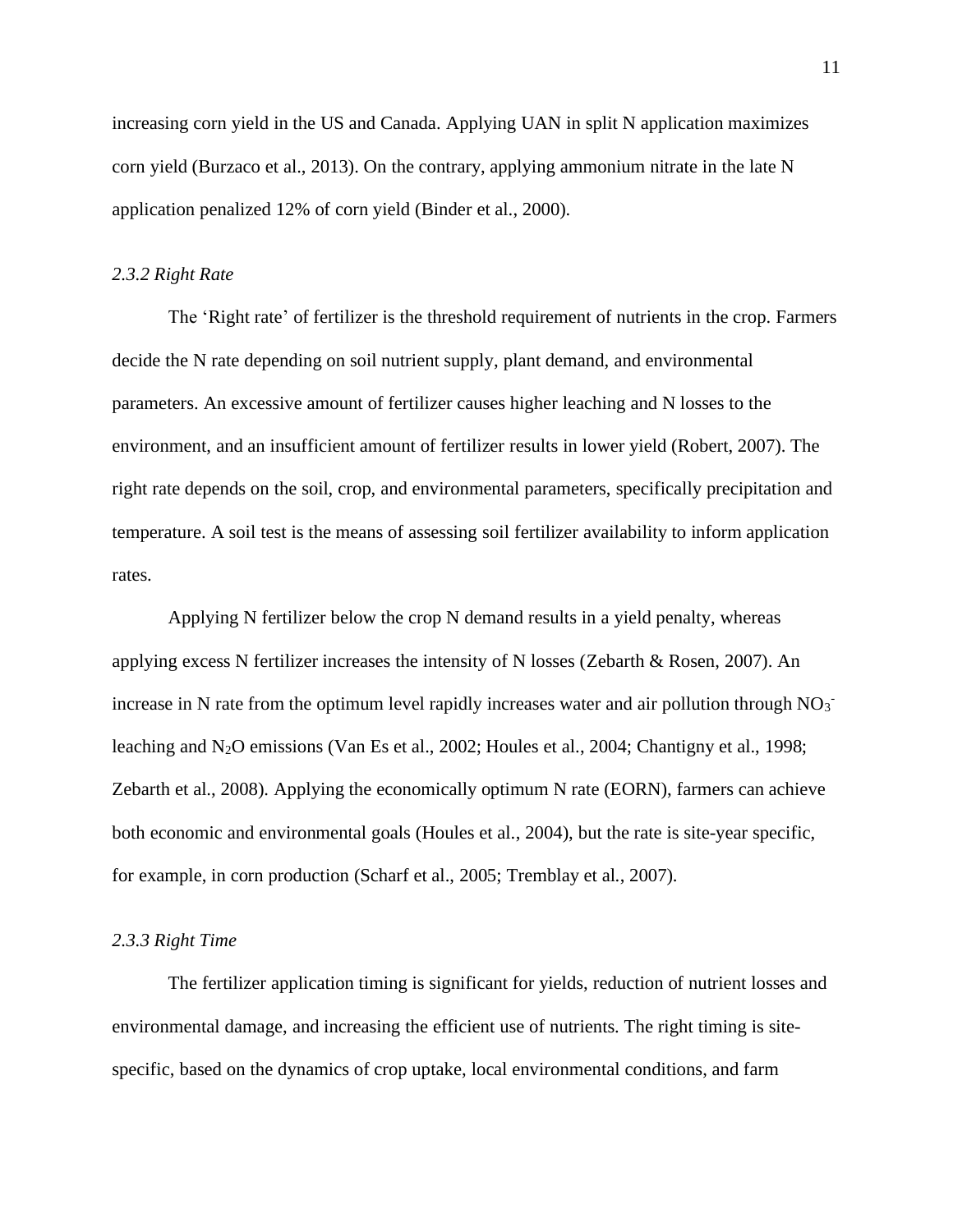management practices. Crops need different nutrients at different stages of growth. Nutrient availability timing is influenced by application timing (e.g., pre-plant or split), controlled released technologies, stabilizers and inhibitors, and the right source of fertilizer (Robert, 2007).

The split application of fertilizer involves applying different rates at different times during the growing season, and the change in application time often requires different types of fertilizer placed at different spots for the crop. Thus, split N application potentially covers more than one component of 4R stewardship. The underlying premise of splitting the application of fertilizer, typically nitrogen, is that rates can be adjusted to suit the crop demands as opposed to the traditional method of a single application around planting. The needs of a crop for N will vary each year depending on temperature and precipitation; split application allows this rate to vary with the weather conditions for that year.

Roy et al. (2014) found that side-dress at the V8 stage significantly reduced  $N_2O$ emission without yield penalties in corn, applying UAN injected at the recommended rate (145 kg N ha<sup>-1</sup>) during wet spring in Ontario. Split N application of 180 kg N ha<sup>-1</sup> of UAN at V6 for corn maximized yield (Burzaco et al., 2013). When the precipitation was high, split application increased corn yield (Walsh et al., 2012). In contrast, several studies reported a corn yield penalty (Binder et al., 2000), or no significant impacts (Nasielski et al., 2020; Vyn et al., 2017; Blandino et al., 2015).

#### <span id="page-21-0"></span>*2.3.4 Right Placement*

The 'Right placement' of nutrients means applying the fertilizer in a place where crops can uptake the required nutrients most effectively. Right placement manages spatial variability within the field to meet site-specific crop needs and limits potential losses from the field. The appropriate place for fertilizer application depends on crop types, management practices, and soil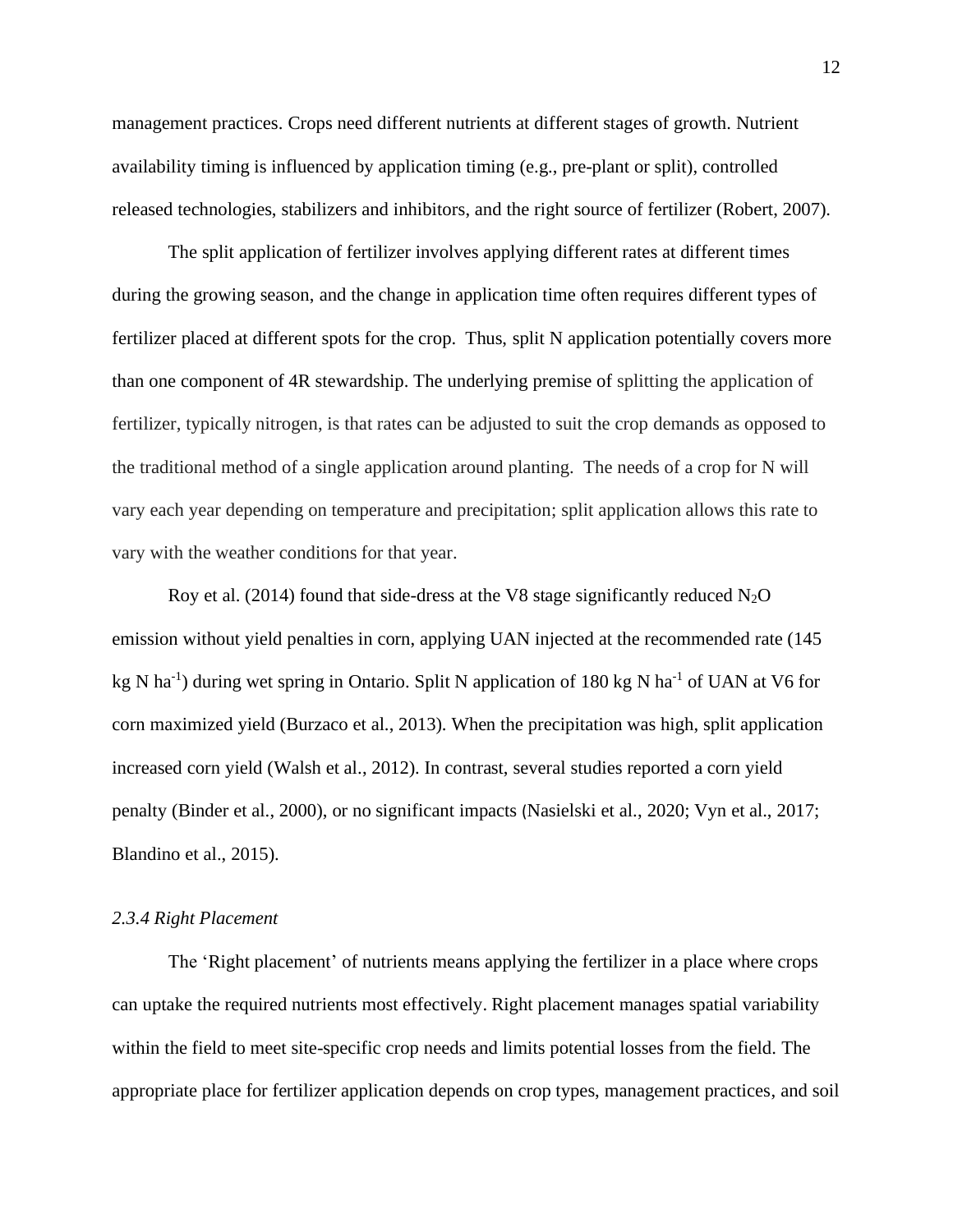properties (Robert, 2007). There are two general methods to apply fertilizer- i) over the soil surface, referred to as broadcasting, and ii) deep into the soil and close to the seed, referred to as banding or injection.

Abalos et al. (2016) concluded that side-dress N application increased corn productivity compared to traditional pre-plant application. Applying urea as a side-dress reduced  $N_2O$ emission by 33% compared to pre-plant under conventional tillage in corn (Drury et al., 2012). However, Omonode et al. (2017) reported no influence of N placement on  $N_2O$  and NRE. Also, deep placement of N significantly reduced  $NH<sub>3</sub>$  volatilization and denitrification N losses in urea (Chien et al., 2009).

#### <span id="page-22-0"></span>**2.4. 4R Practice in Ontario, Canada**

Canada has voluntarily adopted 4R nutrient stewardship through provincial and regional programs and initiatives. The Provincial governments of Alberta, Manitoba, Ontario, New Brunswick, and Prince Edward Island are practicing 4R Nutrient Stewardship (Fertilizer Canada, 2019). By 2020, 20 million acres, or 25% of Canadian croplands, should be implementing 4R nutrient stewardship programs (Fertilizer Canada, 2018). The Ontario agricultural industry recognized the problem of nutrient runoff in the Great Lakes region and embraced 4R nutrient stewardship to ensure sustainable agriculture and environment (Nutrient Stewardship).

In 2015, Fertilizer Canada, the Government of Ontario's Ministry of Food Agriculture and Rural Affairs (OMAFRA), and the Ontario Agri-Business Association signed a Memorandum of Cooperation (MOC) to implement, maintain and evaluate the 4R Nutrient Stewardship programme across the province (Fertilizer Canada, 2019). Ontario has been preliminarily focused on Phosphorus use, which leads to the uncontrolled growth of bacteria called algae blooms in the great lakes (Environment and Climate Change Canada, 2017).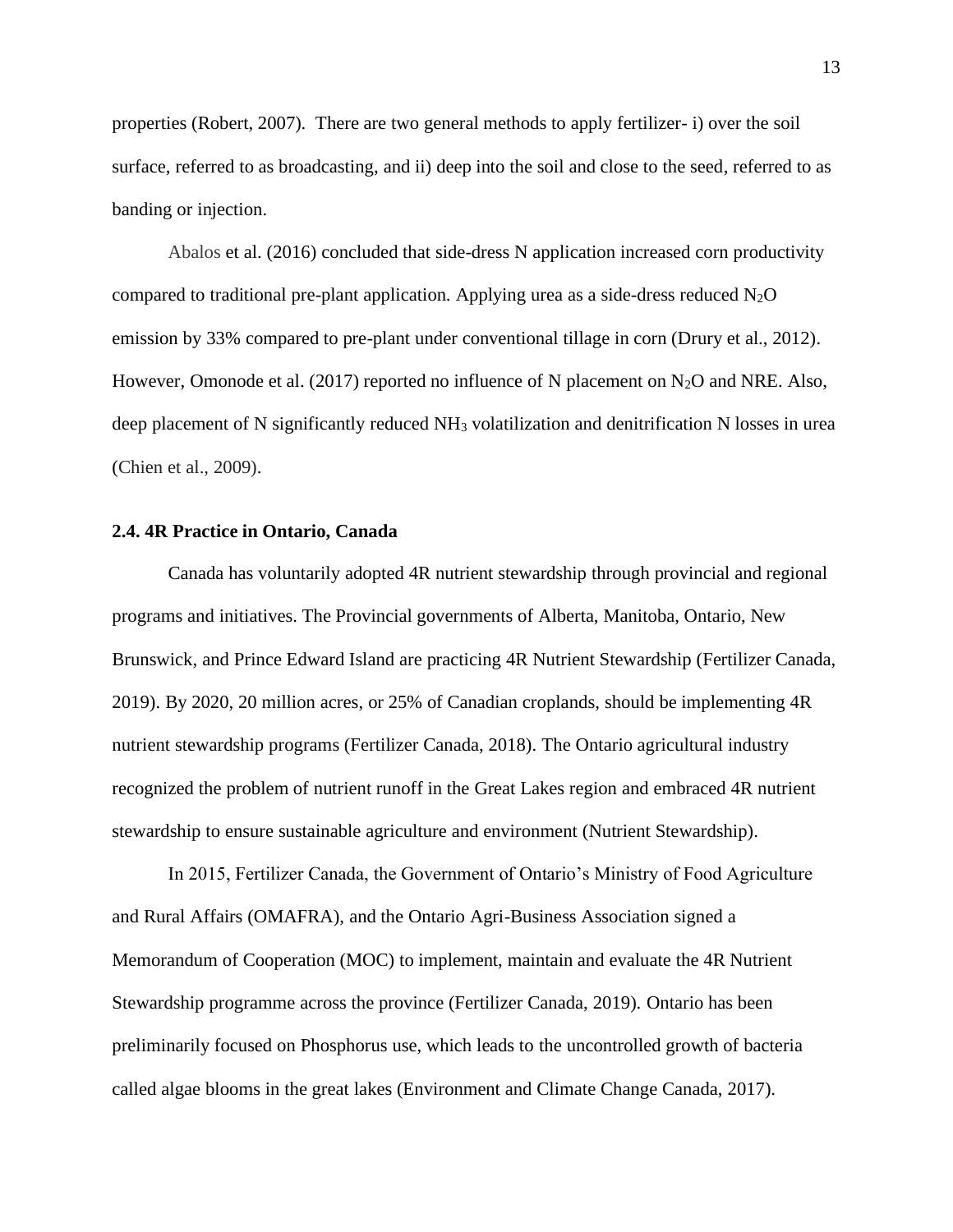Roughly 67% of farmers in Ontario are voluntarily practicing some form of 4R nutrient stewardship (Fertilizer Canada, 2019). The combination of the 4Rs in Ontario corn production can reduce GHG emissions and water contamination, improve environmental sustainability and increase profitability (Fertilizer Canada, 2018). According to scientific findings, adopting the 4Rs in Ontario corn production can- i) decrease GHG emissions by 75% by applying UAN at the V8 stage of corn growth (right source and time); ii) decrease GHG emission between 40% and 60% under different weather conditions by applying urea or UAN (right source); iii) reduce ammonia losses and increase yield by 7% using injection (right placement); iv) increase yield by 20% in UAN injected compare to broadcast (right source and placement); and v) reduce P losses by 60% through surface banding (right placement) (Fertilizer Canada, 2018).

#### <span id="page-23-0"></span>**2.5. The profitability of the 4Rs**

Although 4R BMPs integrate environmental sustainability and cropping system management goals, it is ultimately the profitability of such practices that will encourage farmers to change their current management practices on-farm voluntarily. Rather than achieving higher yield, it is also essential to determine how farmers can best invest in fertilizer BMPs to maximize agronomic, economic, and environmental benefits. Several studies investigated the effects of the 4Rs (individual or combined) on the agronomic and environmental parameters discussed above; however, the research on the economic feasibility of adopting the 4Rs is limited.

Particularly, an economic analysis on split N application is a striking focus in 4R management practice. The underlying premise of split application of fertilizer, typically nitrogen, is that rates can be adjusted to suit the crop demands as opposed to the traditional method of a single application around planting. The improved matching of fertilizer supply to the crop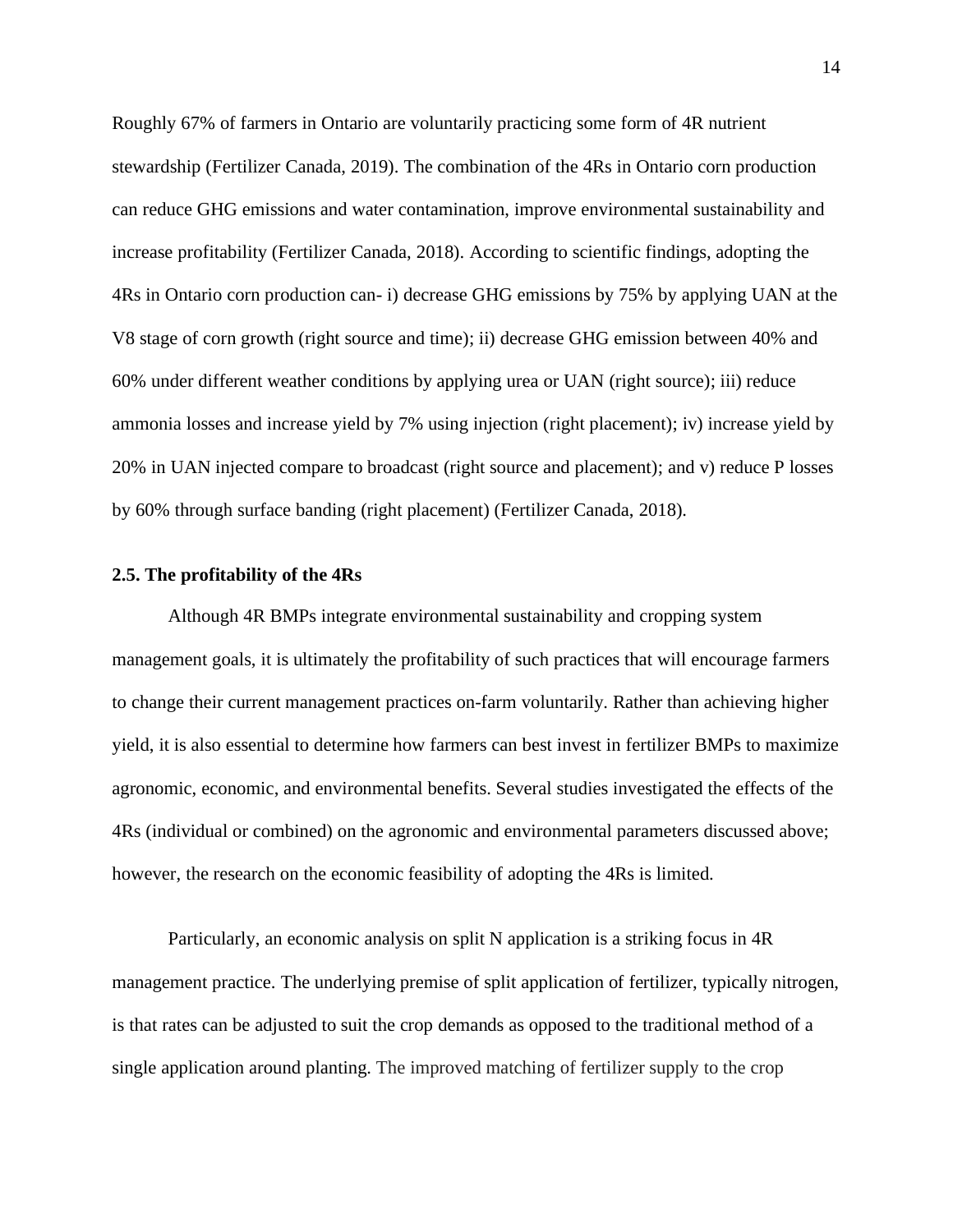demands should improve yields and/or reduce fertilizer use. Thus, there is a potential reduction in the cost of fertilizer, a major variable cost that influences farmers' profitability. While a considerable amount of research has investigated the agronomic and environmental consequences of split N applications mentioned above, few studies have assessed the impact of N application timing on the economic parameters of N fertilizer application. However, the previous studies that do exist considered short-term field trial and weather data to evaluate the agronomic, economic and environmental impacts, which may not fully capture the underlying costs and benefits of split N application, like longer, more diverse trials, or simulation modelling.

#### <span id="page-24-0"></span>**2.5 Conclusion**

4R nutrient stewardship is a science-based management framework to ensure adequate nutrients for crops while reducing the environmental impacts of fertilizer use. The 4Rs have the potential to generate higher yield, improve fertilizer use efficiency, and soil management decisions. Additionally, the 4Rs improve environmental sustainability by reducing water and air pollution. The agronomic and environmental performance of the 4Rs has been investigated in several studies. However, the economic performance of the 4Rs needs to be explored more for recommending specific BMPs to farmers. Split N application is a BMP in fertilizer that provides potential agronomic and environmental benefits. The next chapter will determine the optimal profit maximizing N application rate in single and split N applications.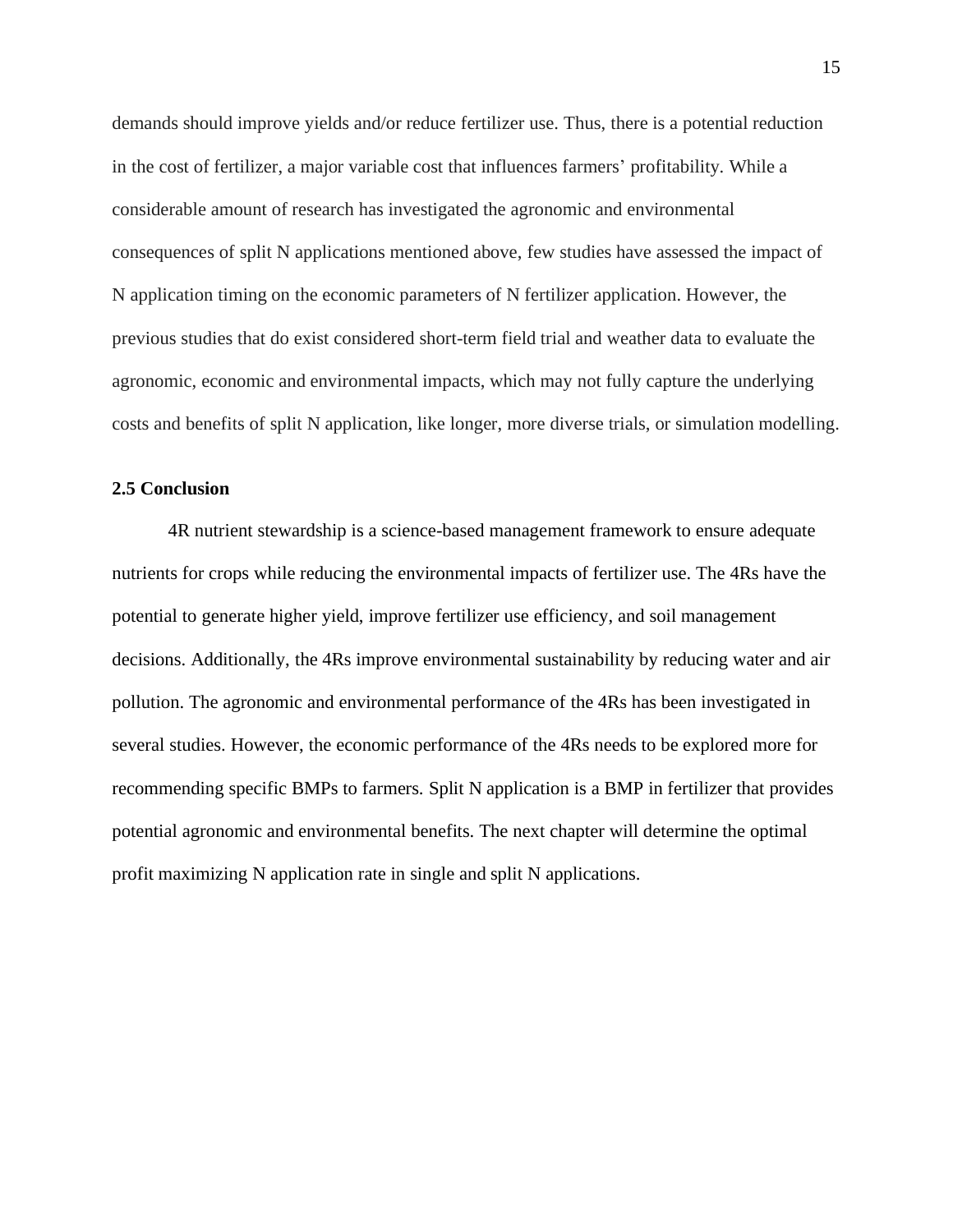#### **CHAPTER 3**

#### **THEORETICAL MODEL**

#### <span id="page-25-2"></span><span id="page-25-1"></span><span id="page-25-0"></span>**3.1. Introduction**

The previous chapter reviewed each of the 4R fertilizer management systems. The focus of this thesis is on the timing of fertilizer application, although the other three are considered. This chapter will determine the optimal N application rate associated with alternative scenarios. It begins with deriving the conditions for the optimal rate to maximize profit, assuming full information and certainty at a single N rate. Later, this chapter introduces the optimal split N application rate assuming full information and certainty.

#### <span id="page-25-3"></span>**3.2. Optimal Single Application Rate with Certainty**

Determining the optimal fertilizer rate to maximize profit begins with the yield response function for the crop to nitrogen fertilizer-

$$
Y = F(N) \tag{1}
$$

where *Y* is the yield in kg per hectare, *N* is the rate of nitrogen applied in kg per hectare, and *F(N)* is the product function relating N to crop yield. The profit function for a farmer facing competitive input and output prices is

$$
\pi = P_Y Y - P_N N \tag{2}
$$

where  $\pi$  is the profit from crop production in dollars per hectare,  $P_Y$  is the crop price in dollars per kg, and  $P_N$  is the price of N per kg. The profit function can be expressed as a function of only the N rate by inserting the production function for crop yield (1) into (2).

$$
\pi = P_Y F(N) - P_N N \tag{3}
$$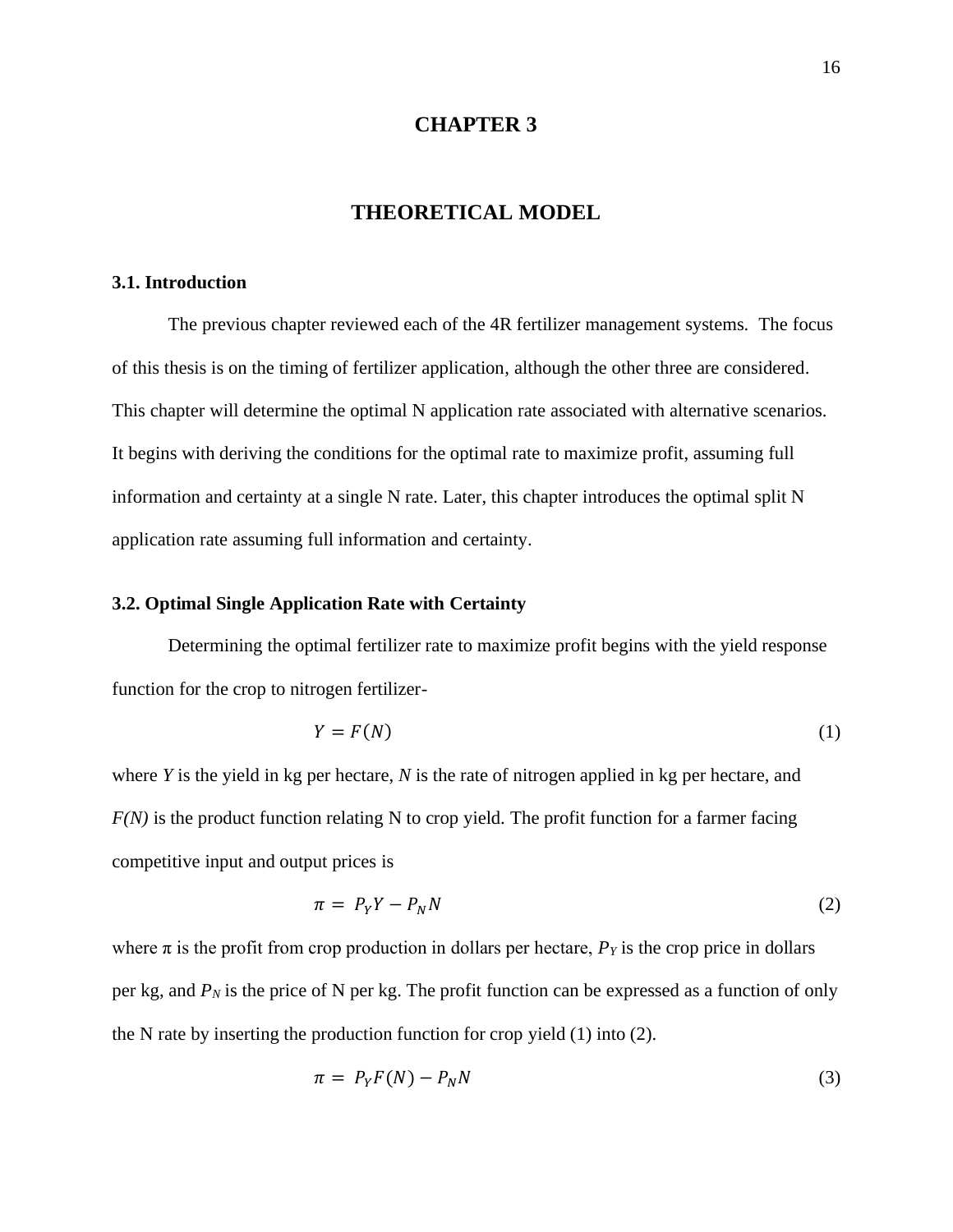At this stage, it is assumed all other inputs are fixed, and prices are known.

The N rate that maximizes profits is found by taking the first derivative of the profit function (3) with respect to N, setting it equal to zero, and solving N

$$
\frac{\partial \pi}{\partial N} = P_Y \frac{\partial F(N)}{\partial N} - P_N = 0 \tag{4}
$$

The profit maximizing condition given by (4) states that the incremental change in the crop value from applying an extra unit of N is equal to the cost of that extra unit of N  $(P_N)$ . The marginal value product of N is the change in crop yield from applying the extra fertilizer or the marginal product  $\left(\frac{\partial F(N)}{\partial N}\right)$  multiplied by the crop price  $(P_Y)$ .

An example of the derivation of the profit maximizing fertilizer rate can be illustrated by using a specific functional form for the crop yield response function (1). A quadratic is a commonly used functional form to capture the relationship between N use and corn yield. It implies that as the N rate increases, the yield response will increase until it reaches its maximum, then starts decreasing along with an increase in N rate (Mortensen & Beattie, 2005). The quadratic yield function is given by

$$
Y = \alpha_0 + \alpha_1 N - \alpha_2 N^2 \tag{5}
$$

The associated profit function with the assumption of a quadratic yield response function is

$$
\pi = P_Y(\alpha_0 + \alpha_1 N - \alpha_2 N^2) - P_N N \tag{6}
$$

Taking the first-order condition for *N* (as given by equation (4)) and then solving explicitly for *N* results in the profit maximizing *N* rate (*N*\*)

$$
\frac{\partial \pi}{\partial N} = P_Y \alpha_1 - 2P_Y \alpha_2 N - P_N = 0
$$

$$
P_Y \alpha_1 - 2P_Y \alpha_2 N = P_N
$$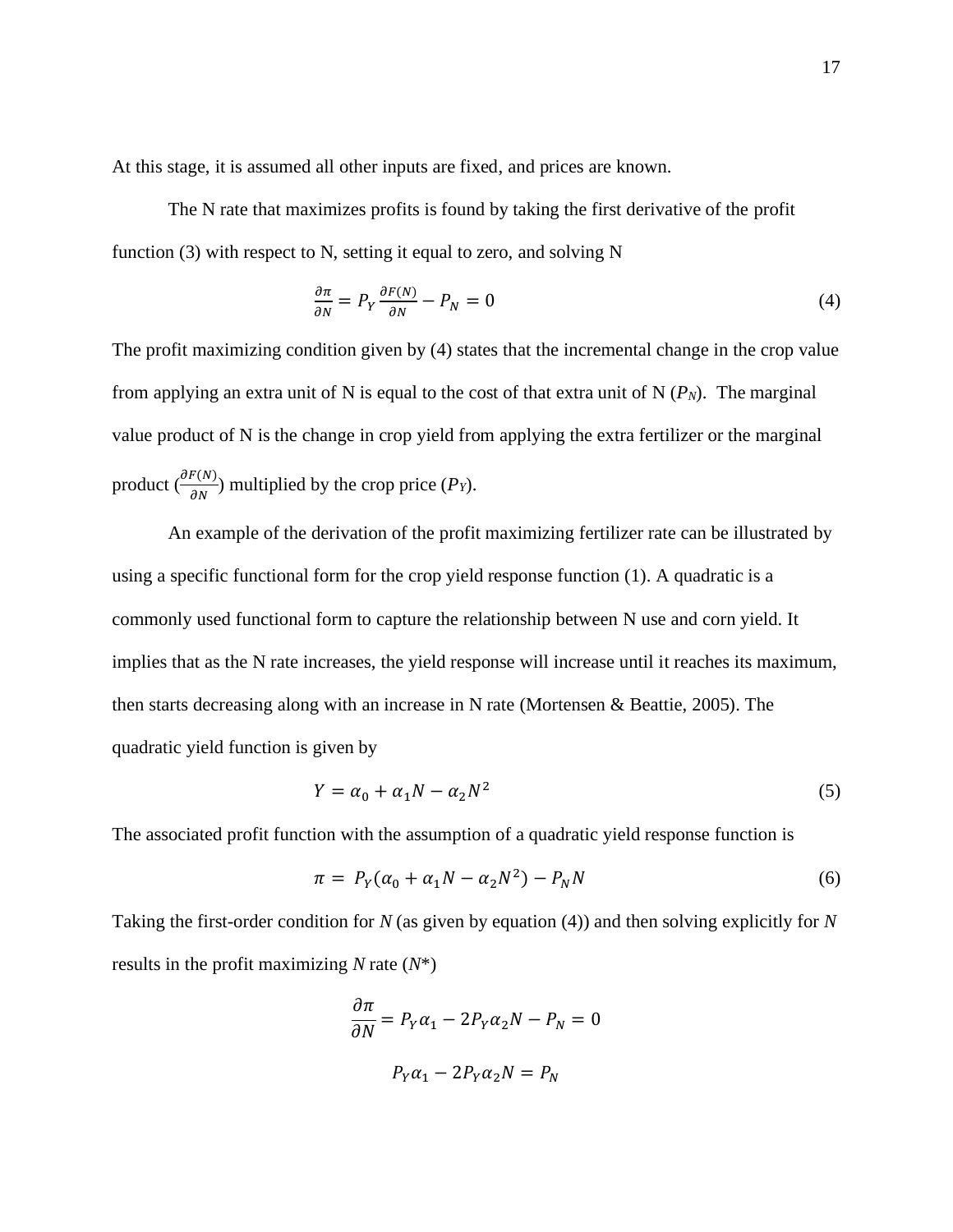$$
\alpha_1 - 2\alpha_2 N = \frac{P_N}{P_Y}
$$
  
\n
$$
2\alpha_2 N = \alpha_1 - \frac{P_N}{P_Y}
$$
  
\n
$$
N^* = \frac{1}{2\alpha_2} (\alpha_1 - \frac{P_N}{P_Y})
$$
\n(7)

The optimal rate of N application that maximizes profit  $(N^*)$  is inversely related to the price of N  $(P_N)$ , and positively associated with the corn price  $(P_Y)$  and the marginal product of N or the change in corn yield resulting from N ( $\frac{\partial F(N)}{\partial N} = (\alpha_1 - 2\alpha_2 N)$ ).

To illustrate the concept graphically, let us assume that price of corn  $(P<sub>Y</sub>)$  is \$2 kg<sup>-1</sup>, the price of N ( $P_N$ ) is \$1.14 kg<sup>-1</sup>, the fixed cost is \$850 ha<sup>-1</sup>, the value of coefficients  $\alpha_o$ ,  $\alpha_1$  and  $\alpha_2$ are 900, 10 and 0.03 respectively resulting in the following yield response function for (5)

$$
Y = 900 + 10N - 0.03N^2
$$
 (5')

The associated profit function (6) with the quadratic yield response function is

$$
\pi = 2(900 + 10N - 0.03N^2) - 1.14N - 850\tag{6'}
$$

The profit-maximizing rate for this example is found by subbing in the parameters to (7)

$$
N^* = \frac{1}{2*(0.03)} \left( 10 - \frac{1.14}{2} \right) = 157 \tag{7'}
$$

The yield at the profit-maximizing rate is 1,731 kg ha<sup>-1</sup> and is found by substituting  $N^*=157$  into  $(5')$ . Similarly, the maximum potential profit for this example is \$2,432 ha<sup>-1</sup>, calculated by substituting N=157 ha<sup>-1</sup> into (6').

The marginal product of N or the change in corn yield resulting from N at the profitmaximizing N rate is

$$
MP = \frac{\partial F(N)}{\partial N} = 10 - 2 * (0.03) * 157 = 0.58
$$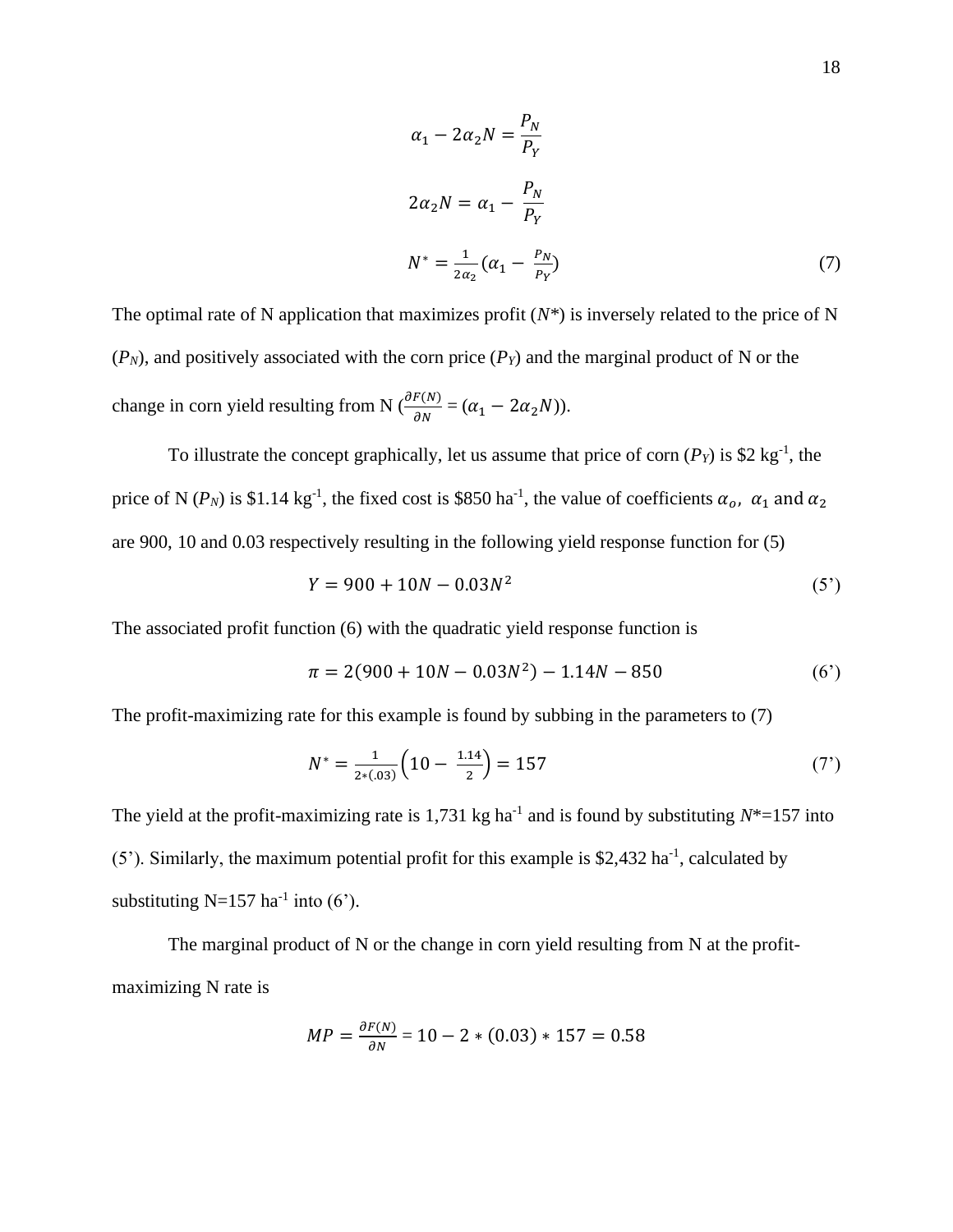The marginal product implies that if the farmer applies an extra unit of N, the yield will increase by 0.58 kg ha<sup>-1</sup>, holding other factors constant. The rate that maximizes yield is where the marginal product is zero;

$$
MP = 10 - 2*(0.03)*N = 0
$$
\n(8)

$$
N^{Yield \, Max} = 10 / 2*(0.03) = 167 \tag{9}
$$

Applying N at a rate of 167 ha<sup>-1</sup> results in yield being maximized at 1,733 kg ha<sup>-1</sup>. *N*<sup>Yiel Max</sup> is greater than  $N^*$  as expected since the objective of maximizing yield does not consider costs.

The quadratic curve in Figure 3.1 shows how a change in the N rate affects the total production. Yield increases with N rate until it reaches its maximum of 1,733 kg ha<sup>-1</sup> at a N fertilizer rate of 167 kg N ha<sup>-1</sup>. After achieving maximum yield, applying N above 167 kg N ha<sup>-1</sup> decreases the yield. The yield function is concave and quadratic. Figure 3.1 shows that the profit maximizing yield  $(1,731 \text{ kg ha}^{-1})$  and N rate  $(157 \text{ kg N ha}^{-1})$  are lower than the maximum yield and yield maximizing N rate.

Figure 3.2 shows the total revenue, total cost, and profit associated with the profit maximizing optimal N rate. Total revenue (*TR*) is the value of output produced

$$
TR = P_Y * Y = P_Y * F(N)
$$
\n<sup>(10)</sup>

$$
TR = 2 * (900 + 10N - 0.03N^2)
$$
 (10')

The total revenue curve has the same shape as the yield response function. Total cost (*TC*) is a linear function of the N rate

$$
TC = P_N * N - Fixed Cost \tag{11}
$$

$$
TC = 1.41 * N - 850 \tag{11'}
$$

The difference between total revenue and the total cost is the payoff to applying N and is given by equation (6') and illustrated in Figure 3.3 for different N rates. The profit increases with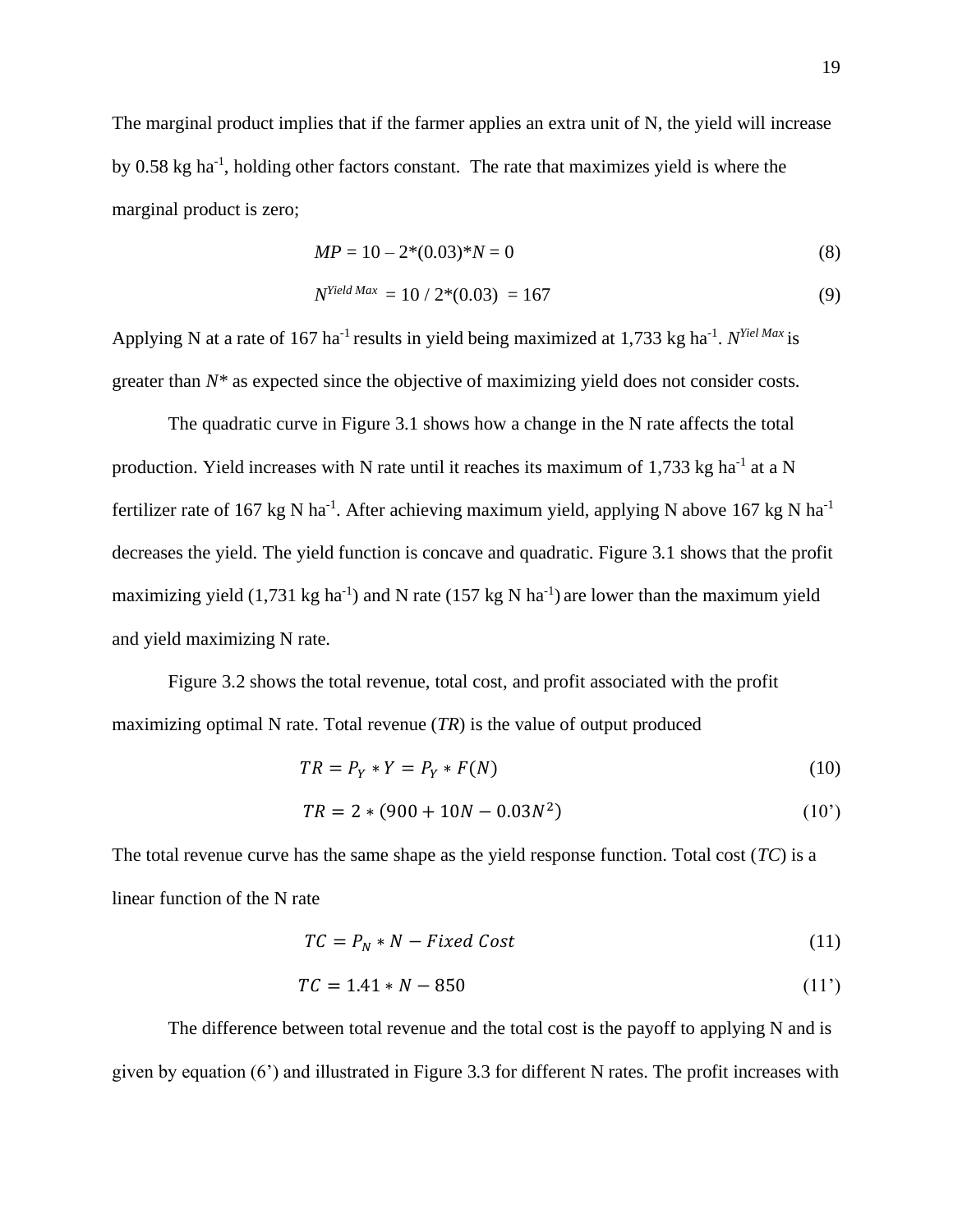an increase in N rate until the maximum profit is achieved at the optimal N rate  $(157 \text{ kg N} \text{ ha}^{-1})$ . When the N rate increases more than the optimal rate, profit starts decreasing. As noted above, profits are lower for the yield maximizing N rate than at *N\**.

An increase in the price of corn increases the value of output generated by N and the application rate. In the empirical example, the effect of an increase in *P<sup>Y</sup>* can be found by taking the derivative of the equation for the optimal  $N^*(7)$  with respect to  $P_Y$ 

$$
\frac{\partial N^*}{\partial P_Y} = \frac{P_N}{2\alpha_2} (P_Y)^{-2} \tag{12}
$$

$$
\frac{\partial N^*}{\partial P_Y} = \frac{1.14}{0.06} (P_Y)^{-2} \tag{12'}
$$

For example, if the price of corn doubles from \$2 to \$4, the profit maximizing application rate changes to 162 from 157 kg N ha<sup>-1</sup>. The profit-maximizing  $N$  for alternative corn prices, assuming  $P_N = 1.14$  is illustrated in Figure 3.4.

The demand for N can be determined by inserting the parameters into (7),

$$
N^* = \frac{1}{2*(0.03)} \left( 10 - \frac{P_N}{2} \right) = 1.67 - \frac{P_N}{2}
$$
 (13)

The demand curve for N is also illustrated in Figure 3.4. An increase in N price from 1.1.4 to 1.50 decreases N<sup>\*</sup> from 157 to 154 kg N ha<sup>-1</sup>. If  $P_N$  increases to \$20, then the demand for N falls to 0. Alternatively, if  $P_N$  falls to \$0, N is at the yield maximizing rate of 167. Figure 3.4 also shows how increasing the corn price to \$4 shifts the demand for N outwards.

#### <span id="page-29-0"></span>**3.3. Optimal Split Application Rate Under Certainty**

Now farmers consider split N application in production. They know the initial N stock in soil, denoted by  $N_I$  and make fertilizer application decisions accordingly before crop planting, denoted by *NP*. Farmers observe the N runoff or leaching from soil and decide whether to apply N in late spring (plant-growing period), denoted by *NSplit*. There is a threshold level of soil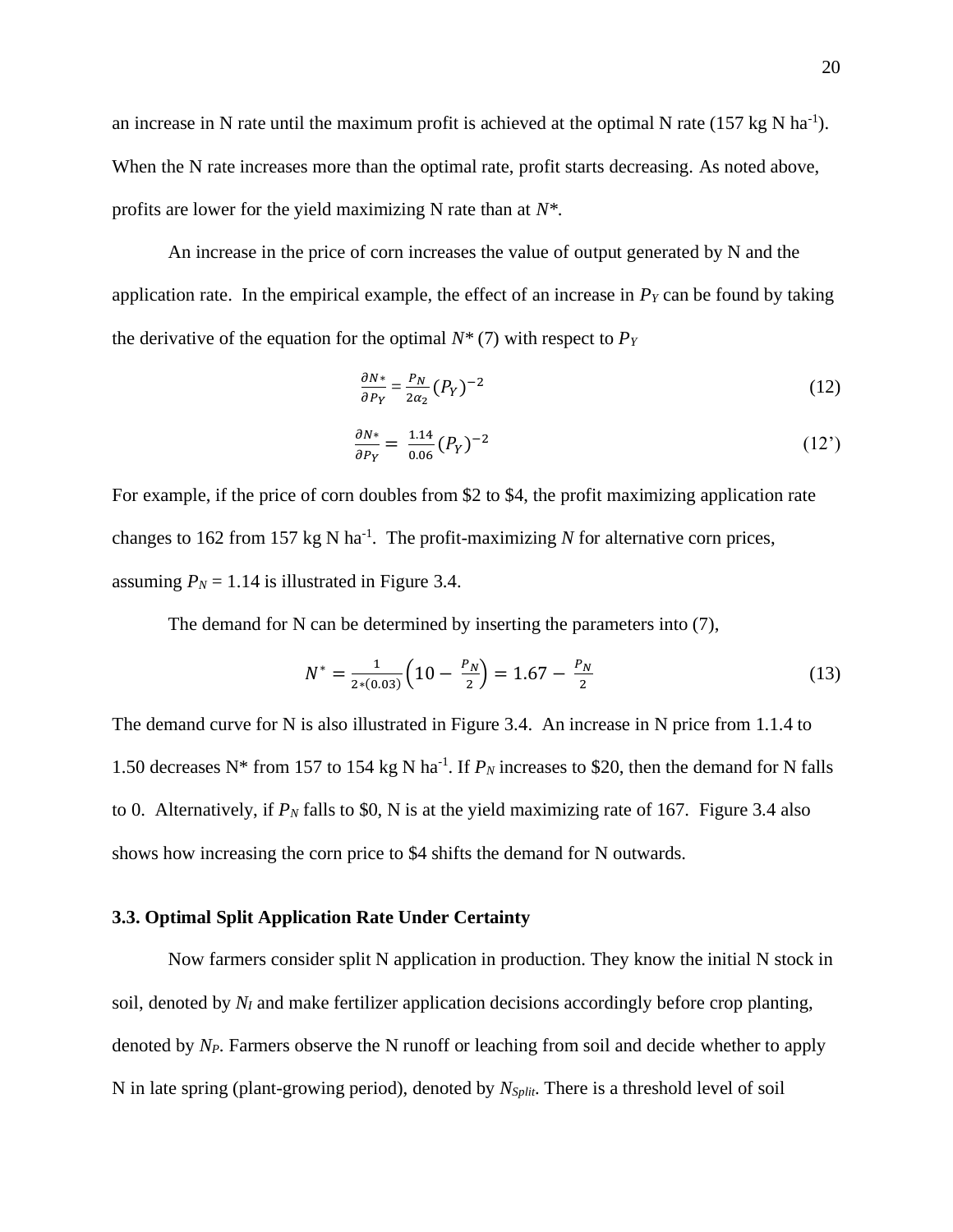moisture. If soil moisture in late spring is less than the threshold level, then split application will be applied. Otherwise, it would be technically infeasible. The yield response function is

$$
Y_{Split} = G(\gamma(N_I + N_P) + N_S)
$$
\n(14)

where *YSplit* is the yield response in kg per hectare in split application, *N<sup>S</sup>* is the N applied in kg per hectare in split application, and  $\gamma$  is the proportion of N applied at pre-planting that is remaining at split time ( $0 < \gamma < 1$ ). The yield response function is assumed to be continuous. The first derivative is assumed to be non-negative and the second to be non-positive. These assumptions imply that the marginal product is non-negative and non-increasing and encompasses diminishing marginal returns and a plateau with no returns from additional N. The profit function is

$$
\pi_{split} = P_Y Y_{split} - (P_P N_P + P N_S) \tag{15}
$$

where  $\pi_{Split}$  is the profit in dollar per hectare in split application,  $P_P$  is the cost of N application in dollar per kg at pre-planting, and  $P<sub>S</sub>$  is the cost of split N in dollar per kg. The costs of preplanting and split applications include the costs of inputs, labour, and machinery. Substituting the yield function into (15), the profit function can be written as

$$
\pi_{Split} = P_Y G(\gamma (N_I + N_P) + N_S) - P_P N_P - P_S N_S \tag{16}
$$

Assuming no field constraint can influence decisions about the applied N rate at split time and full information about weather, soil and N availability, the marginal conditions for the N rates that maximize profit are

$$
\frac{\partial \pi}{\partial N_P} = \gamma P_Y G' (.) - P_P \le 0, \left[ \frac{\partial \pi}{\partial N_P} \right] N_P = 0 \tag{17}
$$

$$
\frac{\partial \pi}{\partial N_S} = \gamma P_Y G'(.) - P_S \le 0, \left[\frac{\partial \pi}{\partial N_S}\right] N_S = 0
$$
\n(18)

The first term in each condition is the marginal product from applying N by the particular method. The marginal product is different in each application because their efficiencies in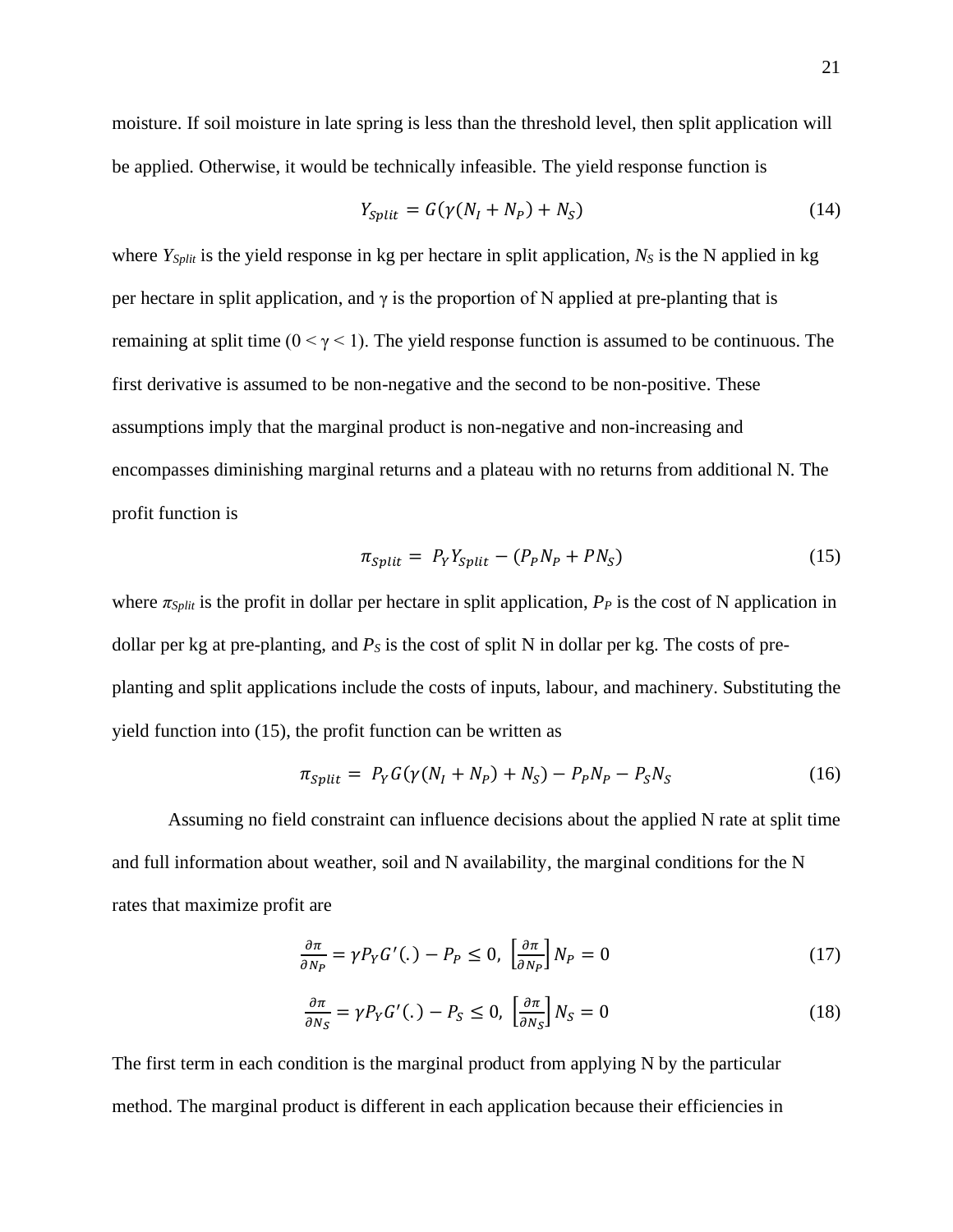supplying N to the plant are not the same. Split application is more efficient than the pre-plant application because some proportion  $(\gamma)$  of the pre-plant application is lost before split application.

As split application is more expensive, the application costs are different in both methods. These conditions imply that N will be applied by a given method to the point at which the marginal product is equal to the cost of the method. The optimal result will be either the split or pre-plant application, but not a mix of both. Specifically, all N will be applied later unless

$$
P_s \ge \frac{P_P}{\gamma} \tag{19}
$$

If equation (17) holds as equality, then pre-plant or split applications are equally profitable, and any linear combination of  $N_P$  and  $N_S$  that satisfies equations (17) and (18) is optimal. If  $P_S > P_P / \gamma$ , then the pre-plant application is optimal. If  $P_s \le P_p / \gamma$ , then the split application is optimal. While split is more profitable, the applied split N rate is lower to obtain a given yield than pre-plant application. The optimal split application may be greater than the profit-maximizing pre-plant application. The optimal N rates for pre-plant and split applications are found from the first derivative of profit function with respect to N

$$
N_P^* = P_Y \gamma G_N - P_P \tag{20}
$$

$$
N_S^* = P_Y G_N - P_S \tag{21}
$$

where  $N_P^*$  is the optimal N rate at pre-plant and  $N_S^*$  is the optimal N rate in split time.

#### <span id="page-31-0"></span>**3.4. Conclusion**

In a single application under full information and certainty, the optimal rate of N that maximizes profit is less than the optimal N rate that maximizes yield. An excess N above profit maximizing N rate decreases the profit. The N rate is inversely related to the price of N and positively related to the corn price and the marginal product of N. In contrast, the marginal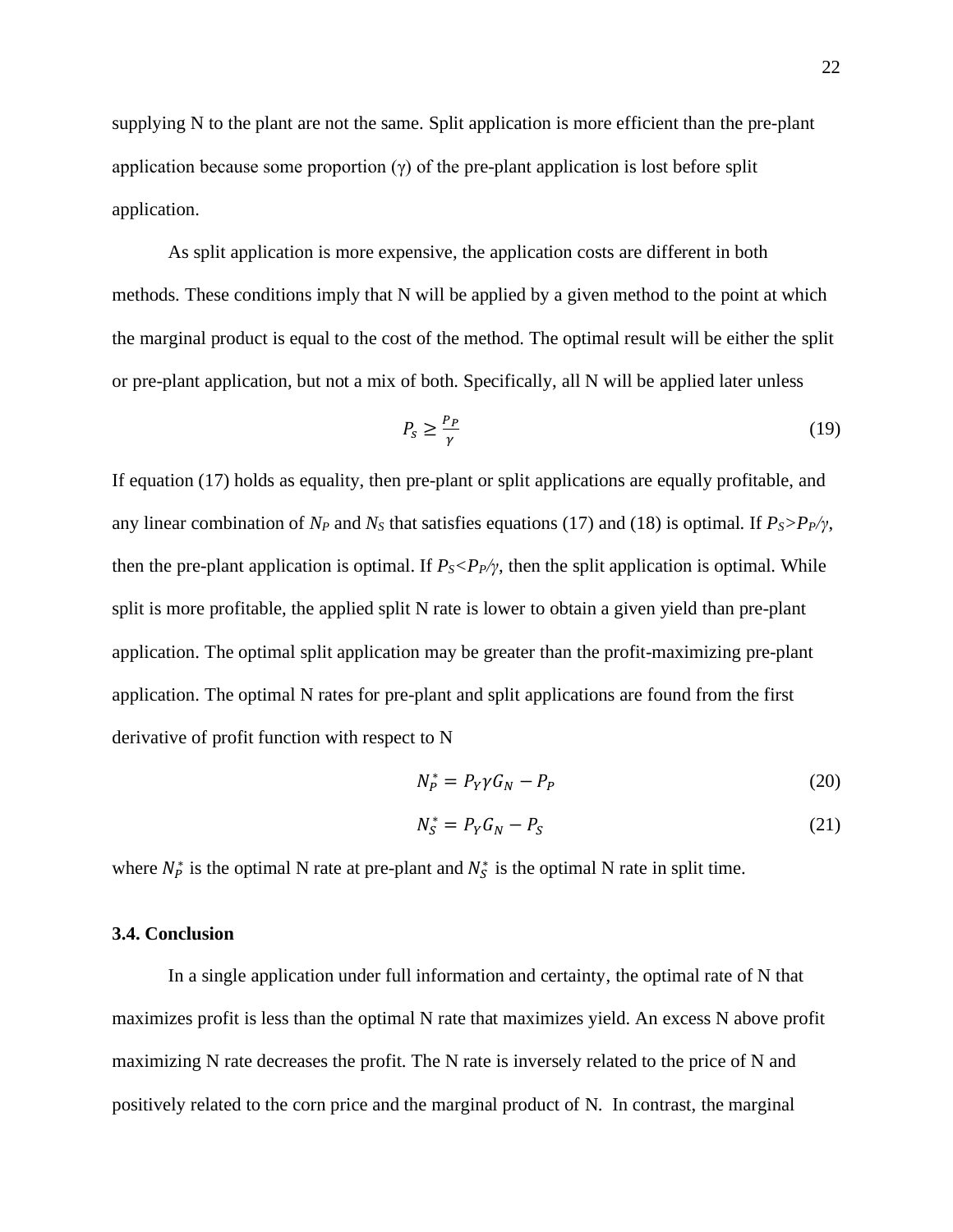products of pre-plant and split applications are different because their efficiencies in supplying N to the plant differ. Split application is more efficient than pre-plant application when some proportion of N applied at the pre-planting stage is lost before second application time. The applied N rate during split is lower than pre-plant application to obtain a given yield. This thesis excludes the uncertainty and its impacts on the optimal N rate. Uncertainty in corn production can rise because of weather or soil moisture uncertainty at the time of N application (Babcock, 1992). If the marginal product of N function is convex (concave), increasing certainty will increase (decrease) the optimal N rate (Horan, 2017). However, as actual weather data are not available to estimate the yield response, this thesis used a process-based model called DNDC to integrate management practices, soil, and hypothetical weather data to predict yield under alternative N rates. The next chapter presents the DNDC model, the alternative weather scenarios, and the financial and environmental impacts of alternative N management strategies.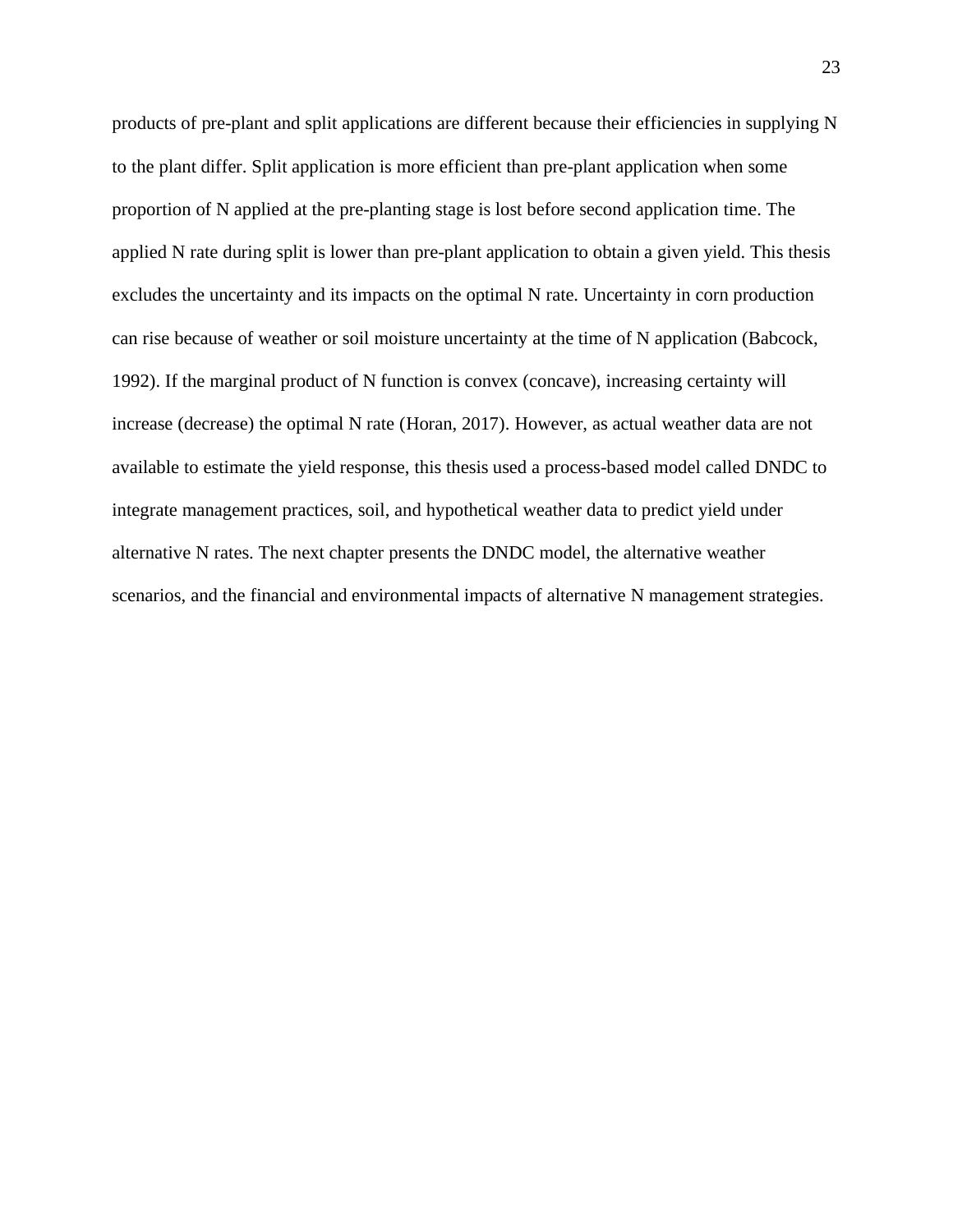#### **FIGURES**



<span id="page-33-0"></span>

concave yield response function. Yield increases along with an increase in N rate until the maximum yield is achieved. Beyond maximum yield, an increase in the N rate decreases the yield. The yield response curve is flat because a change in the N rate causes a small change in yield.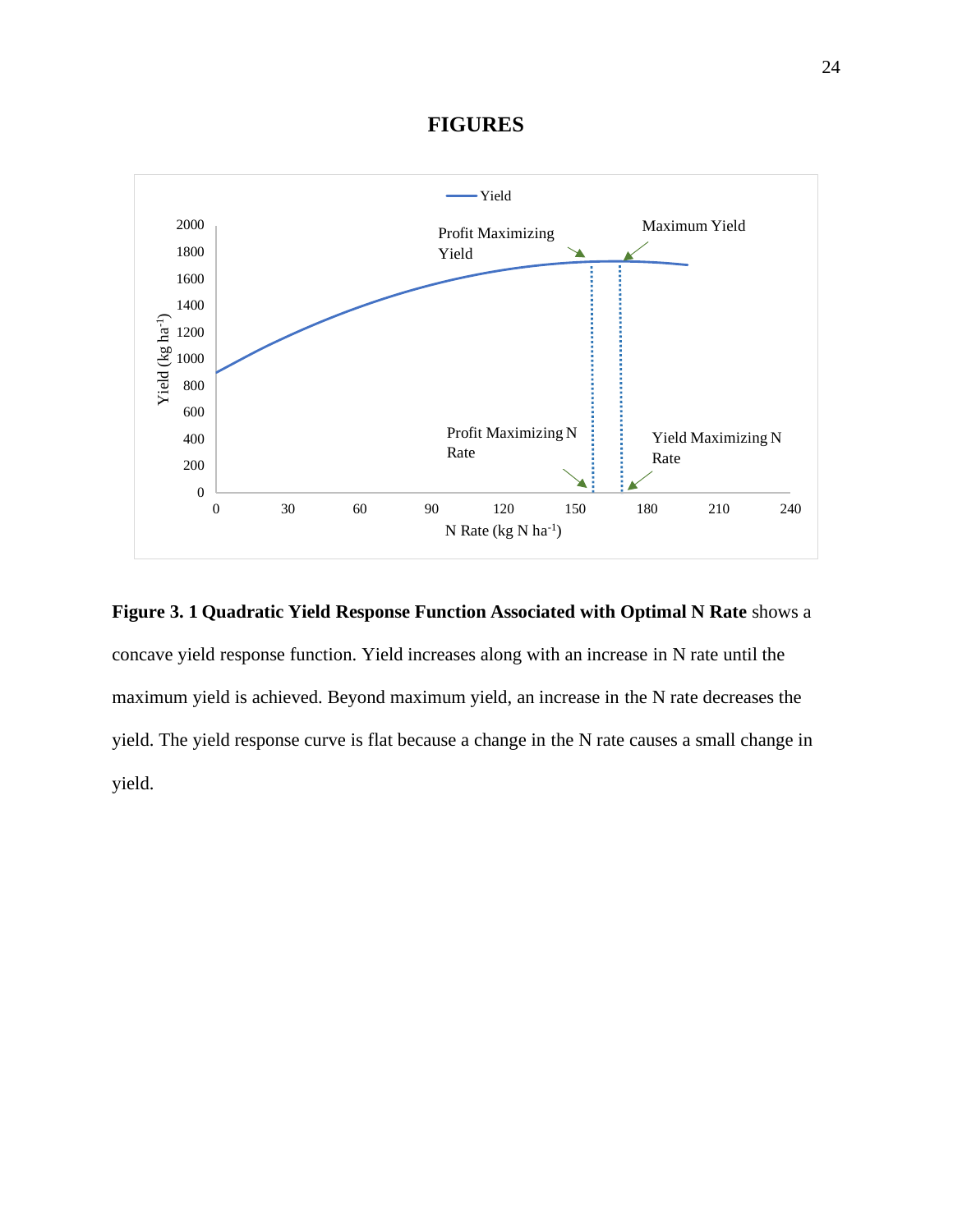

<span id="page-34-0"></span>**Figure 3. 2 Total Revenue (TR) and Total Cost (TC) Associated with N Rates** shows that TC increases along with increased N rate, whereas, TR increases until profit maximizing optimal N rate is obtained. After achieving maximum TR, an increase above the optimal N rate decreases TR.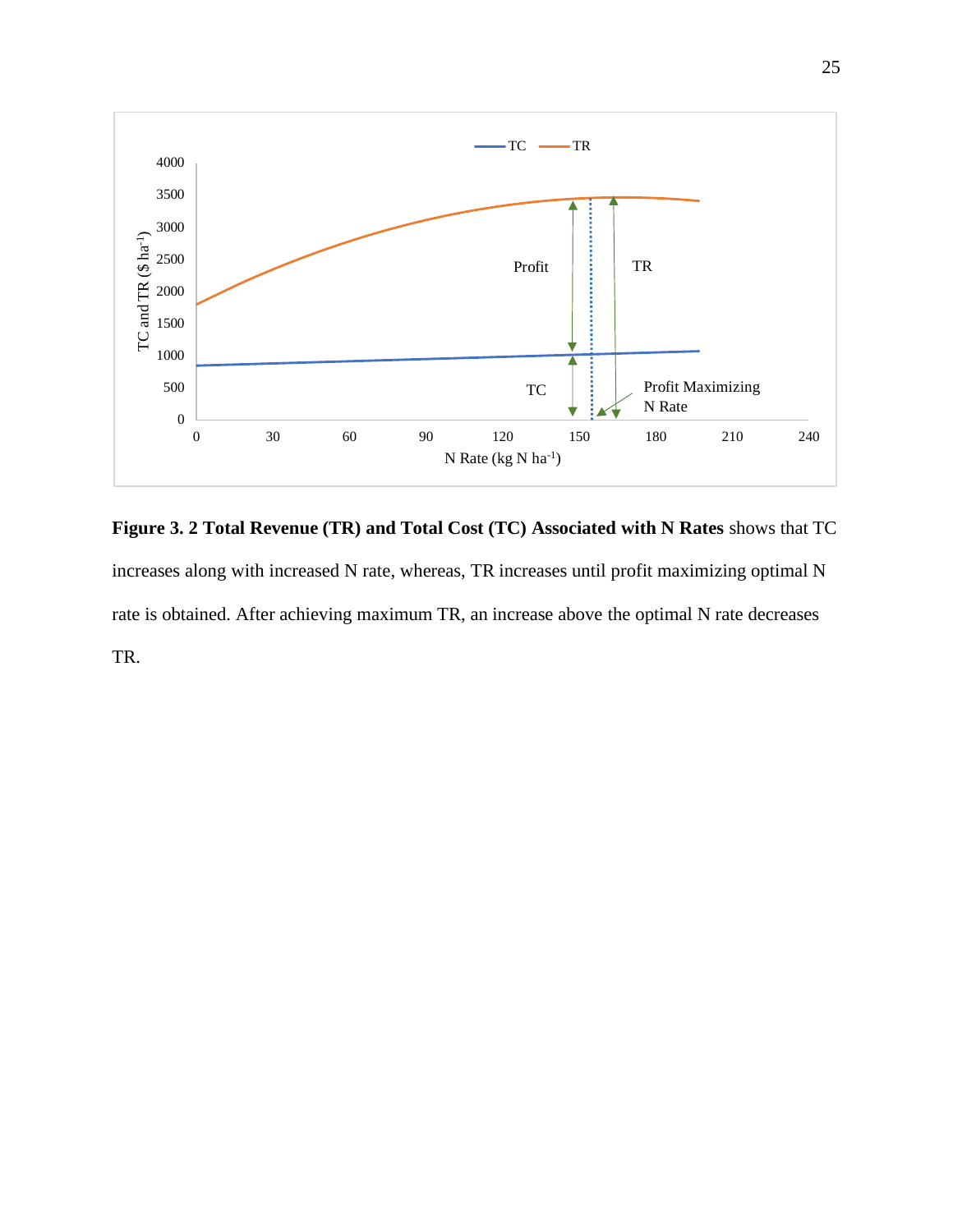

<span id="page-35-0"></span>**Figure 3. 3 Profit Associated N Rates** is the difference between total revenue and total cost. As the N rate increases, the associated profit decreases until it reaches its maximum at the optimal N rate, and the profit decreases above the optimal N rate. However, the profit function for this example is concave.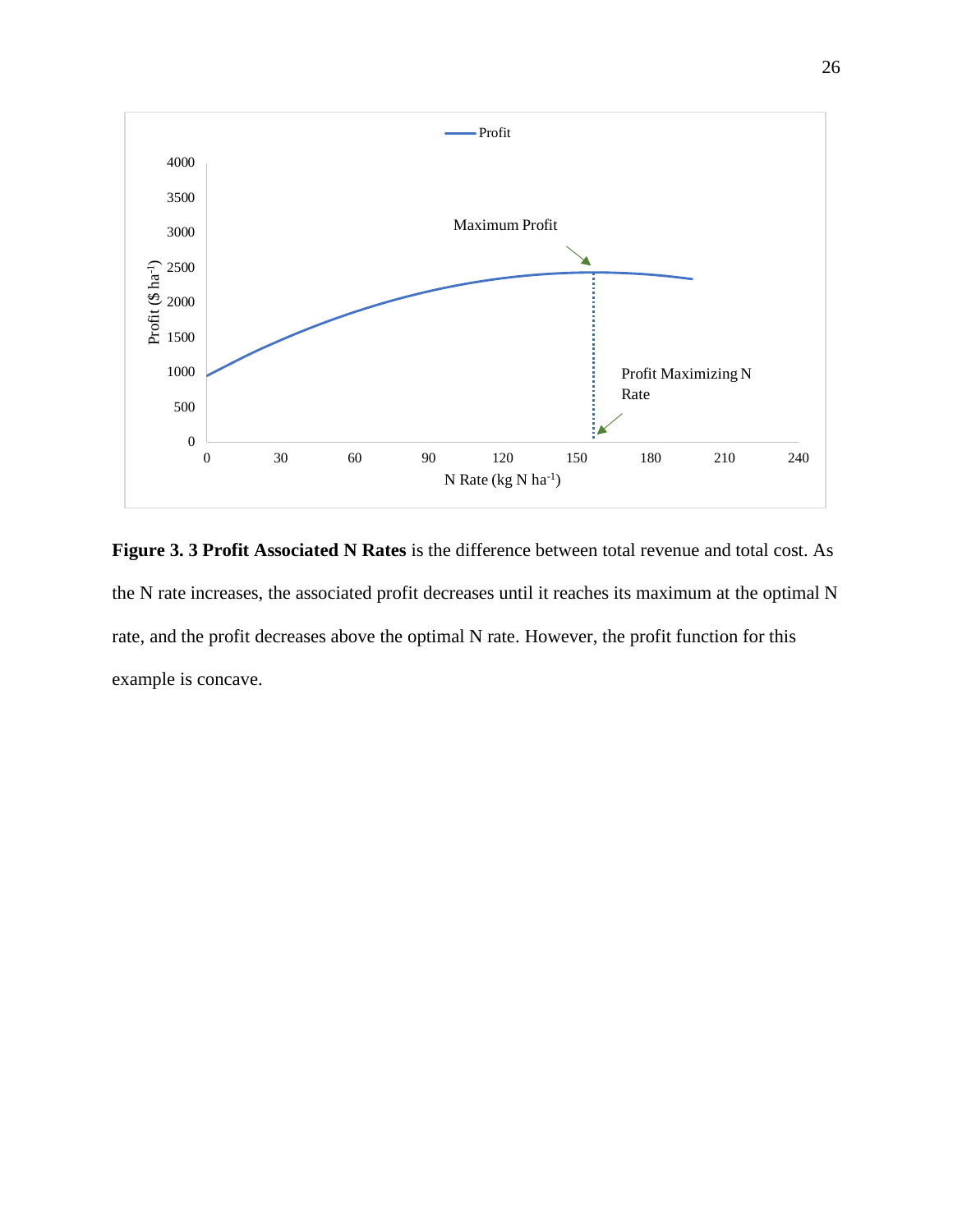

**Figure 3. 4 Change in N Rate Associated with a Change in Corn and N Prices** indicate that an increase in output (corn) price increases the input (N) demand (coloured blue), whereas, an increase in N price decreases the N demand (coloured orange) in corn production. Corn price is positively related to N demand, thus, upward-sloping demand curve. As N Rate is inversely related to its price, the demand curve is downward sloping. The change in N price moves the N rates along the demand curve, whereas, the change in corn price shifts the demand curve.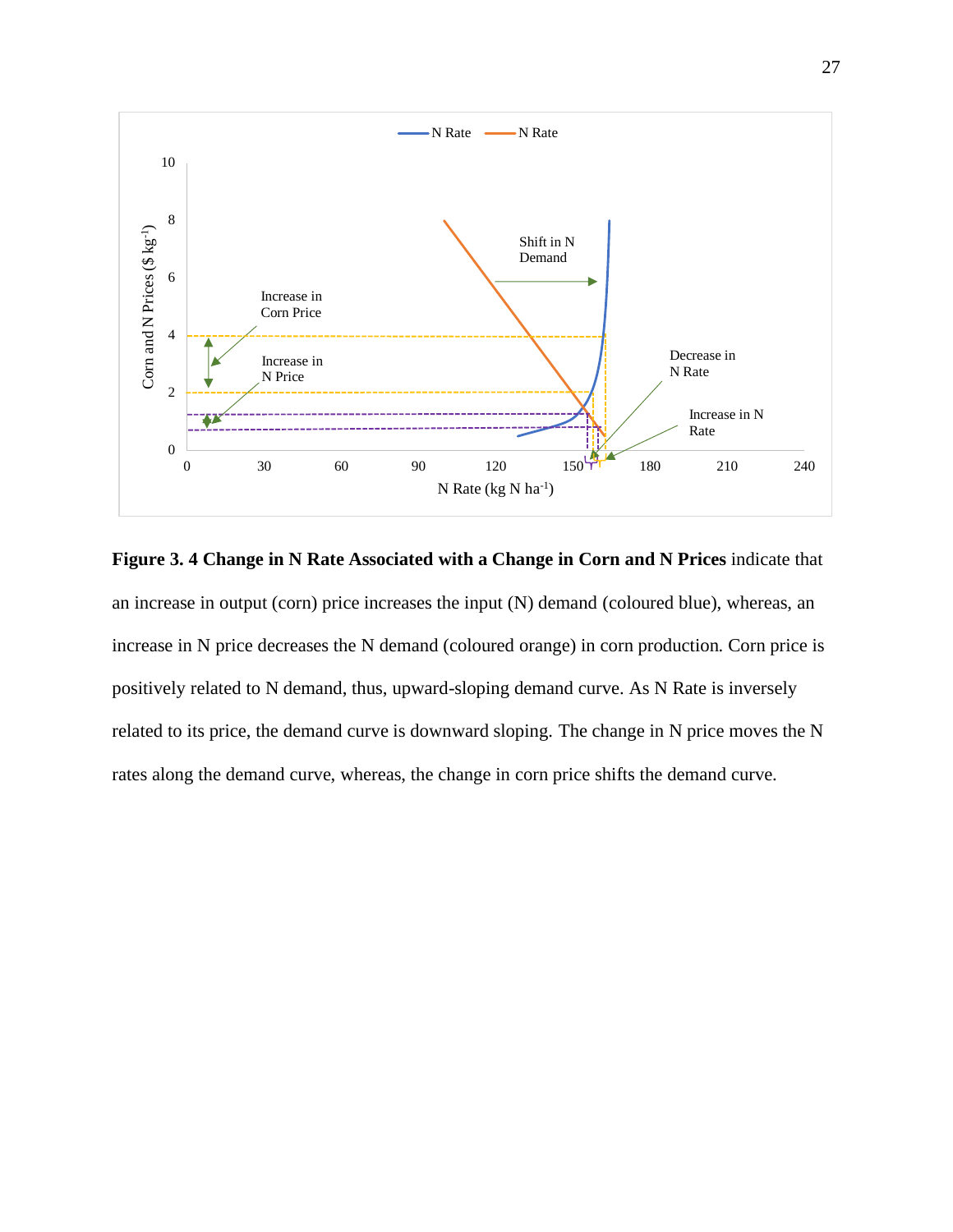#### **CHAPTER 4**

# **THE EFFECTS OF SPLIT NITROGEN APPLICATION AND WEATHER ON THE PROFITABILITY AND ENVIRONMENTAL PERFORMANCE OF ONTARIO CORN PRODUCTION**

#### **4.1. Introduction**

The use of fertilizer N is a nearly ubiquitous management practice in conventional corn production in developed countries, but the efficiency of N fertilizer use varies from farm-tofarm, and region-to-region due to the N management practices farmers choose to implement. The frequency and timing of N application(s) is one management factor that strongly influences environmental N losses and yield response to fertilizer N. When fertilizer N resides in the soil profile, particularly without inhibitor products, it remains vulnerable to weather and edaphic factors which can result in rapid and substantial losses via leaching, denitrification or volatilization. Based on 4R principles (Reetz et al., 2015), an ideal N application time synchronizes the application of N with the uptake needs of the crop, minimizing the residence time of N in the soil. This means that, ideally, the majority of fertilizer N is applied split during periods of rapid crop growth when N uptake rates are high and consequently, the residence time of fertilizer N in the soil is reduced (Sebilo et al., 2013).

In corn, N uptake rates reach a maximum during the critical period bracketing silking (Ciampitti et al., 2011), and while delaying N applications to the critical period is uncommon, split applications earlier in crop development (V3-V6; Abendroth et al., 2011) are common in eastern Canada. In corn, several studies have found that the risk of weather-induced N losses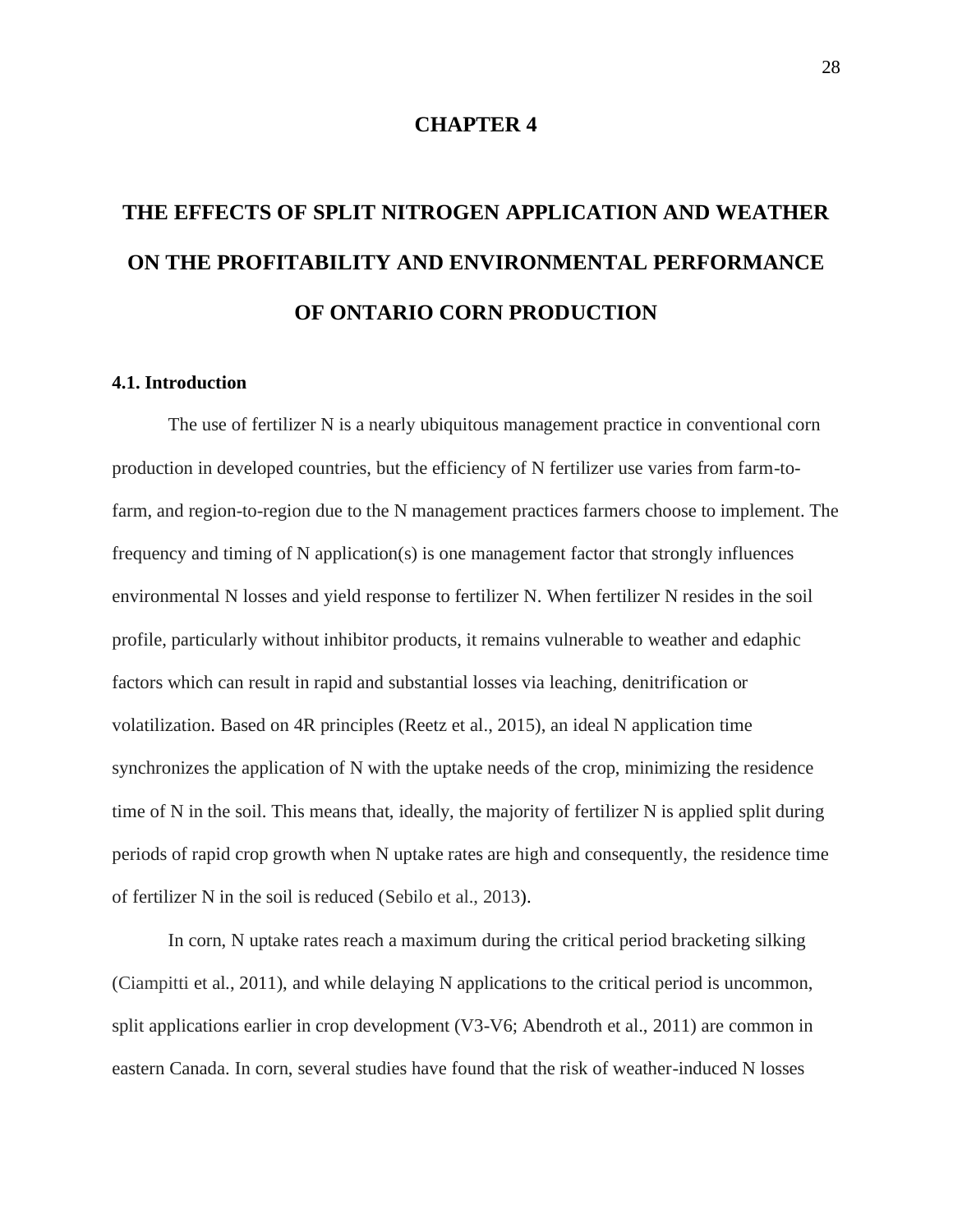decreases the closer N is applied to periods of rapid crop N uptake, as opposed to in the fall or early spring prior to planting. However, in studies where soil type, weather, or other factors make N losses less likely for a given site-year, N application timing does not strongly influence environmental N losses or agronomic parameters in corn. Some studies found no yield impact on corn from split application (Fernandez et al., 2020; Nasielski et al., 2020; Vyn et al., 2017; Blandino et al., 2015) and N loss (Jaynes, 2013; An et al., 2020).

A concomitant benefit to N applications made split is that the N rate can be adjusted based on variables known to affect crop N demand and indigenous soil N supply, such as weather. The amount of N fertilizer required to ensure that yield is not N-limited will depend on soil, crop, and weather variables that may be more reliably estimated split, as opposed to prior to planting, allowing for farmers to tailor N rates to a given field and growing season. N rate adjustments, facilitated by N application timings that occur split, can reduce deleterious overapplications of N, increase profitability and minimize the environmental impact of N fertilizer use. Split N rates can be increased if N mineralization rates are low, if earlier N losses were high, or if the yield potential of a crop is larger than expected.

Enabled by the increasing availability of high-clearance equipment, there is growing interest in N management strategies from farmers and researchers where the bulk of fertilizer N is applied much later split than typical, closer to silking. While there are several motivating factors, such as reduced labour requirements during the busy planting season, a major benefit of late N applications is the potential to increase net returns to fertilizer use by enhancing N-use efficiency primarily through improvements in N recovery efficiency (e.g., reduced N losses, enhanced N uptake) and possibly by increasing N internal efficiency (e.g., by improving the harvest index). In Indiana, Mueller et al. (2017) found that applying the last 45 kg N ha<sup>-1</sup> at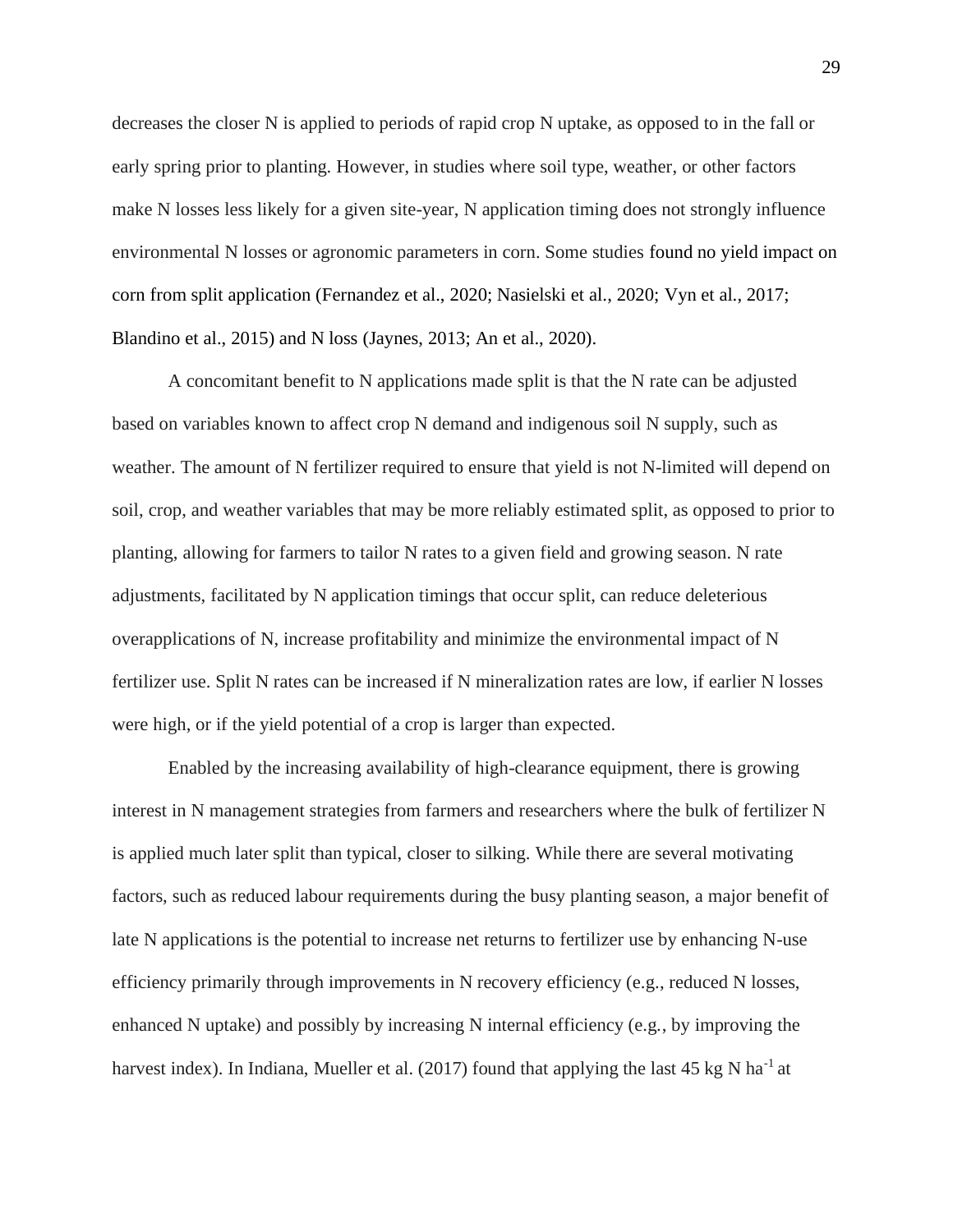vegetation stage of 12 (V12) increased NRE over the same N rate applied pre-plant, while, in Oklahoma, Walsh et al. (2012) found that NUE increased when N was split with 50% applied pre-plant and 50% applied at V10. Importantly, split-N applications never reduced yield relative to pre-plant applications in these studies. In the province of Ontario in Canada, Nasielski and Deen (2019) found that delaying N applications to V13 could result in yield reductions due to reduced pollinated kernel numbers at the silking stage, R1, and reduced potential kernel weight established at early grain-filling stages, R2 - R3. However, these N-stress related yield reductions could be avoided by providing a relatively small amount of N fertilizer around planting, although in one year, the entire N application could have been delayed to V13 without any reduction in yield (Nasielski & Deen 2019).

Similarly, DeBruin et al. (2018) in Illinois found that very severe N stress was required to irrevocably reduce kernel numbers prior to R1, suggesting that the majority of N fertilizer could be applied later than traditional timings, but prior to R1 with little risk of yield penalty. When N was delayed until R1, Mueller and Vyn (2018) in Indiana found that a vegetation stage of 4 (V4) application of 55 kg N ha<sup> $-1$ </sup> prevented any yield reduction from the delayed application. Fernandez et al. (2020) conducted a meta-analysis of fourteen studies on late N applications, defined as when 50% or more of the N fertilizer applied after V10. Overall, NRE increased by an average of 4% when N was applied at late N timings, a small but consistent increase over earlier N timings (Fernandez et al., 2020). Late N applications did not affect yield relative to the same N rate applied at an earlier time. However, the impact of late N applications on yield depended on the environment. In environments where post-R1 N uptake was high, late N applications tended to increase yield, and in environments where post-silking N uptake was low, late N applications reduced yield (Fernandez et al., 2020). The authors suggest that because post-silking N uptake is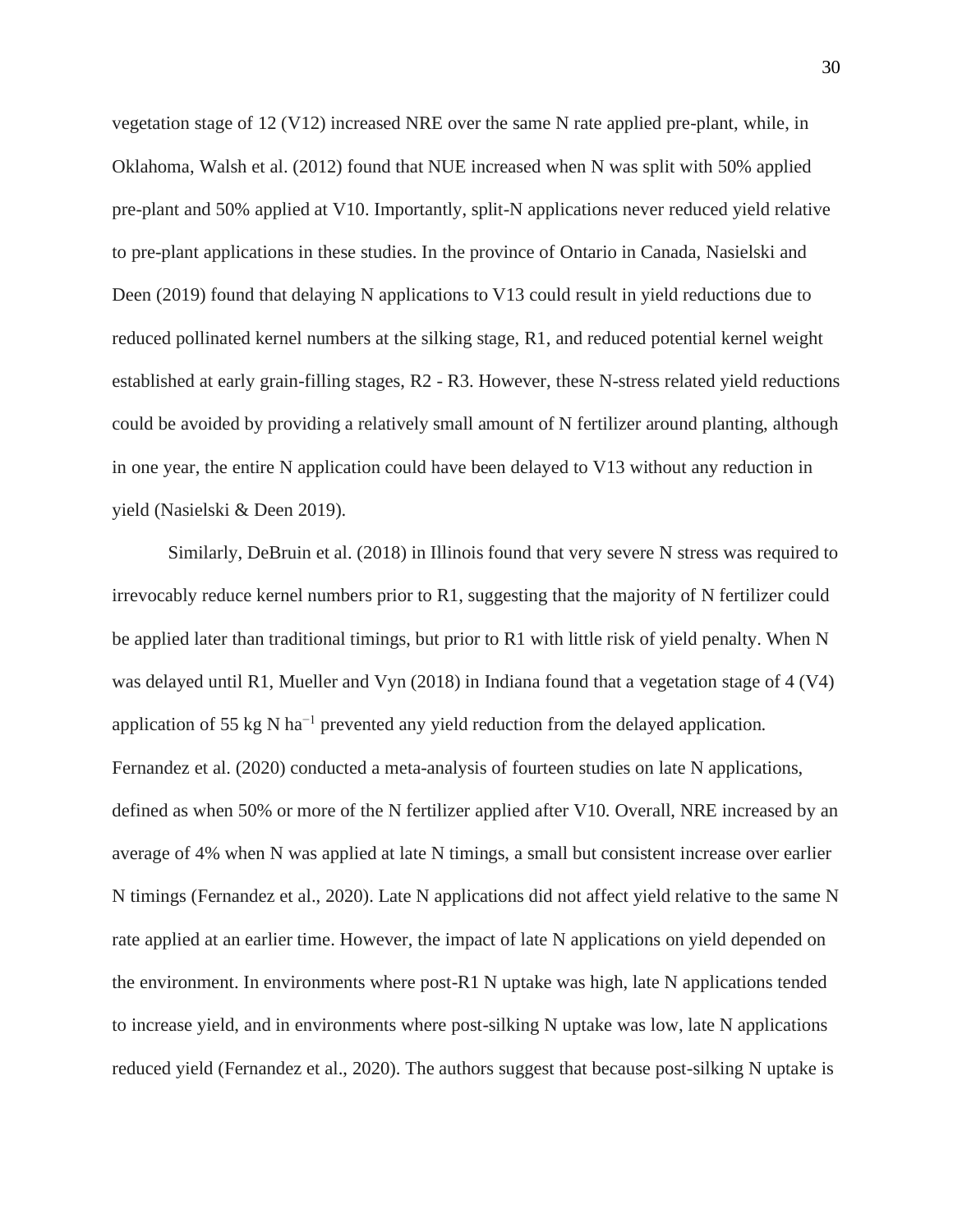related to soil water availability, corn response to late N applications will be poorer in drier environments, and better in wetter environments.

While a considerable amount of research has investigated the agronomic and environmental consequences of split N applications made at typical timings between planting and V6, and at later application timings closer to R1, few studies have investigated the impact of N application timing on the net returns to fertilizer N. The University of Missouri Extension research team claimed that adopting split N application (delayed until V12-V16) increased profitability in wet spring with no effect on yield, based on nitrogen deficiency levels (Successful Farming, 2020). The team addresses the availability of machinery impeding split N application rather than the biology of the crop (Successful Farming, 2020). Likewise, the University of Nebraska-Lincoln Extension also investigated the economic feasibility of split N application in a single year on-farm experiment (Lesoing, 2014). The study concluded that split N application is profitable when the field has a high risk of N losses due to leaching and denitrification in the early season (Lesoing, 2014). Since N fertilizer is one of the largest variable costs corn farmers face, choices of management practices related to N can have a significant influence on financial returns to the farm operation. Although farmers can adjust fertilizer costs by adjusting the N rate in split application, the fertilizer application cost goes up in split application, two or more depending on the time of the second application. The profitability of management practice is a strong determinant of adoption, particularly for an innovation that can be easily tested (Weersink & Fulton, 2020). Evaluating the profitability of split N applications can potentially provide valuable information to farmers about the cost and benefits of such practice. However, government support may be needed to induce adoption if there are environmental benefits compared to current practices.

31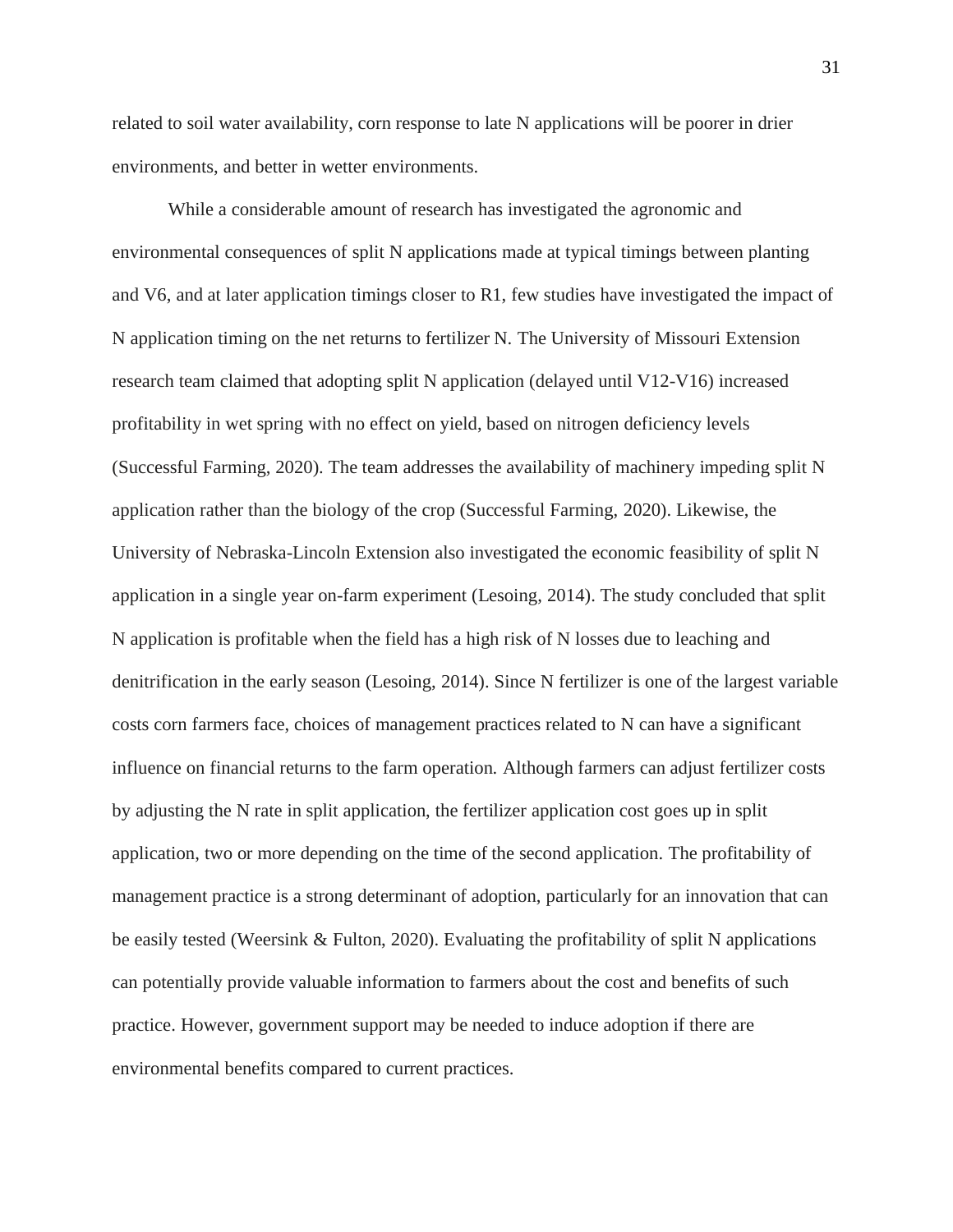The purpose of this study is to jointly evaluate the agronomic, environmental, and financial performance of split-N applications in corn relative to a traditional spring pre-plant N application timing under alternative weather scenarios using the DNDC model. The DNDC model was previously calibrated and validated using field data from an 8-year N rate trial at the Elora Research Station in Elora, Ontario, Canada (Nasielski et al., 2020). Using 19-year weather records from the Elora Research Station to compute standard deviation values for mean daily precipitation and temperature, nine hypothetical weather scenarios were constructed varying in mean seasonal temperature and precipitation. DNDC was then used to jointly predict yield and N loss effects of different N management strategies across these weather scenarios. Specifically, a pre-plant N application wcompared with a split-N strategy of applying 50% of the N fertilizer pre-plant and the remaining 50% at either V6 or V13 (Abendroth et al., 2011). Net returns were calculated using publicly available price data, including the additional costs, e.g., fertilizer application costs associated with split N applications. The N rate was modestly increased/decreased to evaluate the effect of adjusting N rates in corn production under alternative weather conditions.

#### **4.2. Materials and Methods**

#### *4.2.1 Overview*

The flowchart in Figure 4.1 illustrates the empirical method used to evaluate the effects of split application on corn yields and the environment compared to traditional pre-plant broadcast. The inputs and outputs into the models are delineated by the orange and black parallelograms, respectively. The blue rectangles give the simulation models (i.e., processes), and the green diamond illustrates the outputs of these models. The arrows are connectors that show the relationship between the shapes in the flowchart.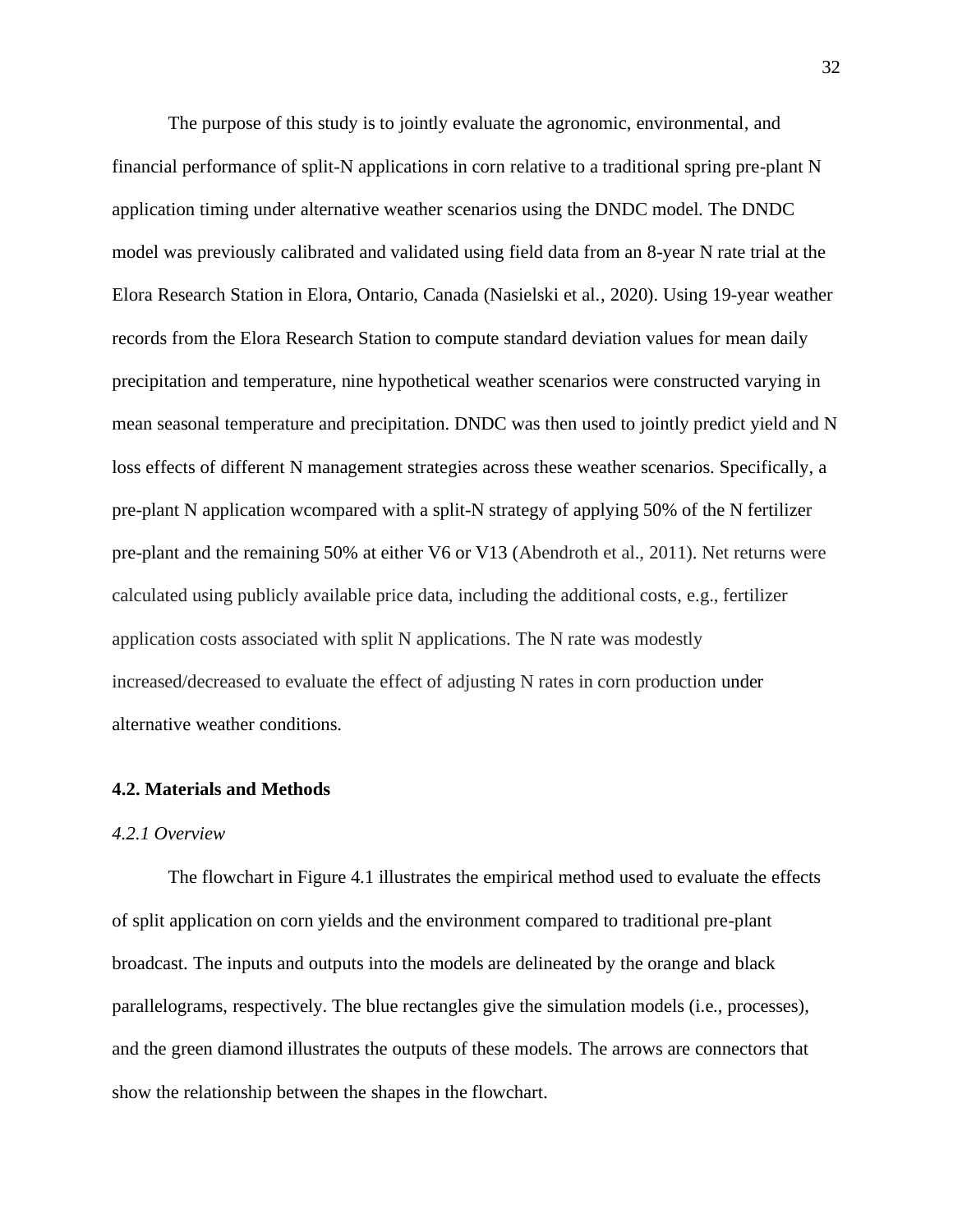The input data used to parameterize the DNDC model were collected at a long-term N rate field trial at the Elora Research Sation located in Elora, ON, Canada, described by Deen et al. (2015). The trial was initiated in 2010 to measure the short and long-term effects of the N fertilizer application rate on corn productivity and soil health. From 2005, a continuous corn rotation was maintained with all management factors held constant except for the N application rate. N application rate changed on a per-plot basis, varying from 30 kg N ha<sup>-1</sup> to 260 kg N ha<sup>-1</sup>. Soil properties and crop management practices inputted into DNDC were based on actual field data and management practices, except for N application rate and timing. The DNDC model was calibrated and validated by Nasielski et al. (2020) using data from this field trial, and this calibrated model served as the basis for the present study. DNDC simulated crop yield and nitrogen application strategies are combined with prices within an enterprise budget to estimate the financial net returns for the practice. To calculate the profit-scaled N losses, the net returns are divided by total N losses for each scenario. For evaluating the benefits of adjusting the N rate, the N rate is increased/decreased in the DNDC model in response to the weather. The process is then repeated for each N management practice and different weather scenarios. Details of the components are discussed further below.

#### *4.2.2 Field Management Practices*

Corn is the crop grown and the management of nitrogen is the practice of concern. It is assumed the production practices are the same across all three fertilizer practices. The study considers grain corn at 79,040 plants ha<sup>-1</sup> a typical seeding rate in Ontario (OMAFRA, 2020) for budget analysis. To control annual grasses and broadleaf weeds, a typical herbicide program is used for calculating the enterprise budget (OMAFRA, 2020). The tillage method is assumed to be a conventional system two times (May 3 and December 7) in a year for the DNDC model and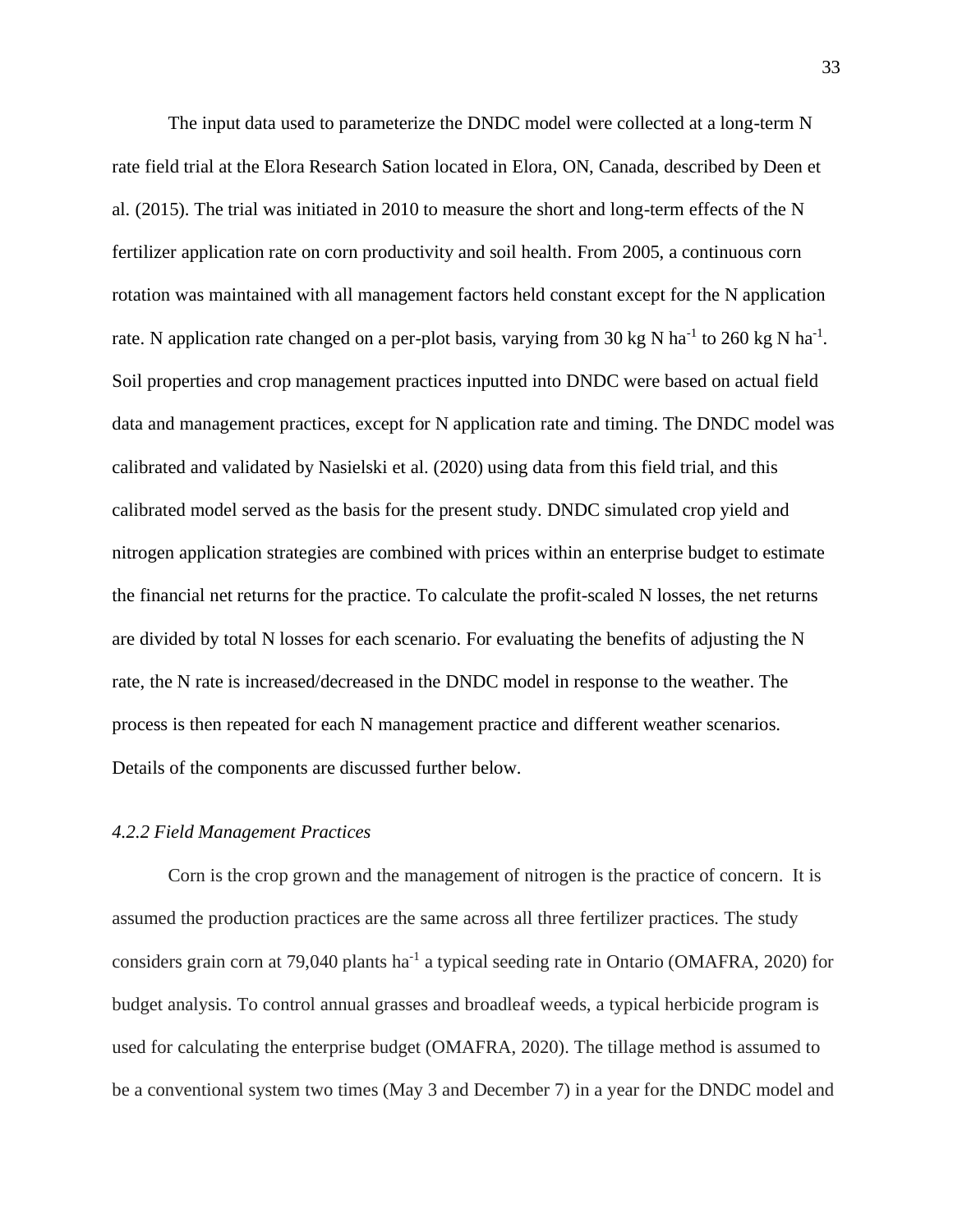budget analysis. The long-term N rate study specifies the average dates of pre-plant tillage, planting, crop phenology (V6 and V13), and harvests, which were May 2, May 7, June 21, July 17, and October 28, respectively (Nasielski et al., 2020). For the simulation in the DNDC model, the study considers ploughing with disk or chisel into 10 cm depth in both tillages. The crops are produced in a continuous corn system, with DNDC simulating a 10-year spin-up using cornbarley-soybean in the simulation ((Nasielski et al., 2020). Soil properties inputted in the DNDC model were based on field data. The soil was classified as a silt loam with pH 7.7, silt 48%, clay 20%, and soil organic carbon (SOC) 4.5% (Nasielski et al., 2020).

A total of 169 kg N ha<sup>-1</sup> is applied according to the recommendation of OMAFRA (OMAFRA, 2020), referred to as a moderate N rate in the study. This study adjusts the N rates modestly  $(+/-20$  and 40 kg N ha<sup>-1</sup>) in the split application time. Three nitrogen application practices are examined in this study for simulation and budget analysis: one traditional pre-plant application and two split applications. For each,  $34 \text{ kg N}$  ha<sup>-1</sup> is applied as Monoammonium Phosphate (MAP) at planting as a starter, which is 20% of the moderate N rate. Starter fertilizer has been shown to increase yield and reduce maturity time, particularly in cool soil temperatures, by increasing nutrient availability early in the season (Vossenkemper et al., 2017) and is a recommended practice in Ontario (OMAFRA, 2020).

The traditional method broadcasts 135 kg N ha<sup>-1</sup> of urea prior to planting, followed by tillage to incorporate urea to a 10 cm depth. No fertilizer is applied after planting, resulting in a total assumed rate of 169 kg N ha<sup>-1</sup>. In the two split applications, five different N rates (129, 149, 169,189 and 209 kg N ha<sup>-1</sup>) are applied. In addition to the 34 kg N ha<sup>-1</sup> of MAP used as a starter at planting, 67.5 kg N ha<sup>-1</sup> of urea is broadcast prior to planting, resulting in 101.5 kg N ha<sup>-1</sup> applied by planting. The remaining N is injected (banded) as UAN in mid-row at a 7 cm depth at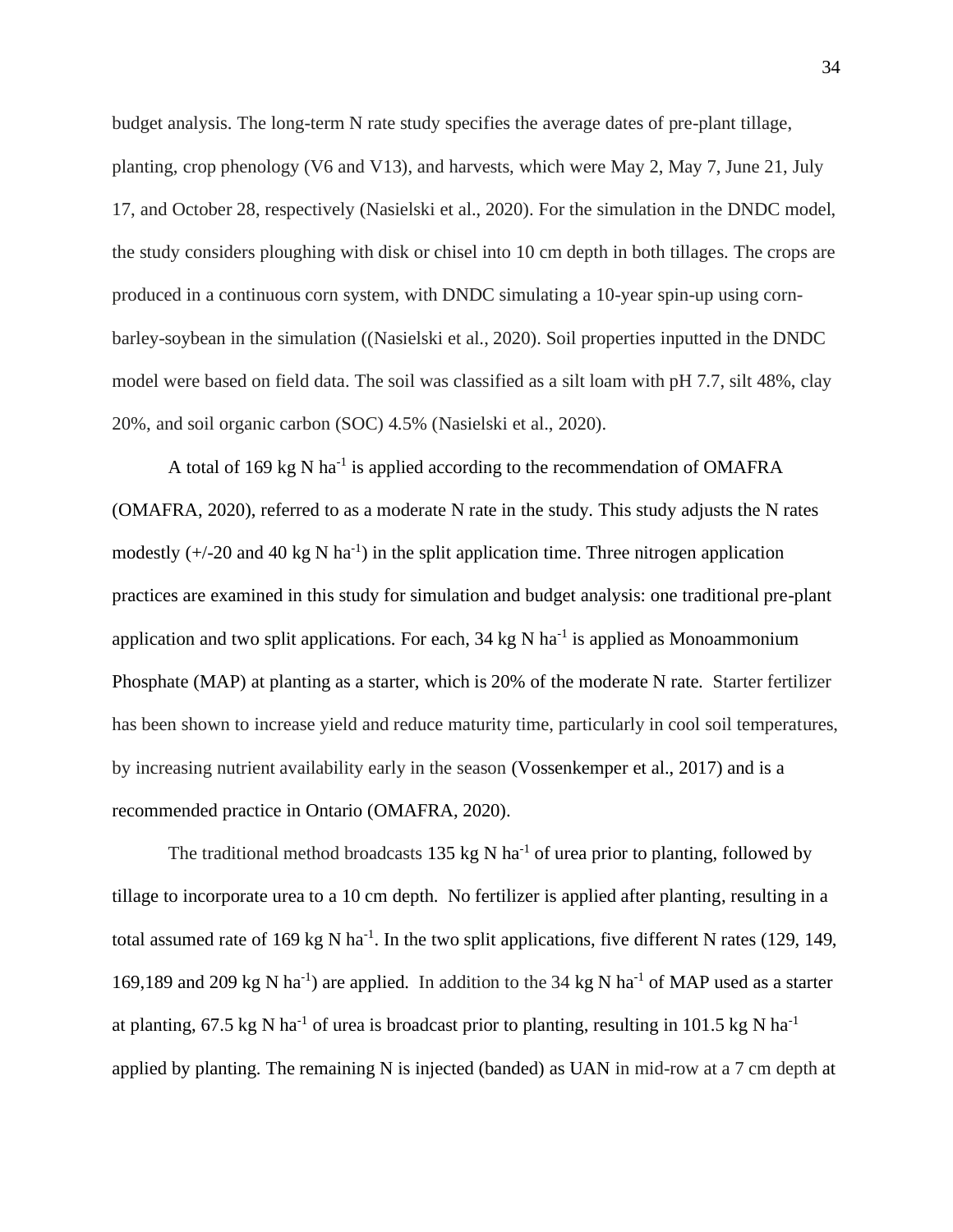either the V6 or V13 stage (Abendroth et al., 2011). For corn, banding UAN mid-row is effective because the plant gets access to fertilizer with minimal damage. In dry weather conditions, injected UAN maximizes corn yield rather than broadcasting fertilizer on the surface (Russell et al., 2018). However, different fertilizer N rates and sources incorporate to the DNDC model for yield and environmental impact prediction. In contrast, the cost of different sources of N associated with different N rates is included in the budget analysis.

#### *4.2.3 Weather Scenarios*

Corn yield is directly related to the change in mean and variability of air temperature and soil moisture. Nine weather scenarios are developed using the standard deviation of annual temperatures and rainfall calculated from 19 years (1999-2018) of weather data collected at the Elora Research Station. One standard deviation from the mean temperature (cool and warm) and precipitation (wet and dry) and two standard deviations (cold and hot; very wet and very dry) are applied to daily average values over the 19 years. The nine scenarios are given in Table 4.1. The average daily maximum and minimum temperature in cold, cool, moderate, warm, and hot weather conditions are  $10^{\circ}$  and  $0.3^{\circ}$ ,  $10.8^{\circ}$  and  $1.1^{\circ}$ ,  $11.6^{\circ}$  and  $1.9^{\circ}$ ,  $12.4^{\circ}$  and  $2.6^{\circ}$ , and  $13.2^{\circ}$  and 3.4°. The average daily precipitation in very dry, dry, moderate, wet, and very wet weather conditions is 0.173 mm, 0.214 mm, 0.255 mm, 0.295 mm, and 0.336 mm, respectively. Wind speed, solar irradiance, and relative humidity are kept at their daily dataset mean values. Overall average wind speed, solar irradiance, and relative humidity are 3.5 mph, 13.3 Wm<sup>-2</sup>, and 79.4%, respectively. The weather parameters are used by the DNDC model to simulate yield and environmental performance under the nine weather scenarios. However, the combination of moderate temperature and precipitation is considered normal or base weather conditions in this study.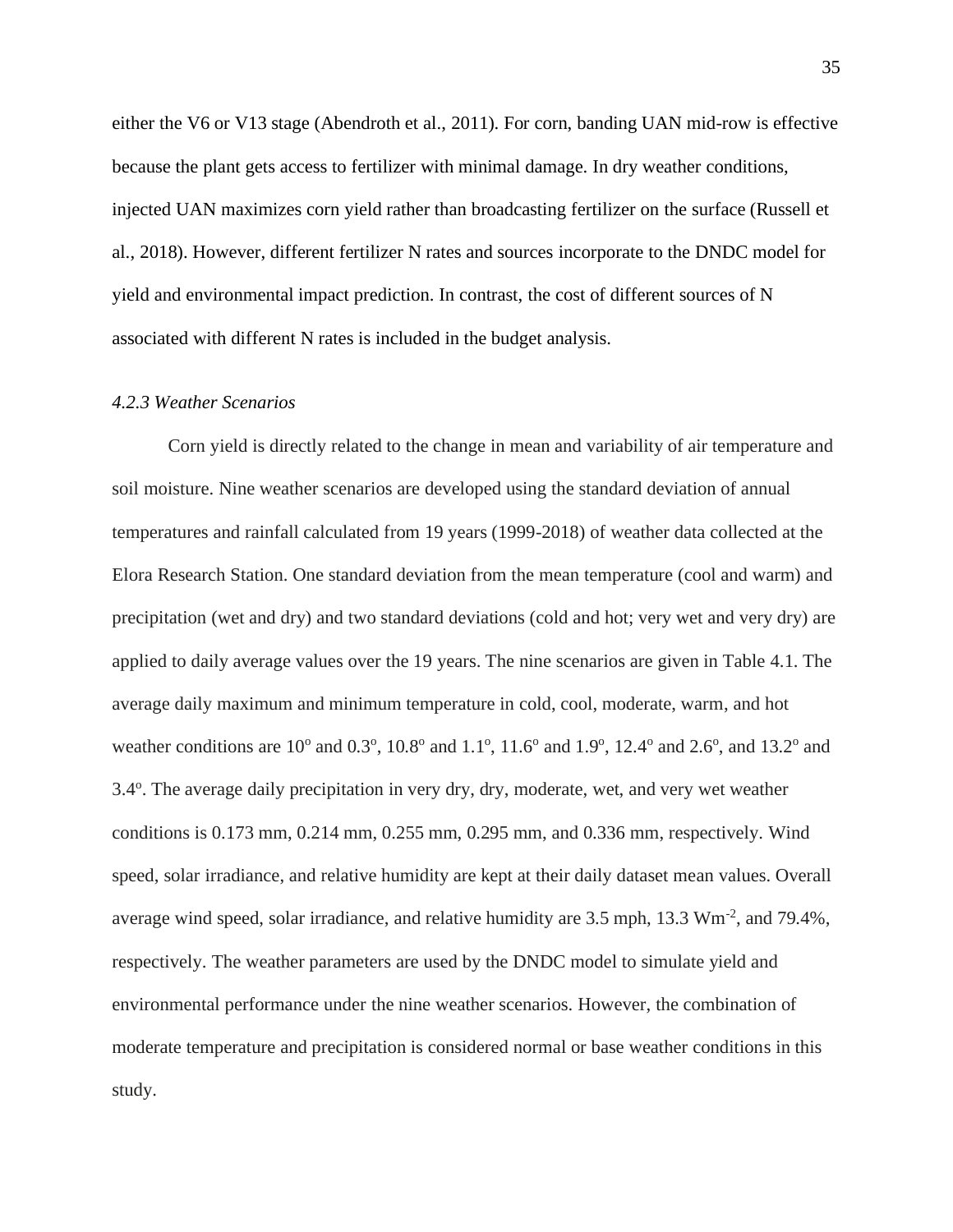#### *4.2.4 The DNDC Model*

DNDC is a biogeochemical model that simulates crop growth, soil carbon, and nitrogen dynamics based on soil properties, climate, and farming practices (Li et al., 1992, 1994). The DNDC model was introduced by Li et al. (1992) as a rain event-driven, process-orientated simulation model for the emission of trace gases from agricultural soils in the U.S. The DNDC model measures the impacts of ecological drivers and soil environmental variables on trace gasrelated geochemical or biochemical reactions.

The DNDC model takes climate (weather data), soil (properties, structures, profiles, etc.) and management practices (crop, tillage, fertilization, irrigation, etc.) as inputs. The model executes in daily sequence till the last day of the year. On the last day of the year, the DNDC model generates the annual summary report of crop production, carbon pools and fluxes, nitrogen and water for that simulated year.

Model calibration is a process to predict the explanatory variables based on known dependent variables. Nasielski et al. (2020) calibrated the DNDC model for Elora, Ontario, Canada, over eight years (2009-2016). They used a modified version (version 9.5 v.CAN) developed for Canada. The purpose of the calibration was to optimize the model fit of EORN, yield, N uptake, and soil mineral N by making a realistic adjustment to crop and soil data. A simple algorithm was used to scale corn yield sensitivity to water stress based on the growth stage, with sensitivity increasing around R1. For the study purpose, we used their calibrated model and modified N fertilizer management practices to predict yield response, NO<sub>3</sub> leaching,  $N_2O$  emissions, and  $NH_3$  volatilization to the environment. While DNDC normally holds crop C:N ratios constant, a simple algorithm was developed to dynamically adjust C:N ratios based on N stress in a manner that is consistent with the literature (Nasielski et al., 2020). In the model,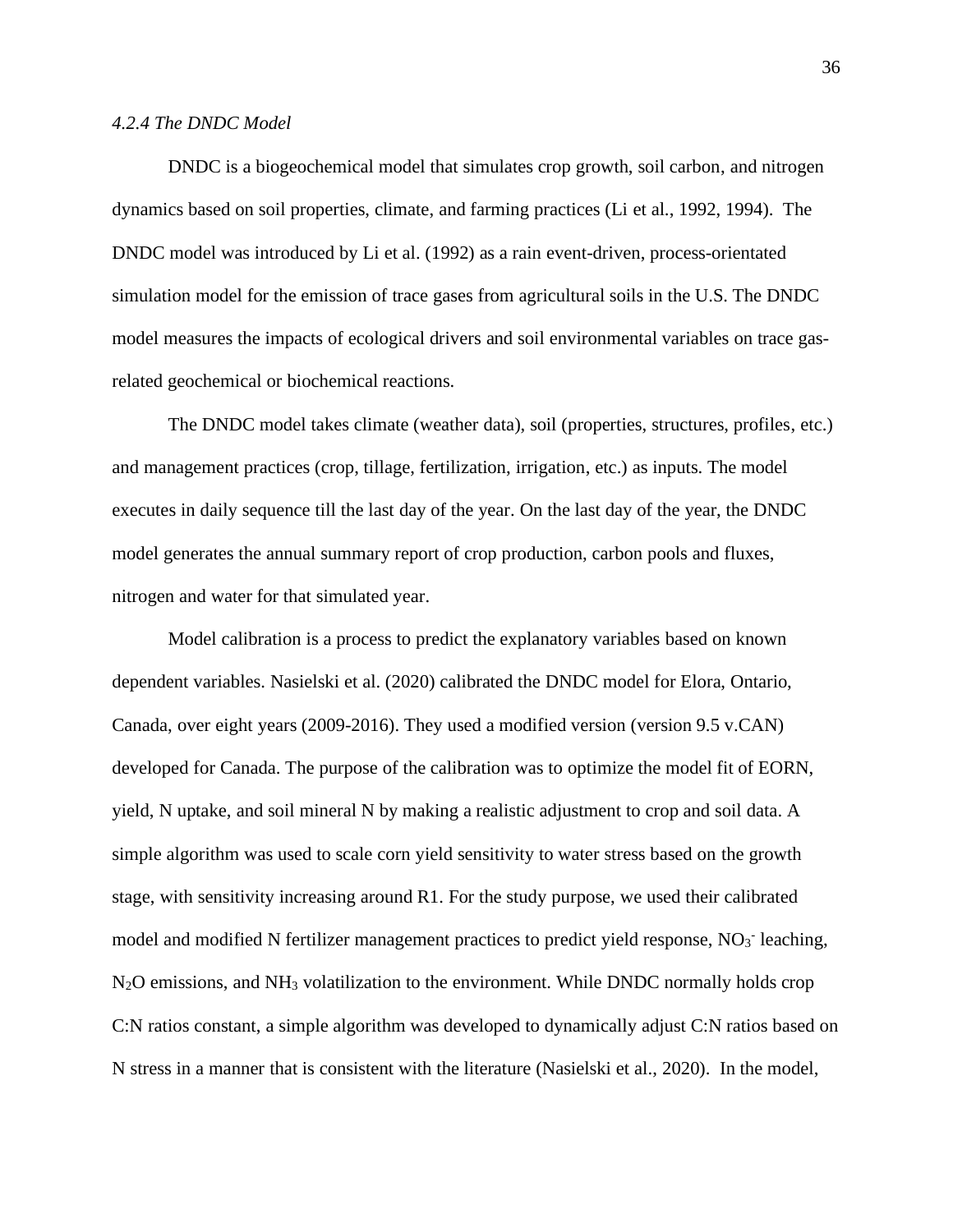an 11-year spin-up of corn-barley-soybean rotation was run using weather data (average daily precipitation, maximum and minimum temperatures, wind speed, relative humidity, and solar radiation), soil parameters (pH, silt, clay, and SOM) and management practices (crop types and rotation, fertilizer types, rates and placement, tillage methods and dates, and average dates of pre-planting, planting, V6, V13, and harvesting). The simulated last year generated the corn data, including yield,  $NO<sub>3</sub>$  leaching, N<sub>2</sub>O emissions, and NH<sub>3</sub> volatilization. Overall, 99 simulations (three application practices, under nine weather conditions and one N rate in pre-plant broadcast and five N rates in split applications) were performed in the process.

#### *4.2.5. Profit-Scaled N Losses*

Profit-scaled N loss is measured by dividing total N losses (leaching, emissions, and volatilization) by profit in a particular scenario, which varies for different management practices at different N rates under different weather scenarios. Profit-scaled N losses illustrate a scenario of N losses associated with profitability.

#### *4.2.6. Budget Analysis*

The Ontario Ministry of Agriculture, Food and Rural Affairs (OMAFRA) annually assemble field crop budgets as a management tool for farmers to estimate break-even values for yields/prices and to evaluate alternative farm enterprises and practices (OMAFRA, 2020). The budgets for each crop provide prices and quantities typical for the province that can be used as a base scenario and can be modified for individual use. The input prices in the budget are survey outcomes conducted in Ontario (U of G, 2019). The same fertilizer prices in the 2020 field crop budget are used here:  $$0.557 \text{ kg}^{-1}$  for MAP (11-52-0),  $$0.454 \text{ kg}^{-1}$  for urea (46-0-0), and  $$0.275$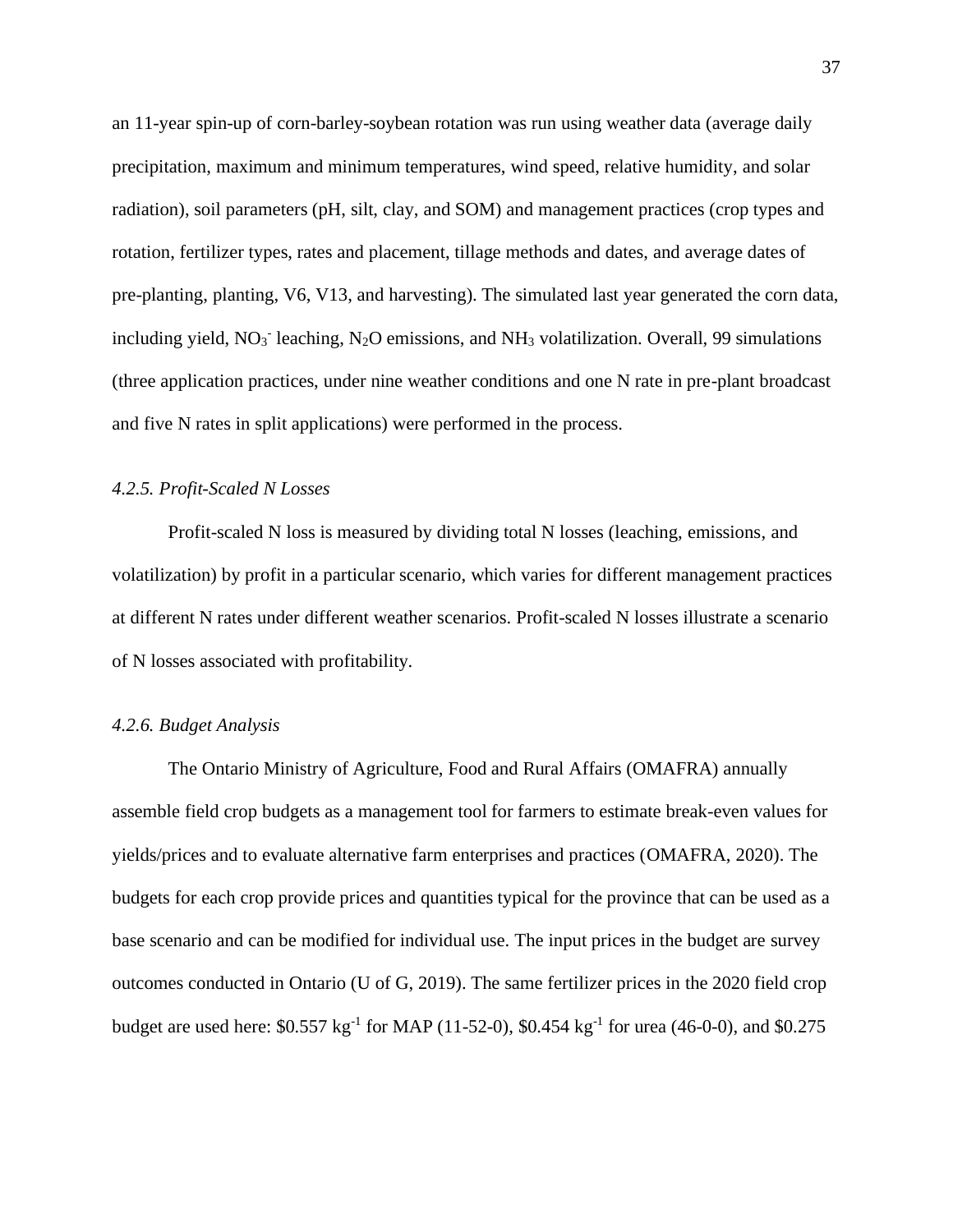kg<sup>-1</sup> for UAN (28-0-0). Corn price is assumed to be \$0.22 kg<sup>-1</sup> for southwestern/central Ontario (OMAFRA, 2020).

The OMAFRA enterprise budget for growing corn in 2020 has been summarized in Table 4.2. To evaluate the profitability of adopting split N application, only the costs and returns that are directly attributable to the different fertilizer management practices are considered, and other costs that are unchanged regardless of the N application method are fixed and grouped together. In the resulting budget analysis, the cost of fertilizer changed with the N source, placement, and rate.

The cost of fertilizer application in pre-plant broadcast is assumed to be \$29.64 ha<sup>-1</sup>, which is the value given in Publication 60 (OMAFRA, 2020). The cost of applying fertilizer in split application of injecting N at V6 and V13 is assumed to be \$59.3 ha<sup>-1</sup>. The labour cost (\$37.8) ha<sup>-1</sup>; self or hired) is assumed to be fixed for all practices. Some costs will vary with yields, such as crop removal, marketing board and grain financial protection fees, trucking, drying, and storage. The study also considers the cost of a seeding rate of  $79,040$  plants ha<sup>-1</sup>, given in Publication 60 (OMAFRA, 2020). All the associated expenses and revenue are based on the conventional tillage system provided in Publication 60 (OMAFRA, 2020).

#### **4.3. Results and Discussion**

#### *4.3.1 Impact of weather and N Management Practices on Yield*

Soil moisture played a significant role in regulating corn yield. A lack of rainfall in extremely dry weather reduced the yield significantly in all management practices. For example, corn yield was highest at 12.1 t ha<sup>-1</sup> for the conventional N practice under wet and warm growing conditions but dropped to approximately  $9$  t ha<sup>-1</sup> under very dry conditions. The air temperature also influenced the impact of precipitation. In dry or very dry conditions, yield benefitted slightly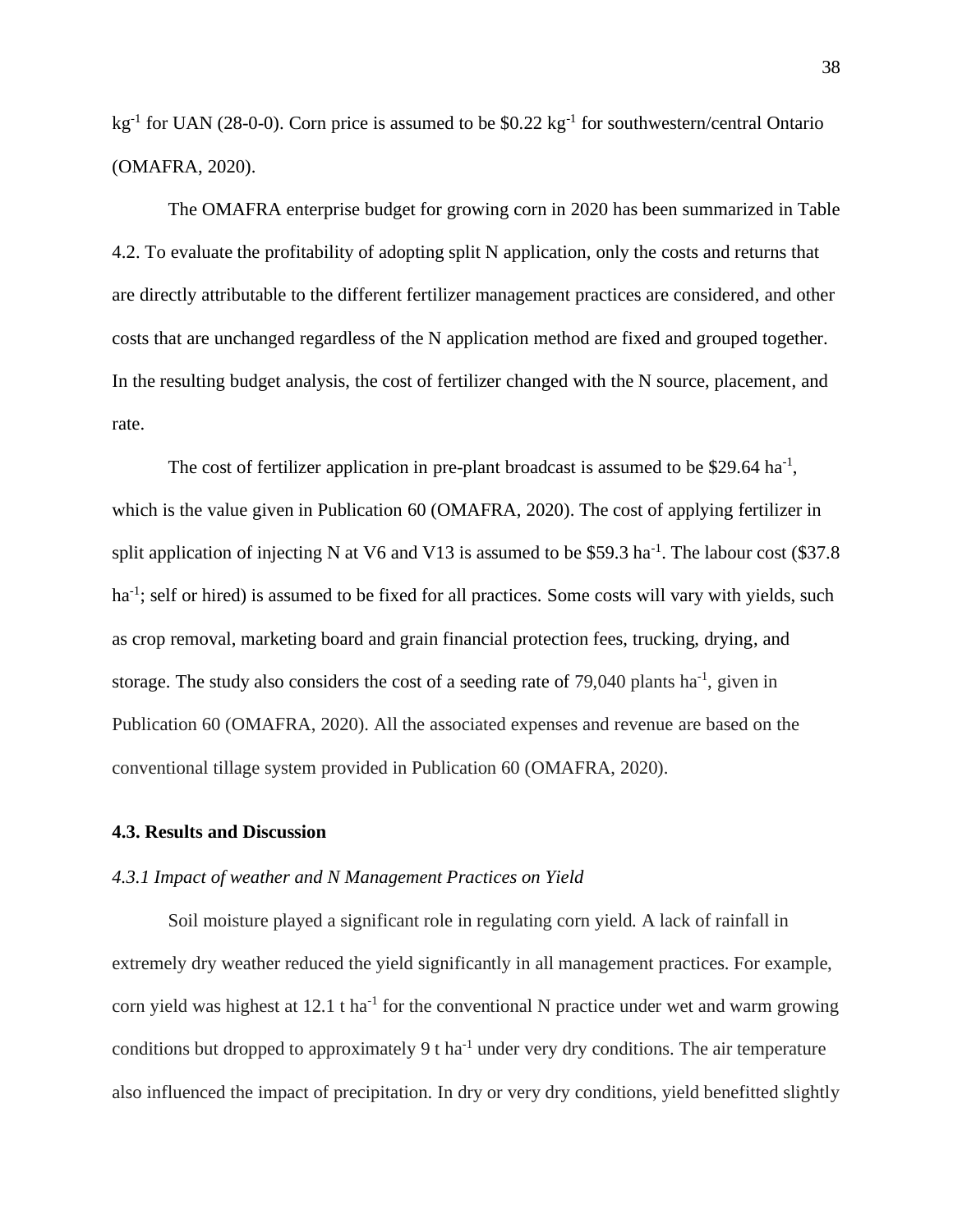from cool or cold air temperatures. Conversely, in wet or very wet conditions, the yield was higher than warm and hot weather.

For a given N rate, the overall yield slightly changed in split application compared to preplant broadcast under drier conditions but increased in wetter conditions (Table 4.3). There were slightly fewer or no changes in yield under very dry weather conditions in split applications. Application of 129 kg N ha<sup>-1</sup> in split application at V6 and V13 generally increased yield compared to the traditional application approach, particularly under dry weather conditions for which split V13 generated the highest yields. Under normal conditions, yields for V6 were 1.2% lower and for V13 0.8% lower compared to the pre-plant broadcast yield of 11.6 t ha<sup>-1</sup>.

The yields with the moderate and high split application rates were higher than the preplant broadcast method in wetter conditions. Under wet conditions, split V13 at a higher N rate  $(189 \text{ kg N} \text{ ha}^{-1})$  generated yields that were 3.3% higher with warm weather and 6.1% higher with cool weather than pre-plant broadcast yields. In very wet conditions, split application at a higher N rate (209 kg N ha<sup>-1</sup>) increased yield by more than 9% in hot temperature from the pre-plant broadcast yield of 12.0 t ha<sup>-1</sup>, whereas, in cold temperatures, moderate split application rate at the V6 stage increased yield by 3.4% compared to the base yield of  $11.1$  t ha<sup>-1</sup>. When weather was wet, warm temperatures increased yield, whereas, under dry, cooler temperatures, yield increased. In conclusion, pre-plant broadcast generates higher yields under normal weather conditions. In contrast, split application, with or without N rate adjustment, maximizes yield under dry, wet, and very wet weather conditions.

#### *4.3.2. Impact on Profitability*

The percentage change in returns from pre-plant broadcast incurred with split applications at different N rates under different weather conditions is presented in Table 4.4.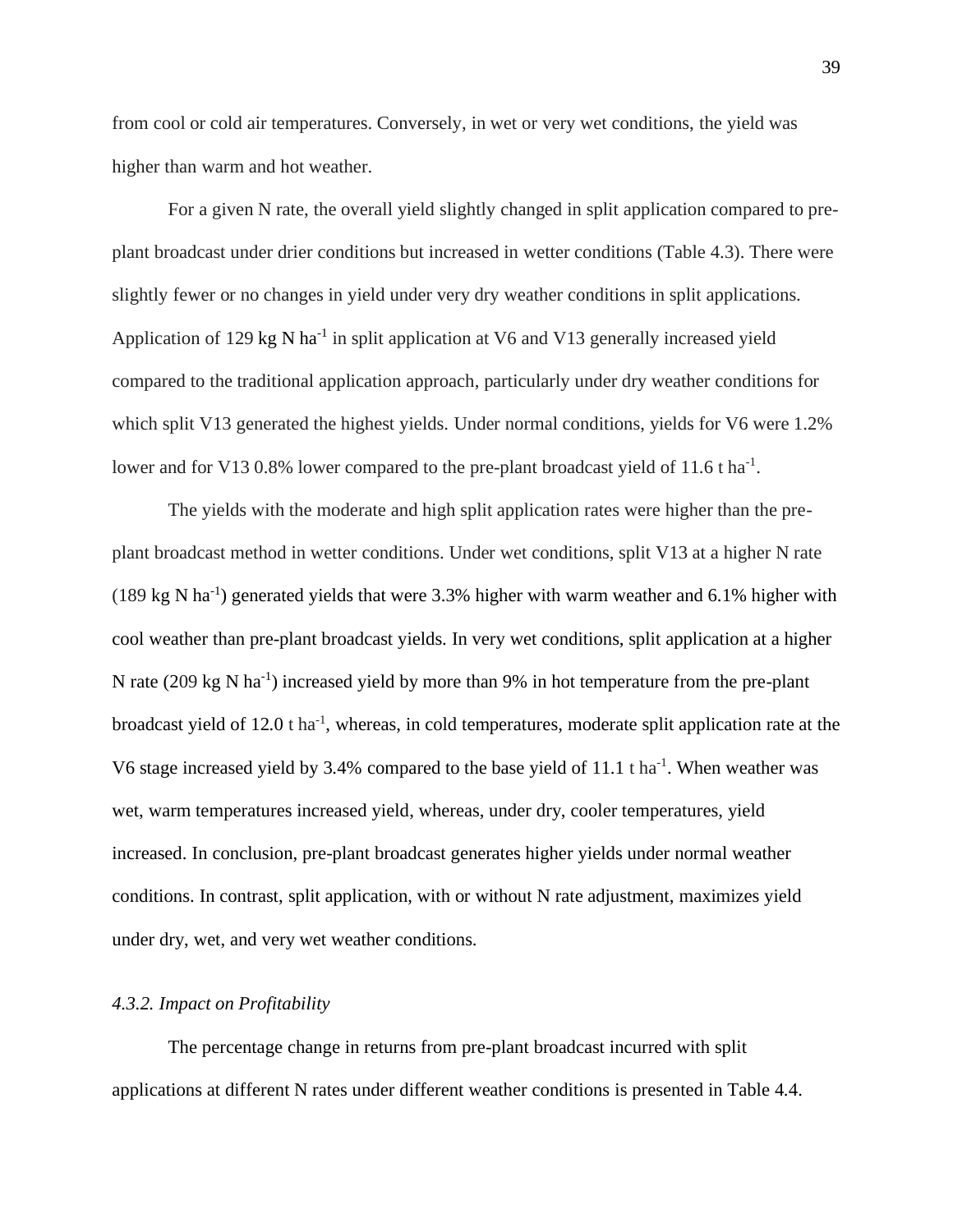Returns to the traditional system are  $$724$  ha<sup>-1</sup> in average weather conditions. Returns drop significantly with decreases in rainfall and especially as temperature increases. For example, returns fall to \$284 ha<sup>-1</sup> under very dry and hot weather for pre-plant broadcast. In contrast, the net returns increase with precipitation highlighting the importance of water as a limiting resource for current corn varieties in Ontario. Profits for pre-plant broadcast are highest under warm and wet conditions (\$800 ha<sup>-1</sup>) and the next highest (\$794 ha<sup>-1</sup>) for hot and very wet weather.

However, the profits increase under extreme weather scenarios with a move from preplant broadcast to split application and an adjustment of N rates in split N application. For example, profit for split V6 is highest at 209 kg N ha<sup>-1</sup> under very wet and hot conditions, 14.5% higher than pre-plant broadcast (\$794 ha<sup>-1</sup>). In split V13, the profit is highest at 129 kg N ha<sup>-1</sup> under dry and cool conditions,  $10.6\%$  higher than pre-plant broadcast (\$533 ha<sup>-1</sup>). At the moderate N rate, the profit increases (compared to pre-plant broadcast) in split application under wet, very wet, and cold conditions. For example, the highest increases are 5.6% in both applications from pre-plant broadcast under wet and cool conditions. On the other hand, the profits decrease under very dry, dry, and moderate conditions. The highest reductions are 14.2% (split V6) and 10.3% (split V13) under very dry and hot conditions.

Overall, fertilizer costs associated with adjusting N rates depict sensitiveness in profit generated in split applications (Table 4.4). Lowering the N rate  $(149 \text{ kg N} \text{ ha}^{-1})$  in split applications decreased the profits from pre-plant broadcast in all weather conditions. For example, the highest profit reductions are 7.4% (split V6) under very dry and hot conditions and 4.1% (split V13) under very wet and hot. On the contrary, increasing the N rate (189 kg N ha<sup>-1</sup>) in split application shows mixed results. For example, the profits increase (compared to preplant) up to 11.1% in both split applications under very wet and hot conditions. When the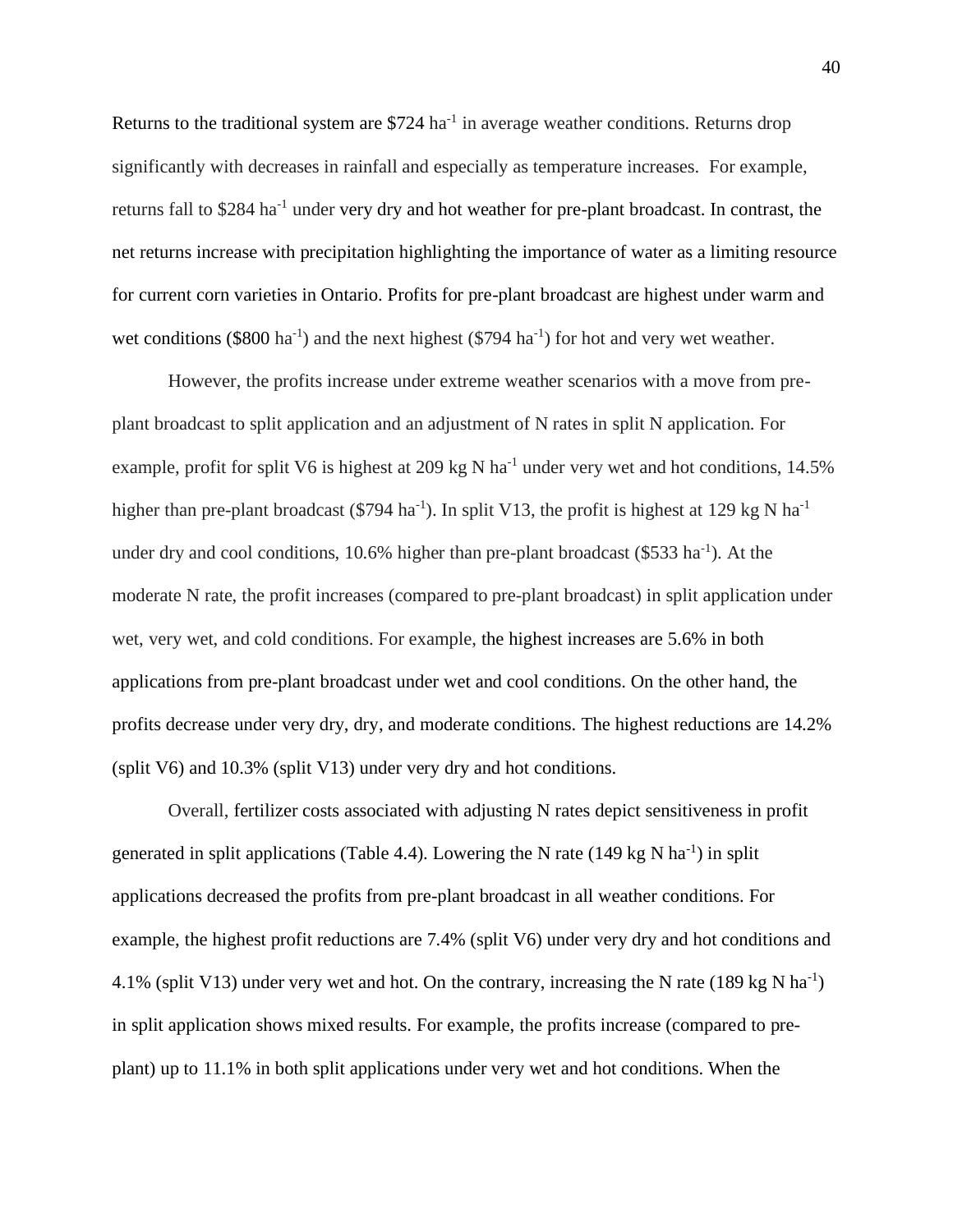precipitation is high, higher N rates generate more profits than pre-plant broadcast. In contrast to dryer weather, higher N rates reduce profits significantly from the pre-plant broadcast. For example, the profit reductions are up to 21.2% (split V6) and 17.3% (split V13) under very dry and hot, a sharp fall from the pre-plant broadcast.

Adjusting N rate illustrates that a modest change in N rate changes the profit in split application, a result of a change in N cost. When N rate is adjusted at 129 kg N ha<sup>-1</sup>, the highest profit increases (compared to pre-plant broadcast) are 9.2% (split V6) and 10.6% (split V13) under dry and cool conditions. Though profits in split V13 increase in dry conditions only, split V13 is more profitable in both very dry and dry conditions, than pre-plant broadcast. In the rest of the weather conditions, profit reductions at 129 kg N ha<sup>-1</sup> are up to 19% (split V6) and 17.1% (split V13) under very wet and cold conditions, a significant reduction from the pre-plant broadcast. On the contrary, adjusting the N rate at 209 kg N ha<sup>-1</sup> in split application increases the profits under wet and cool, and very wet and hot conditions. For example, the highest increases are 14.5% (split V6) and 13.9% (split V13) under very wet and hot conditions. But the profits decrease up to 24.2% (split V6) and 28.1% (split V13) under very dry and hot conditions, a sharp fall from the pre-plant broadcast.

Table 4.4 compares profits under different management practices at different N rates of profit-maximizing practices under different weather conditions (Table 4.4). Split application results in higher profit under extreme weather conditions compared to pre-plant broadcast. When the weather was very dry and dry, split V13 at 129 kg N ha<sup>-1</sup> generates higher profit, a range of 3.1% to 10.6%, compared to the traditional method. In wet weather conditions, applying 189 kg N ha<sup>-1</sup> at V13 generates higher profit, a range of 1.9% to 9.0%, than pre-plant broadcast. When the weather is very wet and hot, 209 kg N ha<sup>-1</sup> at split V6 shows higher profit (14.5%) than pre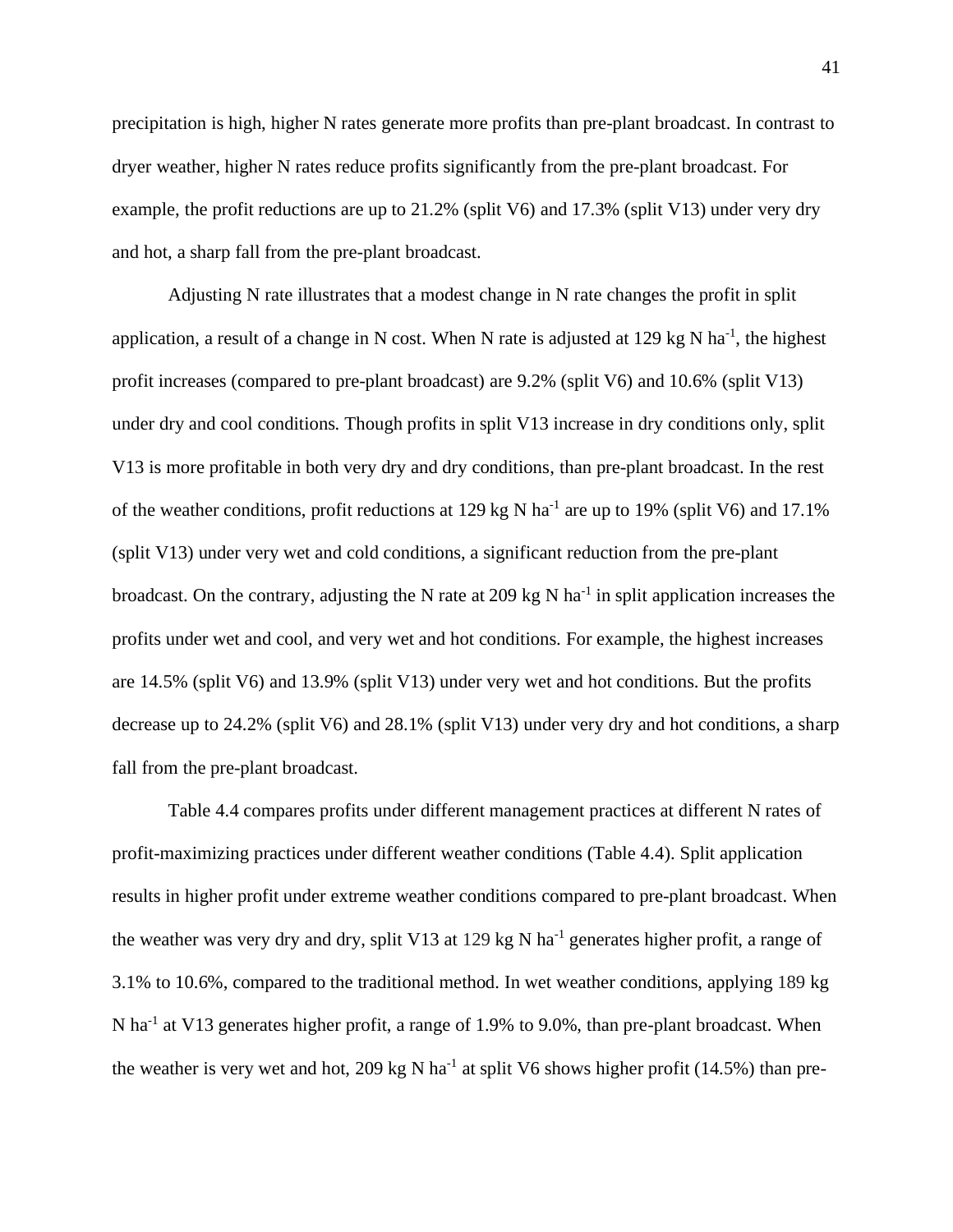plant broadcast. Applying the moderate N rate at the V6 stage results in higher profit (5.1%) than pre-plant broadcast under very wet and cold conditions. The traditional pre-plant broadcast method is the most profitable  $(\$724 \text{ ha}^{-1})$  only in normal conditions.

#### *4.3.3. N Losses*

## 4.3.3.1. Weather Effects on N Loss Pathways *NO<sup>3</sup> - Leaching*

Leaching N loss is strongly influenced by precipitation, being greater in wet or very wet scenarios (Table 4.5). The wetter the weather scenario, the higher the soil moisture from higher rainfall, the higher the N losses in management practices and the greater the N concentrations in surface and drainage water. Leaching is also slightly increased in cool and cold scenarios. For example, the maximum leaching occurs under very wet and cold conditions in all practices, (35.6 kg N ha<sup>-1</sup>) in the pre-plant broadcast. The minimum leaching is observed in very dry and hot conditions,  $12.8 \text{ kg N} \text{ ha}^{-1}$  in the pre-plant broadcast. Thus, the combination of high (low) precipitation and low (high) temperature results in maximum (minimum) leaching. *N2O Emissions*

The N<sub>2</sub>O emissions are generally higher in higher temperatures, regardless of management practices (Table 4.6). For example, the maximum emissions occur in very wet and hot conditions,  $0.84 \text{ kg N} \text{ ha}^{-1}$  in the pre-plant broadcast. The minimum emissions are observed under very dry and cold conditions,  $0.51 \text{ kg} \text{ N}$  ha<sup>-1</sup> in the pre-plant broadcast. It seems that precipitation does not show any pattern in emission changes.

#### *NH<sup>3</sup> Volatilization*

NH<sup>3</sup> volatilization is generally higher in higher temperatures and lower precipitation regardless of management practices (Table 4.7). For example, the maximum volatilization is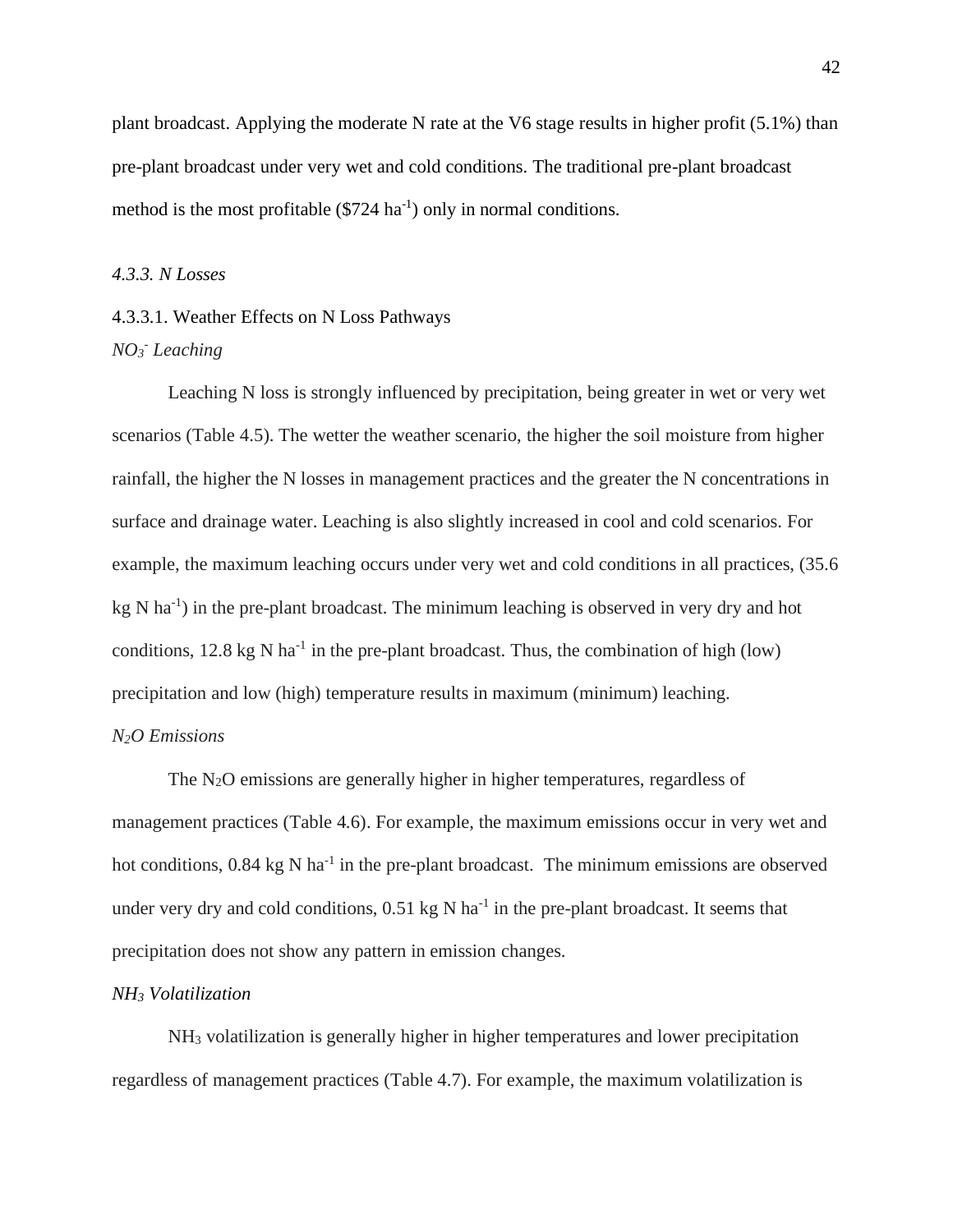under very dry and hot conditions,  $41.5 \text{ kg N}$  ha<sup>-1</sup> in the pre-plant broadcast. The minimum volatilization is under very wet and cold conditions,  $21.0 \text{ kg N}$  ha<sup>-1</sup> in the pre-plant broadcast. Thus, the combination of high (low) precipitation and lower (high) temperature results in minimum (maximum) volatilization losses.

## 4.3.3.2 N Management Effects on N loss Pathways *NO<sup>3</sup> - Leaching*

Adopting split application significantly reduces leaching almost under all weather conditions compared to pre-plant broadcast. For example, leaching is  $21.2 \text{ kg N}$  ha<sup>-1</sup> in pre-plant broadcast under normal conditions, falls by 19.3% (split V6) and 21.3% (split V13) at 169 kg N ha<sup>-1</sup> rate. The highest reductions in split applications are 22.7% (split V6) and 23.8% (split V13) under dry and warm and very wet and cold conditions, while leaching is 16.9 and 35.6 kg N ha<sup>-1</sup> in pre-plant. Split application reduces leaching from pre-plant broadcast under all scenarios at a moderate rate (169 kg N ha<sup>-1</sup>). The maximum reduction is 12.8% in split V6 and 19.4% in split V13 from 28.5  $kg$  N ha<sup>-1</sup> (pre-plant) under very wet and hot conditions, whereas the minimum reduction is 4.0% in split V6 from 14.2 kg N ha<sup>-1</sup> (pre-plant) and 8.3% in split V13 from 12.8 kg  $N$  ha<sup>-1</sup> (pre-plant) under very dry and hot conditions.

Adjusting the N rates in split applications shows mixed results in the simulation (Table 4.5). Applying 149 kg N ha<sup>-1</sup> at V6 and V13 significantly reduces the leaching from the traditional method. For example, when the leaching is 27.4 kg N ha<sup>-1</sup> in pre-plant broadcast, adopting split application reduces the leaching by 16% (split V6) and 20% (split V13) under wet and cool conditions. The maximum reductions are 17.4% in split V6 and 21.4% in split V13 from 35.6 kg N ha<sup>-1</sup> (pre-plant) under very wet and cold conditions, whereas the minimum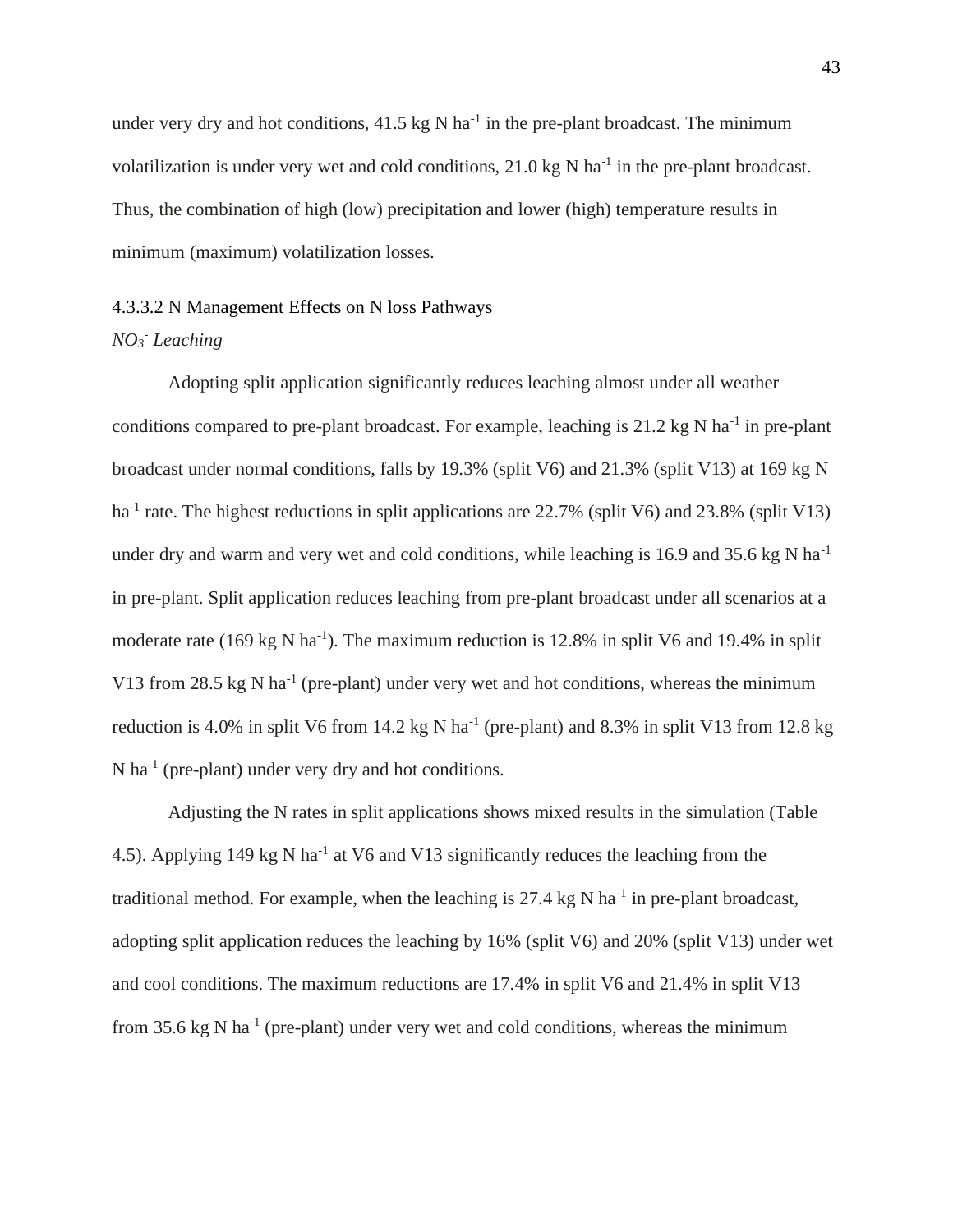reductions are 12.5% in split V6 and 15.5% in split V13 from 12.8 (pre-plant) under very dry and hot conditions.

Applying  $189 \text{ kg N}$  ha<sup>-1</sup>, the leaching increases under very dry and dry conditions but decreases under normal, wet, and very wet conditions in split V6, compared to pre-plant broadcast. For example, leaching rises to 3.7% from 12.8 kg N ha<sup>-1</sup> (pre-plant) under very dry and hot conditions, while falls up to  $9.5\%$  from 28.5 kg N ha<sup>-1</sup> (pre-plant) under very wet and hot conditions. Applying a high N rate at V16 incurs less leaching than pre-plant broadcasting under all scenarios. For example, the maximum and minimum reductions are  $0.7\%$  from 12.8 kg N ha<sup>-1</sup> (pre-plant) under very dry and hot conditions and  $17.8\%$  from  $28.5$  kg N ha<sup>-1</sup> (pre-plant) under very wet and hot conditions.

The leaching in split application is significantly decreasing from pre-plant broadcast at 129 kg N ha-1 . For example, minimum reductions are 19.2% in split V6 and 21.2% in split V13 from 24.9 kg N ha<sup>-1</sup> (pre-plant) under wet and warm conditions. 209 kg N ha<sup>-1</sup> at V6 increases the leaching from pre-plant broadcast under all conditions except very wet and hot conditions, 5.4% less than pre-plant broadcast. On the contrary, split V6 at 209 kg N ha<sup>-1</sup> increases leaching up to 12.6% from 16.9 kg N ha<sup>-1</sup>(pre-plant) under dry and warm conditions. Split V13 at 209 kg N ha<sup>-1</sup> results in higher leaching under very dry and dry conditions and lower leaching under moderate, wet, and very wet conditions. The maximum increase is 6% from 12.8 kg N ha<sup>-1</sup> (preplant) under very dry and hot conditions, whereas minimum reduction is 16.2% from 28.5 kg N ha<sup>-1</sup> (pre-plant) under very wet and hot conditions.

Applying lower and moderate rates of N at V6 and V13 stage significantly decreased NO<sub>3</sub> leaching in different weather conditions compared to the traditional method. Although 189 kg N ha<sup>-1</sup> at V13 stage reduced NO<sub>3</sub><sup>-</sup> leaching in different scenarios, split V6 increased leaching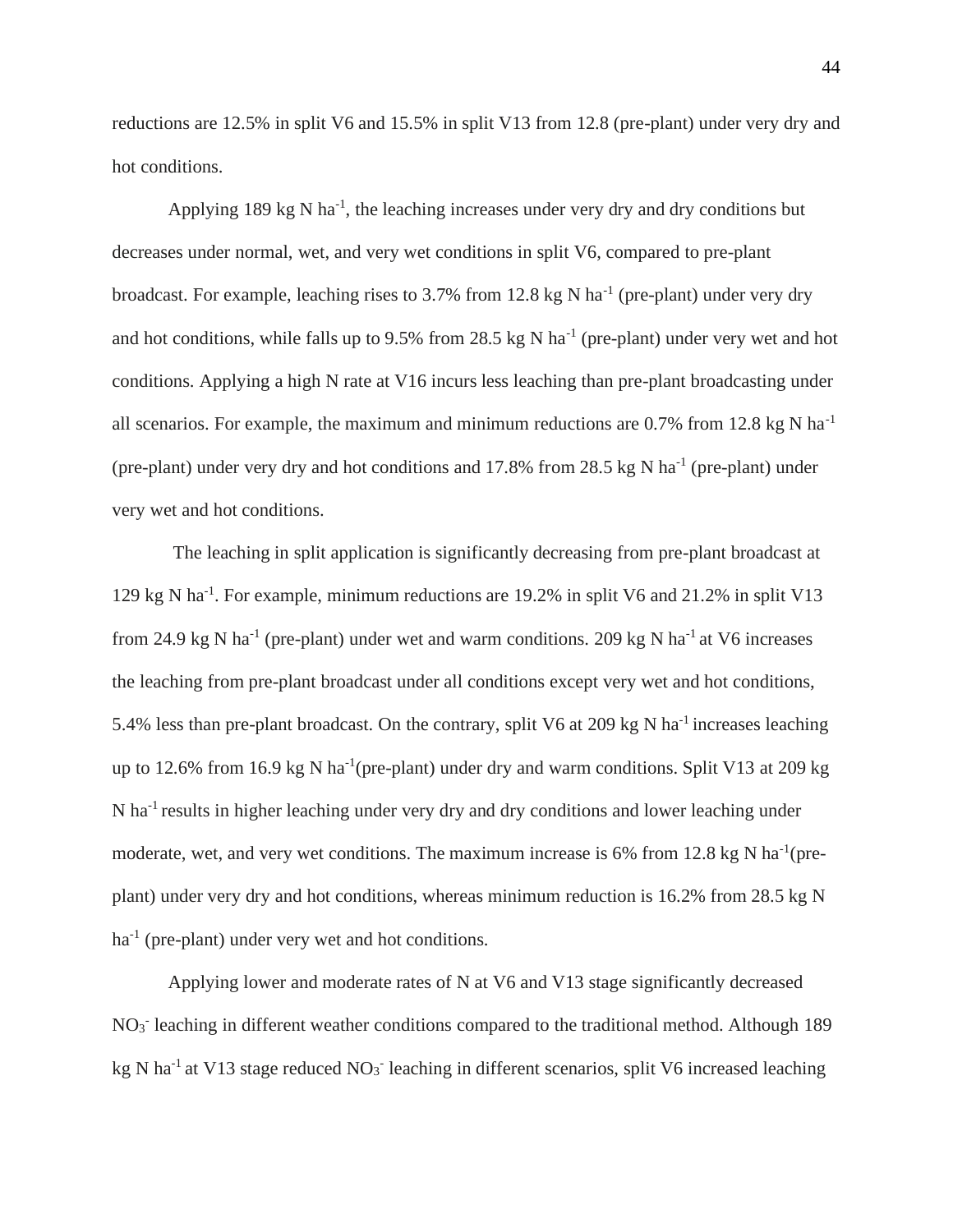in very dry and dry conditions. Applying 209 kg N ha<sup>-1</sup> in split application shows mixed results in leaching. Comparing the different management practices and N rates, adjusting the N rate at split V13 induces the lowest  $NO<sub>3</sub>$  leaching in different weather conditions, resulting in an environmentally win practice.

#### *N2O Emissions*

Adopting split application shows mixed results in emissions associated with different N rates under different weather conditions compared to pre-plant broadcast (Table 4.6). For example, the maximum reductions in emissions are 14.9% in split V6 and 24.3% in split V13 at 129 kg N ha<sup>-1</sup> from 0.74 kg N ha<sup>-1</sup> (pre-plant) under very dry and hot conditions. While the maximum increase in emissions is  $52.7\%$  in split V6 from 0.55 kg N ha<sup>-1</sup>(pre-plant) under very wet and cold conditions and 35.6% in split V13 from 0.51 kg N ha<sup>-1</sup>(pre-plant) under very dry and cold conditions. At moderate N rate (169 kg N ha<sup>-1</sup>), split V6 increases under all scenarios, a range of 5.4% to 27.3% from the pre-plant broadcast.

Adjusting the N rate also illustrates mixed results in split applications. At 149 kg N ha<sup>-1</sup>, split V6 increased the emissions level from pre-plant broadcast under all weather scenarios except hot conditions. For example, the maximum rise in emission is 7.8% from 0.51 kg N ha<sup>-1</sup> (pre-plant) under very dry and cold conditions, whereas  $2.7\%$  reduction from 0.74 kg N ha<sup>-1</sup> (preplant) is the maximum under very dry and hot conditions. However, the emission levels reduce in split V13 at 149 kg N ha<sup>-1</sup> under all weather conditions than pre-plant broadcast, a range of  $2\%$ to 18.9%. At high N rate, emissions increase under all weather scenarios in split application except in split V13 under very dry and hot conditions. The highest levels of increase are 41.8% in split V6 and 21.8% in split V13 from  $0.55$  kg N ha<sup>-1</sup> (pre-plant) under very wet and cold conditions.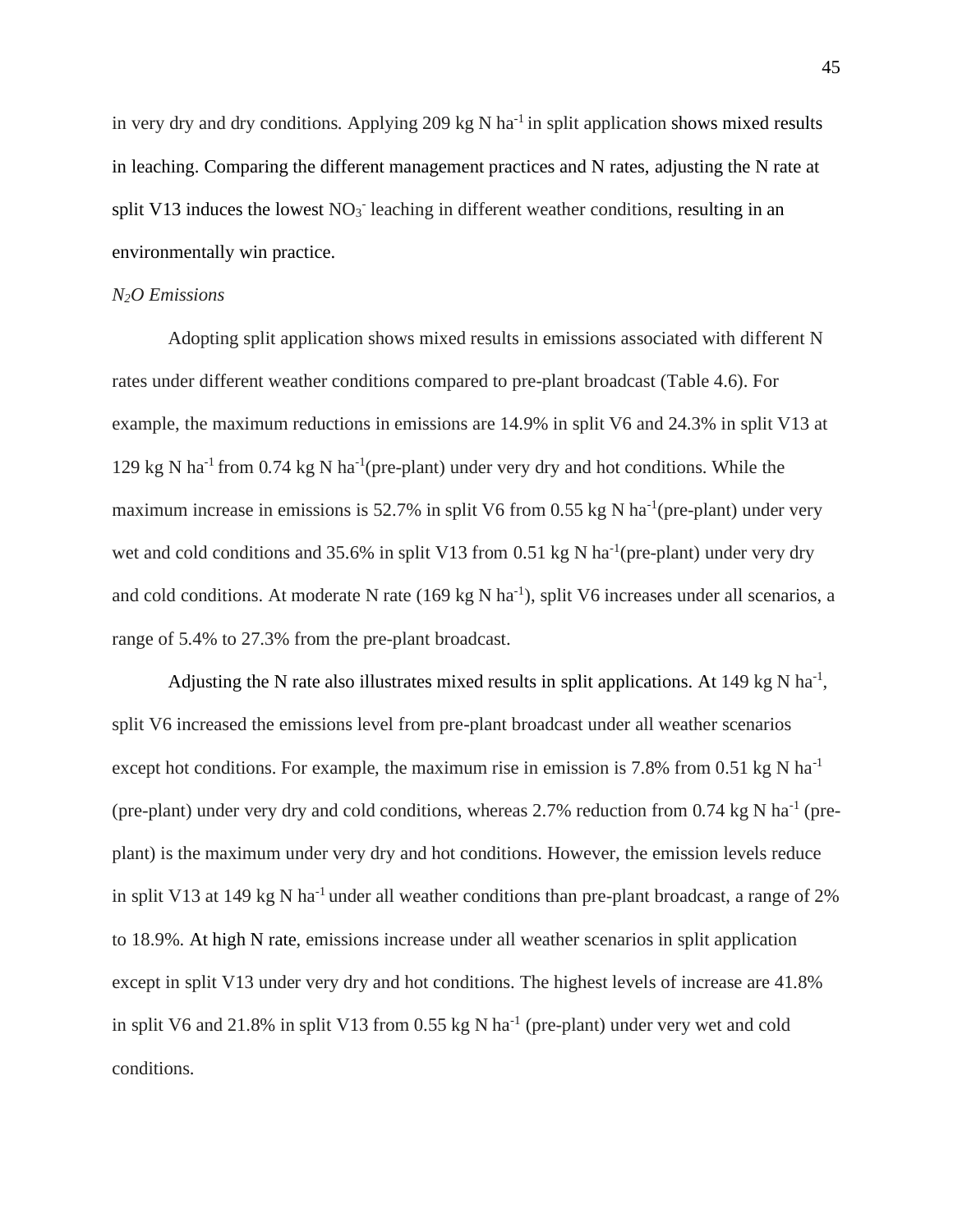At 129 kg N ha<sup>-1</sup>, split application incurs lower emissions than the traditional method in a range of 5.5% to 14.9% in split V6 and 12.7% to 24.3% in split V13. At 209 kg N ha<sup>-1</sup>, the emission level increases under all weather conditions in split application, in a range of 27% to 52.7% in split V6 and 2.7% to 35.3% in split V13.

Applying 129 kg N ha<sup>-1</sup> in split application generates less N<sub>2</sub>O emissions under different weather scenarios, than pre-plant broadcast. The higher the N rates in different weather conditions, the higher the  $N_2O$  emissions. The comparison between management practices demonstrates that adjusting N rate  $(129 \text{ kg N} \text{ ha}^{-1})$  at the V13 stage significantly reduces emissions than the pre-plant broadcast in different weather conditions, resulting in an environmentally win practice.

#### *NH<sup>3</sup> Volatilization*

The simulated results in volatilization present that the N loss is significantly higher in pre-plant broadcast than split application under all scenarios except in split V13 at 209 kg N ha<sup>-1</sup> rate under wet and very wet conditions (Table 4.7). For example, when the volatilization in preplant broadcast is 39.1 kg N ha<sup>-1</sup> under very dry and cold conditions, a move to split application decreases the N loss up to 47.5% in split V6 and split V13 at 129 kg N ha<sup>-1</sup>. Moderate N rate  $(169 \text{ kg N} \text{ ha}^{-1})$  reduces the volatilization losses in a range of 32.4% to 54.5% in split V6 and 33.3% to 44.7% in split V13. At 149 kg N ha<sup>-1</sup>, the volatilization reduction rates from the preplant broadcast are 47.5% to 54.5% in split V6 and 44.6% to 54.7% in split V13. But the reduction rates reduce as  $189 \text{ kg} \text{ N}$  ha<sup>-1</sup> is applied at V6 or V13 stage. For example, applying 189 kg N ha<sup>-1</sup> at splitting time decreases volatilization losses between 22.7% and 47.4% in split V6 and 7.8% and 24.4% in split V13 under different weather conditions.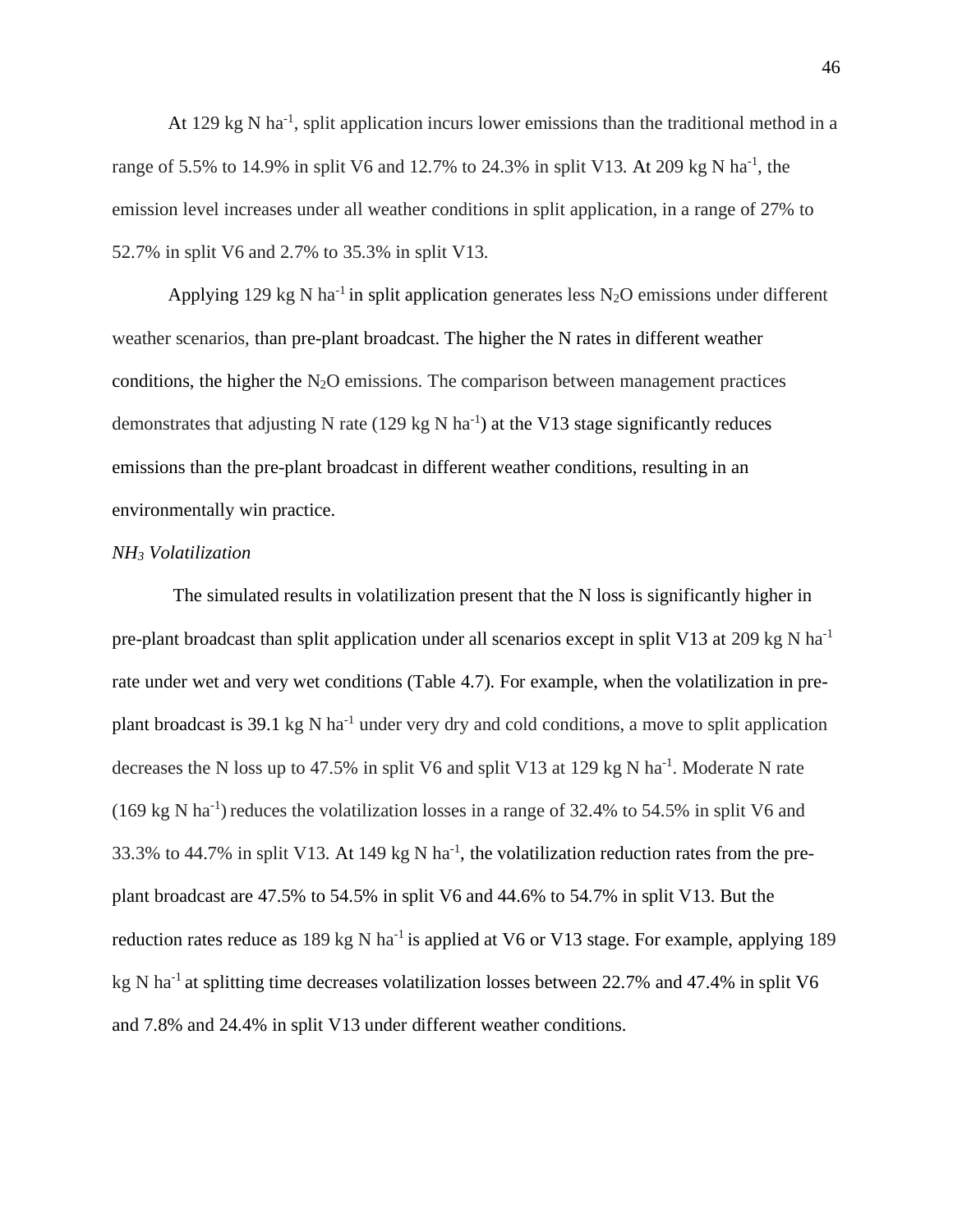At 129 kg N ha<sup>-1</sup>, volatilization shows a similar pattern as observed at 149 kg N ha<sup>-1</sup> in split application. The reduction rates in split V6 at 129 kg N ha<sup>-1</sup> from the pre-plant broadcast are unchanged under all weather conditions. However, results remain the same as  $149 \text{ kg N}$  ha<sup>-1</sup> in split 13 under very dry and dry conditions. In the rest of the scenarios, the N losses reduce in a range of 47.8% to 54.7% in split V13. Split V6 at 209 kg N ha<sup>-1</sup> results in lower N losses from pre-plant broadcast, a range of 8.1% to 22.6% under different weather conditions. Applying 209 kg N ha<sup>-1</sup> at the V13 stage reduces the N losses in lower precipitation but increases in higher precipitation. For example, the higher N losses reduction is 10.6% from 39.1 kg N ha<sup>-1</sup> (preplant) under very dry and cold conditions, whereas the higher increases in N losses are 15.6% from 28.3 kg N ha<sup>-1</sup> (pre-plant) under very wet and hot conditions.

As the N rates increases in split applications, the volatilization losses increase accordingly. The environmental performance of NH<sup>3</sup> losses is better in split application than the pre-plant broadcast under different weather scenarios. An exception was followed at 209 kg N ha<sup>-1</sup> in split V13, likely due to higher precipitation during the season. Greater reduction in NH<sub>3</sub> losses was observed in split V13 at 129 kg N ha<sup>-1</sup> compared to the traditional method under all weather conditions. If the temperature is low, split V13 would also lessen NH<sub>3</sub> loss at 129 kg N ha<sup>-1</sup>. However, the lower NH<sub>3</sub> loss in split application results from applying UAN injected in corn production.

#### *Profit-Scaled N loss*

Profit-scaled N loss shows total N losses to the environment for every \$100 of profit in each scenario (Table 4.8). Profit-scaled N losses are generally higher in higher temperatures except in very wet and hot conditions. Also, profit-scaled N losses increase with higher N rates under different weather scenarios. The results in split application indicate mixed conclusions in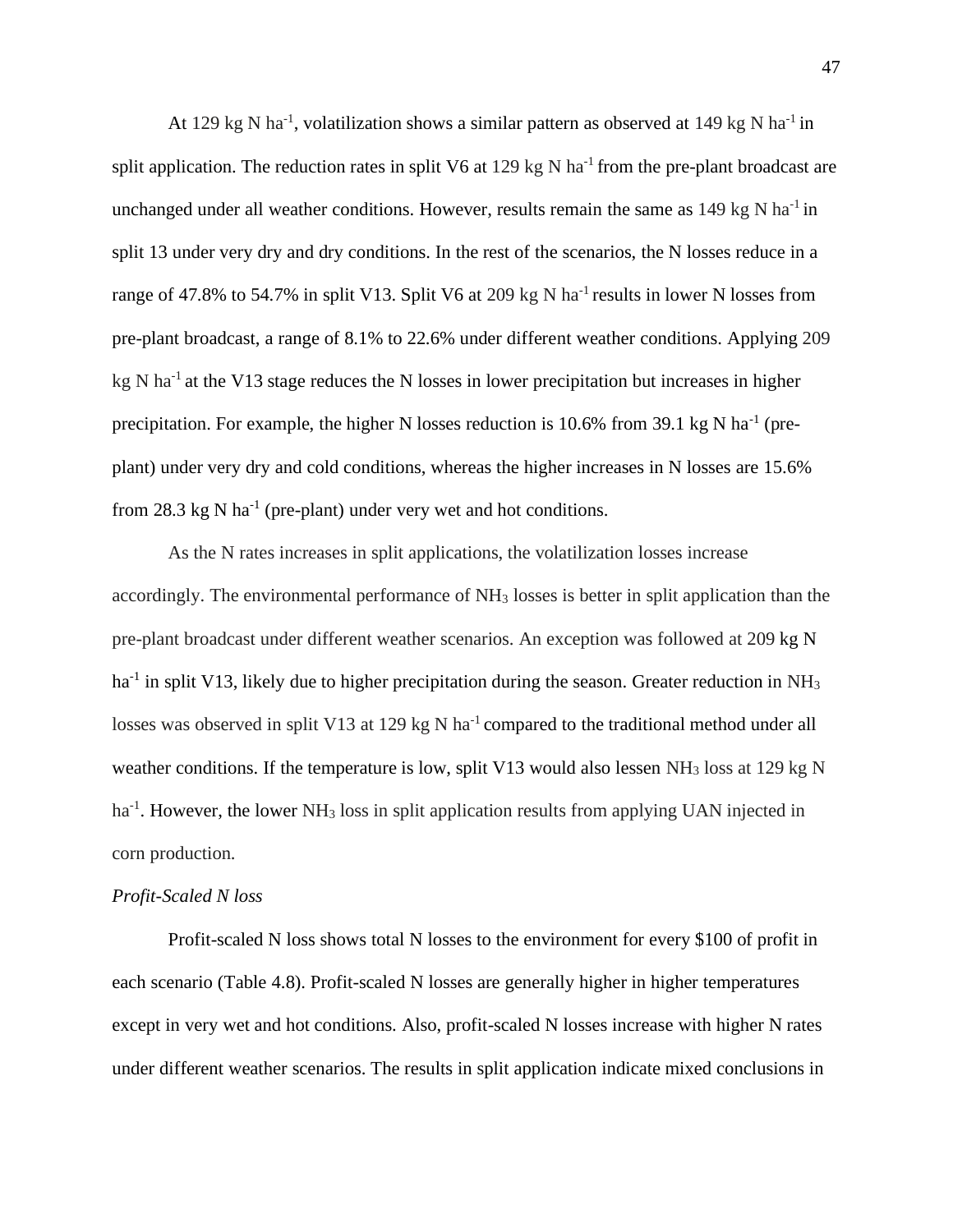profit-scaled N losses. Profit-scaled N losses are generally higher in pre-plant broadcast than split applications under certain scenarios. For example, while pre-plant broadcast incurs the maximum profit-scaled N loss (19.4 kg N  $\mathbb{S}^{-1}$ ) under very dry and hot conditions, a move to split application generates lower profit-scaled N loss, 11.3 kg N  $\mathcal{S}^{-1}$  in split V6 and 10.8 kg N  $\mathcal{S}^{-1}$  in split V13 at 129 kg N ha<sup>-1</sup>. At a moderate N rate (169 kg N ha<sup>-1</sup>), the profit-scaled N losses in split applications are between 5.0 kg N  $\mathbb{S}^{-1}$  and 16.8 kg N  $\mathbb{S}^{-1}$  in split V6 and 5.0 kg N  $\mathbb{S}^{-1}$  and 15.7 kg N  $$^{-1}$  in split V13 under different weather scenarios.

Lowering the N rate causes significant decreases in profit-scaled N losses in split application. For example, at  $149 \text{ kg} \text{ N}$  ha<sup>-1</sup>, split application decreases profit-scaled N losses, between 4.6 kg N  $\$ <sup>-1</sup> and 12.7 kg N  $\$ <sup>-1</sup> in split V6, and 4.7 kg N  $\$ <sup>-1</sup> and 12.6 kg N  $\$ <sup>-1</sup> in split V13, under different weather conditions. On the contrary, at 189 kg N ha<sup>-1</sup>, split application reduces the losses under all weather conditions except under very dry and hot conditions; however, the losses are between 20.6 kg N ha<sup>-1</sup> and 5.3 kg N ha<sup>-1</sup> in split V6 and 19.6 kg N ha<sup>-1</sup> and  $5.6 \text{ kg N}$  ha<sup>-1</sup> in split V13.

Although applying  $129 \text{ kg}$  ha<sup>-1</sup> of N significantly reduces profit-scaled N losses in all scenarios in split application, 209 kg ha<sup>-1</sup> of N application generally increases the losses than preplant broadcast under very dry, dry and moderate conditions. While split application decreases profit-scaled N losses at 209 kg N ha<sup>-1</sup> in a range of 5.9 kg N ha<sup>-1</sup> to 6.5 kg N ha<sup>-1</sup> in split V6, and 6.4 kg N ha<sup>-1</sup> to 6.9 kg N ha<sup>-1</sup> in split V13, under wet and very wet and hot conditions, it also increases the N losses up to 25.8 kg N ha<sup>-1</sup> in split V6, and 24.8 kg N ha<sup>-1</sup> in split V13, under very dry and hot conditions.

In normal and alternative weather conditions (i.e., very dry, dry and very wet and cold) applying 209 kg ha<sup>-1</sup> of N in split application increases profit-scaled N losses, whereas, at 189 kg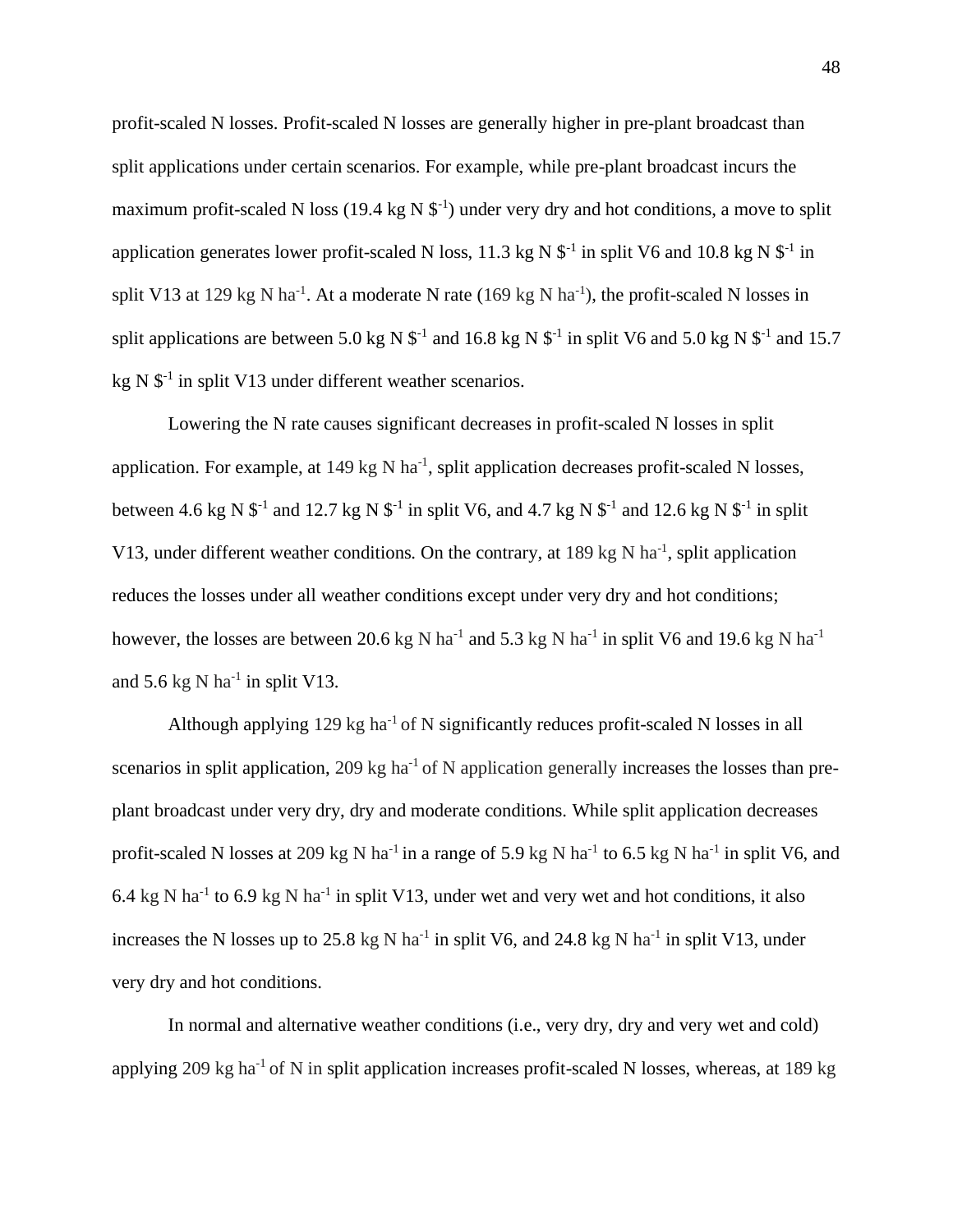N ha<sup>-1</sup>, split application increases profit-scaled N losses only in the very dry and hot weather scenario. Profit maximizing practices minimized profit-scaled N losses in very dry and dry weather conditions. Although profit-maximizing practices did not minimize profit-scaled N losses in the rest of the weather scenarios, the losses are significantly lower than pre-plant broadcast. Under normal condition, the profit-maximizing practice (pre-plant broadcast) generated lower profit-scaled N losses than split application at 209 kg ha<sup>-1</sup> of N rate.

#### *4.3.4. Trade-off Between Profitability and Environmental Impacts*

This study tends to prioritize economic indicators (i.e., profitability) at the cost of the environment (i.e.,  $NO_3$ <sup>-</sup> leaching,  $N_2O$  emission, and  $NH_3$  volatilization) under certain weather conditions. Tables 4.5, 4.6, and 4.7 show the trade-off between profit and environmental impacts under different weather conditions. The tables illustrate that profit-maximizing management practices could not pursue maximum economic and environmental benefits simultaneously without compromising on either. The higher the profit, as desirable to farmers, the less the environmental protection in some specific weather conditions (Table 4.5, 4.6, and 4.7). The economic and environmental trade-off turned into a win-win in some weather conditions. In very dry and dry weather conditions, the trade-off between profit and environmental parameters turned into a win-win, whereas in other weather conditions, it was win-loss. Thus, the debate between profit maximization and environmental protection arose while adopting split application from traditional application.

Although profit-maximizing management practices did not induce maximum environmental protection, the environmental losses were higher in pre-plant broadcast than in split V6 and split V13. Tables 4.5, 4.6, and 4.7 show the percentage change in environmental losses while moving from pre-plant broadcast to maximum environmental and economic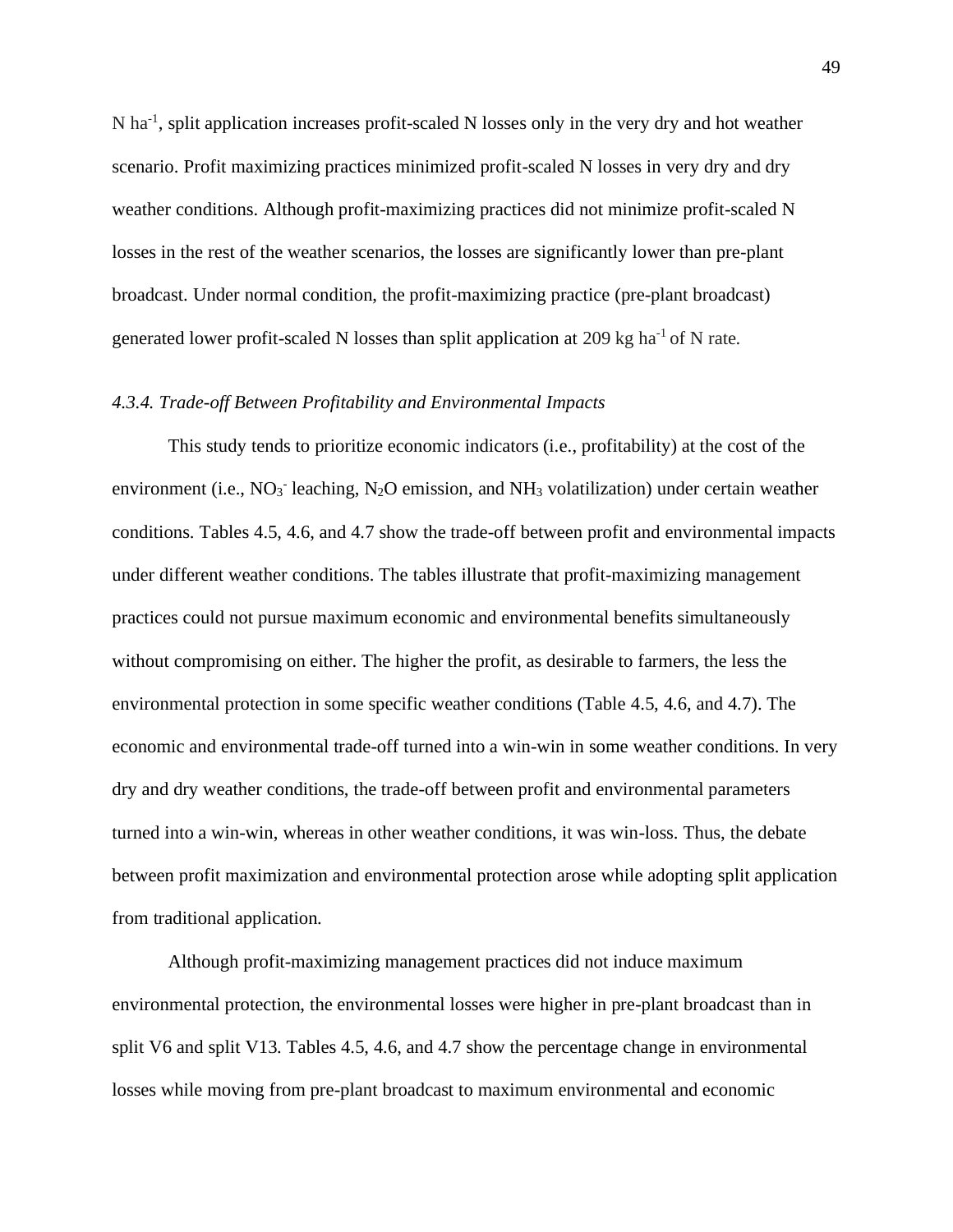benefits. If the farmers choose maximum environmental protection, they can reduce  $NO_3$ leaching by 23.3% to 24.4% in different weather conditions compared to the traditional method. Conversely, if profit maximization is the farmers' objective, they can reduce  $NO<sub>3</sub>$  leaching in a range of 0% to 16.3% in different weather conditions compared to the traditional method. Farmers can reduce N<sub>2</sub>O emissions in a range of 15.7% to 24.3% by moving towards maximum environmental protection in different weather conditions compared to the traditional method. The profit-maximizing practices do not emerge maximum environmental benefits in  $N_2O$  emissions like  $NO<sub>3</sub>$  leaching but can reduce emissions in a range of 0% to 19% in split application. The trade-off scenario in  $NH<sub>3</sub>$  volatilization is similar to leaching and emissions. Environmentally maximized practices can reduce volatilization losses by 44.6% to 48.6% compared to the traditional method. Conversely, profit-maximizing practices can reduce such losses by 0% to 54.5%. Noted, profit-maximizing management practices induced no environmental benefits in normal conditions. The comparison between traditional and split applications indicates that split application is a better method for gaining maximum economic and environmental benefits in some specific weather conditions. However, the change in the magnitude of environmental impacts depends on the N rate adjustment according to different weather conditions.

#### **4.4. Conclusion**

This study has found that management practices have significant impacts on the agronomic, economic, and environmental performance of corn production. Split N applications maximized yield under dry, wet and very wet weather conditions, whereas, pre-plant broadcast generated higher yields under normal weather conditions. Farmers would remain indifferent between pre-plant broadcast and split V13 under very dry conditions. Split N application was more profitable than traditional pre-plant broadcast under alternative weather conditions.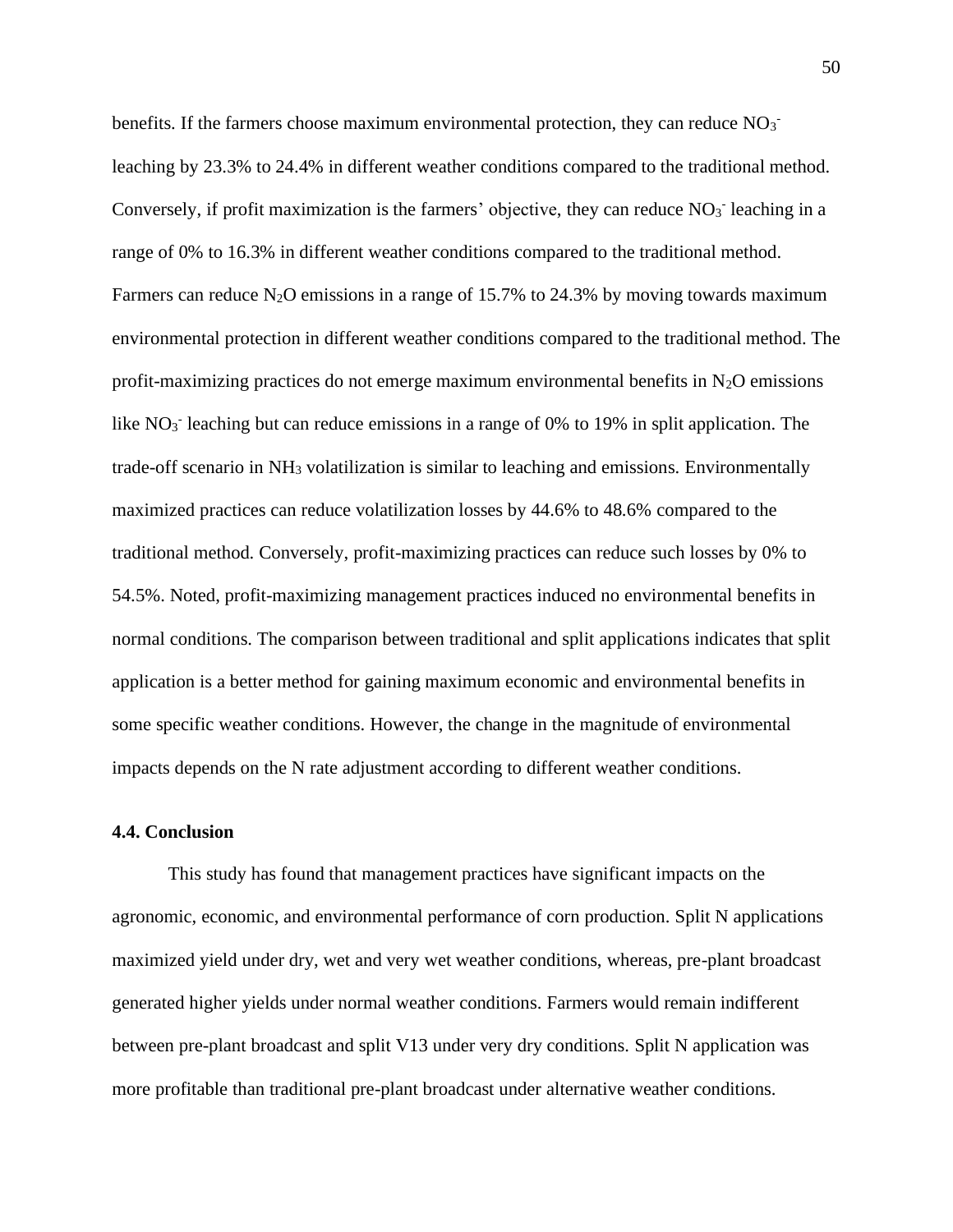Adjusting N rate showed that profitability depends on adjusting the split rate when adopting split application instead of pre-plant broadcast. Split V6 was profitable under very wet weather conditions, whereas split V13 led to higher profit under very dry, dry and wet weather conditions. 129 kg N ha<sup>-1</sup> at V13 stage induced greater profit under very dry and dry conditions, while increasing N rate (189 kg N ha<sup>-1</sup> and 209 kg N ha<sup>-1</sup>) at V13 and V6 stages under wet and very wet and hot conditions induced greater profit. Split V6 at moderate N rates enhanced profit under very wet and cold conditions. Split N application emerged more environmental benefits in all weather conditions assessed in the study. However, economically recommended farming management practices did not always imply a win-win case for economic and environmental aspects. Although applying 189 kg N ha<sup>-1</sup> in wet and very wet weather conditions led to maximum profit; the environmental losses increased along with an increase in N rate. Yet, split N application generated higher profit and lessened water and air pollution by reducing  $NO_3$ <sup>-</sup> leaching,  $N_2O$  emissions and  $NH_3$  volatilization in the environment compared to the traditional method. Adjusting the N rate influenced the yield response, profitability, environmental impacts, and profit-scaled N losses under different weather conditions, thus changing management recommendation for economic, agronomic, and environmental benefits.

The analysis is conducted by creating hypothetical weather scenarios using the weather data of Elora, Ontario. The incorporation of actual weather data may vary the results in different regions under various crop types, weather, and soil conditions. The study considered smooth rainfall and excluded extreme weather events (e.g., 30 mm of rainfall on one day) from the simulation. Such point events appear to cause considerable N losses, especially earlier in the growing season, thereby leaving some N losses unaccounted. Including extreme weather events may change the simulated N losses. The study excluded uncertainty concerns that arise with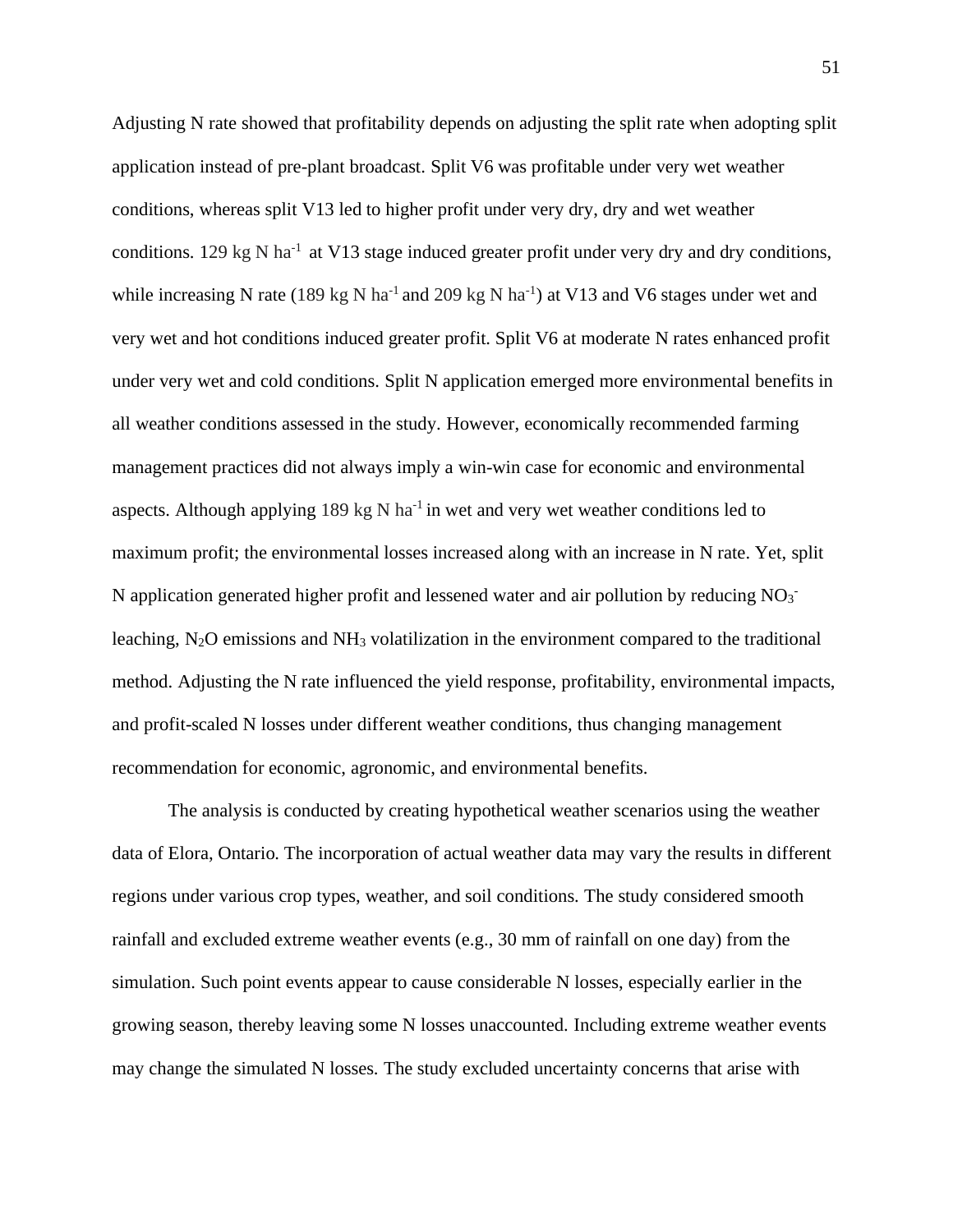weather or soil moisture at the time of N application. Such uncertainties affect the optimal N rate (Babcock, 1992), which results in a change in yield, profitability, and environmental impacts. The study also excluded the demand, supply, and price effects under extreme weather conditions. Such effects may have significant impacts on decisions taken by farmers under extreme weather scenarios. The study incorporated similar custom costs in the V6 and V13 stages. Delayed N application requires high-clearance equipment to apply the fertilizer. Thus, the cost of applying fertilizer at V6 is different from the cost of applying at V13. The study did not address the feasibility of adopting split application, especially delayed until V13, when the custom cost changes, for a small-scale farmer. 4R is promoted to adopt voluntarily in management practices; thus, the willingness to adopt split application under alternative weather conditions can be an area for further research. Finally, more field experimental data on split applications in different regions under alternate climate and soil conditions are required for a robust conclusion on the agronomic, environmental and economic performance of split N application.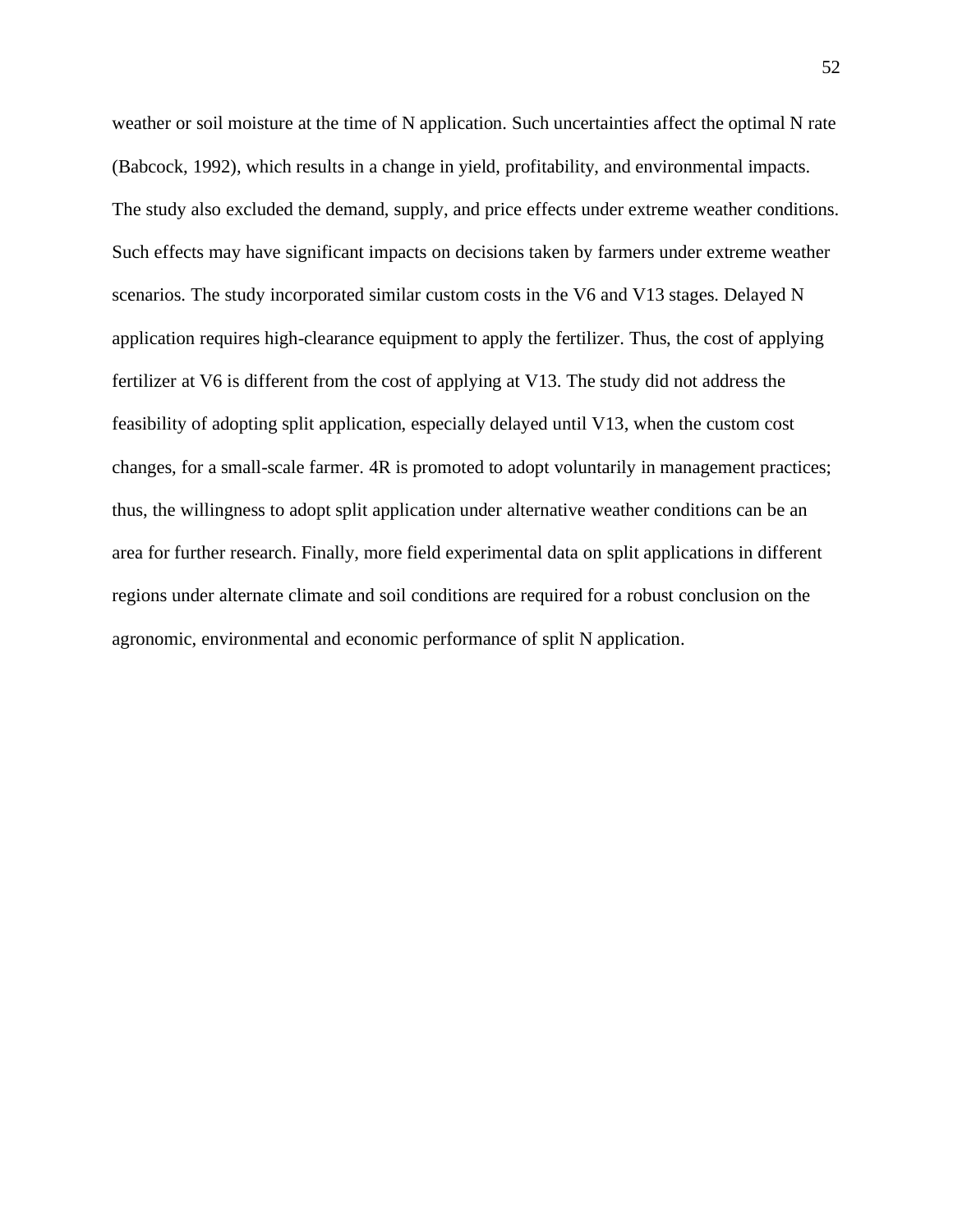## **TABLES**

**Table 4. 1 Different Weather Scenarios under Precipitation and Temperature** is created by 19 years (1999-2018) of average daily precipitation, maximum and minimum temperatures at Elora, Ontario. One standard deviation from the mean temperature (cool and warm) and precipitation (wet and dry) and two standard deviations (cold and hot; very wet and very dry) are applied to daily average values over the 19 years.

| Precipitation |                                     |                                        | Temperature $(^{0}C)$                  |                                        |                                        |
|---------------|-------------------------------------|----------------------------------------|----------------------------------------|----------------------------------------|----------------------------------------|
| (mm)          | Cold                                | Cool                                   | Moderate                               | Warm                                   | Hot                                    |
| Very Dry      | 0.173                               |                                        |                                        |                                        | 0.173                                  |
|               | max $10^{0}$ / min 0.3 <sup>0</sup> |                                        |                                        |                                        | max $12.4^{\circ}$ / min $2.6^{\circ}$ |
| Dry           |                                     | 0.214                                  |                                        | 0.214                                  |                                        |
|               |                                     | max $10.8^{\circ}$ / min $1.1^{\circ}$ |                                        | max $12.4^{\circ}$ / min $2.6^{\circ}$ |                                        |
| Moderate      |                                     |                                        | 0.255                                  |                                        |                                        |
|               |                                     |                                        | max $11.6^{\circ}$ / min $1.9^{\circ}$ |                                        |                                        |
| Wet           |                                     | 0.295                                  |                                        | 0.295                                  |                                        |
|               |                                     | max $10.8^{\circ}$ / min $1.1^{\circ}$ |                                        | max $12.4^{\circ}$ / min $2.6^{\circ}$ |                                        |
| Very Wet      | 0.336                               |                                        |                                        |                                        | 0.336                                  |
|               | max $10^{0}$ / min $0.3^{0}$        |                                        |                                        |                                        | max $12.4^{\circ}$ / min $2.6^{\circ}$ |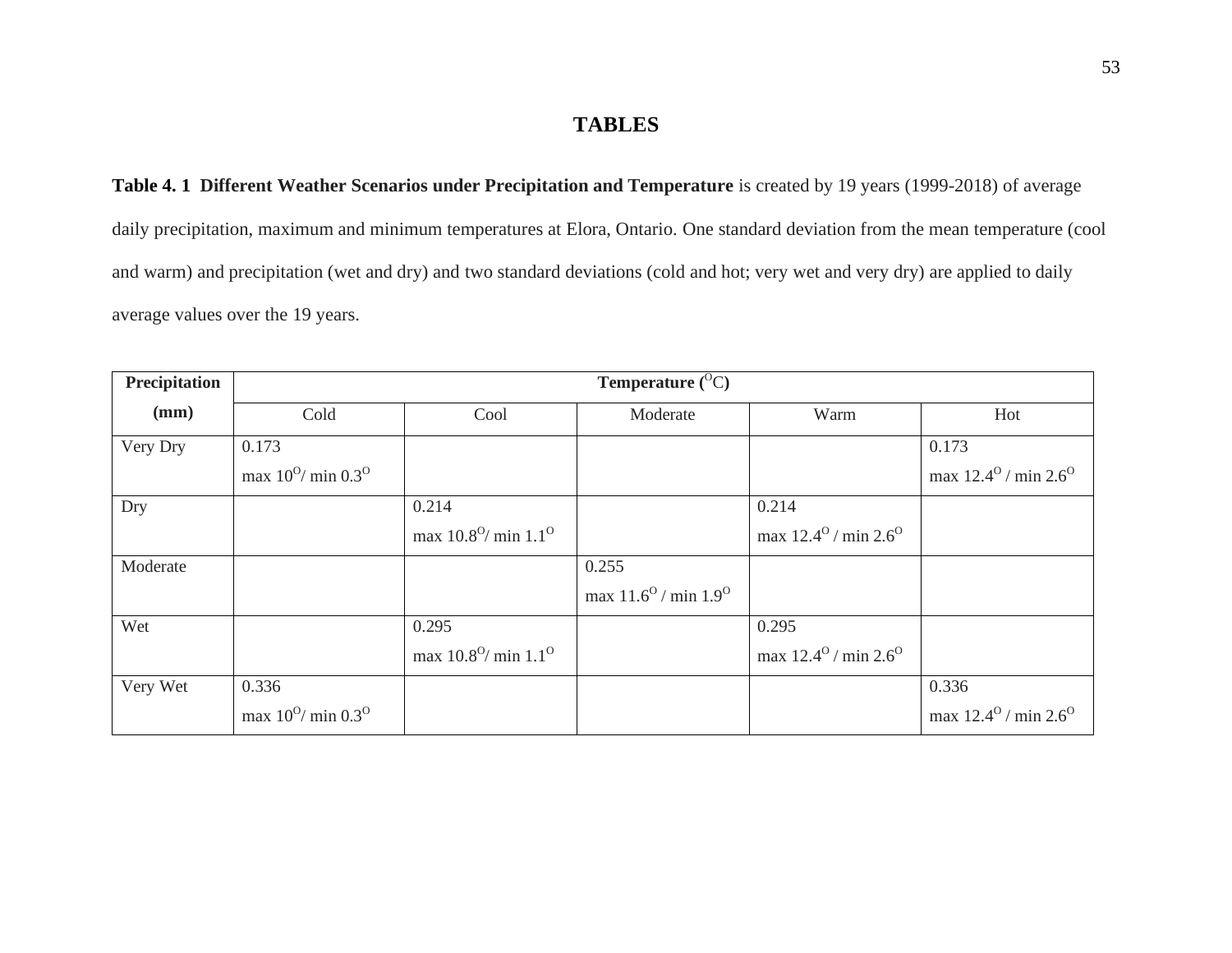## **Table 4. 2 Enterprise Budget in Different Management Practices** allows farmers to evaluate the profitability in different

management practices at different N rates under alternative weather conditions.

| Operating Expenses (Costs based on yield of kg/ha)          |                         |                                             | <b>Pre-plant</b><br><b>Broadcast</b><br>(\$/ha) | Split V6<br>(\$/ha) | Split V13<br>(\$/ha) |
|-------------------------------------------------------------|-------------------------|---------------------------------------------|-------------------------------------------------|---------------------|----------------------|
| Seed (average costs of 3 hybrids)                           |                         | 79,040 kernels-treated-multi-trait          | 299.61                                          | 299.61              | 299.61               |
| Insecticide seed treatment, if required                     |                         |                                             | 3.95                                            | crea3.95            | 3.95                 |
| Fertilizer (169 kg/ha N)                                    | Starter-MAP (11-52-0)   |                                             |                                                 |                     |                      |
|                                                             | Preplant-Urea (46-0-0)  |                                             |                                                 |                     |                      |
|                                                             | Split-UAN (28-0-0)      |                                             |                                                 |                     |                      |
|                                                             |                         |                                             |                                                 |                     |                      |
|                                                             | 86.7                    | 86.7                                        | 86.7                                            |                     |                      |
|                                                             |                         | 54 kg/ha K2O<br>(4.9 kg/tonne removal rate) | 46.9                                            | 46.9                | 46.9                 |
| Herbicide                                                   |                         | annual grass and broadleaf weed             | 65.2                                            | 65.2                | 65.2                 |
| Tractor and machine expenses                                |                         | fuel (34 L conventional) and lubricant      | 93.5                                            | 93.5                | 93.5                 |
|                                                             | Repairs and maintenance |                                             | 68.7                                            | 68.7                | 68.7                 |
| Marketing board and Grain Financial Protection Fees (\$/kg) |                         |                                             | 4.5                                             | 4.5                 | 4.5                  |
| Production insurance                                        |                         |                                             | 28.7                                            | 28.7                | 28.7                 |
| <b>Risk Management Program</b>                              |                         |                                             | 21.7                                            | 21.7                | 21.7                 |
| <b>Custom Work</b>                                          |                         | fertilizer application, mixing and delivery | 29.6                                            | 59.3                | 59.3                 |
|                                                             | pesticide applications  |                                             | 27.17                                           | 27.17               | 27.17                |
| Trucking (\$/kg)                                            | 98.4                    | 98.4                                        | 98.4                                            |                     |                      |
| Drying $(\frac{5}{kg}, 8 \text{ points})$                   |                         | 229.3                                       | 229.3                                           | 229.3               |                      |
| Land rent                                                   |                         |                                             |                                                 |                     |                      |
| Operator Labour (self or hired)                             |                         |                                             | 37.8                                            | 37.8                | 37.8                 |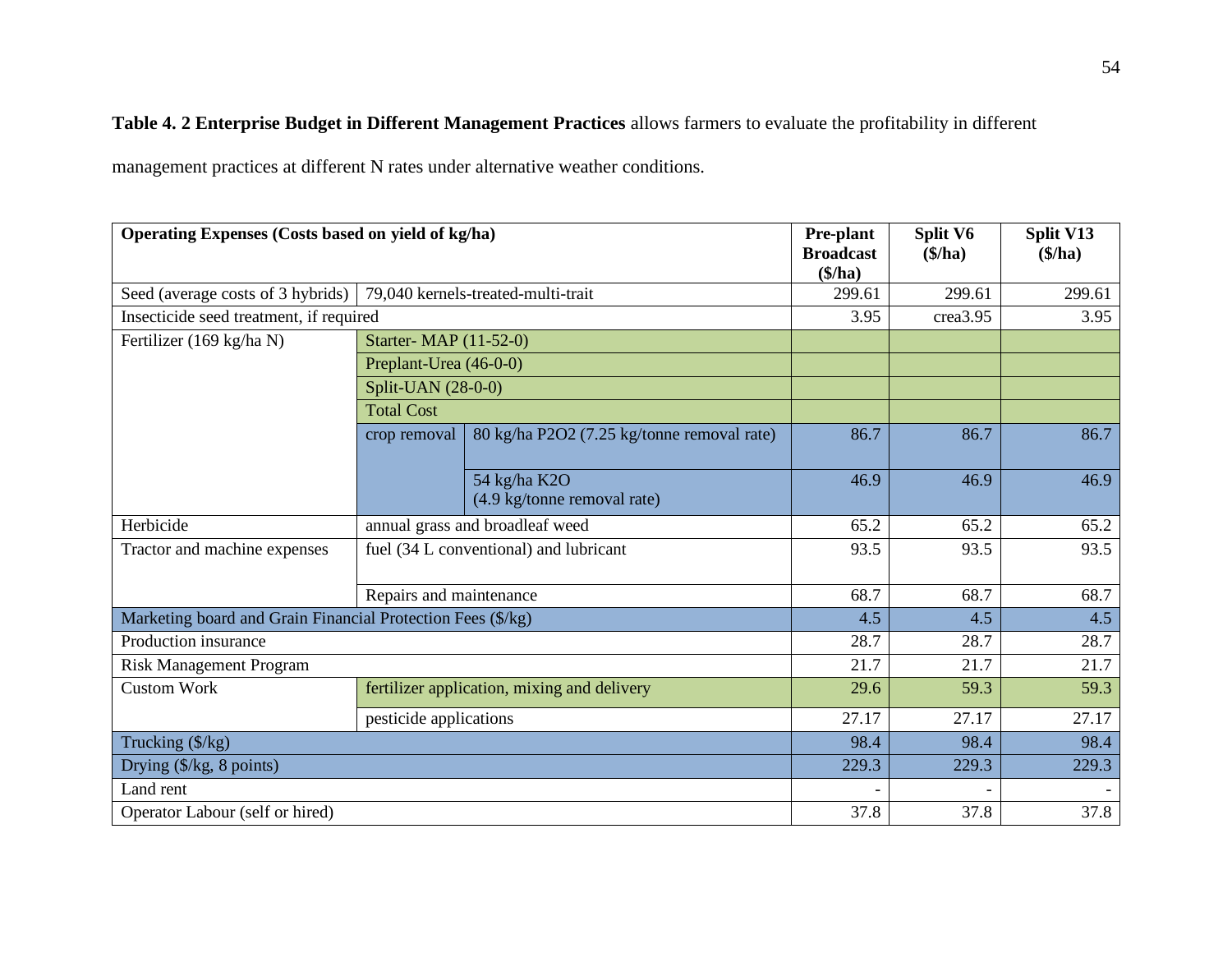| Storage $(\frac{5}{kg} \mod 4$ months) |                                                         | 102.8  | 102.8                    | 102.8  |
|----------------------------------------|---------------------------------------------------------|--------|--------------------------|--------|
| Interest on operating                  |                                                         | 35.2   | 35.2                     | 35.2   |
|                                        | <b>Total Operating Expenses</b>                         |        |                          |        |
| <b>Revenue</b>                         |                                                         |        |                          |        |
| Expected Yield (kg/ha)                 |                                                         |        |                          |        |
| Expected Price (\$/ha)                 |                                                         |        |                          |        |
|                                        | <b>Total Market Revenue (yield*price)</b>               |        |                          |        |
|                                        | <b>Contribution Margin (Revenue-Operating Expenses)</b> |        |                          |        |
| <b>Overhead Expenses</b>               |                                                         |        |                          |        |
| Machinery                              | Depreciation                                            | 101.64 | 101.64                   | 101.64 |
|                                        | interest on investment                                  | 34.46  | 34.46                    | 34.46  |
| Land                                   |                                                         |        | $\overline{\phantom{0}}$ |        |
| Other overhead                         |                                                         | 14.33  | 14.33                    | 14.33  |
|                                        | <b>Total Expenses</b>                                   |        |                          |        |
|                                        | <b>Net Return</b>                                       |        |                          |        |

Notes:

1. The N rate is based on the nitrogen N rate calculator and is recommended for corn grown in southwestern/central Ontario, 2800 heat units clay loam soil, following wheat with straw removed, with projected corn yield of 10.95 t/ha, nitrogen cost of \$1.25/kg and corn price of \$195/t (OMAFRA, 2020).

2. The costs shaded by green color changes according a change in management practices and N rates.

3. The costs shaded by blue color changes according to a change in yield.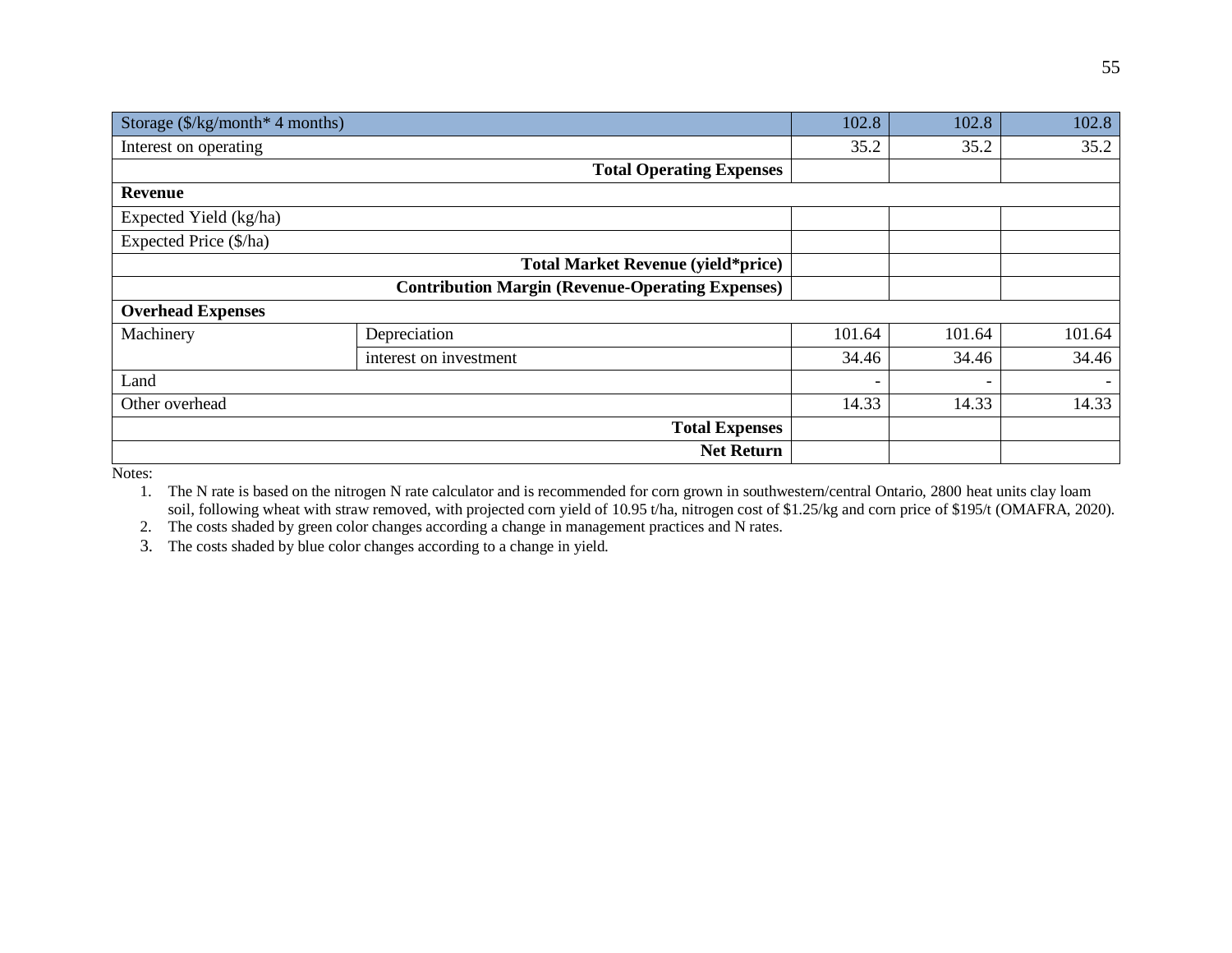## **Table 4. 3 Comparison of Yield Response Associated with Different Practices under Different Weather Conditions** shows that

not only adopting split N application but also adjusting the N rate during the growing stage generates higher yield under certain weather conditions.

| Weather  | <b>Pre-plant</b> | Split $V6$ $%$   |           |       |                |                 |                      |                      |  |            | Split V13 $(\% )$     |           |             |                      |                        |           |                        |
|----------|------------------|------------------|-----------|-------|----------------|-----------------|----------------------|----------------------|--|------------|-----------------------|-----------|-------------|----------------------|------------------------|-----------|------------------------|
|          |                  | <b>Broadcast</b> |           | Low   |                | Low             |                      | <b>Moderate</b>      |  | High       | High                  | Low       | Low         | <b>Moderate</b>      | High                   |           | High                   |
|          |                  | (t/ha)           |           | (129) |                | (149)           |                      | $(169 \text{ kg N})$ |  | (189)      | (209)                 | (129)     | (149)       | $(169 \text{ kg N})$ | $(189 \text{ kg})$     |           | $(209 \text{ kg})$     |
|          |                  |                  |           | kg N  |                | kg <sub>N</sub> |                      | $ha^{-1}$ )          |  | kg N       | kg N                  | kgN       | kgN         | $ha^{-1}$ )          | $N$ ha <sup>-1</sup> ) |           | $N$ ha <sup>-1</sup> ) |
|          |                  |                  | $ha^{-1}$ |       |                | $ha^{-1}$       |                      |                      |  | $ha^{-1}$  | $ha^{-1}$             | $ha^{-1}$ | $ha^{-1}$ ) |                      |                        |           |                        |
| Very Dry | Hot              | 8.9              |           | 0.8   | $\overline{A}$ | 0.8             | ₩                    | 0.8                  |  | 0.8        | 0.8                   | 0.0       | 0.0         | 0.0                  | 0.0                    |           | $0.0\,$                |
|          | Cold             | 9.1              |           | 0.7   |                | 0.7             | $\ddot{\phantom{0}}$ | 0.7                  |  | 0.7        | 0.7                   | 0.0       | 0.0         | 0.0                  | 0.0                    |           | 0.0                    |
| Dry      | Warm             | 10.1             |           | 0.6   | k              | 0.7             | $\ddot{\phantom{0}}$ | 0.7                  |  | 0.7        | 0.7                   | 1.5       | 0.0         | $0.0\,$              | $0.0\,$                |           | 0.0                    |
|          | Cool             | 10.4             |           | 2.3   |                | 0.5             | $\ddot{\phantom{0}}$ | 0.5                  |  | 0.5        | 0.5                   | 2.8       | 0.0         | 0.0                  | 0.0                    |           | 0.0                    |
| Moderate | Moderate         | 11.6             |           | 1.8   | R              | 0.4             | $\ddot{\phantom{0}}$ | 1.2                  |  | $\cdot$ .2 | $\cdot$ .2            | 1.4       | 0.1         | 0.8                  | 0.8                    |           | 0.8                    |
| Wet      | Warm             | 12.1             |           | 5.8   |                | 0.3             | $\bullet$            | 2.0                  |  | 2.8        | 2.8<br>$\bullet$      | 5.5       | 0.6         | 2.1                  | 3.3                    | $\bullet$ | 3.0                    |
|          | Cool             | 11.8             |           | 7.5   | N              | 1.6             | $\bullet$            | 3.7                  |  | 5.3        | 5.3<br>$\blacksquare$ | 7.1       | 1.0         | 3.7                  | 6.1                    |           | 5.5                    |
| Very     | Hot              | 12.0             |           | 7.0   |                | 0.8             | $\bullet$            | 3.7                  |  | 7.0        | 9.4<br>$\bullet$      | 6.6       | 1.2         | 2.9                  | 7.0                    | $\bullet$ | 9.1                    |
| Wet      | Cold             | 11.1             |           | 7.3   |                | 1.2             | $\bullet$            | 3.4                  |  | 2.3        | 2.3<br>$\bullet$      | 6.6       | 0.8         | 3.4                  | 2.3                    |           | 2.3                    |

Notes:

1. The percentage change in split V6 and Split V13 shows the deviation from the pre-plant broadcast.

2. The cells shaded by blue colour indicate the best practices for maximizing yield.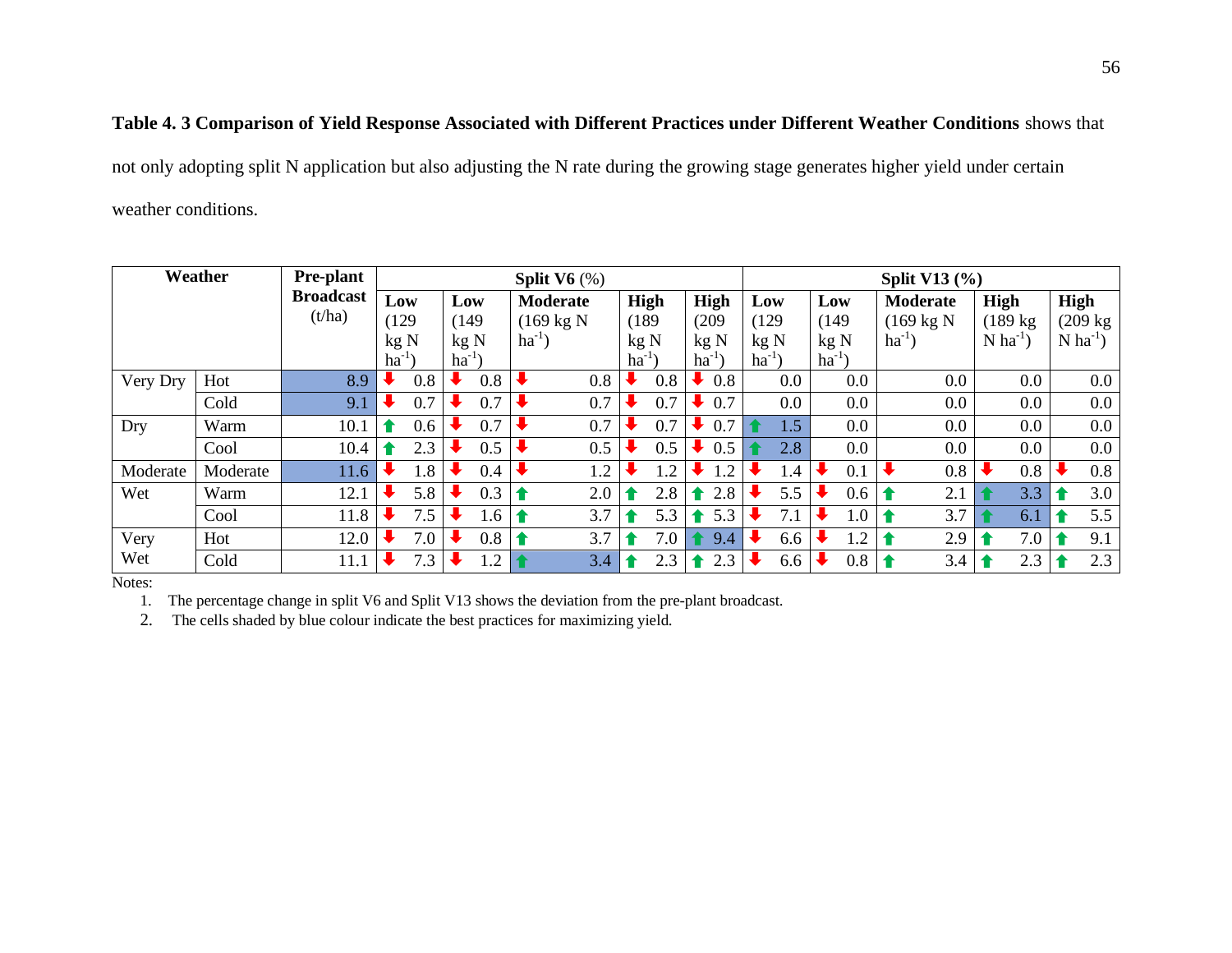**Table 4. 4 Comparison of Profits in Different Management Practices under Different Weather Conditions** illustrates that split N application is more profitable under alternative weather conditions than pre-plant broadcast. Adjusting the N rate in the second application emerges higher profit than adopting split N application over pre-plant broadcast.

|          | Weather  | <b>Pre-plant</b>  | Split $V6$ $(\%)$ |  |                        |             |                      |           |           | Split V13 $(\%)$ |           |                      |                        |                        |  |  |
|----------|----------|-------------------|-------------------|--|------------------------|-------------|----------------------|-----------|-----------|------------------|-----------|----------------------|------------------------|------------------------|--|--|
|          |          | <b>Broadcast</b>  | Low               |  | <b>Moderate</b><br>Low |             |                      | High      | High      | Low              | Low       | Moderate             | High                   | <b>High</b>            |  |  |
|          |          | $(\frac{\pi}{a})$ | (129)             |  | (149)                  |             | $(169 \text{ kg N})$ |           | (209)     | (129)            | (149)     | $(169 \text{ kg N})$ | $(189 \text{ kg})$     | (209 kg                |  |  |
|          |          |                   | kgN               |  | kgN                    | $ha^{-1}$ ) |                      | kg N      | kgN       | kg N             | kgN       | $ha^{-1}$ )          | $N$ ha <sup>-1</sup> ) | $N$ ha <sup>-1</sup> ) |  |  |
|          |          |                   | $ha^{-1}$         |  | $ha^{-1}$              |             |                      | $ha^{-1}$ | $ha^{-1}$ | $ha^{-1}$        | $ha^{-1}$ |                      |                        |                        |  |  |
| Very Dry | Hot      | 284               | 0.4               |  | 7.4                    |             | 14.2                 | 21.2      | 28.1<br>₩ | 3.5              | 3.5       | 10.3                 | 17.3                   | 24.2                   |  |  |
|          | Cold     | 312               | 0.2               |  | 6.6                    |             | 12.8                 | 19.1      | 25.4      | 3.2              | 3.2       | 9.4                  | 15.7                   | 22.0                   |  |  |
| Dry      | Warm     | 487               | 4.0               |  | 4.4                    |             | 8.4                  | 12.4      | 16.4      | 7.1              | 2.0       | 6.0                  | 10.1                   | 14.1                   |  |  |
|          | Cool     | 533               | 9.2               |  | 3.4                    |             | 7.0                  | 10.7      | 14.4      | 10.6             | 1.8       | 5.5                  | 9.2                    | 12.9                   |  |  |
| Moderate | Moderate | 724               | 3.3               |  | 2.3                    |             | 7.1                  | 9.9       | 12.6      | 2.2              | 1.6       | 6.1                  | 8.8                    | 11.5                   |  |  |
| Wet      | Warm     | 800               | 13.0              |  | 2.0                    | -4          | 1.3                  | 0.8       | 1.7       | 12.3             | 2.7       | 1.6                  | $\overline{1.9}$       | 1.1                    |  |  |
|          | Cool     | 758               | 17.8              |  | 5.3                    |             | 5.6                  | 7.1       | 4.5       | 16.8             | 3.9       | 5.6                  | 9.0                    | 4.9                    |  |  |
| Very Wet | Hot      | 794               | 16.0              |  | 3.1                    |             | 5.4                  | 11.1      | 14.5      | 15.1             | 4.1       | 3.5                  | 11.1                   | 13.9                   |  |  |
|          | Cold     | 646               | 19.0              |  | 4.8                    |             | 5.1                  |           | 4.2       | 17.1             | 3.8       | 5.0                  | $1.1\,$                | 4.2                    |  |  |

Notes:

1. The percentage change in split V6 and Split V13 shows the deviation from the pre-plant broadcast.

2. The cells shaded by blue colour indicate the best practices for maximizing profit.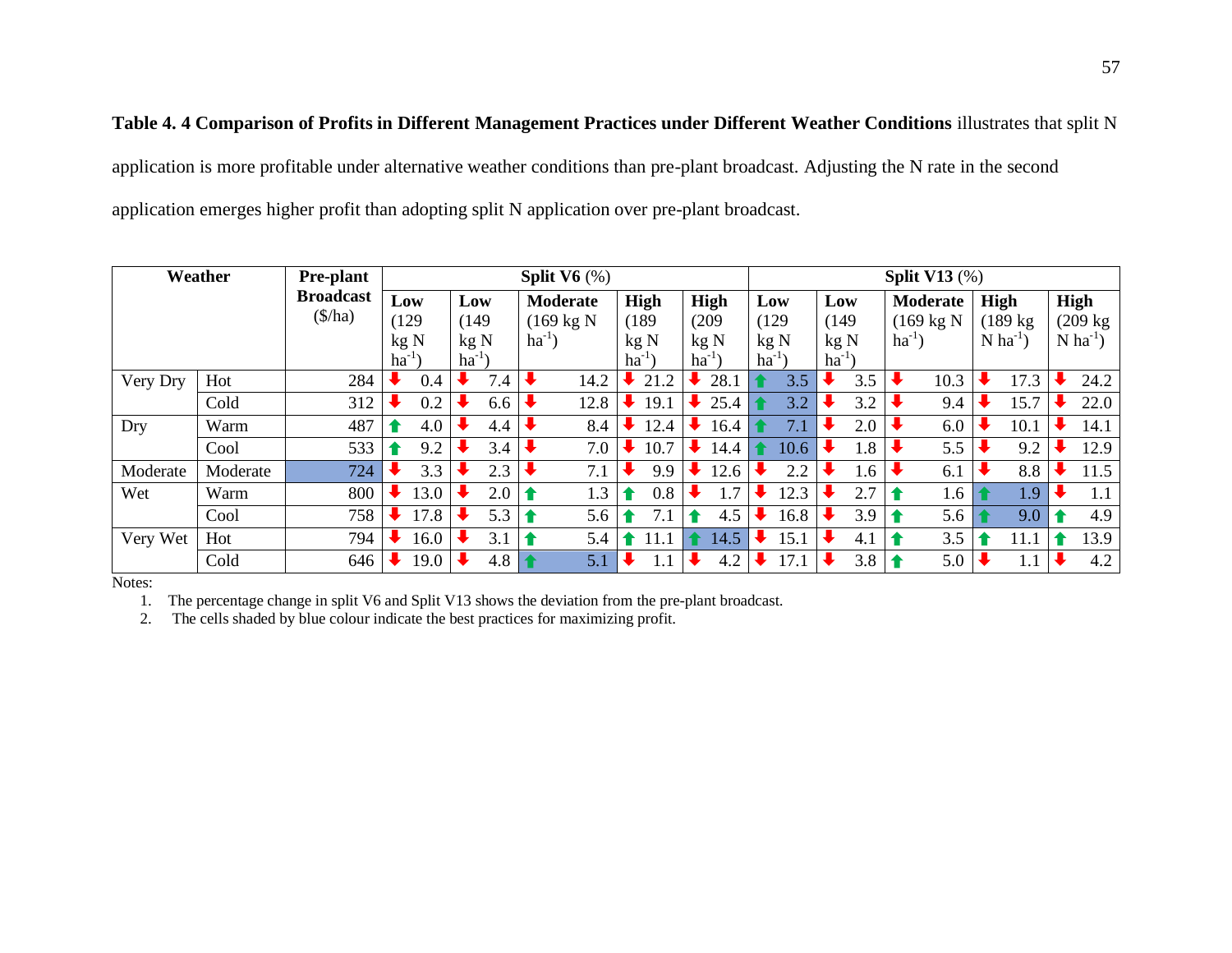## **Table 4. 5 Comparison of NO<sup>3</sup> - Leaching Associated with Different Practices under Different Weather Conditions** shows

adjusting N rate split emerges minimum N losses than adopting split N application over pre-plant broadcast. Also, split N application is economically and environmentally win-win practice under certain weather scenarios.

|          | Weather  | <b>Pre-plant</b> |           |           | Split $V6$ $%$                  |             |                        | Split V13 $(\%)$ |                        |             |                        |                        |  |  |  |
|----------|----------|------------------|-----------|-----------|---------------------------------|-------------|------------------------|------------------|------------------------|-------------|------------------------|------------------------|--|--|--|
|          |          | <b>Broadcast</b> | Low       | Low       | Moderate                        | <b>High</b> | High                   | Low              | <b>Moderate</b><br>Low |             | <b>High</b>            | <b>High</b>            |  |  |  |
|          |          | (kgN/ha)         | (129)     | (149)     | $(169 \text{ kg N})$            | (189        | $(209 \text{ kg})$     | (129             | (149)                  | (169 kg N   | $(189 \text{ kg})$     | $(209 \text{ kg})$     |  |  |  |
|          |          |                  | kgN       | kgN       | $ha^{-1}$ )                     | kg N        | $N$ ha <sup>-1</sup> ) | kgN              |                        | $ha^{-1}$ ) | $N$ ha <sup>-1</sup> ) | $N$ ha <sup>-1</sup> ) |  |  |  |
|          |          |                  | $ha^{-1}$ | $ha^{-1}$ |                                 | $ha^{-1}$   |                        | $ha^{-1}$        | $ha^{-1}$ )            |             |                        |                        |  |  |  |
| Very Dry | Hot      | 12.8             | 22.2      | 12.5      | $\ddot{\phantom{0}}$<br>5.2     | 3.7         | 11.9                   | 23.3             | 15.5                   | 8.3         | 0.7                    | 6.0                    |  |  |  |
|          | Cold     | 14.2             | 22.4      | 13.8      | $\ddot{\phantom{0}}$<br>4.0     | 3.7         | 11.9                   | 23.7             | 16.6                   | 9.4         | 3.3                    | 3.3                    |  |  |  |
| Dry      | Warm     | 16.9             | 22.7      | 15.1      | $\ddot{\phantom{0}}$<br>5.9     | 2.6         | 12.6                   | 24.4             | 18.9                   | 12.3        | 4.8                    | 2.5                    |  |  |  |
|          | Cool     | 18.0             | 21.9      | 15.8      | $\ddot{\phantom{0}}$<br>6.1     | 2.0         | 11.4                   | 23.6             | 19.3                   | 12.7        | 6.1                    | 1.2                    |  |  |  |
| Moderate | Moderate | 21.2             | 19.3      | 15.2      | $\ddot{\phantom{0}}$<br>8.2     | 0.1         | 10.0                   | 21.3             | 19.3                   | 15.9        | 9.4                    | 1.8                    |  |  |  |
| Wet      | Warm     | 24.9             | 19.2      | 15.6      | $\ddot{\phantom{0}}$<br>11.3    | 7.0         | 2.7                    | 21.2             | 19.8                   | 18.2        | 16.2                   | 9.9                    |  |  |  |
|          | Cool     | 27.4             | 20.2      | 16.0      | $\ddot{\phantom{0}}$<br>11.2    | 4.5         | 3.6                    | 22.3             | 20.0                   | 17.7        | 15.0                   | 7.5                    |  |  |  |
| Very     | Hot      | 28.5             | 19.4      | 16.4      | $\ddot{\phantom{0}}$<br>12.8    | 9.5         | 5.4                    | 21.5             | 20.2                   | 19.4        | 17.8                   | 16.2                   |  |  |  |
| Wet      | Cold     | 35.6             | 21.7      | 17.4      | $\overline{\mathbf{u}}$<br>11.8 | 1.8         | 6.6                    | 23.8             | 21.4                   | 18.0        | 11.8                   | 5.0                    |  |  |  |

Notes:

1. The percentage change in split V6 and Split V13 shows the deviation from the pre-plant broadcast.

2. The cells shaded by orange, green and blue colours indicate the environmentally and economically win-win, environmentally win, and economically win practices.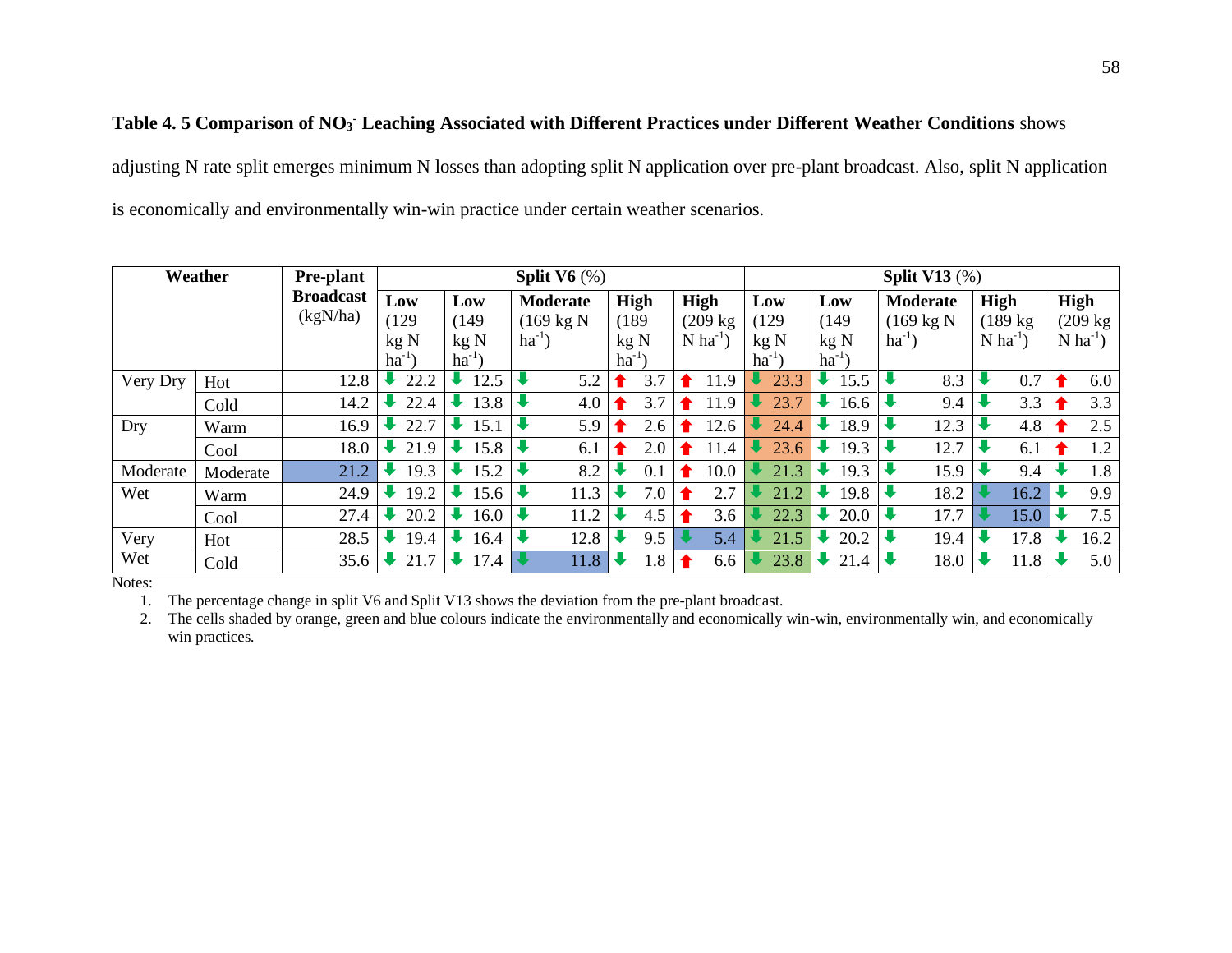## **Table 4. 6 Comparison of N2O Emission Associated with Different Practices under Different Weather Conditions** similarly shows that adjusting N rate split emerges minimum N losses than adopting split N application over pre-plant broadcast. Also, split N application is economically and environmentally win-win practice under certain weather scenarios.

| Weather  | <b>Pre-plant</b> | Split $V6$ $(\%)$            |  |           |           |                        |           |                      | Split V13 $(\%)$ |                     |           |           |            |           |       |                |                        |      |                        |      |  |                        |  |
|----------|------------------|------------------------------|--|-----------|-----------|------------------------|-----------|----------------------|------------------|---------------------|-----------|-----------|------------|-----------|-------|----------------|------------------------|------|------------------------|------|--|------------------------|--|
|          |                  | <b>Broadcast</b><br>(kgN/ha) |  | Low       |           | Low<br><b>Moderate</b> |           |                      |                  | <b>High</b><br>High |           |           | Low<br>Low |           |       | <b>Moderat</b> |                        | High |                        | High |  |                        |  |
|          |                  |                              |  | (129)     |           | (149)                  |           | $(169 \text{ kg N})$ | (189)            |                     |           | (209)     |            | (129)     | (149) |                | $e(169 \text{ kg})$    |      | (189 kg)               |      |  | $(209 \text{ kg})$     |  |
|          |                  |                              |  | kgN       |           | kgN                    |           | $ha^{-1}$ )          |                  | kgN                 | kgN       |           | kgN        |           |       | kgN            | $N$ ha <sup>-1</sup> ) |      | $N$ ha <sup>-1</sup> ) |      |  | $N$ ha <sup>-1</sup> ) |  |
|          |                  |                              |  | $ha^{-1}$ | $ha^{-1}$ |                        |           |                      |                  | $ha^{-1}$           |           | $ha^{-1}$ |            | $ha^{-1}$ |       | $ha^{-1}$      |                        |      |                        |      |  |                        |  |
| Very Dry | Hot              | 0.74                         |  | 14.9      |           | 2.7                    | $\bullet$ | 5.4                  |                  | 16.2                | ♠         | 27.0      |            | 24.3      |       | 18.9           |                        | 12.2 |                        | 4.1  |  | 2.7                    |  |
|          | Cold             | 0.51                         |  | 7.8       |           | 7.8                    | Ŧ         | 25.5                 |                  | 37.3                | $\bullet$ | 51.0      |            | 15.7      |       | 2.0            |                        | 9.8  |                        | 21.6 |  | 35.3                   |  |
| Dry      | Warm             | 0.72                         |  | 11.1      |           | $0.0\,$                | Ŧ         | 12.5                 |                  | 22.2                |           | 33.3      |            | 20.8      |       | 13.9           |                        | 5.6  |                        | 4.2  |  | 13.9                   |  |
|          | Cool             | 0.6                          |  | 10.0      |           | 3.3                    |           | 18.3                 |                  | 30.0                | $\bullet$ | 43.3      |            | 18.3      |       | 6.7            |                        | 3.3  |                        | 15.0 |  | 28.3                   |  |
| Moderate | Moderate         | 0.68                         |  | 11.8      | 1.        | 4.4                    | 1         | 17.6                 |                  | 26.5                | Ŧ         | 38.2      |            | 20.6      |       | 8.8            |                        | 0.0  |                        | 8.8  |  | 19.1                   |  |
| Wet      | Warm             | 0.75                         |  | 12.0      |           | 2.7                    | Ŧ         | 17.3                 |                  | 26.7                | Ŧ.        | 38.7      |            | 20.0      |       | 12.0           |                        | 1.3  |                        | 8.0  |  | 16.0                   |  |
|          | Cool             | 0.62                         |  | 9.7       |           | 4.8                    | 1         | 21.0                 |                  | 35.5                | Ŧ         | 46.8      |            | 16.1      |       | 6.5            |                        | 6.5  |                        | 16.1 |  | 27.4                   |  |
| Very Wet | Hot              | 0.84                         |  | 14.3      |           | 2.4                    |           | 10.7                 |                  | 19.0                | $\bullet$ | 31.0      |            | 22.6      |       | 15.5           |                        | 8.3  |                        | 1.2  |  | 10.7                   |  |
|          | Cold             | 0.55                         |  | 5.5       |           | 9.1                    |           | 27.3                 |                  | 41.8                | Ŧ         | 52.7      |            | 12.7      |       | 1.8            |                        | 10.9 |                        | 21.8 |  | 32.7                   |  |

Notes:

1. The percentage change in split V6 and Split V13 shows the deviation from the pre-plant broadcast.

2. The cells shaded by orange, green and blue colours indicate the environmentally and economically win-win, environmentally win, and economically win practices.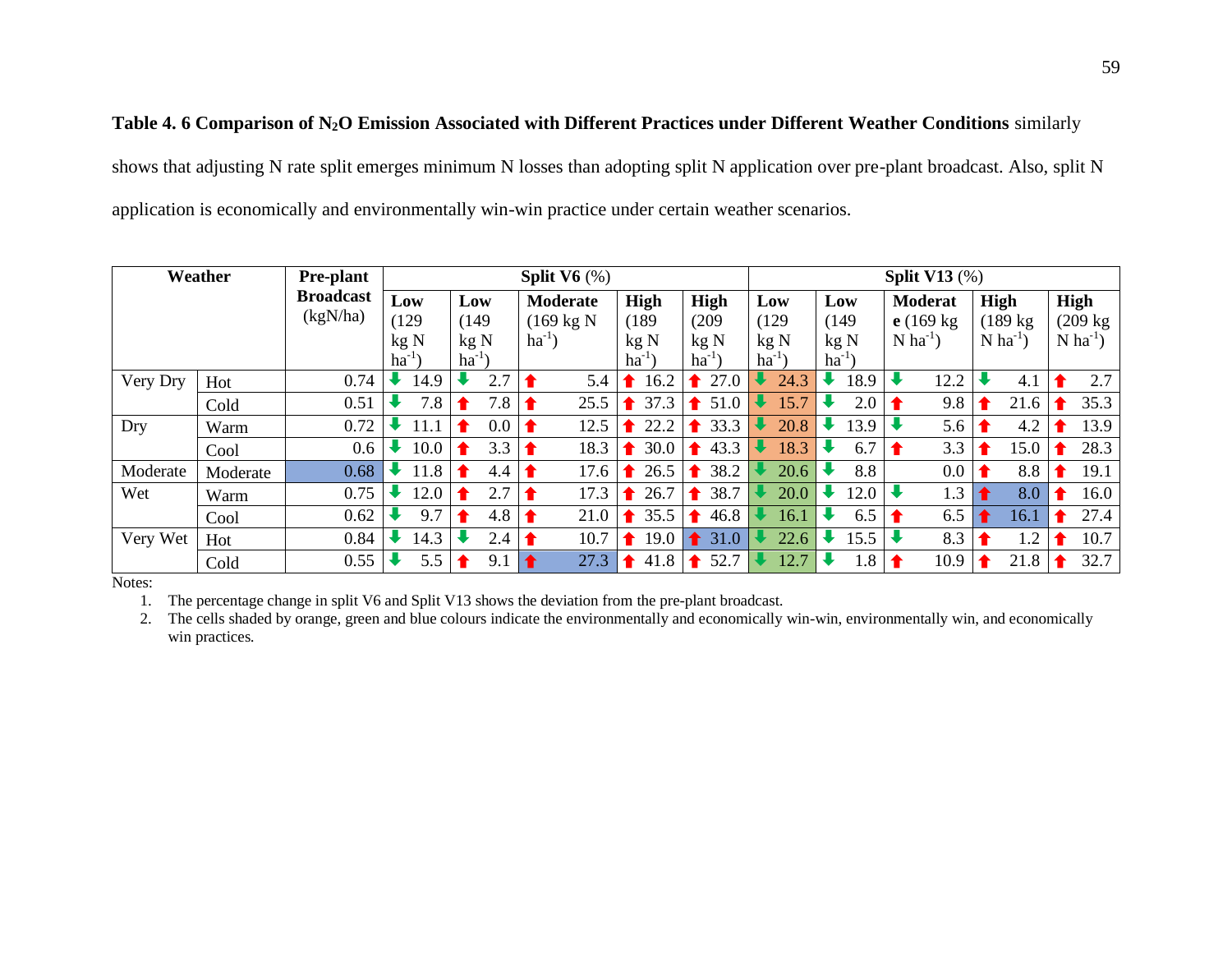## **Table 4. 7 Comparison of NH<sup>3</sup> Volatilization in Different Management Practices under Different Weather Conditions** presents

that adjusting N rate split induces minimum N losses than adopting split N application over pre-plant broadcast. Also, split N application is economically and environmentally win-win practice under certain weather scenarios.

|          | Weather  | <b>Pre-plant</b> |           |           | Split $V6$ $%$       |           | Split V13 $(\%)$ |           |                 |                        |                        |                        |  |
|----------|----------|------------------|-----------|-----------|----------------------|-----------|------------------|-----------|-----------------|------------------------|------------------------|------------------------|--|
|          |          | <b>Broadcast</b> | Low       | Low       | <b>Moderate</b>      | High      | High             | Low       | Low             | <b>Moderat</b>         | High                   | High                   |  |
|          |          | (kgN/ha)         | (129)     | (149)     | $(169 \text{ kg N})$ | (189      | (209)            | (129)     | (149)           | $e(169 \text{ kg})$    | $(189 \text{ kg})$     | (209 kg                |  |
|          |          |                  | kgN       | kgN       | $ha^{-1}$ )          | kg N      | kgN              | kgN       | kg <sub>N</sub> | $N$ ha <sup>-1</sup> ) | $N$ ha <sup>-1</sup> ) | $N$ ha <sup>-1</sup> ) |  |
|          |          |                  | $ha^{-1}$ | $ha^{-1}$ |                      | $ha^{-1}$ | $ha^{-1}$        | $ha^{-1}$ | $ha^{-1}$ )     |                        |                        |                        |  |
| Very Dry | Hot      | 41.5             | 48.4      | 48.4      | 32.4                 | 22.7      | 9.7              | 48.6      | 44.6            | 33.3                   | 21.6                   | 5.7                    |  |
|          | Cold     | 39.1             | 47.5      | 47.5      | 47.5                 | 33.7      | 22.6             | 47.7      | 47.7            | 40.6                   | 24.4                   | 10.6                   |  |
| Dry      | Warm     | 36.5             | 47.5      | 47.5      | 40.4                 | 25.0      | 16.6             | 47.7      | 44.5            | 31.5                   | 18.9                   | 2.7                    |  |
|          | Cool     | 34.2             | 44.4      | 44.4      | 44.4                 | 28.7      | 19.3             | 44.6      | 44.6            | 34.8                   | 18.8                   | 5.0                    |  |
| Moderate | Moderate | 32.4             | 50.9      | 50.9      | 50.9                 | 33.5      | 21.9             | 51.1      | 48.7            | 36.0                   | 20.5                   | 3.6                    |  |
| Wet      | Warm     | 29.8             | 52.5      | 52.5      | 52.5                 | 30.0      | 19.3             | 52.6      | 47.3            | 33.4                   | 16.3                   | 4.7                    |  |
|          | Cool     | 26.7             | 47.7      | 47.7      | 47.7                 | 40.4      | 17.7             | 47.8      | 47.8            | 38.0                   | 16.8                   | 0.6                    |  |
| Very Wet | Hot      | 28.3             | 50.8      | 50.8      | 42.5                 | 20.8      | 8.1              | 51.0      | 43.5            | 26.7                   | 7.8                    | 15.6                   |  |
|          | Cold     | 21.0             | 54.5      | 54.5      | 54.5                 | 47.4      | 23.3             | 54.7      | 54.7            | 44.7                   | 15.3                   | 12.1                   |  |

Notes:

1. The percentage change in split V6 and Split V13 shows the deviation from the pre-plant broadcast.

2. The cells shaded by orange, green and blue colours indicate the environmentally and economically win-win, environmentally win, and economically win practices.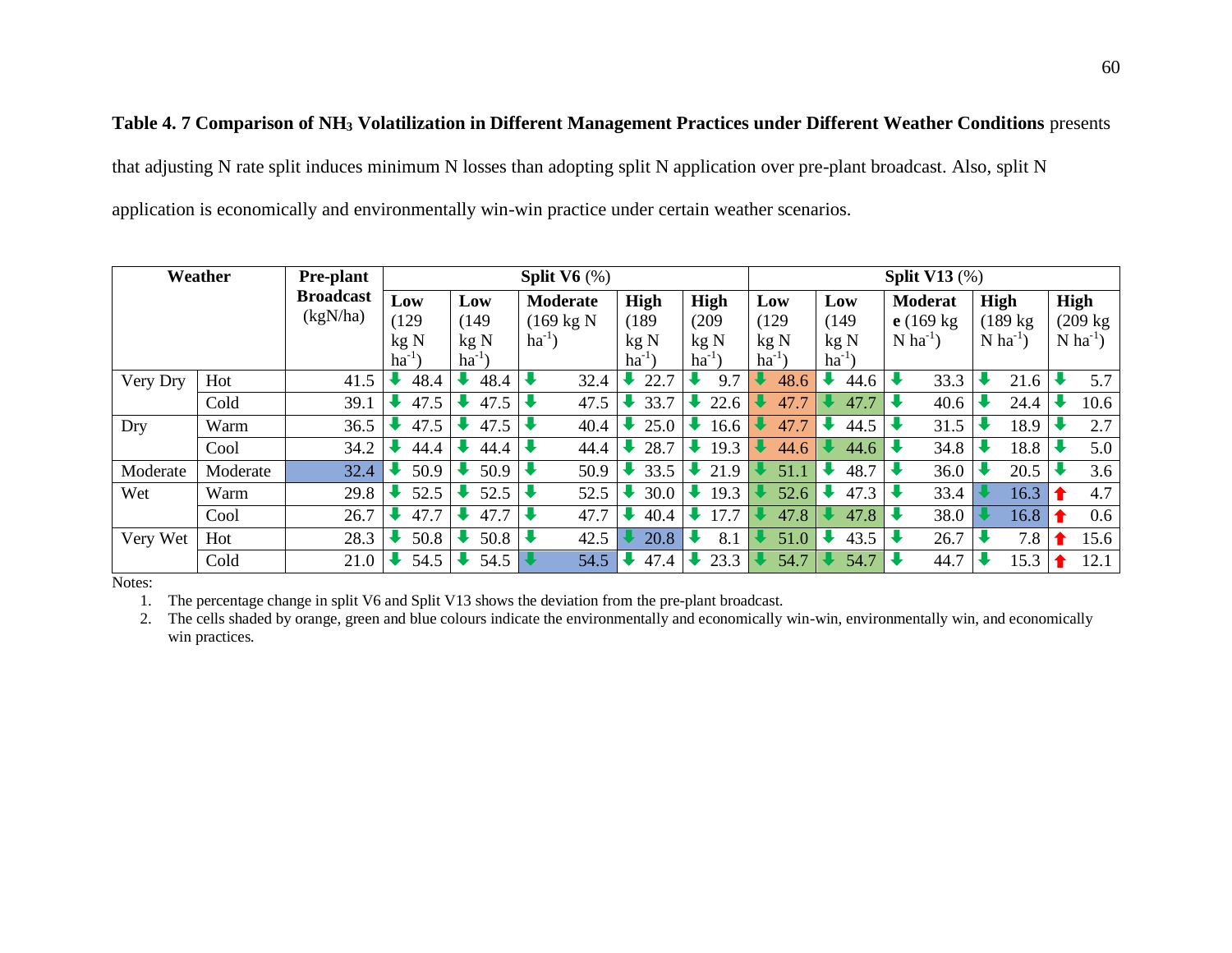## **Table 4. 8 Profit-Scaled N Loss Associated with Different Management Practices under Different Weather Conditions** shows

that profit maximizing management practices generate low profit-scaled N losses compare to the pre-plant broadcast method.

|          | Weather  | <b>Pre-plant</b> |                        |                        | Split V6 (kgN/\$)    |                        |                        | Split V13 $(kgN/\$)$   |                        |                      |                        |                        |  |  |  |
|----------|----------|------------------|------------------------|------------------------|----------------------|------------------------|------------------------|------------------------|------------------------|----------------------|------------------------|------------------------|--|--|--|
|          |          | <b>Broadcas</b>  | Low                    | Low                    | <b>Moderate</b>      | High                   | High                   | Low                    | Low                    | <b>Moderate</b>      | <b>High</b>            | High                   |  |  |  |
|          |          | $t$ (kgN/\$)     | $(129 \text{ kg})$     | (149 kg                | $(169 \text{ kg N})$ | (189 kg                | $(209 \text{ kg})$     | $(129 \text{ kg})$     | $(149 \text{ kg})$     | $(169 \text{ kg N})$ | (189 kg)               | $(209 \text{ kg})$     |  |  |  |
|          |          |                  | $N$ ha <sup>-1</sup> ) | $N$ ha <sup>-1</sup> ) | $ha^{-1}$ )          | $N$ ha <sup>-1</sup> ) | $N$ ha <sup>-1</sup> ) | $N$ ha <sup>-1</sup> ) | $N$ ha <sup>-1</sup> ) | $ha^{-1}$            | $N$ ha <sup>-1</sup> ) | $N$ ha <sup>-1</sup> ) |  |  |  |
| Very Dry | Hot      | 19.4             | 11.3                   | 12.7                   | 16.8                 | 20.6                   | 25.8                   | 10.8                   | 12.6                   | 15.7                 | 19.6                   | 24.8                   |  |  |  |
|          | Cold     | 17.2             | 10.3                   | 11.4                   | 12.8                 | 16.3                   | 20.1                   | 9.8                    | 10.8                   | 12.9                 | 16.7                   | 20.6                   |  |  |  |
| Dry      | Warm     | 1.1              | 6.5                    | 7.3                    | 8.6                  | 10.7                   | 12.4                   | 6.2                    | 7.2                    | 8.9                  | 10.6                   | 12.8                   |  |  |  |
|          | Cool     | 9.9              | 5.8                    | 6.8                    | 7.4                  | 9.1                    | 10.6                   | 5.6                    | 6.5                    | 7.7                  | 9.4                    | 11.1                   |  |  |  |
| Moderate | Moderate | 7.5              | 4.8                    | 4.9                    | 5.4                  | 6.7                    | 7.8                    | 4.7                    | 4.8                    | 5.8                  | 6.9                    | 8.3                    |  |  |  |
| Wet      | Warm     | 6.9              | 5.0                    | 4.6                    | 4.6                  | 5.6                    | 6.4                    | 4.9                    | 4.7                    | 5.0                  | 5.7                    | 6.9                    |  |  |  |
|          | Cool     | 7.2              | 5.8                    | 5.2                    | 4.9                  | 5.3                    | 6.5                    | 5.7                    | 5.0                    | 5.0                  | 5.6                    | 6.7                    |  |  |  |
| Very Wet | Hot      | 7.3              | 5.6                    | 5.0                    | 5.0                  | 5.6                    | 5.9                    | 5.5                    | 5.2                    | 5.4                  | 5.7                    | 6.4                    |  |  |  |
|          | Cold     | 8.9              | 7.3                    | 6.4                    | 6.1                  | 7.3                    | 8.9                    | 6.9                    | 6.1                    | 6.1                  | 7.8                    | 9.4                    |  |  |  |

Notes:

1. The cells shaded by blue colours indicate the economically win practices.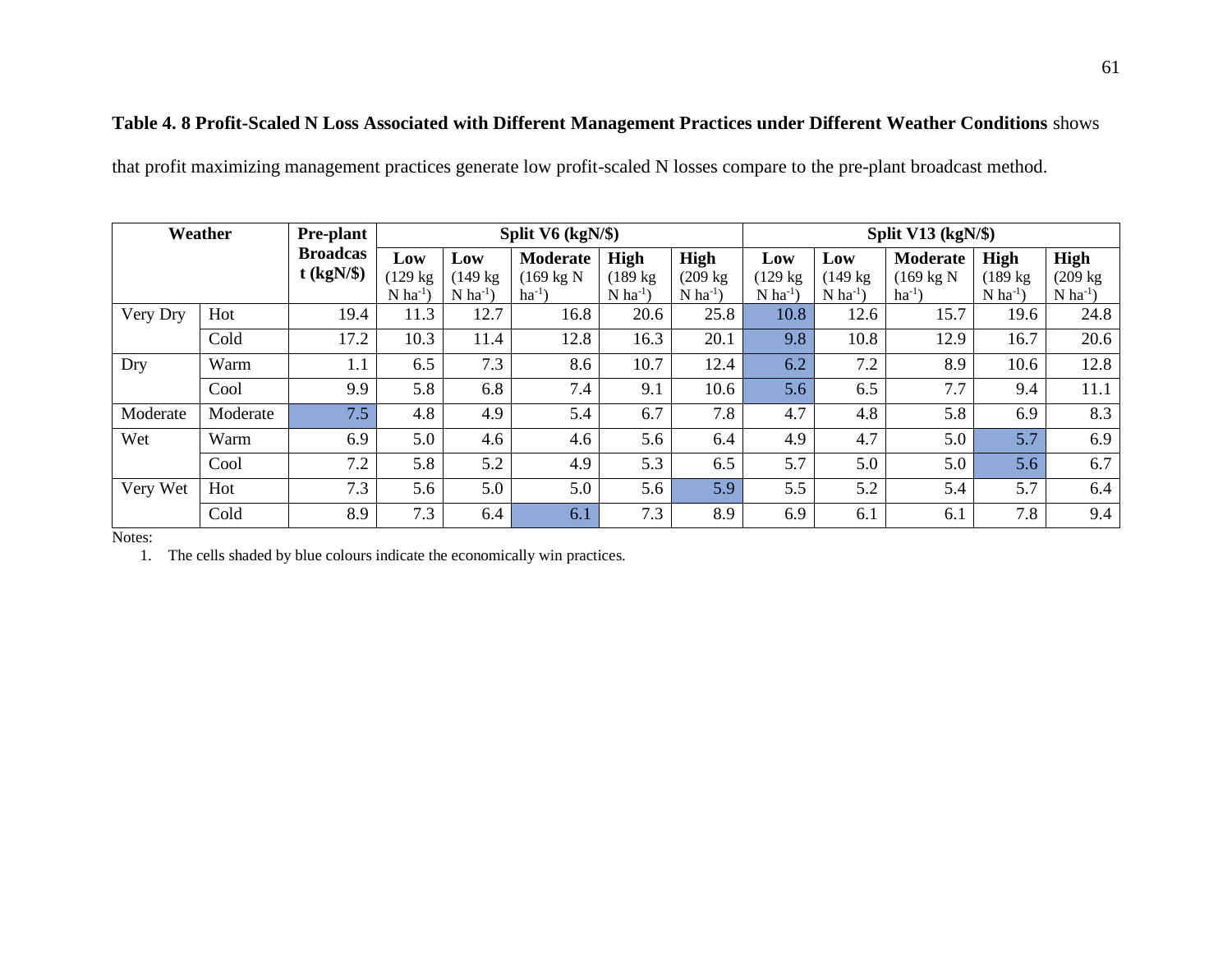

Figure 4. 1 The Flowchart of Empirical Model presents the method used to evaluate the effect of split N application on corn yield and environmental parameters using management practices, weather and soil data.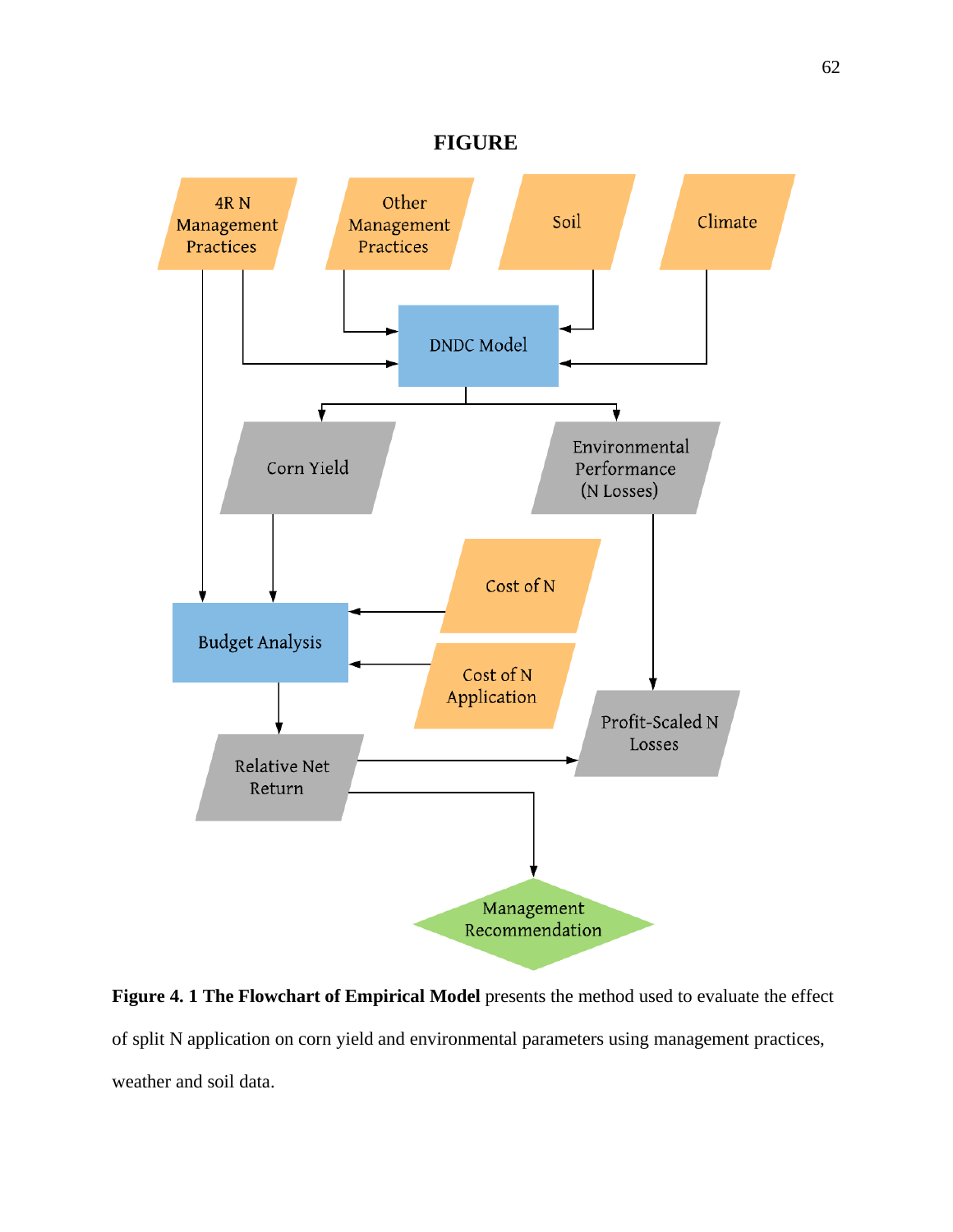#### **CHAPTER 5**

### **CONCLUSION**

#### **5.1 Summary**

4R nutrient stewardship is a site-based program due to environmental factors (such as soil and climate conditions), crops, and management practices. Split N application synchronizes the supply of N fertilizer with the demand of the crop, by minimizing the residence time of N in the soil and ensuring crop N demands are met during rapid growth. The benefits of split N application are that the N rate can be adjusted based on crop N demand, soil N supply, and weather scenarios. The impediment of adopting split N application is a lack of evidence of profitability compared to traditional practices. Thus, the purpose of the thesis is to evaluate the agronomic, environmental, and economic performance of split N application in corn relative to a traditional pre-plant broadcast under alternative weather scenarios. The study simulates the yield and environmental parameters of different management practices using DNDC and analyzes budgets to evaluate profit-maximizing management practices under alternative weather conditions. Also, to evaluate the effect of adjusting N rates in split application, the N rate is modestly increased or decreased in the second application.

The study has found that management practices have significant impacts on the agronomic, economic and environmental performance of corn production. Adjusting N rates during the growing season generates greater profit than adopting single rate split N application or pre-plant broadcast. Split N applications maximized yield under dry, wet, and very wet weather conditions, whereas pre-plant broadcast generated higher yields under normal weather conditions. Farmers would remain indifferent between pre-plant broadcast and split V13 under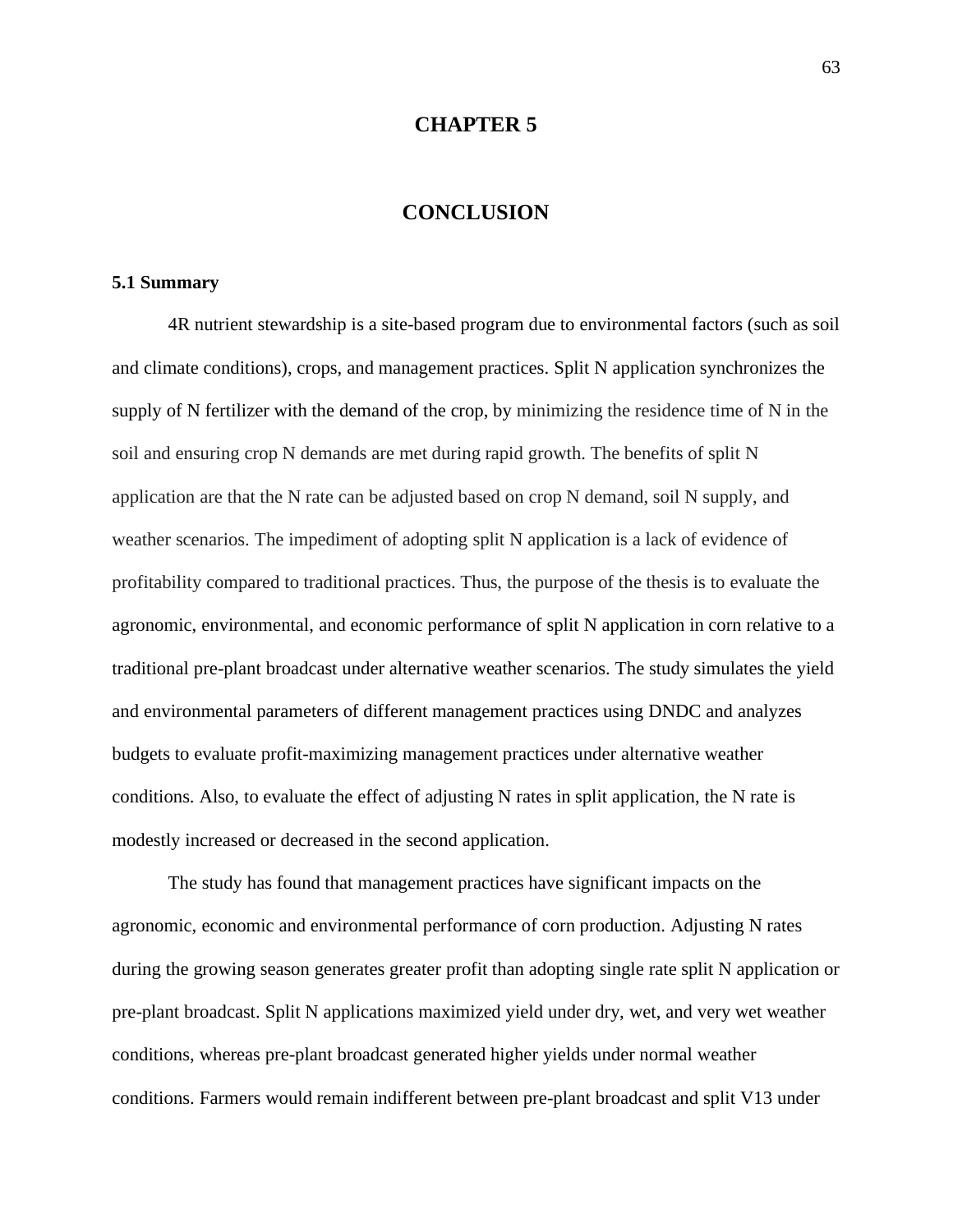very dry conditions. Split N application was more profitable than traditional pre-plant broadcast under alternative weather conditions when N rates were adjusted. Split V6 was profitable under very wet weather conditions, whereas split V13 led to higher profit under very dry, dry and wet weather conditions. 129 kg N ha<sup>-1</sup> in split application induced greater profit under very dry and dry conditions, while higher N rates (189 kg N ha<sup>-1</sup> and 209 kg N ha<sup>-1</sup>) under wet and very wet and hot conditions induced higher profit. Moderate rate  $(169 \text{ kg N} \text{ ha}^{-1})$  in split application was profitable only under very wet and cold conditions. Split N application reduced environmental impacts in all weather conditions. However, economically recommended farming management practices did not always imply a win-win case for economic and environmental aspects. Although a high N rate in wet and very wet weather conditions led to maximum profit, the environmental losses increased along with an increase in N rate. However, split N application generated higher profit and lessened water and air pollution by reducing  $NO<sub>3</sub>$  leaching,  $N<sub>2</sub>O$ emissions, and NH<sub>3</sub> volatilization compared to the traditional method.

Adjusting N rates changed the management decisions for yield response, profitability, environmental impacts, and profit-scaled N losses under certain weather conditions. For example, applying 129 kg N ha<sup>-1</sup> and 209 kg N ha<sup>-1</sup> changed the management decisions for yield in dry and very wet and hot weather conditions. Adjusting N rates during the season maximized the yield under dry, wet, and very wet and hot conditions. Applying 129 kg ha<sup>-1</sup> of N in split application increased profit under very dry and dry weather conditions but decreased them in normal, wet, and very wet conditions. At 209 kg N ha<sup>-1</sup>, profit decreased under all weather conditions except very wet and hot. When leaching and emissions in split applications were maximum at 209 kg N ha<sup>-1</sup>, both were minimum at 129 kg N ha<sup>-1</sup> under different weather conditions. The volatilization losses at 129 kg N ha<sup>-1</sup> in split V6 remained unchanged but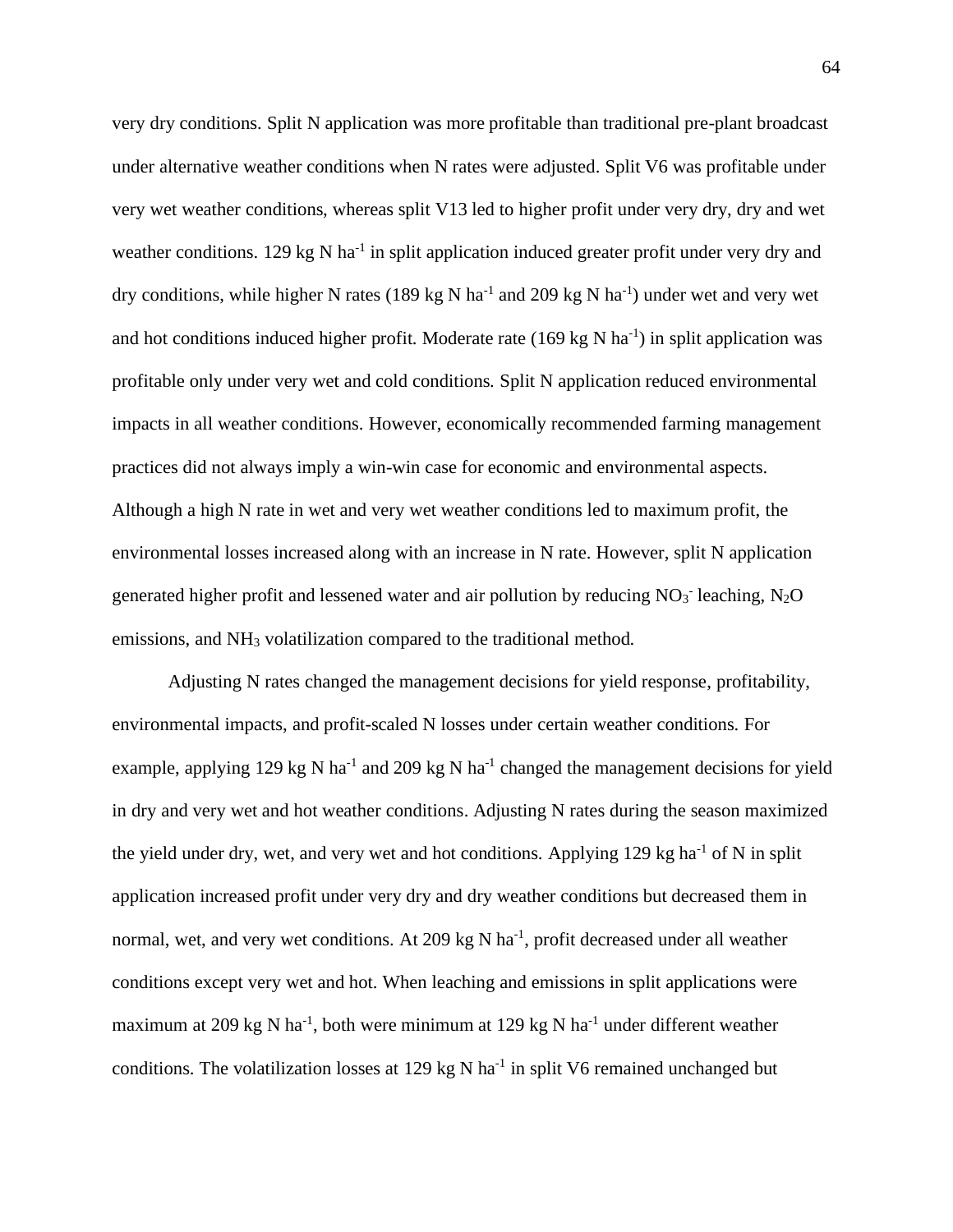increased with 209 kg N ha<sup>-1</sup>. On the other hand, volatilization losses were unchanged in split V13 at 129 kg N ha<sup>-1</sup> when the temperature was low but increased at 209 kg N ha<sup>-1</sup>. Profit-scaled N losses showed positive, negative or no changes in 129 kg N ha<sup>-1</sup> in split application N rates. In contrast, at 209 kg N ha<sup>-1</sup>, the profit-scaled N losses increased under different weather scenarios.

#### **5.2 Contributions and Implications of Research**

For current ongoing research on the economic feasibility of split N application, this thesis provides evidence of higher agronomic, economic, and environmental benefits with split N application over the traditional pre-plant broadcast method, depending on weather scenarios. The method used in the study also provides researchers with examples of integrated predictions of yield and N losses in crop production. The trade-off between the environment and profitability implies that split application has higher net returns and lower N losses for farmers, ensuring sustainable agricultural practices. It is evident from the study that split N application enhances not only the quality and quantity of crop production for farmers but also reduces N losses. Adjusting N rates during the growing season allows farmers to provide required N for crops in rapid growth stages and adjust fertilizer costs accordingly under certain weather conditions. As split N application has environmental gains with increased profit, by promoting such practices, the government can balance economic and environmental benefits to promote sustainable agriculture.

As a fertilizer BMP, split N application with a second application made in season is a practical management practice to mitigate N losses to the environment. The thesis concludes split N application maximizes net return under extreme weather scenarios, which is a major concern for farmers while adopting new management practices. This thesis implies that the magnitude of change in net return under certain weather conditions allows farmers to make decisions about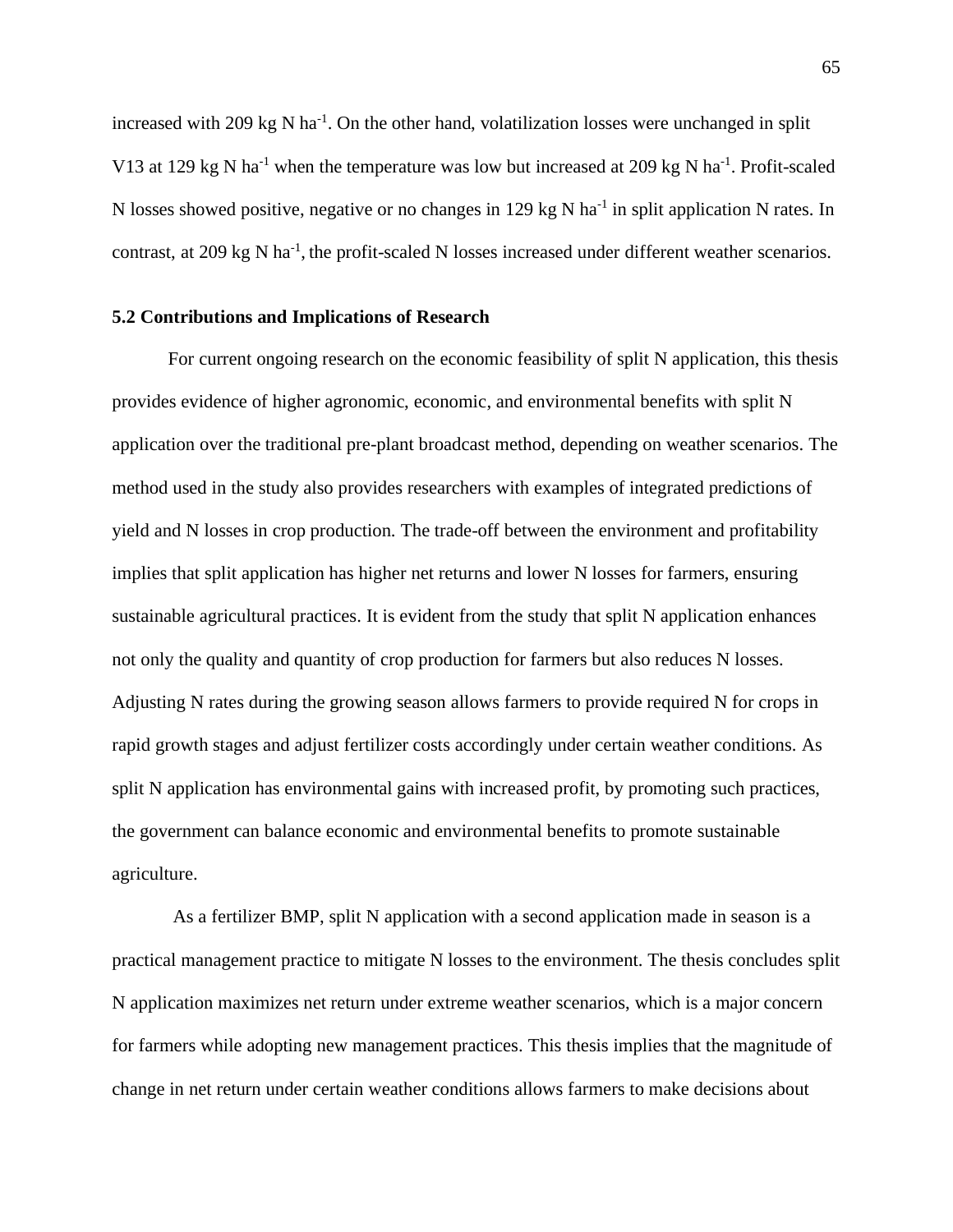management practices and N rates in corn production. Also, if the goal is to minimize the environmental impacts, the magnitude of change in environmental parameters allows farmers to choose split N application during all weather conditions.

#### **5.3 Suggestions for Further Research**

In the analysis, hypothetical weather scenarios were created using the weather data of Elora, Ontario. The results might vary with real weather scenarios in different regions under various crop types, weather, and soil conditions. Weather scenarios were assumed to have smooth rainfall, leaving extreme weather events (e.g., 30 mm of rainfall on one day) excluded from the simulation. These point events appear to cause considerable N losses, especially earlier in the growing season, thereby leaving some N losses unaccounted. Further research should consider more realistic weather scenarios and extreme weather events. The study excluded uncertainty concerns, e.g., weather or soil moisture at the time of N application. Uncertainty in corn production increases or decreases the optimal N rate for farmers, depending on the convexity of the marginal product of N function (Babcock, 1992). Thus, the values of yield, profitability, and environmental impacts will change. The study also assumed no effect of demand, supply and prices of inputs and outputs under extreme weather conditions. Further research is suggested to focus on the drivers of demand, supply, and price changes and how they influence the decision of management practices for farmers under alternative weather scenarios. The study also assumed the similar custom costs for split V6 and split V13. Delaying N application requires high-clearance equipment to apply the fertilizer, which may vary at the V13 stage. Further research is suggested to investigate the real custom cost or additional costs associated with split V13. The study did not address the feasibility of adopting split application for a small-scale farmer, especially delayed until V13 when the custom cost changes or custom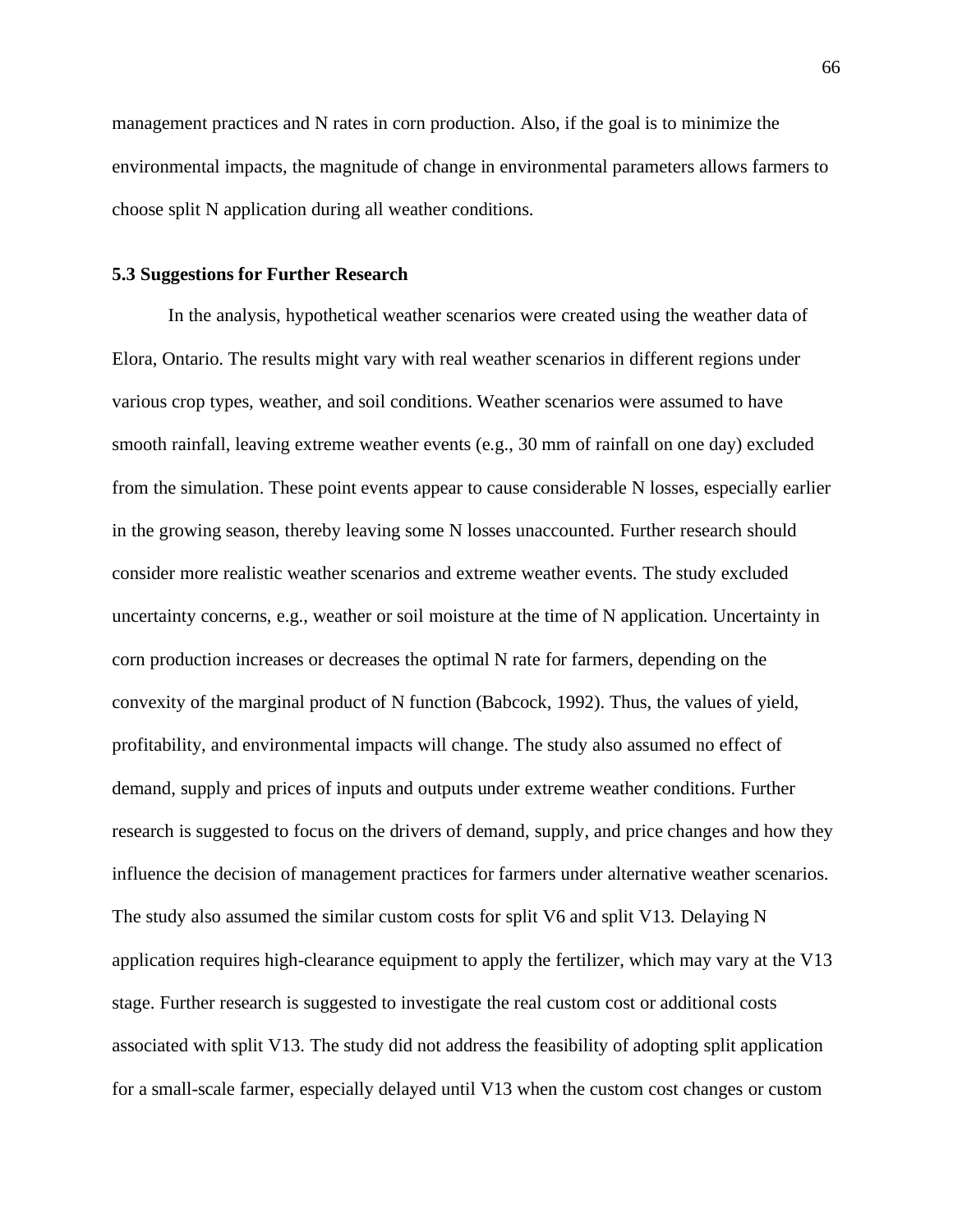work is unavailable. 4R is promoted to adopt voluntarily in management practices, thus, the willingness to adopt split application under alternative weather conditions can be an area for further research. Finally, more field experimental data on split applications in different regions under different weather and soil conditions are required for a robust and transferrable result about the agronomic, environmental and economic performance of this 4R nutrient management practice.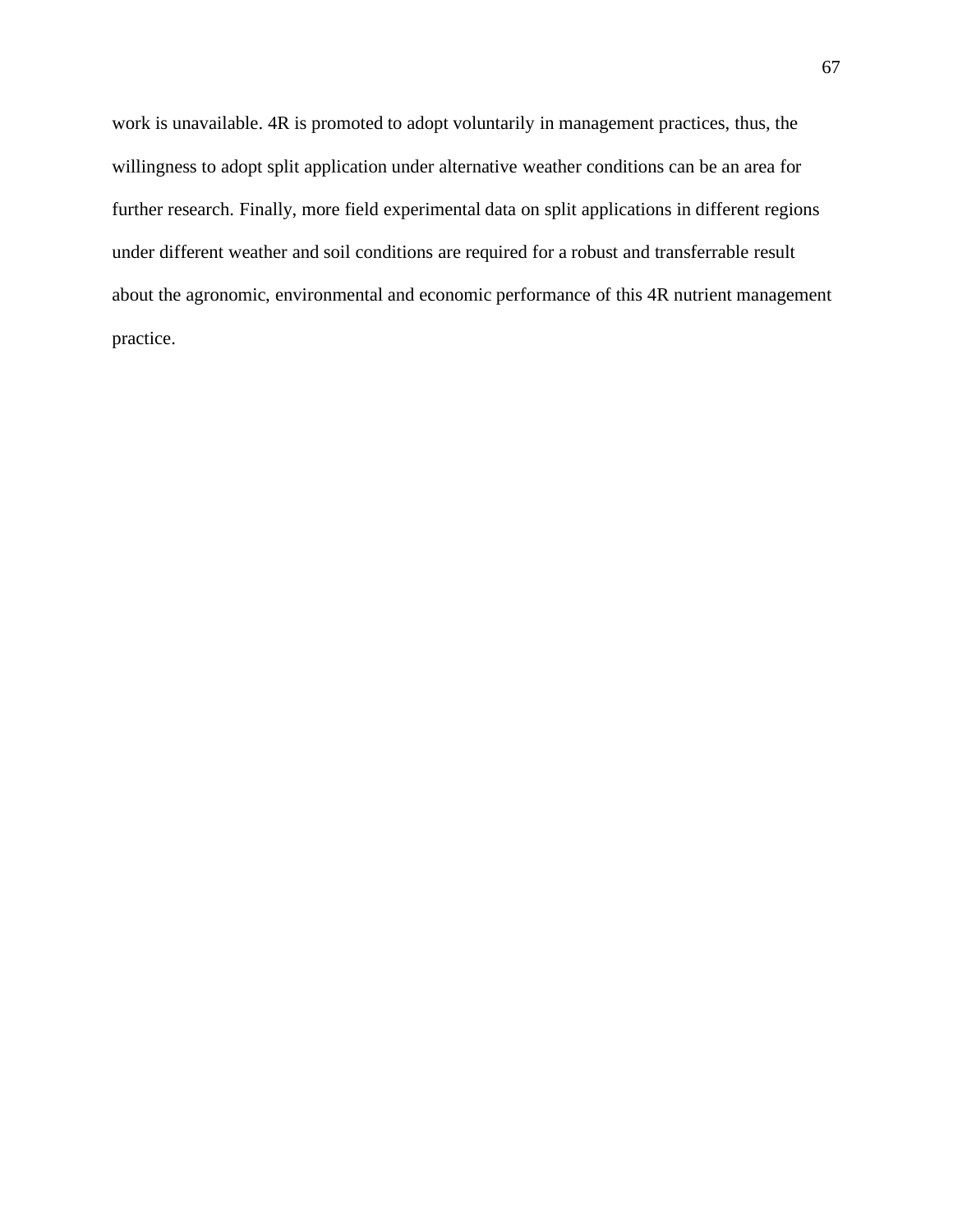#### **REFERENCES**

- An, H., Owens, J., Stoeckli, J., Hao, X., Beres, B., & Li, Y. (2020). Nitrous oxide emissions following split fertilizer application on winter wheat grown on Mollisols of Southern Alberta, Canada. *Geoderma Regional*, *21*.
- Abalos, D., Jeffery, S., Drury, C., & Wagner-Riddle, C. (2016). Improving fertilizer management in the U.S. and Canada for N2O mitigation: Understanding potential positive and negative side-effects on corn yields. *Agriculture, Ecosystems and Environment*, *221*, 214–221.
- Abendroth, L.J., R.W. Elmore, M.J. Boyer, & S.K. Marlay. (2011). Corn growth and development. PMR 1009. Iowa State University Extension and Outreach, Ames, Iowa.
- Babcock, B. A. (1992). The effects of uncertainty on optimal nitrogen applications. *Review of Agricultural Economics*, *14*(2), 271.
- Beegle, D.B., & Durst, P.T. (2003). Nitrogen Fertilization of Corn. *Penn State Extension*, (3), 1– 6.
- Blandino, M., Vaccino, P., & Reyneri, A. (2015). Late-season nitrogen increases improver common and durum wheat quality. *Agron. J.* 107:680-690.
- Binder, D.L., Sander, D.H., & Walters, D.T. (2000). Maize response to time of nitrogen application as affected by level of nitrogen deficiency. *Agron. J.* 92(6):1228–1236.
- Bruulsema, T. (2018). Managing nutrients to mitigate soil pollution. *Environmental Pollution*, *243*(Pt B), 1602–1605.
- Burzaco, J. P., Smith, D. R., & Vyn, T. J. (2013). Nitrous oxide emissions in Midwest US maize production vary widely with band-injected N fertilizer rates, timing and nitrapyrin presence. *Environ. Res. Lett.* 8 035031.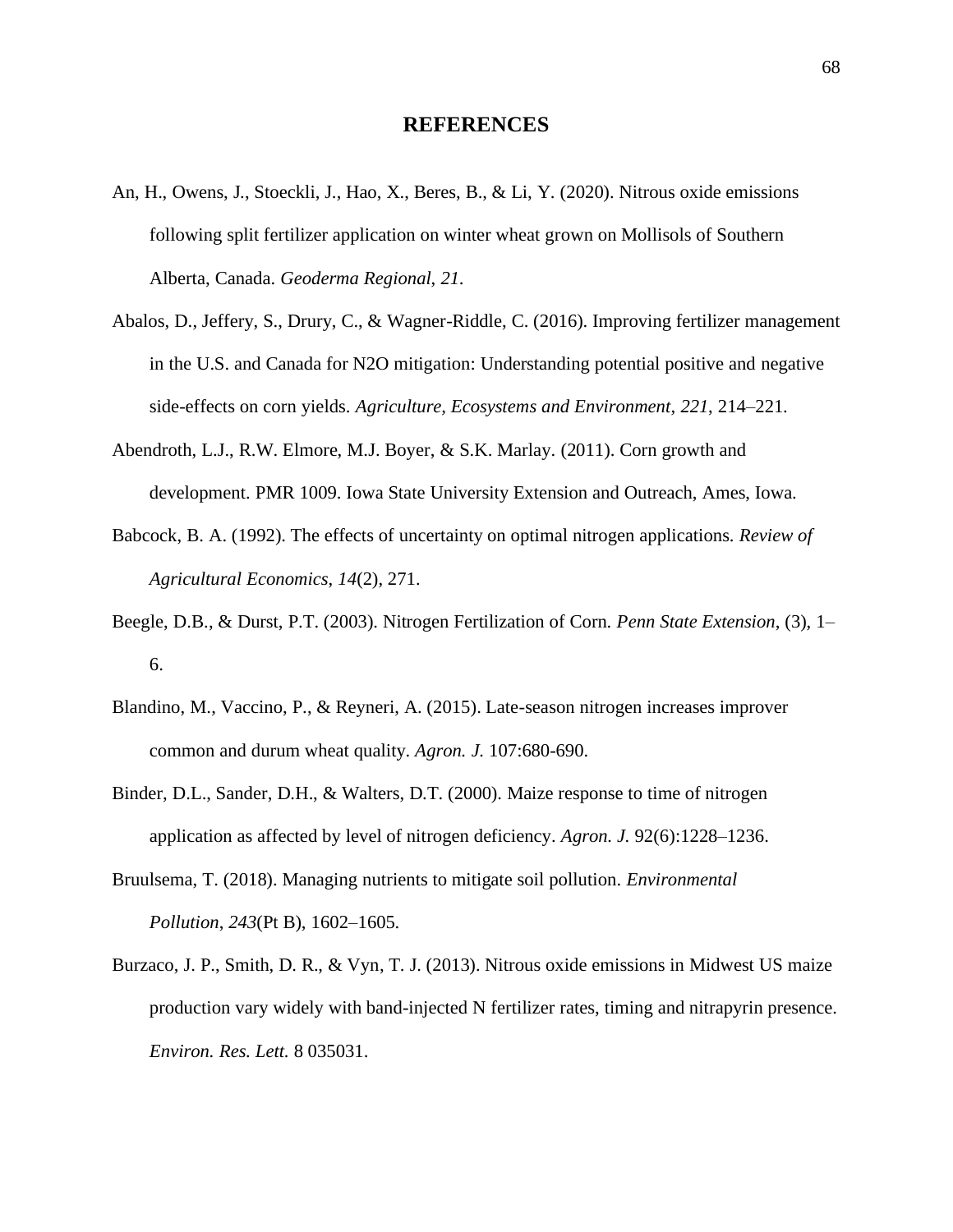- Carpenter, S. R., Booth, E. G., & Kucharik, C. J. (2017). Extreme precipitation and phosphorus loads from two agricultural watersheds. *Limnology and Oceanography.* 63(3) p. 1221.
- Chantigny, M. H., Pre´vost, D., Angers, D. A., Simard, R. R., & Chalifour, F.-P. (1998). Nitrous oxide production in soils cropped to corn with varying N fertilization. *Can. J. Soil Sci.* 78: 589\_596.
- Chien, S. H., L. I. Prochnow, & H. Cantarella. (2009). Recent developments of fertilizer production and use to improve nutrient efficiency and minimize environmental impacts. *Adv. Agron.* 102, 267–306.
- Ciampitti, I., & Vyn, T. (2011). A comprehensive study of plant density consequences on nitrogen uptake dynamics of maize plants from vegetative to reproductive stages. *Field Crops Research*, *121*(1), 2–18.
- Debruin, J., Hemphill, B., & Schussler, J. (2018). Silk Development and Kernel Set in Maize as Related to Nitrogen Stress. *Crop Science*, *58*(6), 2581–2592.
- Drury, C. F., Reynolds, W. D., Yang, X. M., McLaughlin, N. B., Welacky, T. W., Calder, W., & Grant, C. A. (2012). Nitrogen source, application time, and tillage effects on soil nitrous oxide emissions and corn grain yields. *Soil Sci. Soc. Am. J.* 76: 1268\_1279.
- Environment and Climate Change Canada. (2020). *National inventory report 1990-2018: Greenhouse gas sources and sinks in Canada*.
- Environment and Climate Change Canada. (2017). *Canadian Environmental Sustainability Indicators - Phosphorus levels in the offshore waters of the Great Lakes 12.*
- FAO. (2009, October). *Global Agriculture Towards 2050*. Paper presented at High-Level Expert Forum, Rome, Italy.
- FAO. (2002). *World agriculture towards 2015/2030*. Rome, Italy.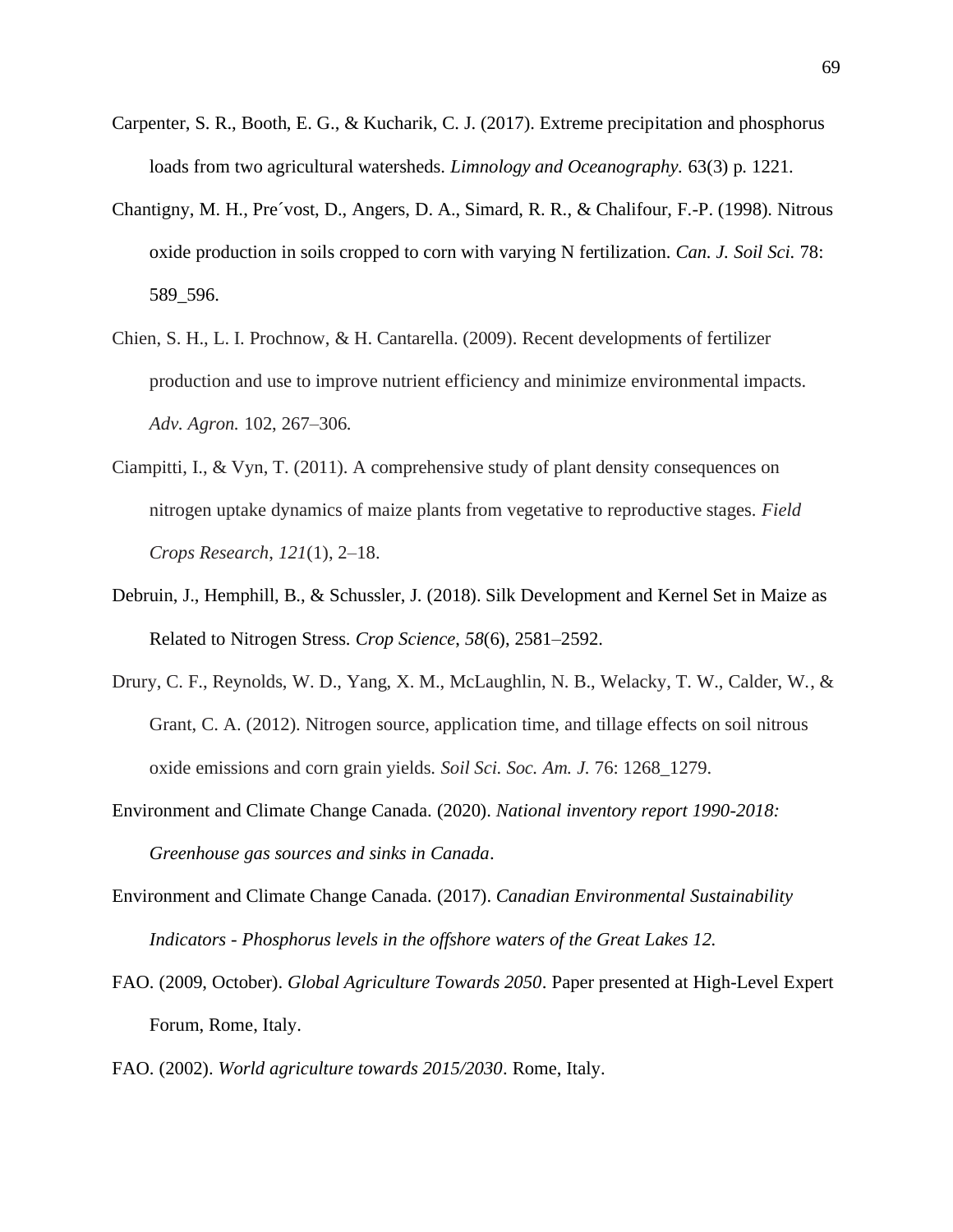- Feinerman, E., Choi, E. K., & Johnson, S. R. (1999). Uncertainty and split nitrogen application in corn production. *Amer. J. Agr. Econ.* 72(4): 975-984.
- Fernandez, J.A., DeBruin, J., Messina, C. D., & Ciampitti, I. A. (2020). Late-season nitrogen fertilization on maize yield: A meta-analysis. *Field Crops Research*. 247 107586.
- Fertilizer Canada. (2019, August 21). *4Rs across Canada*. [https://fertilizercanada.ca/nutrient](https://fertilizercanada.ca/nutrient-stewardship/4rs-across-canada/)[stewardship/4rs-across-canada/](https://fertilizercanada.ca/nutrient-stewardship/4rs-across-canada/)
- Fertilizer Canada. (2019, January 28). *Ontario*[.https://fertilizercanada.ca/nutrientstewardship/4rs](https://fertilizercanada.ca/nutrientstewardship/4rs-across-canada/ontario/)[across-canada/ontario/](https://fertilizercanada.ca/nutrientstewardship/4rs-across-canada/ontario/)
- Fertilizer Canada. (2018, December 10). *Nutrient stewardship*[.https://fertilizercanada.ca/nutrient](https://fertilizercanada.ca/nutrient-stewardship/)[stewardship/](https://fertilizercanada.ca/nutrient-stewardship/)
- Fertilizer Canada. (2018). *Key Findings of the Canadian 4R Research Network: Increasing Profitability and Improving Environmental Sustainability.*
- Heffer, P., & Prud'homme, M. (2016). *Global Nitrogen Fertilizer Demand and Supply: Trend, Current Level and Outlook.* IFA. 7th Int. Nitrogen Initiat. Conf. 1–11.

Horan, R. D. (2017). *The economics of agri-environmental policy*. Routledge.

- Houles, V., Mary, B., Guerif, M., Makowski, D., & Justes, E. (2004). Evaluation of the ability of the crop model STICS to recommend nitrogen fertilisation rates according to agroenvironmental criteria. *Agronomie* 24: 339\_349.
- Jaynes, D. (2013). Nitrate loss in subsurface drainage and corn yield as affected by timing of sidedress nitrogen. *Agricultural Water Management*, *130*, 52–60.
- Jessica, C.C., Maria, do C.L., Marilda, schmoller, Graziely, G., Diego, F.F., Samara, B.Q., Eloisa, L., Rodrigo, F.D., Marlon, R.L., Danimar, D.R., & Cesar, K.H.K. (2016). Ammonia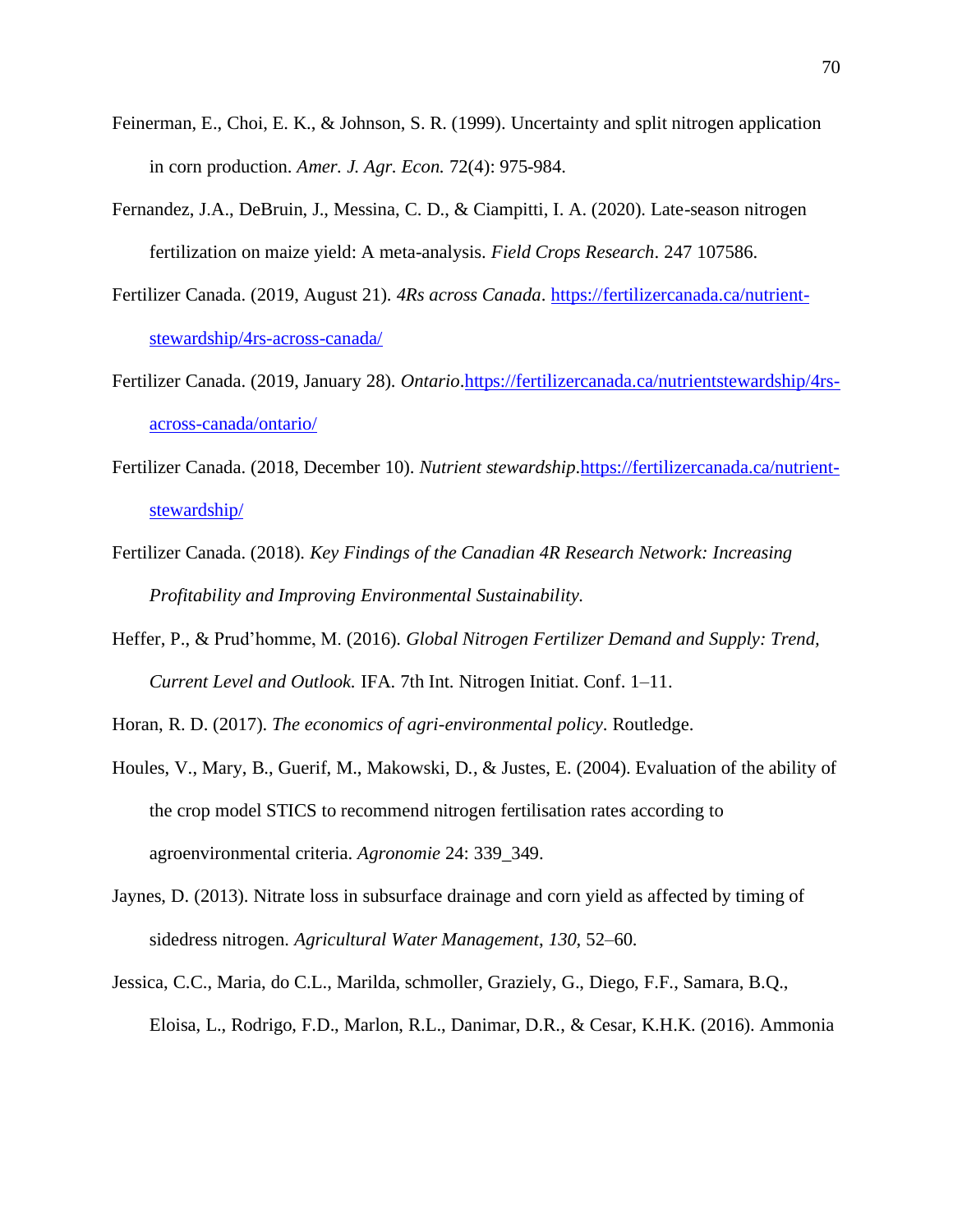volatilization in corn crop as a result of the application of different nitrogenous fertilizers. *J. Soil Sci. Environ. Manag.* 7, 100–105.

- Kelly, S., Takbiri, Z., Belmont, P., & Foufoula-Georgiou, E. (2017). Human amplified changes in precipitation-runoff patterns in large river basins of the Midwestern United States. (Report)(Author abstract). *Hydrology and Earth System Sciences*, *21*(10), 5065–5088.
- Krauss, A. (2007). Global assessment of the situation of fertilizer best management practices. *Fertilizer Best Management Practices: General Principles, Strategy for Adoption and Voluntary Initiatives vs Regulations, pp. 231-238.* International Fertilizer Industry Association, Paris, France.
- Lesoing, G. (2014). *Can Mid-Season Nitrogen Application be Profitable in Corn?* University of Nebraska-Lincoln Extension.
- Liu, S., Wang, X., Yin, X., Savoy, H.J., McClure, A., & Essington, M.E. (2019). Ammonia Volatilization Loss and Corn Nitrogen Nutrition and Productivity with Efficiency Enhanced UAN and Urea under No-tillage. *Sci. Rep.* 9, 1–12.
- Mortensen, J. R., & Beattie, B. R. (2005). Does choice of response function matter in setting maximum allowable N-application rates in Danish agriculture? *Cardon Research Papers*, 2005-01.
- Mueller, S., & Vyn, T. (2018). Physiological constraints to realizing maize grain yield recovery with silking-stage nitrogen fertilizer applications. *Field Crops Research*, *228*, 102–109.
- Mueller, S.M., Camberato, J.J., Messina, C., Shanahan, J., Zhang, H., & Vyn, T.J. (2017). Latesplit nitrogen applications increased maize plant nitrogen recovery but not yield under moderate to high nitrogen rates. *Agron. J.* 109 (6), 2689–2699.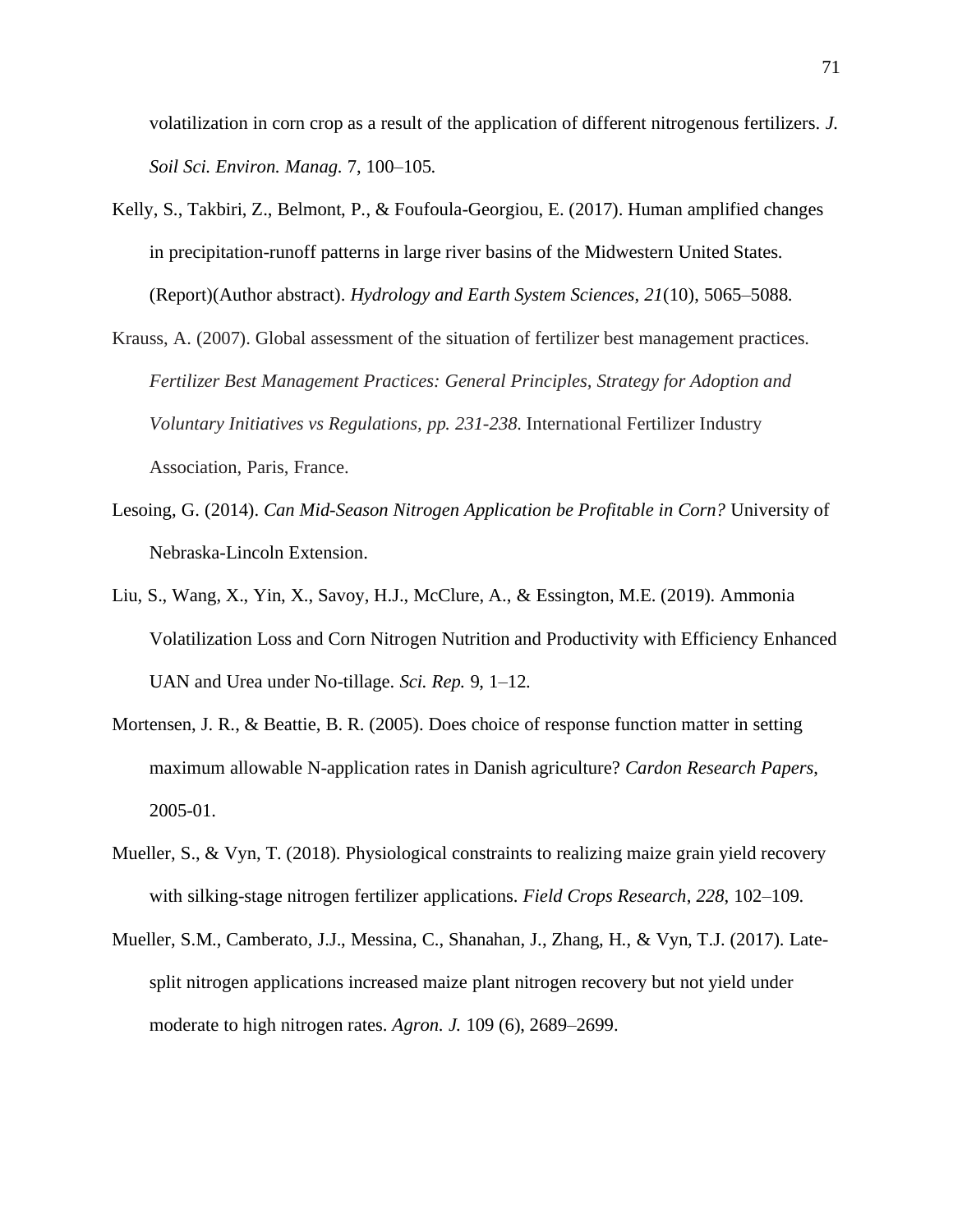- Nasielski, J., Grant, B., Smith, W., Niemeyer, C., Janovicek, K., & Deen, B. (2020). Effect of nitrogen source, placement and timing on the environmental performance of economically optimum nitrogen rates on maize. *Field Crops Research*. 246 107686.
- Nasielski, J., & Deen, B. (2019). Nitrogen applications made close to silking: Implications for yield formation in maize. *Field Crops Research*, *243*.

Nutrient Stewardship. *The right approach: 4R nutrient stewardship for Ontario*. (n.d.). The Right Time for Nutrient Stewardship is Right Now. [https://nutrientstewardship.org/4r](https://nutrientstewardship.org/4r-news/the-right-approach-4r-nutrient-stewardship-for-ontario/)[news/the-right-approach-4r-nutrient-stewardship-for-ontario/](https://nutrientstewardship.org/4r-news/the-right-approach-4r-nutrient-stewardship-for-ontario/)

- Ontario Ministry of Agriculture, Food and Rural Affairs (OMAFRA). (2020). *2020 Field crop budgets, publication 60.*
- Omonode, R.A., Halvorson, A.D., Gagnon, B., & Vyn, T.J. (2017). Achieving lower nitrogen balance and higher nitrogen recovery efficiency reduces nitrous oxide emissions in North America's maize cropping systems. Front. Plant Sci. 8, 1–16.
- Reetz Jr, H.F., Heffer, P., & Bruulsema, T.W. (2015). *Chapter 4: 4R nutrient stewardship: a global framework for sustainable fertilizer management.* In: Drechseler, P., Heffer, P., Magen, H., Mikkelsen, R., Wichelns, D. (Eds.), Managing Water and Fertilizer for Sustainable Agricultural Intensification. International Fertilizer Industry Association (IFA), International Water Management Institute (IWMI), International Plant Nutrition Institute (IPNI), and International Potash Institute (IPI), Paris, France, pp. 65–86 January 2015.
- Roberts, T. L. (2007). Right product, right rate, right time, and right place… the foundation of best management practices for fertilizer. *Fertilizer Best Management Practices: General Principles, Strategy for Adoption and Voluntary Initiatives vs Regulations, pp. 29–32.*  International Fertilizer Industry Association, Paris, France.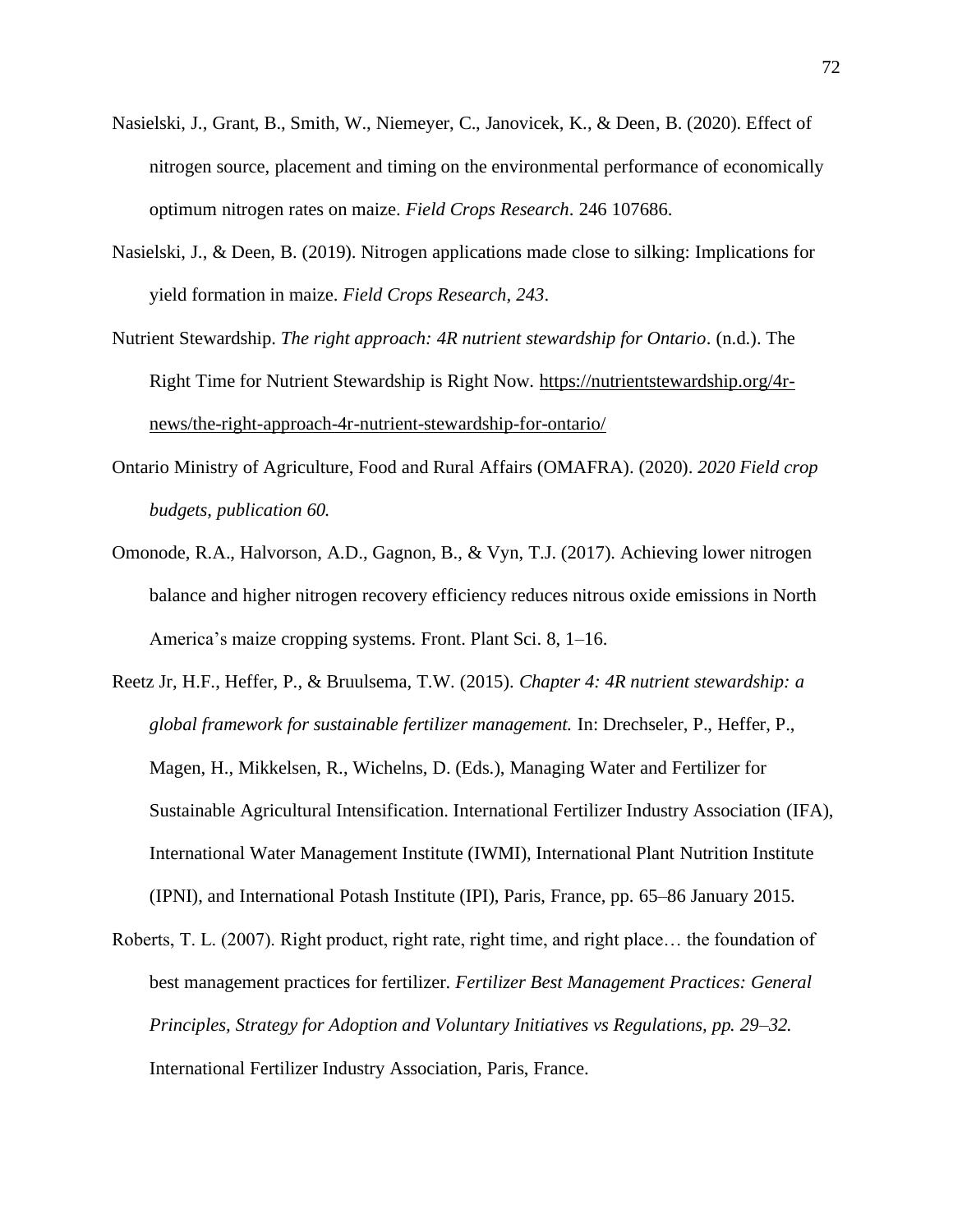- Roy, A. K., Wagner-Riddle, C., Deen, B., Lauzon, J., & Bruulsema, T. (2014). Nitrogen application rate, timing and history effects on nitrous oxide emissions from corn (Zea mays L.). *Canadian Journal of Soil Science*, *94*(4), 563-573.
- Russell, F., & Gillmore, D. (2018). *Experiments in Soil Biology and Biochemistry.* Ed-Tech Press, UK.
- Scharf, P. C., Kitchen, N. R., Sudduth, K. A., Davis, J. G., Hubbard, V. C., & Lory, J. A. (2005). Field-scale variability in optimal nitrogen fertilizer rate for corn. *Agron. J.* 97: 452\_461.
- Sebilo, M., Mayer, B., Nicolardot, B., Pinay, G., & Mariotti, A. (2013). Long-term fate of nitrate fertilizer in agricultural soils. *Proceedings of the National Academy of Sciences of the United States of America*, *110*(45), 18185–18189.
- Successful Farming. (2020, July 1). *Split nitrogen application can boost corn profits*. [https://www.agriculture.com/crops/corn/split-nitrogen-application-can-boost-corn-profits](https://www.agriculture.com/crops/corn/in-season-nitrogen-application-can-boost-corn-profits)
- Thapa, R., Chatterjee, A., Awale, R., McGranahan, D.A., & Daigh, A. (2016). Effect of enhanced efficiency fertilizers on nitrous oxide emissions and crop yields: a meta-analysis. *Soil Sci. Soc. Am. J.* 80 (5), 1121–1134.
- Tremblay, N., E. Fallon, C. Belec, G. Tremblay, & E. Th ibault. (2007). Growing season and soil factors related to predicting corn nitrogen fertilization in Quebec. *Managing crop nitrogen for weather.* In T.W. Bruulsema (ed.) Proc. of the Symp. "Integrating Weather Variability into Nitrogen Recommendations." Int. Plant Nutrition Inst., Norcross, GA.
- U of G, Ridgetown campus. (2019). *Ontario farm input monitoring project* (Survey 2). Economic and Business Group. Retrieved from

[https://www.ridgetownc.com/research/documents/kmcewan\\_ONTARIO\\_F](https://www.ridgetownc.com/research/documents/kmcewan_ONTARIO_F)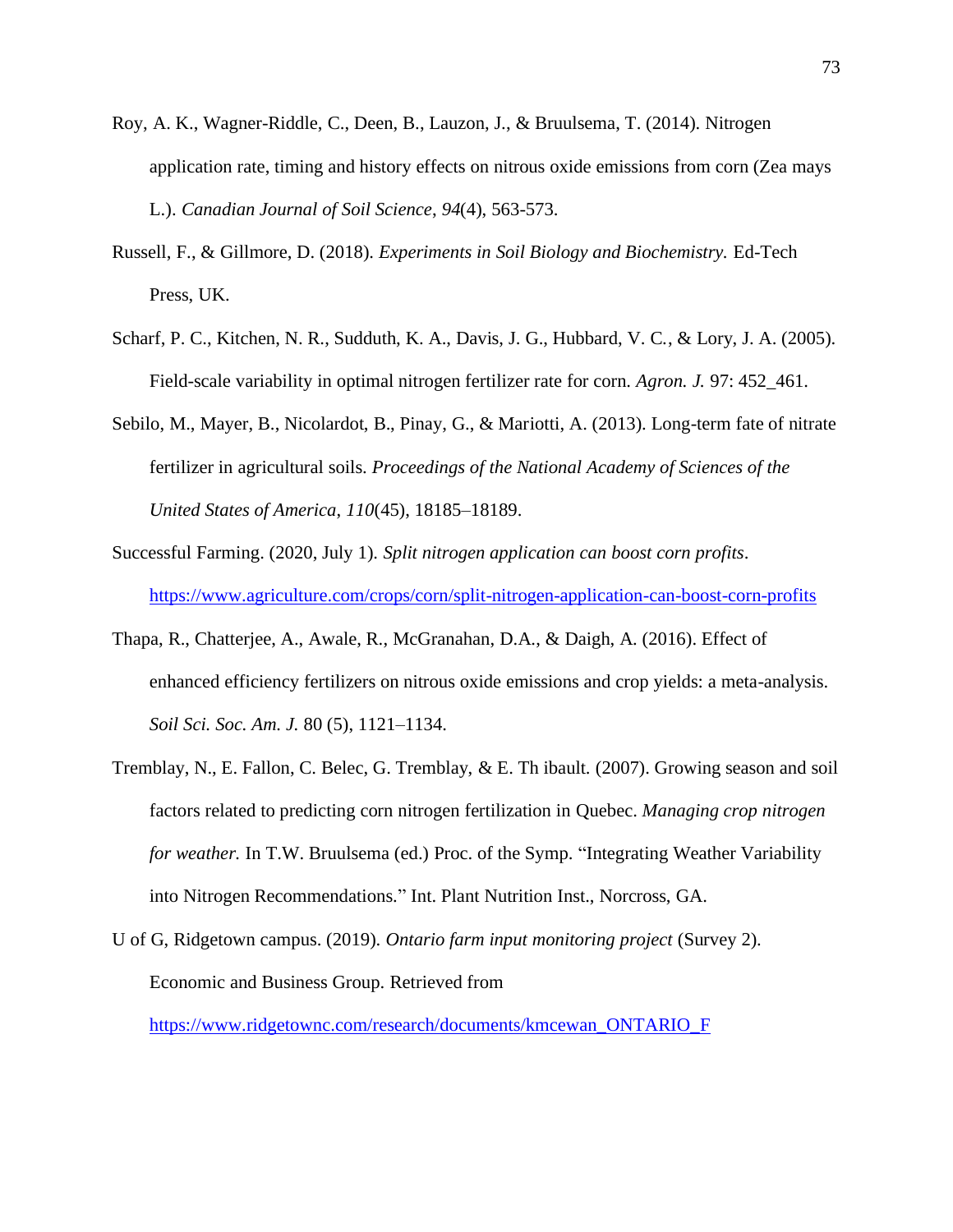- Van Es, H. M., Czymmek, K. J., & Ketterings, Q. M. (2002). Management effects on nitrogen leaching and guidelines for a nitrogen leaching index in New York. *J. Soil Water Conserv.* 57: 499\_504.
- Vossenkemper, J. & Shanahan, J. (2017). Crop insights: Use of starter fertilizers in corn production.
- Walsh, O., Raun,W., Klatt, A., & Solie , J. (2012). Effect of delayed nitrogen fertilization on maize (*Zea mays* L.) grain yields and nitrogen use efficiency. *J. Plant Nutrition* 35(4):538– 555.
- Wang, S., Luo, S., Li, X., Yue, S., Shen, Y., & Li, S. (2016). Effect of split application of nitrogen on nitrous oxide emissions from plastic mulching maize in the semiarid Loess Plateau. *Agriculture, Ecosystems and Environment*, *220*, 21–27.
- Weersink, A. & Fulton, M. (2020). Limits to profit maximization as a guide to behaviour change. *Applied Economic Perspectives and Policy* 42 (1): 67-79
- Yadav, S. (1997). Formulation and estimation of nitrate-nitrogen leaching from corn cultivation. *Journal of Environmental Quality*, (3), 808–814.
- Zebarth, B. J., & Rosen, C. J. (2007). Research perspective on nitrogen BMP development for potato. *Am. J. Potato Res.* 84: 3\_18.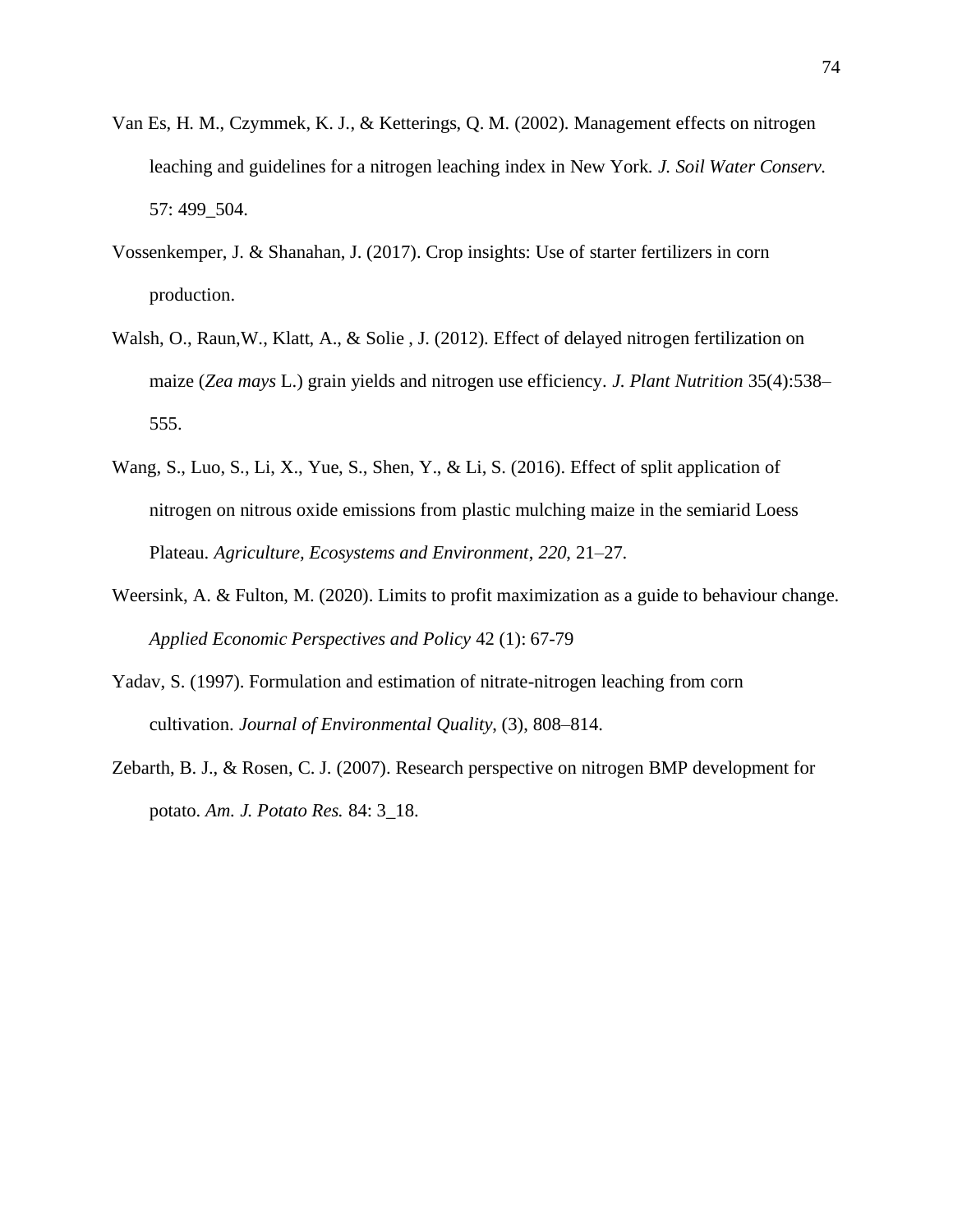# **APPENDICES**

## **Table A. 1 Simulated Yield Response Associated with Different Practices under Different Weather Conditions**

| Weather  |          | <b>Pre-plant</b><br><b>Broadcast</b> |                                                     |                                                     | Split V6 (t/ha)                                        | Split V13 (t/ha)                                     |                                                      |                                            |                                                     |                                                        |                                                             |                                                      |
|----------|----------|--------------------------------------|-----------------------------------------------------|-----------------------------------------------------|--------------------------------------------------------|------------------------------------------------------|------------------------------------------------------|--------------------------------------------|-----------------------------------------------------|--------------------------------------------------------|-------------------------------------------------------------|------------------------------------------------------|
|          |          | (t/ha)                               | Low<br>$(129 \text{ kg})$<br>$N$ ha <sup>-1</sup> ) | Low<br>$(149 \text{ kg})$<br>$N$ ha <sup>-1</sup> ) | <b>Moderate</b><br>$(169 \text{ kg N})$<br>$ha^{-1}$ ) | High<br>$(189 \text{ kg})$<br>$N$ ha <sup>-1</sup> ) | High<br>$(209 \text{ kg})$<br>$N$ ha <sup>-1</sup> ) | Low<br>$(129 \text{ kg N})$<br>$ha^{-1}$ ) | Low<br>$(149 \text{ kg})$<br>$N$ ha <sup>-1</sup> ) | <b>Moderate</b><br>$(169 \text{ kg N})$<br>$ha^{-1}$ ) | <b>High</b><br>$(189 \text{ kg})$<br>$N$ ha <sup>-1</sup> ) | High<br>$(209 \text{ kg})$<br>$N$ ha <sup>-1</sup> ) |
| Very Dry | Hot      | 8.9                                  | 8.8                                                 | 8.8                                                 | 8.8                                                    | 8.8                                                  | 8.8                                                  | 8.9                                        | 8.9                                                 | 8.9                                                    | 8.9                                                         | 8.9                                                  |
|          | Cold     | 9.1                                  | 9.0                                                 | 9.0                                                 | 9.0                                                    | 9.0                                                  | 9.0                                                  | 9.1                                        | 9.1                                                 | 9.1                                                    | 9.1                                                         | 9.1                                                  |
| Dry      | Warm     | 10.1                                 | 10.2                                                | 10.1                                                | 10.1                                                   | 10.1                                                 | 10.1                                                 | 10.3                                       | 10.1                                                | 10.1                                                   | 10.1                                                        | 10.1                                                 |
|          | Cool     | 10.4                                 | 10.7                                                | 10.4                                                | 10.4                                                   | 10.4                                                 | 10.4                                                 | 10.7                                       | 10.4                                                | 10.4                                                   | 10.4                                                        | 10.4                                                 |
| Moderate | Moderate | 11.6                                 | 11.4                                                | 11.6                                                | 11.5                                                   | 11.5                                                 | 11.5                                                 | 11.4                                       | 11.6                                                | 11.5                                                   | 11.5                                                        | 11.5                                                 |
| Wet      | Warm     | 12.1                                 | 11.4                                                | 12.0                                                | 12.3                                                   | 12.4                                                 | 12.4                                                 | 11.4                                       | 12.0                                                | 12.3                                                   | 12.5                                                        | 12.4                                                 |
|          | Cool     | 11.8                                 | 10.9                                                | 11.6                                                | 12.2                                                   | 12.4                                                 | 12.4                                                 | 11.0                                       | 11.7                                                | 12.2                                                   | 12.5                                                        | 12.5                                                 |
| Very Wet | Hot      | 12.0                                 | 11.2                                                | 11.9                                                | 12.5                                                   | 12.9                                                 | 13.2                                                 | 11.2                                       | 11.9                                                | 12.4                                                   | 12.9                                                        | 13.1                                                 |
|          | Cold     | 11.1                                 | 10.3                                                | 11.0                                                | 11.5                                                   | 11.4                                                 | 11.4                                                 | 10.4                                       | 11.0                                                | 11.5                                                   | 11.4                                                        | 11.4                                                 |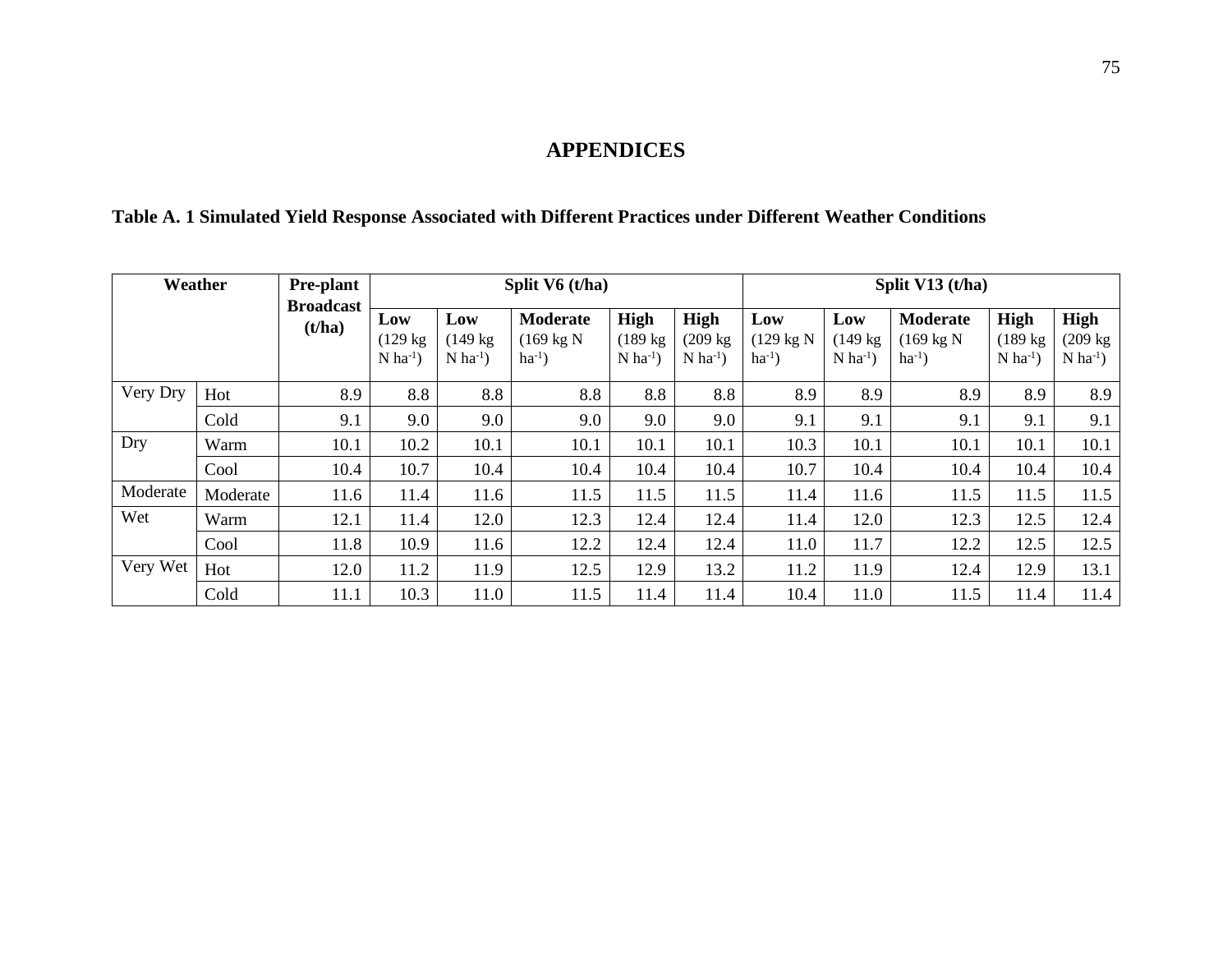| Weather  |          | <b>Pre-plant</b> |                        |                        | Split $V6$ (\$/ha)   |                        | Split V13 $(\frac{1}{2})$ |                        |                        |                      |                        |                        |
|----------|----------|------------------|------------------------|------------------------|----------------------|------------------------|---------------------------|------------------------|------------------------|----------------------|------------------------|------------------------|
|          |          | <b>Broadcast</b> | Low                    | Low                    | <b>Moderate</b>      | <b>High</b>            | High                      | Low                    | Low                    | <b>Moderate</b>      | <b>High</b>            | <b>High</b>            |
|          |          | \$/ha)           | $(129 \text{ kg})$     | $(149 \text{ kg})$     | $(169 \text{ kg N})$ | $(189 \text{ kg})$     | $(209 \text{ kg N})$      | $(129 \text{ kg})$     | $(149 \text{ kg})$     | $(169 \text{ kg N})$ | $(189 \text{ kg})$     | $(209 \text{ kg})$     |
|          |          |                  | $N$ ha <sup>-1</sup> ) | $N$ ha <sup>-1</sup> ) | $ha^{-1}$ )          | $N$ ha <sup>-1</sup> ) | $ha^{-1}$ )               | $N$ ha <sup>-1</sup> ) | $N$ ha <sup>-1</sup> ) | $ha^{-1}$ )          | $N$ ha <sup>-1</sup> ) | $N$ ha <sup>-1</sup> ) |
| Very Dry | Hot      | 284              | 283                    | 263                    | 244                  | 224                    | 204                       | 294                    | 274                    | 255                  | 235                    | 215                    |
|          | Cold     | 312              | 312                    | 292                    | 272                  | 253                    | 233                       | 322                    | 302                    | 283                  | 263                    | 244                    |
| Dry      | Warm     | 487              | 506                    | 466                    | 446                  | 426                    | 407                       | 521                    | 477                    | 457                  | 438                    | 418                    |
|          | Cool     | 533              | 583                    | 515                    | 496                  | 476                    | 457                       | 590                    | 524                    | 504                  | 484                    | 465                    |
| Moderate | Moderate | 724              | 700                    | 707                    | 672                  | 653                    | 633                       | 708                    | 712                    | 680                  | 660                    | 641                    |
| Wet      | Warm     | 800              | 696                    | 784                    | 810                  | 806                    | 786                       | 702                    | 778                    | 813                  | 816                    | 791                    |
|          | Cool     | 758              | 623                    | 717                    | 801                  | 812                    | 792                       | 631                    | 728                    | 801                  | 826                    | 795                    |
| Very Wet | Hot      | 794              | 667                    | 769                    | 837                  | 882                    | 909                       | 674                    | 761                    | 822                  | 882                    | 904                    |
|          | Cold     | 646              | 523                    | 615                    | 678                  | 638                    | 618                       | 535                    | 621                    | 677                  | 638                    | 618                    |

**Table A. 2 Simulated Profits in Different Management Practices under Different Weather Conditions**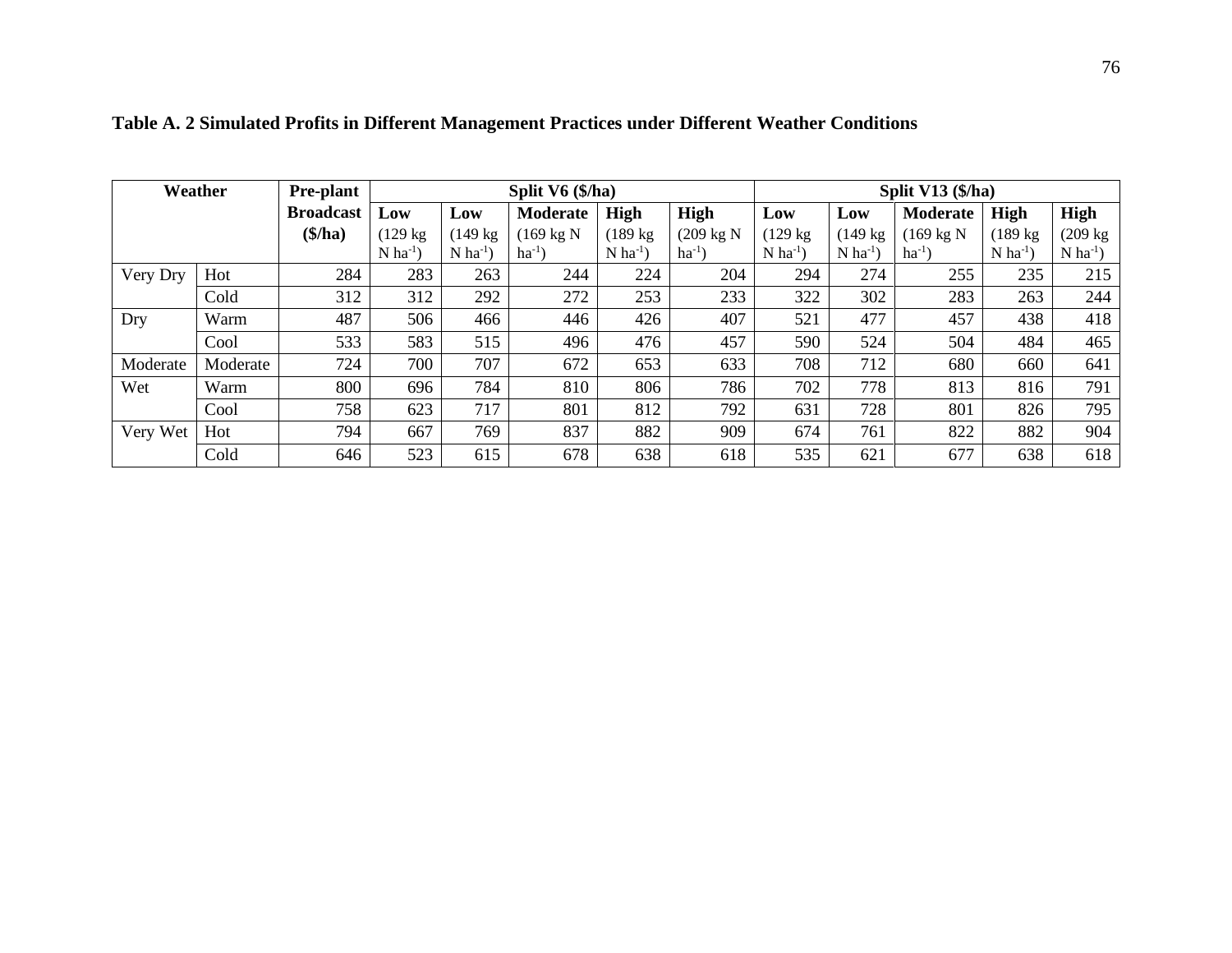| Weather  |          | <b>Pre-plant</b> |                        |                        | Split V6 (kgN/ha)    |                        | Split V13 (kgN/ha)     |                        |                        |                      |                        |                        |
|----------|----------|------------------|------------------------|------------------------|----------------------|------------------------|------------------------|------------------------|------------------------|----------------------|------------------------|------------------------|
|          |          |                  | Low                    | Low                    | <b>Moderate</b>      | High                   | High                   | Low                    | Low                    | <b>Moderate</b>      | High                   | <b>High</b>            |
|          |          | (kgN/ha)         | $(129 \text{ kg})$     | $(149 \text{ kg})$     | $(169 \text{ kg N})$ | $(189 \text{ kg})$     | $(209 \text{ kg})$     | $(129 \text{ kg})$     | $(149 \text{ kg})$     | $(169 \text{ kg N})$ | $(189 \text{ kg})$     | $(209 \text{ kg})$     |
|          |          |                  | $N$ ha <sup>-1</sup> ) | $N$ ha <sup>-1</sup> ) | $ha^{-1}$ )          | $N$ ha <sup>-1</sup> ) | $N$ ha <sup>-1</sup> ) | $N$ ha <sup>-1</sup> ) | $N$ ha <sup>-1</sup> ) | $ha^{-1}$ )          | $N$ ha <sup>-1</sup> ) | $N$ ha <sup>-1</sup> ) |
| Very Dry | Hot      | 12.8             | 10.0                   | 11.2                   | 12.2                 | 13.3                   | 14.4                   | 9.8                    | 10.8                   | 11.8                 | 12.7                   | 13.6                   |
|          | Cold     | 14.2             | 11.0                   | 12.3                   | 13.6                 | 14.7                   | 15.9                   | 10.8                   | 11.9                   | 12.9                 | 13.7                   | 14.7                   |
| Dry      | Warm     | 16.9             | 13.0                   | 14.3                   | 15.9                 | 17.3                   | 19.0                   | 12.7                   | 13.7                   | 14.8                 | 16.0                   | 17.3                   |
|          | Cool     | 18.0             | 14.1                   | 15.2                   | 16.9                 | 18.4                   | 20.0                   | 13.7                   | 14.5                   | 15.7                 | 16.9                   | 18.2                   |
| Moderate | Moderate | 21.2             | 17.2                   | 18.0                   | 19.5                 | 21.2                   | 23.4                   | 16.7                   | 17.1                   | 17.9                 | 19.3                   | 20.9                   |
| Wet      | Warm     | 24.9             | 20.2                   | 21.1                   | 22.1                 | 23.2                   | 25.6                   | 19.7                   | 20.0                   | 20.4                 | 20.9                   | 22.5                   |
|          | Cool     | 27.4             | 21.9                   | 23.0                   | 24.3                 | 26.2                   | 28.4                   | 21.3                   | 21.9                   | 22.5                 | 23.3                   | 25.3                   |
| Very Wet | Hot      | 28.5             | 23.0                   | 23.9                   | 24.9                 | 25.8                   | 27.0                   | 22.4                   | 22.8                   | 23.0                 | 23.4                   | 23.9                   |
|          | Cold     | 35.6             | 27.9                   | 29.5                   | 31.4                 | 35.0                   | 38.0                   | 27.2                   | 28.0                   | 29.2                 | 31.5                   | 33.9                   |

**Table A. 3 Simulated NO<sup>3</sup> Leaching Associated with Different Practices under Different Weather Conditions**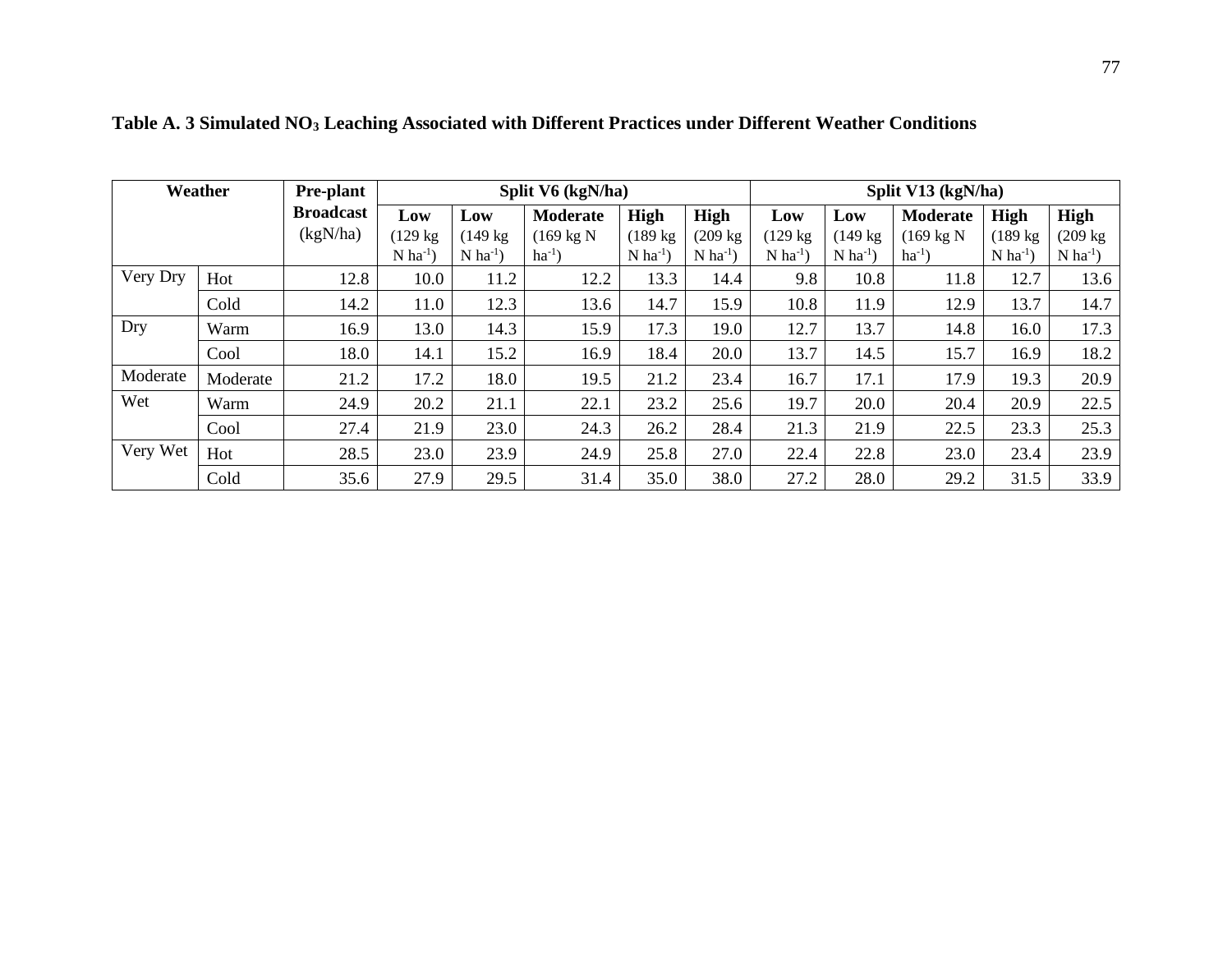| Weather  |          | <b>Pre-plant</b> | Split V6 (kgN/ha)      |                        |                      |                      |                        |                        | Split V13 (kgN/ha)     |                      |                        |                        |  |  |  |
|----------|----------|------------------|------------------------|------------------------|----------------------|----------------------|------------------------|------------------------|------------------------|----------------------|------------------------|------------------------|--|--|--|
|          |          | <b>Broadcast</b> | Low                    | Low                    | <b>Moderate</b>      | High                 | High                   | Low                    | Low                    | <b>Moderate</b>      | High                   | High                   |  |  |  |
|          |          | (kgN/ha)         | $(129 \text{ kg})$     | $(149 \text{ kg})$     | $(169 \text{ kg N})$ | (189 kg              | $(209 \text{ kg})$     | $(129 \text{ kg})$     | $(149 \text{ kg})$     | $(169 \text{ kg N})$ | $(189 \text{ kg})$     | $(209 \text{ kg})$     |  |  |  |
|          |          |                  | $N$ ha <sup>-1</sup> ) | $N$ ha <sup>-1</sup> ) | $ha^{-1}$ )          | $N$ ha <sup>-1</sup> | $N$ ha <sup>-1</sup> ) | $N$ ha <sup>-1</sup> ) | $N$ ha <sup>-1</sup> ) | $ha^{-1}$ )          | $N$ ha <sup>-1</sup> ) | $N$ ha <sup>-1</sup> ) |  |  |  |
| Very Dry | Hot      | 0.74             | 0.63                   | 0.72                   | 0.78                 | 0.86                 | 0.94                   | 0.56                   | 0.60                   | 0.65                 | 0.71                   | 0.76                   |  |  |  |
|          | Cold     | 0.51             | 0.47                   | 0.55                   | 0.64                 | 0.70                 | 0.77                   | 0.43                   | 0.50                   | 0.56                 | 0.62                   | 0.69                   |  |  |  |
| Dry      | Warm     | 0.72             | 0.64                   | 0.72                   | 0.81                 | 0.88                 | 0.96                   | 0.57                   | 0.62                   | 0.68                 | 0.75                   | 0.82                   |  |  |  |
|          | Cool     | 0.60             | 0.54                   | 0.62                   | 0.71                 | 0.78                 | 0.86                   | 0.49                   | 0.56                   | 0.62                 | 0.69                   | 0.77                   |  |  |  |
| Moderate | Moderate | 0.68             | 0.6                    | 0.71                   | 0.80                 | 0.86                 | 0.94                   | 0.54                   | 0.62                   | 0.68                 | 0.74                   | 0.81                   |  |  |  |
| Wet      | Warm     | 0.75             | 0.66                   | 0.77                   | 0.88                 | 0.95                 | 1.04                   | 0.60                   | 0.66                   | 0.74                 | 0.81                   | 0.87                   |  |  |  |
|          | Cool     | 0.62             | 0.56                   | 0.65                   | 0.75                 | 0.84                 | 0.91                   | 0.52                   | 0.58                   | 0.66                 | 0.72                   | 0.79                   |  |  |  |
| Very Wet | Hot      | 0.84             | 0.72                   | 0.82                   | 0.93                 | 1.00                 | 1.10                   | 0.65                   | 0.71                   | 0.77                 | 0.85                   | 0.93                   |  |  |  |
|          | Cold     | 0.55             | 0.52                   | 0.60                   | 0.70                 | 0.78                 | 0.84                   | 0.48                   | 0.54                   | 0.61                 | 0.67                   | 0.73                   |  |  |  |

**Table A. 4 Simulated N2O Emissions Associated with Different Practices under Different Weather Conditions**